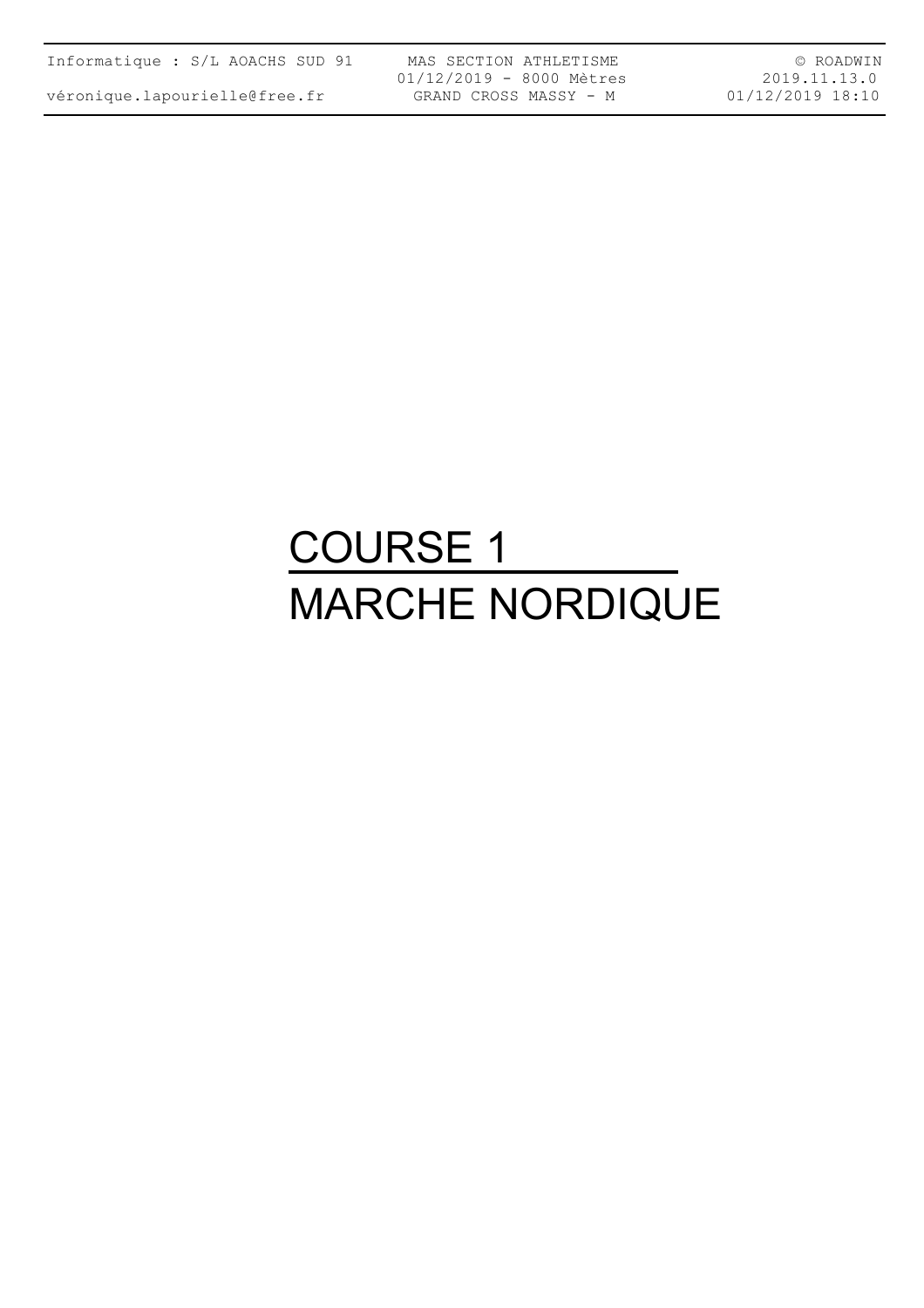#### MAS SECTION ATHLETISME 01/12/2019 - 8000 Mètres GRAND CROSS MASSY - M

© ROADWIN 2019.11.13.0 01/12/2019 18:10

CLST INDIVIDUEL -CAT=\* -LIC=\* -CLU= Page 1

|    | Plac Nom Prénom            |         | * Club                            | Temps                  |        | Km/h Licence   |     |               |                   | Dos Nat Cat Pcat                  |
|----|----------------------------|---------|-----------------------------------|------------------------|--------|----------------|-----|---------------|-------------------|-----------------------------------|
|    | 1 DRAMARD Jean-francois    |         | <b>NL</b>                         | 00:51:43               | 09,28  |                | 921 |               |                   | $M3M$ $>>$ 1                      |
| 2  | DENION Luc                 | $\star$ | ESSONNE ATHLETIC*                 | 00:53:05               |        | 09,04 2111048  |     |               |                   | $5$ FRA M3M $>>$ 2                |
|    | 3 VERON Laurent            |         | OUEST ESSONNE ATHLETISME 00:57:25 |                        |        | 08,36 1715020  |     |               |                   | $49$ FRA M4M >>>1                 |
| 4  | GELARD Jean-francois       |         | ESSONNE ATHLETIC*                 | 00:57:58               |        | 08,28 1901681  |     |               |                   | $3$ FRA M4M $\gg$ 2               |
|    | 5 PORTA Eric               |         | ESSONNE ATHLETIC*                 | 00:58:27               |        | 08, 21 932966  |     |               |                   | 447 FRA M6M >>>1                  |
| 6  | CRESTIA Denis              |         | ESSONNE ATHLETIC*                 | 00:59:57               |        | 08,012225374   |     |               | 922 FRA M3M       | $\,>$<br>$\overline{\phantom{a}}$ |
| 7  | AGBO Koffi                 |         | AVF ANTONY                        | 01:00:09               | 07,98  |                | 4   |               |                   | $SEM$ $>>1$                       |
| 8  | WALDSCHMIDT Michel         |         | OUEST ESSONNE ATHLETISME 01:00:11 |                        |        | 07,98 467442   |     |               |                   | 56 FRA M7M >>>1                   |
| 9  | BRIDEL Francoise           |         | ESSONNE ATHLETIC*                 | 01:00:30               |        | 07,93 1689218  |     |               |                   | 448 FRA M3F >>>1                  |
| 10 | JOLY-JUHENTON Thierry      |         | ESSONNE ATHLETIC*                 | 01:01:19               |        | 07,83 1861749  |     |               |                   | 450 FRA M5M >>>1                  |
| 11 | CAPRINI Sadia              |         | OUEST ESSONNE ATHLETISME 01:01:59 |                        |        | 07,74 2203288  |     |               |                   | 539 FRA M2F >>>1                  |
|    | 12 SIGNOLLE Maryse         |         | OUEST ESSONNE ATHLETISME 01:02:02 |                        |        | 07,74 2089374  |     |               |                   | 94 FRA MOF >>>1                   |
|    | 13 LORCY Marie-noelle      |         | ESSONNE ATHLETIC*                 | 01:02:05               |        | 07,73 1664893  |     | $919$ FRA M3F |                   | >> 2                              |
|    | 14 AZEMAR Gilles           |         | EA ST QUENTIN EN YVELINE 01:03:04 |                        |        | 07, 61 2247763 |     |               | 928 FRA M4M       | $\,>$<br>3                        |
|    | 15 LISET Francois          |         | ESSONNE ATHLETIC*                 | 01:04:40               |        | 07,42 1886623  |     | 449 FRA M3M   |                   | 4                                 |
|    | 16 ENJARY Pierre           |         | OUEST ESSONNE ATHLETISME 01:05:23 |                        |        | 07,34 1945046  |     |               |                   | 6 FRA M7M >> 2                    |
|    | 17 GAUTHIER Stephanie      | $\star$ | ESSONNE ATHLETIC*                 | 01:06:31               |        | 07, 22 2196755 |     | $7$ FRA M2F   |                   | >> 2                              |
| 18 | GEORGEL Dominique          | $\star$ | ESSONNE ATHLETIC*                 | 01:07:03               |        | 07, 16 2122466 |     |               | $266$ FRA M6F     | >>>1                              |
|    | 19 ADELE Monique           |         | ESSONNE ATHLETIC*                 | 01:07:40               |        | 07,09 2184668  |     | 451 FRA M6F   |                   | >> 2                              |
| 20 | JOLY-JUHENTON Danielle     |         | ESSONNE ATHLETIC*                 | 01:08:01               |        | 07,06 2067644  |     | 446 FRA M6F   |                   | $\overline{\mathbf{3}}$<br>>      |
| 21 | HILDEVERT Christiane       |         | OUEST ESSONNE ATHLETISME 01:08:37 |                        |        | 07,00 1577856  |     | $920$ FRA M4F |                   | >>>1                              |
|    | 22 GREF Marcel             | $\star$ | ESSONNE ATHLETIC*                 | 01:09:19               |        | 06,92 2007398  |     |               |                   | 268 FRA M2M >>>1                  |
|    | 23 FLAHAULT Francoise      | $\star$ | ESSONNE ATHLETIC*                 | 01:09:26               |        | 06, 91 1518475 |     | 87 FRA M3F    |                   | $\,>$<br>$\overline{\mathbf{3}}$  |
|    | 24 MORLET JEAN             |         | ESSONNE ATHLETIC*                 | 01:09:37               |        | 06,89 1676073  |     |               |                   | $2$ FRA M6M $>> 2$                |
|    | 25 PALIX Patrick           |         | ESSONNE ATHLETIC*                 | 01:09:40               |        | 06,89 2248629  |     |               |                   | 272 FRA M1M >>>1                  |
|    | 26 RICHER Christophe       |         | ESSONNE ATHLETIC*                 | 01:11:13               |        | 06,74 2122458  |     | $264$ FRA M2M |                   | >> 2                              |
|    | 27 HAZEM Abdallah          | $\star$ | ESSONNE ATHLETIC*                 | 01:13:17               |        | 06, 55 2144145 |     |               |                   | 445 FRA M8M >>>1                  |
|    | 28 LE GOFF Anne laure      |         | ΝL                                | 01:13:27               | 06,54  |                | 924 |               | M4F               | $>>$ 2                            |
|    | 29 LE THIEC Didier         |         | LISSES AC                         | 01:13:31               |        | 06,53370292    |     | 26 FRA M4M    |                   | 4                                 |
| 30 | SAINT GREF Anne-marie *    |         | ESSONNE ATHLETIC*                 | 01:13:33               |        | 06,53 2200602  |     | $262$ FRA M3F |                   | 4                                 |
|    | 31 GAREL Sylvie            |         | ESSONNE ATHLETIC*                 | 01:13:37               |        | 06,522154766   |     |               | 273 FRA M2F       | 3<br>$\vert$                      |
|    | 32 PICHARD Alain           |         | ESSONNE ATHLETIC*                 | 01:14:55               |        | 06, 41 1574878 |     |               | 908 FRA M7M >     | 3                                 |
|    | 33 BOUCRIS Sandrine        |         | * ESSONNE ATHLETIC*               | 01:15:49 06,33 1331781 |        |                |     |               | $918$ FRA M4F $>$ | $\mathcal{S}$                     |
|    | 34 FOURNO Claire           |         | E-A C.O. LES ULIS                 | 01:18:50               | 06,09  |                | 265 |               |                   | $M1F$ $>>$ 1                      |
|    | 35 DROT Patricia           |         | ESSONNE ATHLETIC*                 | 01:18:51               |        | 06,09 1937060  |     | $271$ FRA M6F |                   | 4                                 |
|    | 36 PETIT Veronique         |         | AVF ANTONY                        | 01:19:06               | 06,07  |                | 9   |               | M5F               | >>>1                              |
|    | 37 CRESSON Christien       |         | ESSONNE ATHLETIC*                 | 01:21:16               |        | 05, 91 2131227 |     |               | $263$ FRA M5F     | >> 2                              |
|    | 38 GOMBERT Marie-madelein* |         | ESSONNE ATHLETIC*                 | 01:24:33               |        | 05,68 2218605  |     | $269$ FRA M2F |                   | 4                                 |
|    | 39 NGUYEN Thanh            |         | ESSONNE ATHLETIC*                 | 01:28:50               |        | 05,40 1596669  |     |               | $8$ FRA M6M $>$   | 3                                 |
|    | 40 VALETTE-TETTEKPOE Mary* |         | ESSONNE ATHLETIC*                 | 01:29:53               |        | 05, 34 2145119 |     |               |                   | $270$ FRA M1F >> 2                |
|    | 41 FRADE Sylvie            |         | ESSONNE ATHLETIC*                 | 01:29:55               |        | 05, 34 2229954 |     | $274$ FRA M1F |                   | $\,>$<br>3                        |
|    | 42 BRIERE Heid             |         | ΝL                                | 01:30:02               | 05, 33 |                | 917 |               |                   | $MOM$ $>>1$                       |
|    | 43 QUINDON Jaqueline       |         | NL                                | 01:30:12               | 05, 32 |                | 927 |               |                   | $M7F$ $>>$ 1                      |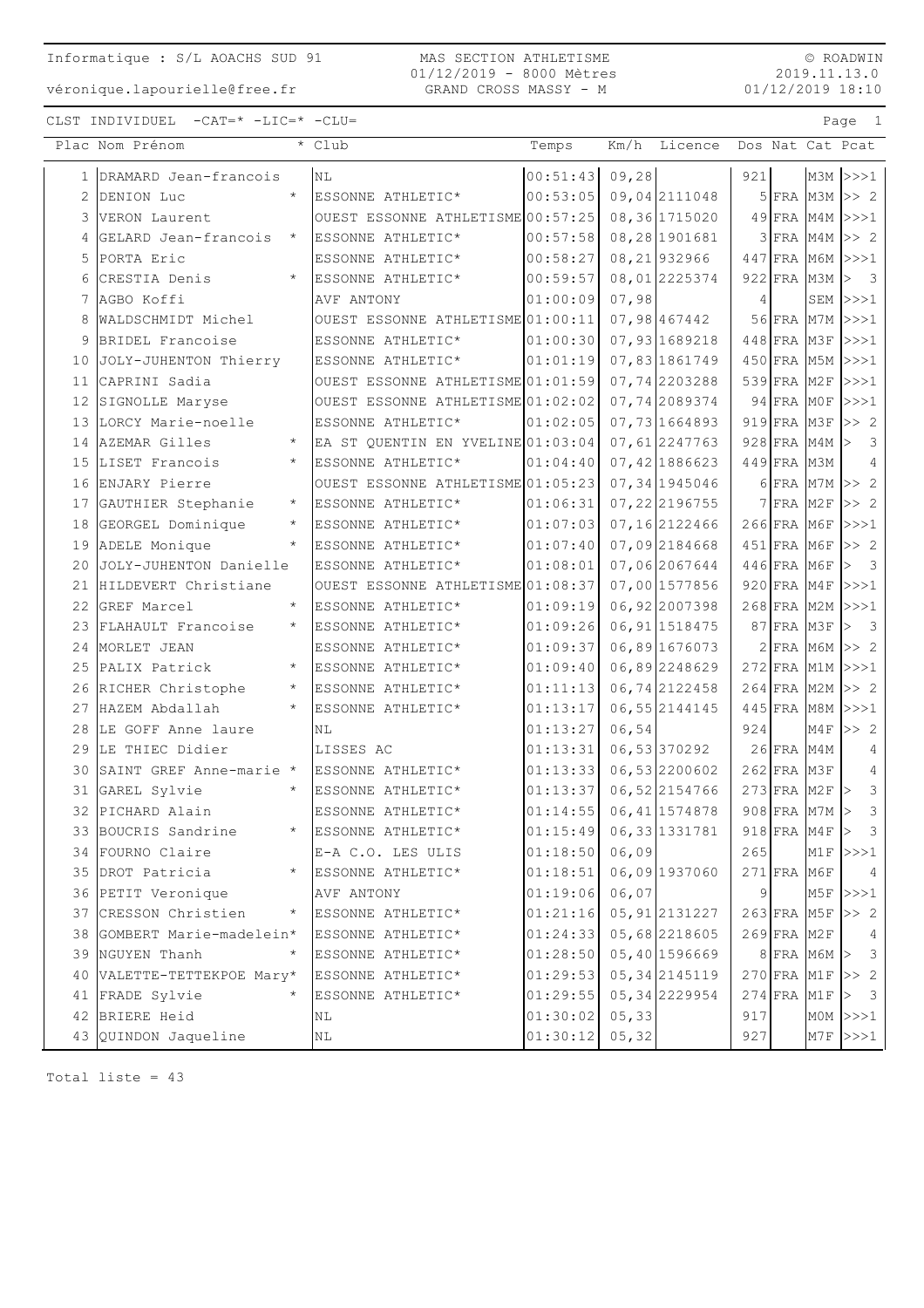| Informatique : S/L AOACHS SUD 91                                                                                                 |                                                                        | MAS SECTION ATHLETISME<br>$01/12/2019 - 8000$ Mètres |                  |                                                                                      |            | © ROADWIN<br>2019.11.13.0                                              |
|----------------------------------------------------------------------------------------------------------------------------------|------------------------------------------------------------------------|------------------------------------------------------|------------------|--------------------------------------------------------------------------------------|------------|------------------------------------------------------------------------|
| véronique.lapourielle@free.fr                                                                                                    |                                                                        | GRAND CROSS MASSY - M                                |                  |                                                                                      |            | 01/12/2019 18:10                                                       |
| TOP PODIUM -CAT=* -LIC=* -CLU=                                                                                                   |                                                                        |                                                      |                  |                                                                                      |            | Page 2                                                                 |
| Plac Nom Prénom                                                                                                                  | * Club                                                                 |                                                      | Temps            | Km/h Licence                                                                         |            | Dos Nat Cat Pcat                                                       |
| <b>JUNIORS (FEMININ)</b>                                                                                                         |                                                                        |                                                      |                  |                                                                                      |            |                                                                        |
| Aucun coureur pour cette Catégorie                                                                                               |                                                                        |                                                      |                  |                                                                                      |            |                                                                        |
| <b>ESPOIRS (MASCULIN)</b>                                                                                                        |                                                                        |                                                      |                  |                                                                                      |            |                                                                        |
| Aucun coureur pour cette Catégorie                                                                                               |                                                                        |                                                      |                  |                                                                                      |            |                                                                        |
| <b>ESPOIRS (FEMININ)</b>                                                                                                         |                                                                        |                                                      |                  |                                                                                      |            |                                                                        |
| Aucun coureur pour cette Catégorie                                                                                               |                                                                        |                                                      |                  |                                                                                      |            |                                                                        |
| <b>SENIORS (MASCULIN)</b>                                                                                                        |                                                                        |                                                      |                  |                                                                                      |            |                                                                        |
| 7 AGBO Koffi                                                                                                                     | AVF ANTONY                                                             |                                                      | $01:00:09$ 07,98 |                                                                                      | $4\degree$ | $SEM \>>> 1$                                                           |
| <b>SENIORS (FEMININ)</b>                                                                                                         |                                                                        |                                                      |                  |                                                                                      |            |                                                                        |
| Aucun coureur pour cette Catégorie                                                                                               |                                                                        |                                                      |                  |                                                                                      |            |                                                                        |
| <b>MASTERS 0 (MASCULIN)</b>                                                                                                      |                                                                        |                                                      |                  |                                                                                      |            |                                                                        |
| 42 BRIERE Heid                                                                                                                   | NL                                                                     |                                                      |                  | $01:30:02$ 05,33 917                                                                 |            | MOM >>>1                                                               |
| <b>MASTERS 0 (FEMININ)</b>                                                                                                       |                                                                        |                                                      |                  |                                                                                      |            |                                                                        |
| 12 SIGNOLLE Maryse                                                                                                               | OUEST ESSONNE ATHLETISME 01:02:02 07,74 2089374 94 FRA MOF >>>1        |                                                      |                  |                                                                                      |            |                                                                        |
| <b>MASTERS 1 (MASCULIN)</b>                                                                                                      |                                                                        |                                                      |                  |                                                                                      |            |                                                                        |
| 25 PALIX Patrick                                                                                                                 | * ESSONNE ATHLETIC* 01:09:40 06,89 2248629 272 FRA M1M >>>1            |                                                      |                  |                                                                                      |            |                                                                        |
| <b>MASTERS 1 (FEMININ)</b>                                                                                                       |                                                                        |                                                      |                  |                                                                                      |            |                                                                        |
| 34 FOURNO Claire                                                                                                                 | E-A C.O. LES ULIS                                                      |                                                      |                  | 01:18:50 06,09 265 M1F >>>1                                                          |            |                                                                        |
| 40 VALETTE-TETTEKPOE Mary* ESSONNE ATHLETIC*<br>41 FRADE Sylvie                                                                  | * ESSONNE ATHLETIC*                                                    |                                                      |                  | 01:29:53 05,34 2145119 270 FRA M1F >> 2<br>$01:29:55$ 05, 34 2229954 274 FRA M1F > 3 |            |                                                                        |
| <b>MASTERS 2 (MASCULIN)</b>                                                                                                      |                                                                        |                                                      |                  |                                                                                      |            |                                                                        |
| 22 GREF Marcel<br>26 RICHER Christophe * ESSONNE ATHLETIC*                                                                       | * ESSONNE ATHLETIC*                                                    |                                                      |                  | 01:09:19 06,92 2007398 268 FRA M2M >>>1<br>$01:11:13$ 06, 74 2122458                 |            | 264 FRA M2M >> 2                                                       |
| <b>MASTERS 2 (FEMININ)</b>                                                                                                       |                                                                        |                                                      |                  |                                                                                      |            |                                                                        |
| 11 CAPRINI Sadia<br>17 GAUTHIER Stephanie * ESSONNE ATHLETIC*<br>31 GAREL Sylvie<br>38 GOMBERT Marie-madelein* ESSONNE ATHLETIC* | OUEST ESSONNE ATHLETISME 01:01:59 07,74 2203288<br>* ESSONNE ATHLETIC* |                                                      |                  | $01:06:31$ $07,22$ 2196755<br>$01:13:37$ 06,52 2154766<br>$01:24:33$ 05,68 2218605   |            | 539 FRA M2F >>>1<br>7 FRA M2F >> 2<br>273 FRA M2F > 3<br>269 FRA M2F 4 |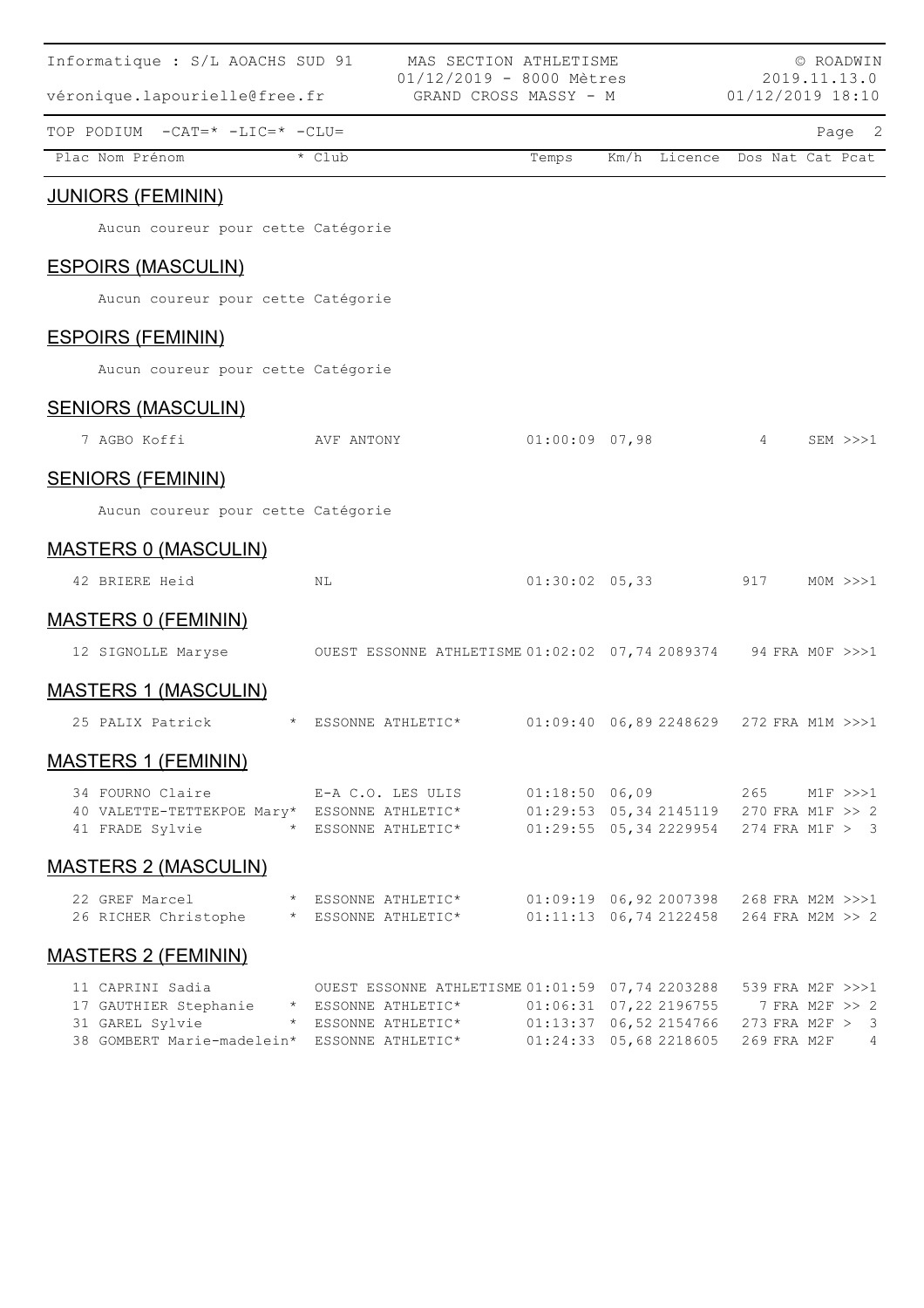| MAS SECTION ATHLETISME<br>Informatique : S/L AOACHS SUD 91<br>© ROADWIN<br>01/12/2019 - 8000 Mètres<br>2019.11.13.0 |                                        |                                                                   |                                                                               |  |                               |                  |  |                                |                |  |
|---------------------------------------------------------------------------------------------------------------------|----------------------------------------|-------------------------------------------------------------------|-------------------------------------------------------------------------------|--|-------------------------------|------------------|--|--------------------------------|----------------|--|
| véronique.lapourielle@free.fr                                                                                       |                                        | GRAND CROSS MASSY - M                                             |                                                                               |  |                               | 01/12/2019 18:10 |  |                                |                |  |
| TOP PODIUM -CAT=* -LIC=* -CLU=                                                                                      |                                        |                                                                   |                                                                               |  |                               |                  |  |                                | Page 3         |  |
| Plac Nom Prénom                                                                                                     | $\overline{\star}$ Club                |                                                                   | Temps                                                                         |  | Km/h Licence Dos Nat Cat Pcat |                  |  |                                |                |  |
| <b>MASTERS 3 (MASCULIN)</b>                                                                                         |                                        |                                                                   |                                                                               |  |                               |                  |  |                                |                |  |
| 1 DRAMARD Jean-francois                                                                                             | NL                                     |                                                                   | $00:51:43$ 09,28                                                              |  |                               |                  |  | 921 M3M >>>1                   |                |  |
| 2 DENION Luc                                                                                                        | * ESSONNE ATHLETIC*                    |                                                                   | 00:53:05 09,04 2111048                                                        |  |                               |                  |  | 5 FRA M3M >> 2                 |                |  |
| 6 CRESTIA Denis * ESSONNE ATHLETIC*<br>15 LISET Francois * ESSONNE ATHLETIC*                                        |                                        |                                                                   | 00:59:57 08,01 2225374<br>$01:04:40$ 07, 42 1886623                           |  |                               |                  |  | 922 FRA M3M > 3<br>449 FRA M3M | $\overline{4}$ |  |
| <b>MASTERS 3 (FEMININ)</b>                                                                                          |                                        |                                                                   |                                                                               |  |                               |                  |  |                                |                |  |
| 9 BRIDEL Francoise                                                                                                  | ESSONNE ATHLETIC*                      |                                                                   | $01:00:30$ $07,93$ 1689218                                                    |  |                               | 448 FRA M3F >>>1 |  |                                |                |  |
| 13 LORCY Marie-noelle                                                                                               | ESSONNE ATHLETIC*                      |                                                                   | 01:02:05 07,73 1664893 919 FRA M3F >> 2                                       |  |                               |                  |  |                                |                |  |
| 23 FLAHAULT Francoise                                                                                               | * ESSONNE ATHLETIC*                    |                                                                   | 01:09:26 06,91 1518475 87 FRA M3F > 3                                         |  |                               |                  |  |                                |                |  |
| 30 SAINT GREF Anne-marie * ESSONNE ATHLETIC*                                                                        |                                        |                                                                   | $01:13:33$ 06,53 2200602                                                      |  |                               |                  |  | 262 FRA M3F                    | $\overline{4}$ |  |
| <b>MASTERS 4 (MASCULIN)</b>                                                                                         |                                        |                                                                   |                                                                               |  |                               |                  |  |                                |                |  |
| 3 VERON Laurent                                                                                                     |                                        | OUEST ESSONNE ATHLETISME 00:57:25 08,36 1715020 49 FRA M4M >>>1   |                                                                               |  |                               |                  |  |                                |                |  |
| 4 GELARD Jean-francois * ESSONNE ATHLETIC*                                                                          |                                        |                                                                   | 00:57:58 08,28 1901681                                                        |  |                               |                  |  | 3 FRA M4M >> 2                 |                |  |
| 14 AZEMAR Gilles                                                                                                    |                                        | * EA ST QUENTIN EN YVELINE 01:03:04 07,61 2247763 928 FRA M4M > 3 |                                                                               |  |                               |                  |  |                                |                |  |
| 29 LE THIEC Didier                                                                                                  | LISSES AC                              |                                                                   | $01:13:31$ 06,53 370292                                                       |  |                               |                  |  | 26 FRA M4M                     | $\overline{4}$ |  |
| <b>MASTERS 4 (FEMININ)</b>                                                                                          |                                        |                                                                   |                                                                               |  |                               |                  |  |                                |                |  |
| 21 HILDEVERT Christiane OUEST ESSONNE ATHLETISME 01:08:37 07,00 1577856 920 FRA M4F >>>1                            |                                        |                                                                   |                                                                               |  |                               |                  |  |                                |                |  |
| 28 LE GOFF Anne laure                                                                                               | NL                                     |                                                                   | $01:13:27$ 06,54                                                              |  |                               | 924              |  | $M4F \Rightarrow 2$            |                |  |
| 33 BOUCRIS Sandrine                                                                                                 |                                        | * ESSONNE ATHLETIC*                                               | 01:15:49 06,33 1331781                                                        |  |                               |                  |  | 918 FRA M4F > 3                |                |  |
| <b>MASTERS 5 (MASCULIN)</b>                                                                                         |                                        |                                                                   |                                                                               |  |                               |                  |  |                                |                |  |
| 10 JOLY-JUHENTON Thierry ESSONNE ATHLETIC*                                                                          |                                        |                                                                   | 01:01:19  07,83  1861749  450 FRA  M5M >>>1                                   |  |                               |                  |  |                                |                |  |
| <b>MASTERS 5 (FEMININ)</b>                                                                                          |                                        |                                                                   |                                                                               |  |                               |                  |  |                                |                |  |
| 36 PETIT Veronique AVF ANTONY                                                                                       |                                        |                                                                   | 01:19:06 06,07 9 M5F >>>1                                                     |  |                               |                  |  |                                |                |  |
| 37 CRESSON Christien * ESSONNE ATHLETIC*                                                                            |                                        |                                                                   | 01:21:16 05,91 2131227 263 FRA M5F >> 2                                       |  |                               |                  |  |                                |                |  |
| <b>MASTERS 6 (MASCULIN)</b>                                                                                         |                                        |                                                                   |                                                                               |  |                               |                  |  |                                |                |  |
| 5 PORTA Eric                                                                                                        |                                        |                                                                   | 00:58:27 08,21 932966 447 FRA M6M >>>1                                        |  |                               |                  |  |                                |                |  |
| 24 MORLET JEAN                                                                                                      | ESSONNE ATHLETIC*<br>ESSONNE ATHLETIC* |                                                                   |                                                                               |  |                               |                  |  |                                |                |  |
|                                                                                                                     |                                        |                                                                   | 01:09:37 06,89 1676073 2 FRA M6M >> 2<br>01:28:50 05,40 1596669 8 FRA M6M > 3 |  |                               |                  |  |                                |                |  |
| <b>MASTERS 6 (FEMININ)</b>                                                                                          |                                        |                                                                   |                                                                               |  |                               |                  |  |                                |                |  |
| 18 GEORGEL Dominique * ESSONNE ATHLETIC*                                                                            |                                        |                                                                   | 01:07:03 07,16 2122466 266 FRA M6F >>>1                                       |  |                               |                  |  |                                |                |  |
| 19 ADELE Monique                                                                                                    |                                        | * ESSONNE ATHLETIC*                                               | 01:07:40 07,09 2184668 451 FRA M6F >> 2                                       |  |                               |                  |  |                                |                |  |
| 20 JOLY-JUHENTON Danielle ESSONNE ATHLETIC*                                                                         |                                        |                                                                   | $01:08:01$ 07,06 2067644 446 FRA M6F > 3                                      |  |                               |                  |  |                                |                |  |
| 35 DROT Patricia * ESSONNE ATHLETIC*                                                                                |                                        |                                                                   | 01:18:51 06,09 1937060 271 FRA M6F 4                                          |  |                               |                  |  |                                |                |  |
| <b>MASTERS 7 (MASCULIN)</b>                                                                                         |                                        |                                                                   |                                                                               |  |                               |                  |  |                                |                |  |
| 8 WALDSCHMIDT Michel                                                                                                |                                        | OUEST ESSONNE ATHLETISME 01:00:11 07,98 467442 56 FRA M7M >>>1    |                                                                               |  |                               |                  |  |                                |                |  |
| 16 ENJARY Pierre                                                                                                    |                                        | OUEST ESSONNE ATHLETISME 01:05:23 07,34 1945046                   |                                                                               |  |                               |                  |  | 6 FRA M7M >> 2                 |                |  |
| 32 PICHARD Alain                                                                                                    |                                        | ESSONNE ATHLETIC* 01:14:55 06,41 1574878                          |                                                                               |  |                               |                  |  | 908 FRA M7M > 3                |                |  |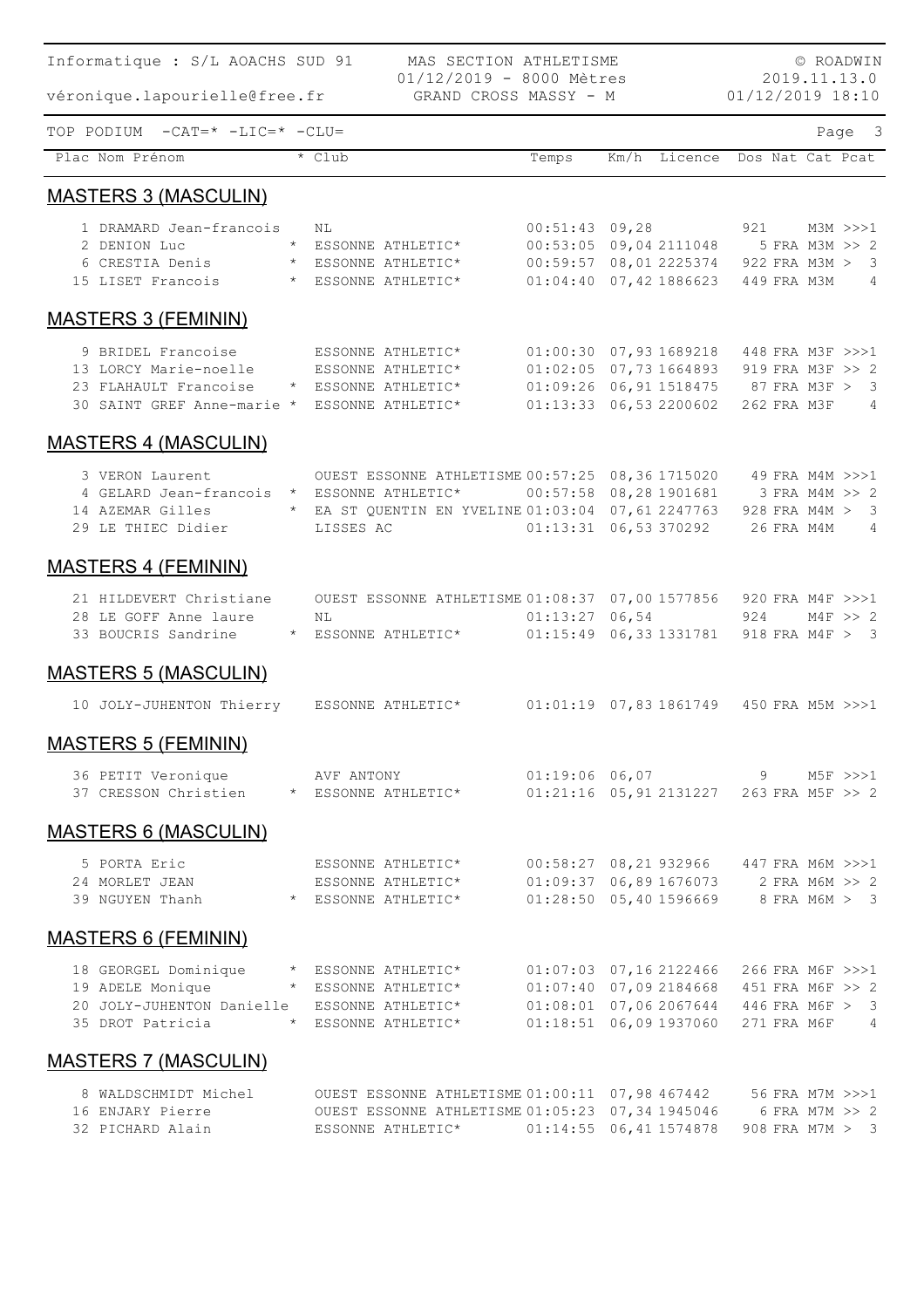| Informatique : S/L AOACHS SUD 91<br>véronique.lapourielle@free.fr |                              | MAS SECTION ATHLETISME<br>$01/12/2019 - 8000$ Mètres<br>GRAND CROSS MASSY - M |                  |      |         | 01/12/2019 18:10               |      | © ROADWIN<br>2019.11.13.0 |
|-------------------------------------------------------------------|------------------------------|-------------------------------------------------------------------------------|------------------|------|---------|--------------------------------|------|---------------------------|
| $-CAT = * -LIC = * -CLU =$<br>TOP PODIUM                          |                              |                                                                               |                  |      |         |                                | Page | - 4                       |
| Plac Nom Prénom                                                   | * Club                       |                                                                               | Temps            | Km/h | Licence | Dos Nat Cat Pcat               |      |                           |
| <b>MASTERS 7 (FEMININ)</b>                                        |                              |                                                                               |                  |      |         |                                |      |                           |
| 43 QUINDON Jaqueline                                              | NL                           |                                                                               | $01:30:12$ 05,32 |      |         | 927                            |      | $M7F \rightarrow >> 1$    |
| <b>MASTERS 8 (MASCULIN)</b>                                       |                              |                                                                               |                  |      |         |                                |      |                           |
| HAZEM Abdallah<br>27                                              | $\star$<br>ESSONNE ATHLETIC* |                                                                               | 01:13:17         |      |         | 06,55 2144145 445 FRA M8M >>>1 |      |                           |
| <b>MASTERS 8 (FEMININ)</b>                                        |                              |                                                                               |                  |      |         |                                |      |                           |
| Aucun coureur pour cette Catégorie                                |                              |                                                                               |                  |      |         |                                |      |                           |

### MASTERS 9 (MASCULIN)

Aucun coureur pour cette Catégorie

### MASTERS 9 (FEMININ)

Aucun coureur pour cette Catégorie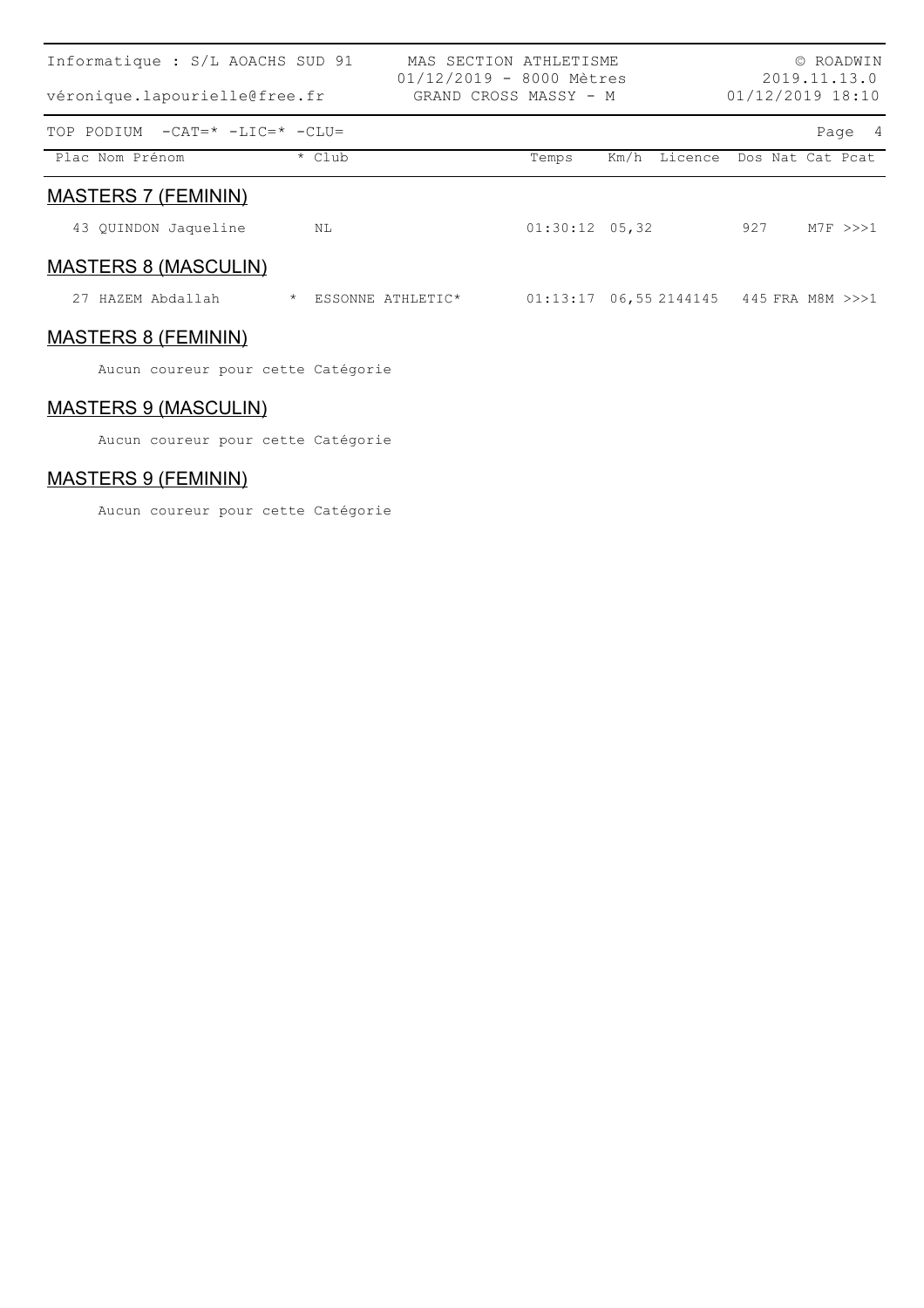#### © ROADWIN 2019.11.13.0 01/12/2019 18:10

TOP PODIUM -CAT=M-MASCULIN -LIC=\* -CLU= Page 5

| Plac Nom Prénom                               | * Club                            | Temps    |       | Km/h Licence  |     |  | Dos Nat Cat Pcat       |
|-----------------------------------------------|-----------------------------------|----------|-------|---------------|-----|--|------------------------|
| 1 01-DRAMARD Jean-francois NL                 |                                   | 00:51:43 | 09,28 |               | 921 |  | $M3M$ $>>$ 1           |
| 2 02-DENION Luc                               | ESSONNE ATHLETIC*                 | 00:53:05 |       | 09,042111048  |     |  | $5$ FRA M3M $\gg$ 2    |
| 3 03-VERON Laurent                            | OUEST ESSONNE ATHLETISME 00:57:25 |          |       | 08,36 1715020 |     |  | 49 FRA M4M >>>1        |
| 4 04-GELARD Jean-francois                     | ESSONNE ATHLETIC*                 | 00:57:58 |       | 08,28 1901681 |     |  | $3$ FRA M4M $>>$ 2     |
| 5 105-PORTA Eric                              | ESSONNE ATHLETIC*                 | 00:58:27 |       | 08,21932966   |     |  | 447 FRA M6M >>>1       |
| 6 06-CRESTIA Denis                            | ESSONNE ATHLETIC*                 | 00:59:57 |       | 08,012225374  |     |  | $922$ FRA M3M $\geq$ 3 |
| 7 07-AGBO Koffi                               | AVF ANTONY                        | 01:00:09 | 07,98 |               |     |  | SEM >>>1               |
| 8 08-WALDSCHMIDT Michel                       | OUEST ESSONNE ATHLETISME 01:00:11 |          |       | 07,98 467442  |     |  | 56 FRA M7M >>>1        |
| 10 09-JOLY-JUHENTON Thierry ESSONNE ATHLETIC* |                                   | 01:01:19 |       | 07,83 1861749 |     |  | 450 FRA M5M >>>1       |
| 14 10-AZEMAR Gilles                           | EA ST OUENTIN EN YVELINE 01:03:04 |          |       | 07,61 2247763 |     |  | $928$ FRA M4M $>$ 3    |

Total liste = 10

TOP PODIUM -CAT=F-FEMININ -LIC=\* -CLU= Page 5

|      | Plac Nom Prénom                               | * Club                            | Temps    | Km/h Licence   |                   | Dos Nat Cat Peat       |
|------|-----------------------------------------------|-----------------------------------|----------|----------------|-------------------|------------------------|
|      | 9 01-BRIDEL Francoise                         | ESSONNE ATHLETIC*                 | 01:00:30 | 07,93 1689218  |                   | 448 FRA M3F >>>1       |
|      | 11 02-CAPRINI Sadia                           | OUEST ESSONNE ATHLETISME 01:01:59 |          | 07,742203288   | $539$ $FRA$ $M2F$ | >>>1                   |
|      | 12 03-SIGNOLLE Maryse                         | OUEST ESSONNE ATHLETISME 01:02:02 |          | 07,742089374   | 94 FRA MOF        | >>>1                   |
|      | 13 04-LORCY Marie-noelle                      | ESSONNE ATHLETIC*                 | 01:02:05 | 07,73 1664893  | $919$ FRA M3F     | $\Rightarrow$ 2        |
|      | 17 05-GAUTHIER Stephanie                      | ESSONNE ATHLETIC*                 | 01:06:31 | 07,222196755   |                   | $7$ $FRA$ $M2F$ $>>$ 2 |
|      | 18 06-GEORGEL Dominique                       | ESSONNE ATHLETIC*                 | 01:07:03 | 07,162122466   | $266$ FRA M6F     | >>>1                   |
|      | 19 07-ADELE Monique                           | ESSONNE ATHLETIC*                 | 01:07:40 | 07,092184668   | 451 FRA M6F       | >> 2                   |
|      | 20 08-JOLY-JUHENTON Daniell ESSONNE ATHLETIC* |                                   | 01:08:01 | 07,062067644   | 446 FRA M6F       | 3                      |
|      | 09-HILDEVERT Christiane                       | OUEST ESSONNE ATHLETISME 01:08:37 |          | 07,00 1577856  | $920$ FRA M4F     | >>>1                   |
| 23 I | 10-FLAHAULT Francoise                         | ESSONNE ATHLETIC*                 | 01:09:26 | 06, 91 1518475 | 87 FRA M3F        | 3                      |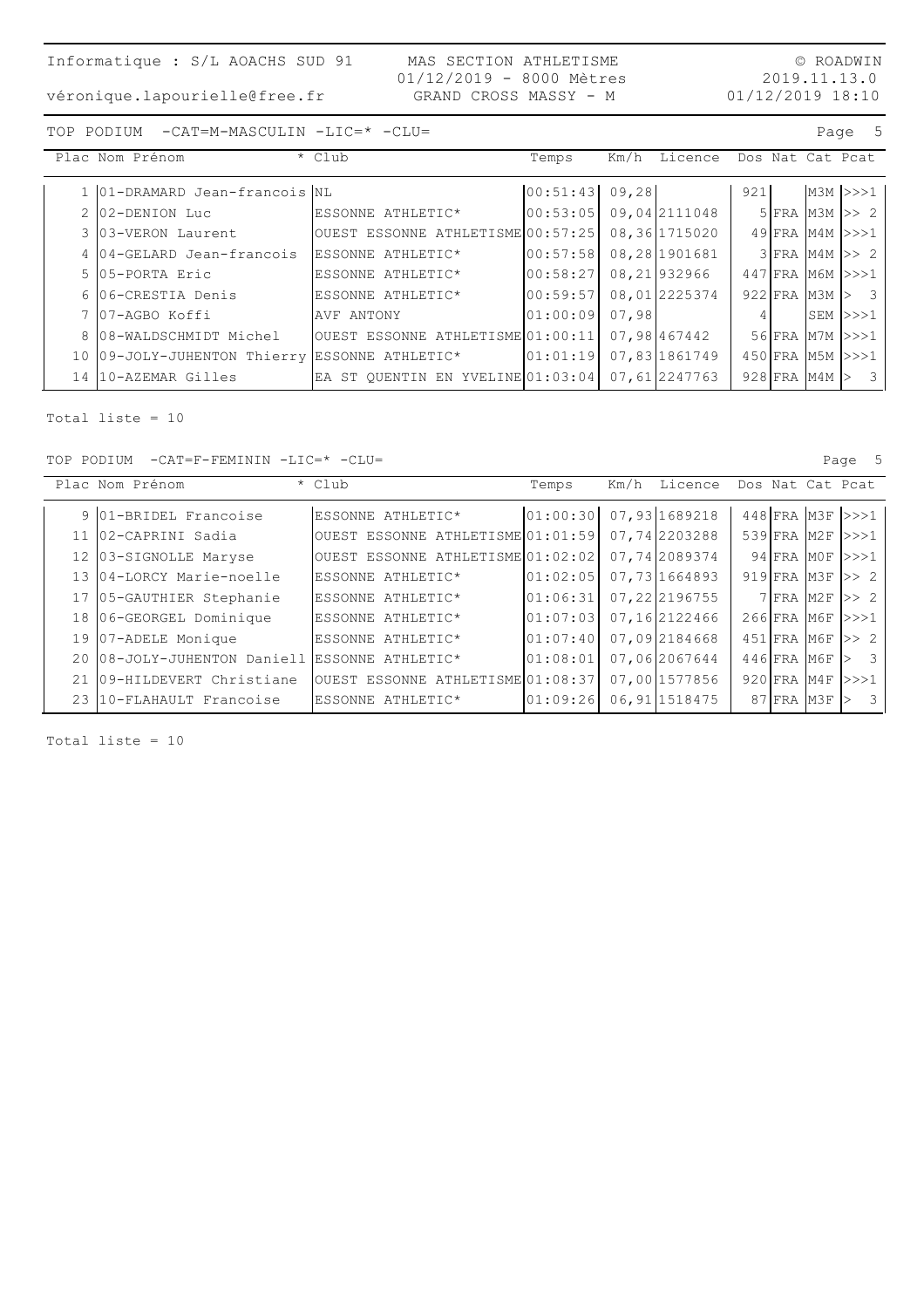véronique.lapourielle@free.fr

MAS SECTION ATHLETISME 01/12/2019 - 8000 Mètres GRAND CROSS MASSY - 2

© ROADWIN 2019.11.13.0 01/12/2019 17:35

## COURSE 2 ESP/JU/SE/MASTER MASCULINS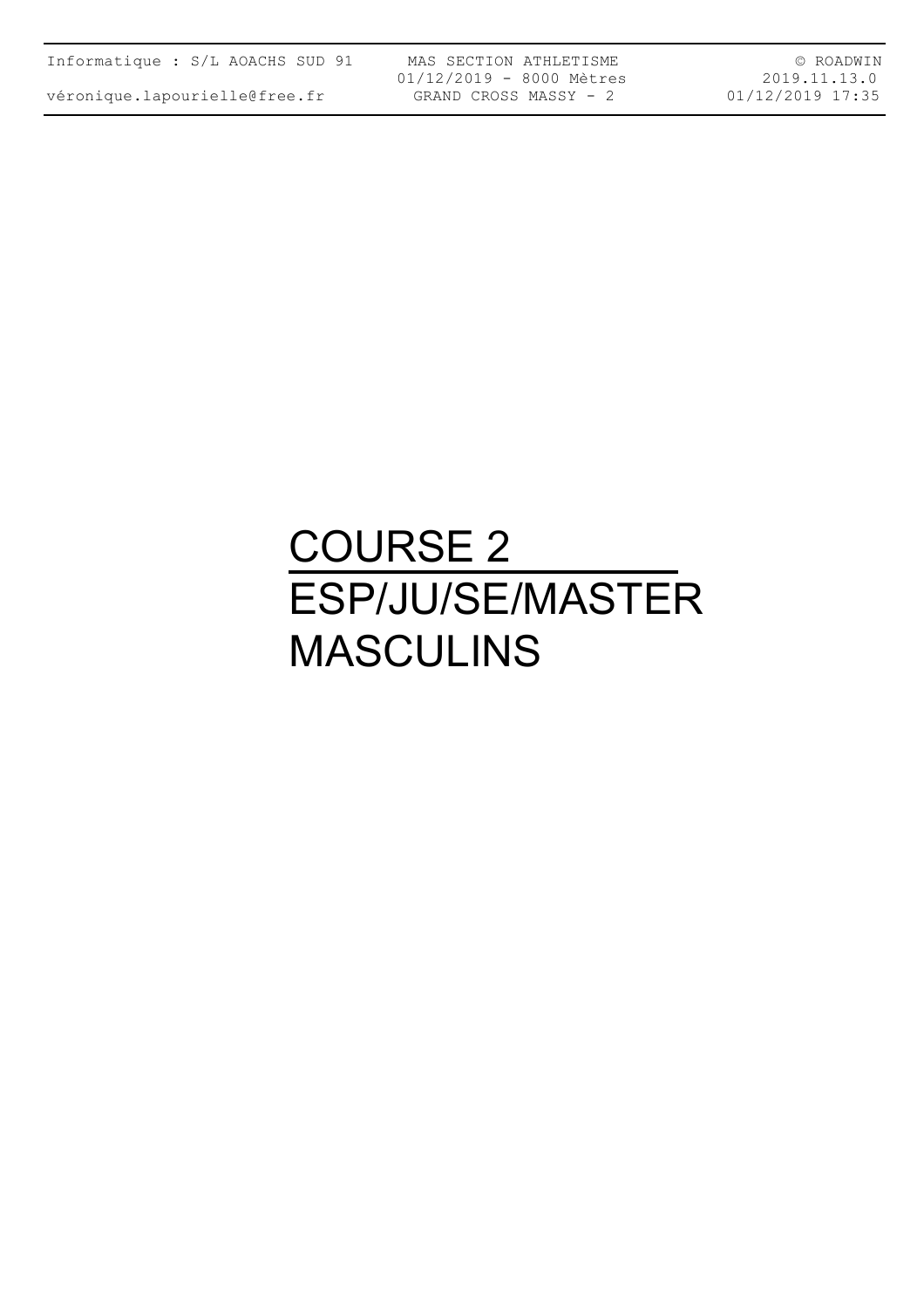#### MAS SECTION ATHLETISME 01/12/2019 - 8000 Mètres GRAND CROSS MASSY - 2

© ROADWIN 2019.11.13.0 01/12/2019 17:35

|                 | Plac Nom Prénom          | * Club                                         | Temps                      | Lique Licence   |     |               |               | Dos Nat Cat Pcat               |
|-----------------|--------------------------|------------------------------------------------|----------------------------|-----------------|-----|---------------|---------------|--------------------------------|
|                 | 1 DOREAU Clement         | ELAN 91*                                       | 00:28:11                   | I-F91 1011686   |     |               |               | $310$ FRA SEM $>>1$            |
|                 | 2 RIVRON Maxime          | ORSAY GIF ATHLE*                               | 00:28:19                   | I-F91 1761247   |     |               | $54$ FRA SEM  | $\Rightarrow$ 2                |
|                 | 3 PITOY Antoine          | LISSES AC                                      | 00:28:26                   | $I-F91 1887100$ |     |               |               | $532$ FRA ESM $\rightarrow$ >1 |
| 4               | GAUTIER Marin            | US PALAISEAU TRIATHLON                         | 00:29:03                   | FFTRI           | 865 |               | ESM           | >> 2                           |
| 5               | CHAUFFERT Nicolas        | ELAN 91*                                       | 00:29:16                   | $I-F91$ 271810  |     | 320 FRA SEM   |               | $\mathcal{E}$<br>l>            |
| 6               | BRIDET Gabriel           | AS LEVES                                       | 00:29:21                   | CEN28 1916989   |     |               | $940$ FRA ESM | 3                              |
| 7               | GANDELOT Benoit          | TEAM LENGLEN ATHLETIC CL 00:29:35              |                            | $I-F92$ 1230257 |     |               | 937 FRA M1M   | >>>1                           |
| 8               | MEHU Benjamin            | ESSONNE ATHLETIC*                              | 00:29:40                   | $I-F91 1000576$ |     | $16$ FRA      | SEM           | 4                              |
| 9               | MANDIER Guillaume        | ATHLE BOCAGE VENDEE*                           | 00:29:43                   | P-L85 1862093   |     | $954$ FRA     | SEM           | 5                              |
| 10              | VERGNE Nicolas           |                                                | 00:29:45                   | ΝL              | 58  |               | SEM           | $\epsilon$                     |
| 11              | EL ALAOUI Tawfik         | ELAN 91*                                       | 00:29:48                   | $I-F91$ 1340079 |     | $325$ FRA     | ${\tt SEM}$   | 7                              |
| 12 <sup>°</sup> | NOEL Theo                | ATHLE 78 *                                     | 00:29:50                   | I-F78 1968916   |     | 71 FRA SEM    |               | 8                              |
|                 | 13 RAYMONDI Mathieu      | US METRO TRANSPORT (PARI 00:29:52              |                            | $I-F75 1592409$ |     |               |               | 799 FRA JUM >>>1               |
|                 | 14 PASTOR Marc           | LISSES AC                                      | 00:29:56                   | I-F91 1683876   |     |               | 536 FRA MOM   | >>>1                           |
| 15              | GRISON Quentin           | US METRO TRANSPORT (PARI 00:29:59              |                            | $I-F75 1171032$ |     | $801$ FRA     | SEM           | 9                              |
| 16              | VARILLON Gregoire        | ELAN 91*                                       | 00:30:02                   | $I-F91$ 1954603 |     | $314$ FRA SEM |               | $10$                           |
|                 | 17 LE GUEN Romain        | US PALAISEAU TRIATHLON                         | 00:30:09                   | FFTRI           | 870 |               | SEM           | 11                             |
| 18              | VIDAL Patrick            | LES FOULEES BREUILLETOIS 00:30:26              |                            | $I-F91 206089$  |     |               | 946 FRA M3M   | >>>1                           |
| 19              | VAN EGROO Sebastien      | ATHLE 92*                                      | 00:30:39                   | $I-F92 356845$  |     | $945$ FRA     | SEM           | 12                             |
| 20              | DELMOTTE Brice           | US PALAISEAU TRIATHLON                         | 00:30:40                   | FFTRI           | 854 |               | M1M           | >> 2                           |
| 21              | HARDY David              | OUEST ESSONNE ATHLETISME 00:30:42              |                            | $I-F91 1461482$ |     | $542$ FRA M2M |               | >>>1                           |
| 22              | LOUVET Franck            | DB COACHING TRIATHLON                          | 00:30:43                   | B02407          | 931 |               | M2M           | >> 2                           |
|                 | 23 FILALI Rachid         | ESSONNE ATHLETIC*                              | 00:30:44                   | $I-F91 1994944$ |     |               |               | 63 $FRA$ MOM $>>$ 2            |
|                 | 24 FAURET Antonin        | US METRO TRANSPORT (PARI 00:30:47              |                            | $I-F75$ 1555551 |     | $12$ FRA SEM  |               | 13                             |
| 25              | SABI Nadir               | ESSONNE ATHLETIC*                              | 00:30:50                   | $I-F91 1544627$ |     | 965 ALG SEM   |               | 14                             |
| 26              | PECHOT Adrien            | ELAN 91*                                       | 00:30:55                   | $I-F91 445391$  |     | $307$ FRA     | SEM           | 15                             |
| 27              | ROUSSEAU Dimitri         | ATHLETIC CLUB DRAVEIL                          | 00:31:00                   | I-F91 581538    |     | $936$ FRA     | SEM           | 16                             |
| 28              | COLLET Benoit            | ELAN 91*                                       | 00:31:17                   | I-F91 166303    |     | $309$ FRA     | SEM           | 17                             |
| 29              | MOUSSU Francois          | LISSES AC                                      | 00:31:19                   | $I-F91973624$   |     | 535 FRA MOM   |               | $\mathbf{3}$                   |
| 30              | WATTEBLED Hugo           | US METRO TRANSPORT (PARI 00:31:20              |                            | I-F75 1383776   |     | $795$ FRA JUM |               | 2<br>$\ket{>}$                 |
| 31              | BARDI David              | ATHLE 91*                                      | 00:31:34                   | $I-F91$ 567735  |     |               | 738 FRA M2M   | $\mathcal{E}$<br>l>            |
|                 | 32 LEFEBVRE Laurent      | ELAN 91*                                       | 00:31:37                   | I-F91 1147005   |     | $316$ FRA SEM |               | 18                             |
|                 | 33 LE SOURNE Pierre      | US PALAISEAU TRIATHLON 00:31:42                |                            | FFTRI           | 869 |               | SEM           | 19                             |
|                 | 34 RODDE Zacharie        | ELAN 91*                                       | $ 00:31:45 $ I-F91 1243030 |                 |     |               | 328 FRA JUM > | $\mathcal{S}$                  |
|                 | 35 BEAU Guillaume        | US METRO TRANSPORT (PARI 00:31:46 I-F75 478979 |                            |                 |     | 794 FRA M2M   |               | 4                              |
|                 | 36 DELEPINE Sylvain      | AS ROCHETTE DAMMARIE LES 00:31:48              |                            | I-F77 224222    |     |               | 943 FRA M2M   | 5                              |
|                 | 37 DAUVILLIERS Sebastien | ELAN 91*                                       | 00:31:50                   | $I-F91 466272$  |     |               | 324 FRA M2M   | 6                              |
|                 | 38 HERCOUET Didier       | ORSAY GIF ATHLE*                               | 00:31:52                   | $I-F91 459751$  |     |               |               | $951$ FRA M3M >> 2             |
|                 | 39 CORNU Francis         | $\Omega$                                       | 00:31:55                   | NL              | 32  |               |               | $M4M$ $>>$                     |
|                 | 40 HIRTZLIN Tifenn       | ELAN 91*                                       | 00:32:01                   | $I-F91 127596$  |     | 327 FRA SEM   |               | 20                             |
|                 | 41 COUPRIE Sebastien     | US PALAISEAU TRIATHLON                         | 00:32:03                   | FFTRI           | 871 |               | MOM           | $\overline{4}$                 |
|                 | 42 LAURENT Jerome        | XVE ATHLETIC CLUB                              | 00:32:04                   | $I-F75$ 1555631 |     | $47$ FRA MOM  |               | $\overline{5}$                 |
|                 | 43 LEFEVRE Xavier        | US PALAISEAU TRIATHLON 00:32:05                |                            | FFTRI           | 878 |               | SEM           | 21                             |
|                 | 44 HASSANE Sylvain       | EPINAY AC                                      | $ 00:32:08  I-F91 684490$  |                 |     | $426$ FRA SEM |               | 22                             |
|                 | 45 BARBETTE Frederic     | US METRO TRANSPORT (PARI 00:32:19)             |                            | $I-F75 162426$  |     | 793 FRA M2M   |               | $7\phantom{.0}$                |
|                 | 46 TROUBLE Didier        | ELAN 91*                                       | 00:32:23                   | I-F91 1867569   |     | 313 FRA M2M   |               | 8                              |
|                 | 47 CRANTZ Arnaud         | OUEST ESSONNE ATHLETISME 00:32:26              |                            | I-F91 1097395   |     | 540 FRA M2M   |               | 9                              |
|                 | 48 VAURILLON Thomas      | SAVIGNY ATHLETISME 91                          | 00:32:28                   | $I-F91$ 595647  |     | 670 FRA       | SEM           | 23                             |
|                 | 49 DATAMANTI Benjamin    | US PALAISEAU TRIATHLON 00:32:32                |                            | FFTRI           | 853 |               | SEM           | 24                             |
|                 | 50 CHARTRAIN Renaud      | VS CHARTRES ATHLETISME                         | 00:32:34                   |                 | 932 |               | MOM           | 6                              |
|                 |                          |                                                |                            |                 |     |               |               |                                |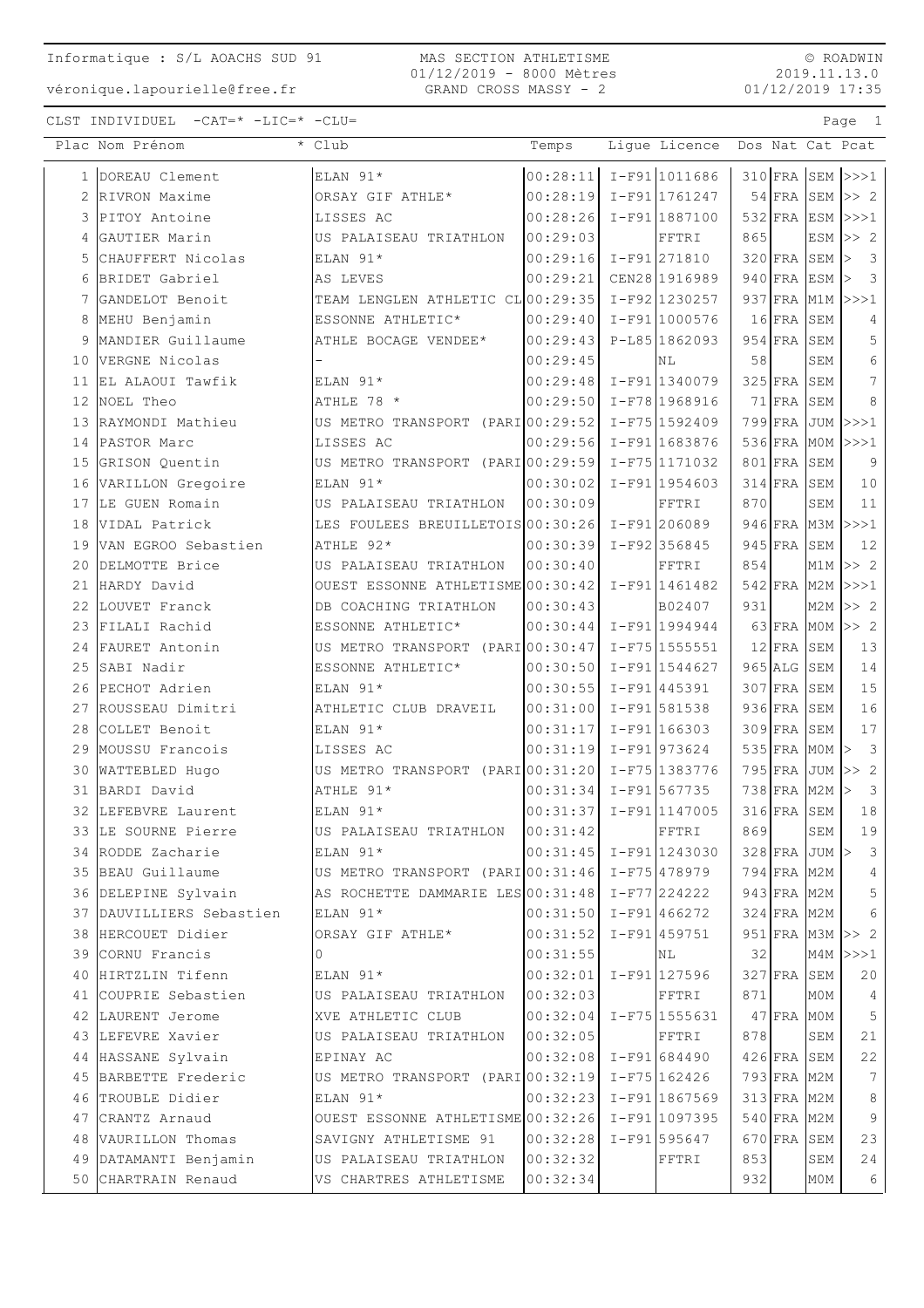MAS SECTION ATHLETISME 01/12/2019 - 8000 Mètres GRAND CROSS MASSY - 2

© ROADWIN 2019.11.13.0 01/12/2019 17:35

|    | Plac Nom Prénom                | * Club                                          | Temps                      | Lique Licence   |     |               |                                | Dos Nat Cat Pcat        |
|----|--------------------------------|-------------------------------------------------|----------------------------|-----------------|-----|---------------|--------------------------------|-------------------------|
|    | 51 DESREZ Thomas               | ELAN 91*                                        | $ 00:32:36  I-F91 2195199$ |                 |     | $326$ FRA SEM |                                | 25                      |
|    | 52 FORESTIERI Alexandre        | UST COURIR A SAINT TROPE 00:32:37               |                            | PCA83 434421    |     | $10$ FRA MOM  |                                | $7\phantom{.0}$         |
| 53 | <b>WOOD</b> Thomas             | ΝL                                              | 00:32:41                   |                 | 948 |               | MOM                            | 8                       |
|    | 54 DIEFENBRONN Sebastien       | ESSONNE ATHLETIC*                               | 00:32:44                   | I-F912039521    |     | 66 FRA SEM    |                                | 26                      |
| 55 | CLEMENTELLE Laurent            | ATHLETIC CLUB DRAVEIL                           | 00:32:59                   | I-F91489546     |     |               | $941$ FRA M3M $\triangleright$ | $\overline{\mathbf{3}}$ |
| 56 | MANDIN Olivier                 | OUEST ESSONNE ATHLETISME 00:33:01               |                            | I-F91 1001569   |     | 548 FRA M2M   |                                | 10                      |
|    | 57 GERY Eric                   | ATHLETIC BRUNOY CLUB                            | 00:33:02                   | I-F91 1965592   |     |               |                                | 230 FRA M4M >> 2        |
| 58 | GARCIA Stephane                | LISSES AC                                       | 00:33:05                   | I-F91863714     |     | 537 FRA M2M   |                                | 11                      |
|    | 59 WALLON Samuel               | ESSONNE ATHLETIC*                               | 00:33:20                   | I-F91 373810    |     | 457 FRA M3M   |                                | $\overline{4}$          |
|    | 60 DOHIN Eric                  | US PALAISEAU TRIATHLON                          | 00:33:43                   | FFTRI           | 858 |               | $M4M$ >                        | $\mathcal{E}$           |
|    | 61 SAVAJOL Frederic            | ORSAY GIF ATHLE*                                | 00:33:51                   | I-F91 1992289   |     |               | 35 FRA M1M                     | 3                       |
| 62 | CHTAITI Mimoun                 | STADE FRANCAIS (PARIS)                          | 00:33:57                   | $I-F75 497285$  |     | $929$ FRA     | M3M                            | 5                       |
| 63 | JEAN BAPTISTE Steven           |                                                 | 00:34:08                   | ΝL              | 69  |               | M0M                            | $\overline{9}$          |
| 64 | DUPAS Arnaud                   | LES FOULEES BREUILLETOIS 00:34:09               |                            | I-F91 1129495   |     | $14$ FRA M2M  |                                | 12                      |
| 65 | BRUYAND Alexandre              | ELAN 91*                                        | 00:34:11                   | I-F912147665    |     | 308 FRA MOM   |                                | 10                      |
|    | 66 THOMAS Cedric               | US PALAISEAU TRIATHLON                          | 00:34:19                   | FFTRI           | 856 |               | M0M                            | 11                      |
|    | 67 THOMAS Fabien               | <b>USM MALAKOFF</b>                             | 00:34:20                   | I-F92 1931051   |     | $28$ FRA      | SEM                            | 27                      |
| 68 | RUMIN Michel                   | ELAN 91*                                        | 00:34:21                   | I-F91 1769291   |     | 317 FRA M3M   |                                | 6                       |
|    | 69 OOGHE Timothee              | ATHLETIC CLUBS 92*                              | 00:34:23                   | I-F92 2232012   |     | $947$ FRA     | SEM                            | 28                      |
| 70 | CYRULIK Guillaume              | ORSAY GIF ATHLE*                                | 00:34:29                   | I-F91 1765999   |     | 39 FRA MOM    |                                | 12                      |
|    | 71 PELTIER Clement             | OUEST ESSONNE ATHLETISME 00:34:30               |                            | $I-F91 2240084$ |     | 541 FRA SEM   |                                | 29                      |
| 72 | CARRE Lionel                   | US PALAISEAU TRIATHLON                          | 00:34:38                   | FFTRI           | 864 |               | M3M                            | $7\overline{ }$         |
| 73 | SMITH Julien                   | LISSES AC                                       | 00:34:42                   | I-F91 1147337   |     | $942$ GAB     | M4M                            | 4                       |
|    | 74 LESPINET Olivier            | $ELAN$ 91*                                      | 00:34:46                   | I-F91 1977346   |     | 322 FRA M3M   |                                | 8                       |
|    | 75 FOUSSET Yoann               | INFOSPORT-LOIRET                                | 00:34:48                   | CEN45 1967538   |     | 938 FRA MOM   |                                | 13                      |
|    | 76 BOUYGES Esteban             | ATHLETIC BRUNOY CLUB                            | 00:34:49                   | I-F91 1617105   |     | 254 FRA       | <b>JUM</b>                     | $\overline{4}$          |
| 77 | GUILLOTIN Stephane             | US PALAISEAU TRIATHLON                          | 00:34:53                   | ΝL              | 67  |               | M2M                            | 13                      |
|    | 78 LE LAY Xavier               | US PALAISEAU TRIATHLON                          | 00:34:56                   | FFTRI           | 879 |               | SEM                            | 30                      |
|    | 79 DIDRICHE Yael               | CLUB ATHLETISME DE PUTEA 00:34:57               |                            | I-F92 1474351   |     | $925$ FRA     | M2M                            | 14                      |
|    | 80 HOMASSEL Bertrand           |                                                 | 00:34:58                   | ΝL              | 17  |               | SEM                            | 31                      |
|    | 81 BIGEY Michel                | AS LEVES                                        | 00:35:00                   | CEN28 717330    |     | 55 FRA M2M    |                                | 15                      |
|    | 82 COUTO Noe                   | SAVIGNY ATHLETISME 91                           | $00:35:07$ I-F91 1664784   |                 |     | $949$ FRA     | <b>JUM</b>                     | 5                       |
|    | 83 CHAUVIN Maxence<br>$\star$  | XRUN CLUB                                       | $ 00:35:09  I-F92 2061885$ |                 |     |               | 53 FRA M1M                     | $\overline{4}$          |
|    | 84 OLIVIER Bruno               | LISSES AC                                       | $00:35:13$ I-F91 356096    |                 |     |               |                                | 963 FRA M5M >>>1        |
|    | 85 JJOURNIAC Didier            | ESSONNE ATHLETIC*                               | $00:35:14$ I-F91 427304    |                 |     |               |                                | $453$ FRA M5M >> 2      |
|    | 86 LE THIEC Didier             | LISSES AC                                       | 00:35:17                   | I-F91 370292    |     | $26$ FRA M4M  |                                | 5                       |
|    | 87 DREUX Michel                | US PALAISEAU TRIATHLON                          | 00:35:23                   | FFTRI           | 867 |               | $M5M$ >                        | $\overline{\mathbf{3}}$ |
| 88 | ZERIBI Moufid                  | ΝL                                              | 00:35:26                   | A80418C         | 961 |               | MOM                            | 14                      |
|    | 89 HERBIN Laurent              | US PALAISEAU TRIATHLON                          | 00:35:35                   | FFTRI           | 863 |               | M4M                            | 6                       |
|    | 90 GARCIA Stephane<br>$\star$  | ESSONNE ATHLETIC*                               | $00:35:37$ I-F91 1950293   |                 |     | $915$ FRA M2M |                                | 16                      |
|    | 91 JALLAIS Simon               | CHAVILLE ATHLETISME                             | $00:35:38$ $I-F92$ 1181342 |                 |     | 944 FRA M2M   |                                | $17$                    |
|    | 92 GEORGES Fabien              | AS LEVES                                        | 00:35:39 CEN28 1647005     |                 |     | 29 FRA M1M    |                                | 5                       |
|    | 93 GERVAIS Jean-pierre         | ESSONNE ATHLETIC*                               | $00:35:48$ I-F912192599    |                 |     | $456$ FRA M4M |                                | $7\phantom{.0}$         |
|    | 94 CLOSVIROLA Arnaud           | LISSES AC                                       | $00:35:52$ I-F912212207    |                 |     | $533$ FRA ESM |                                | $\sqrt{4}$              |
|    | 95 MULE Franck                 | LISSES AC                                       | $00:35:53$ I-F91 2110770   |                 |     | $534$ FRA SEM |                                | 32                      |
|    | 96 HACHET Olivier              | OUEST ESSONNE ATHLETISME 00:35:56               |                            | I-F91376448     |     | 546 FRA M2M   |                                | 18                      |
|    | 97 CLEMENT Bitaudeau           |                                                 | 00:36:00                   | ΝL              | 18  |               | <b>JUM</b>                     | 6                       |
|    | 98 VIGNE Martin                |                                                 | 00:36:06                   | ΝL              | 52  |               | M0M                            | 15                      |
|    | 99 BOURSIER Sebastien          | OUEST ESSONNE ATHLETISME 00:36:14 I-F91 2002576 |                            |                 |     | 549 FRA M2M   |                                | 19                      |
|    | 100 JACQUOT Laurent<br>$\star$ | ESSONNE ATHLETIC*                               | $00:36:16$ I-F91 1358804   |                 |     | 913 FRA M3M   |                                | $\,9$                   |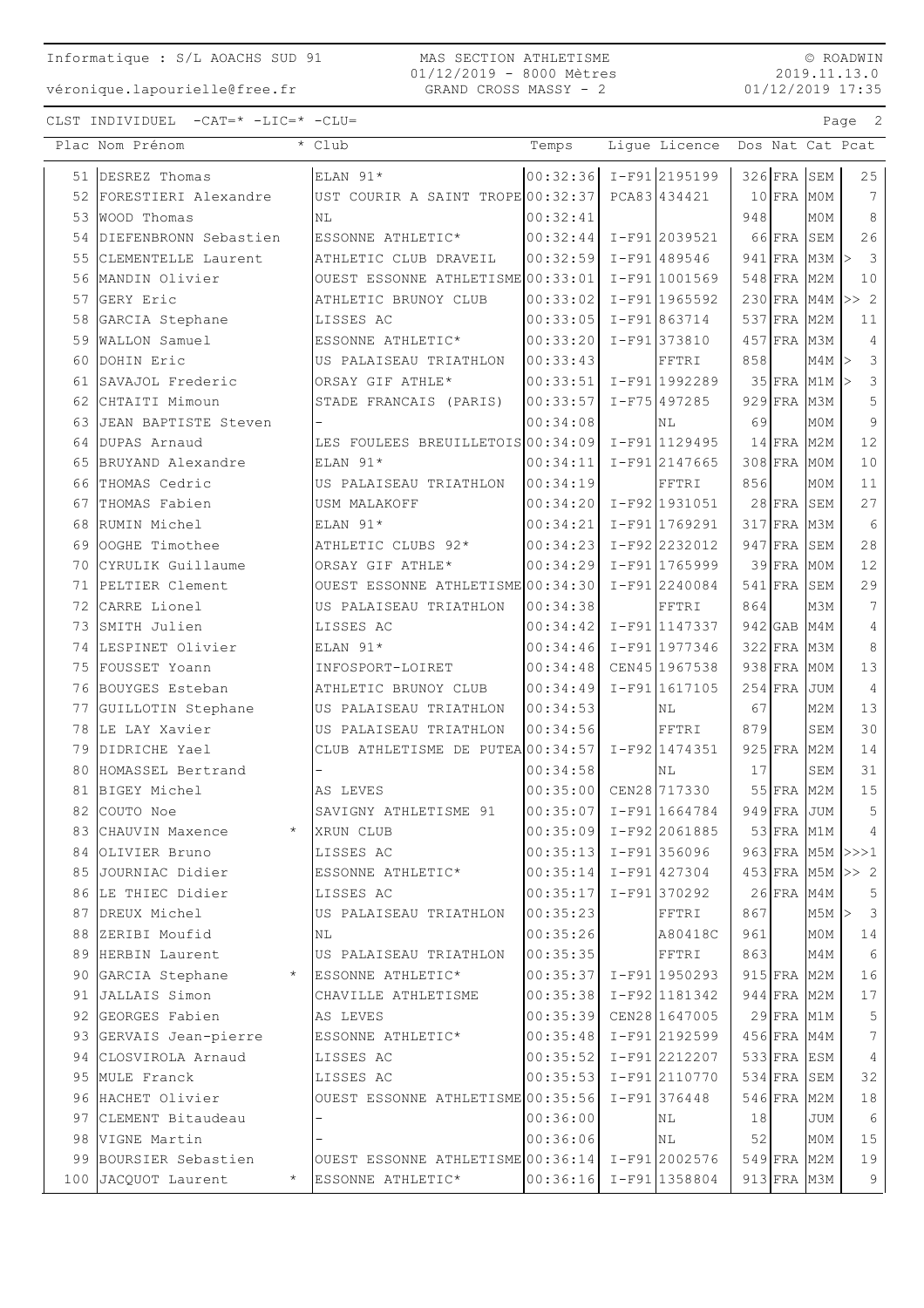#### MAS SECTION ATHLETISME 01/12/2019 - 8000 Mètres GRAND CROSS MASSY - 2

© ROADWIN 2019.11.13.0 01/12/2019 17:35

|     | Plac Nom Prénom                  | $\overline{\cdot}$ Club                         | Temps                      |         | Ligue Licence   |     |               |                  | Dos Nat Cat Pcat |
|-----|----------------------------------|-------------------------------------------------|----------------------------|---------|-----------------|-----|---------------|------------------|------------------|
| 101 | VINCENTS Alexis                  | ENTENTE SPORTIVE RENAULT 00:36:19               |                            | $I-F92$ |                 | 962 |               | M2M              | 20               |
| 102 | BAROUNE Ismail<br>$\star$        | ESSONNE ATHLETIC*                               | $00:36:26$ I-F91 1591073   |         |                 |     | 909 FRA M2M   |                  | 21               |
|     | 103 ARMANGE Xavier<br>$\star$    | ATHLETIC BRUNOY CLUB                            | 00:36:27                   |         | $I-F91$ 1267230 |     | 240 FRA M2M   |                  | 22               |
|     | 104 BERTRAND Nicolas             | ATHLETIC BRUNOY CLUB                            | 00:36:31                   |         | $I-F91$ 728560  |     | $234$ FRA     | M3M              | 10               |
|     | 105 DORVILLE Nicolas             | ELAN 91*                                        | 00:36:35                   |         | I-F91 1255515   |     | $321$ FRA     | SEM              | 33               |
|     | 106 BRIDET Jean-francois         | AS LEVES                                        | 00:36:39                   |         | CEN28 1870017   |     | $939$ FRA     | M <sub>2</sub> M | 23               |
| 107 | COUGET Xavier                    | US PALAISEAU TRIATHLON                          | 00:36:40                   |         | FFTRI           | 877 |               | M1M              | $6\,$            |
|     | 108 RAPPENEAU Harold             | ELAN 91*                                        | 00:37:00                   |         | I-F912249269    |     | $315$ FRA     | SEM              | 34               |
|     | 109 PERRON Stephane              | US METRO TRANSPORT (PARI 00:37:02               |                            |         | $I-F75295721$   |     | 802 FRA       | M4M              | $\,8\,$          |
| 110 | ROUY Denis                       | ELAN 91*                                        | 00:37:04                   |         | I-F91 2003232   |     | $311$ $FRA$   | МЗМ              | 11               |
| 111 | BLED Antoine                     | SAVIGNY ATHLETISME 91                           | 00:37:07                   |         | I-F91 1061470   |     | $955$ FRA     | M1M              | $7\phantom{.0}$  |
| 112 | DUMAS Christian                  | US PALAISEAU TRIATHLON                          | 00:37:14                   |         | FFTRI           | 857 |               | M4M              | $\overline{9}$   |
|     | 113 CETIN Hasan                  | NL                                              | 00:37:20                   |         |                 | 960 |               | M2M              | 24               |
|     | 114 BRAILLON Pierre-bernard      | US METRO TRANSPORT (PARI 00:37:21               |                            |         | I-F75 1756749   |     | 800 FRA       | M3M              | 12               |
|     | 115 CAMENEN Laurent              | US METRO TRANSPORT (PARI 00:37:23               |                            |         | I-F75 212126    |     | 798 FRA       | M3M              | 13               |
|     | 116 DELUBAC Julien               | NL                                              | 00:37:26                   |         | ΝL              | 48  |               | SEM              | 35               |
|     | 117 NICOLAS Philippe             | US PALAISEAU TRIATHLON                          | 00:37:28                   |         | FFTRI           | 868 |               | M1M              | $\,8\,$          |
|     | 118 RAGOT Christophe             | COS RENAULT LARDY                               | $ 00:37:36  I-F91 1849493$ |         |                 |     | $20$ FRA M3M  |                  | 14               |
|     | 119 ATTAL Romain<br>$\star$      | ATHLE 91*                                       | 00:37:40                   |         | $I-F91$ 134850  |     | $145$ FRA     | M3M              | 15               |
| 120 | GUY Christophe<br>$\star$        | AS MARCOUSSIS                                   | 00:37:44                   |         | $I-F91 1270155$ |     | $193$ FRA     | M4M              | 10               |
| 121 | DERDER Steve                     | DB COACHING TRIATHLON                           | 00:37:46                   |         | ΝL              | 68  |               | M0M              | 16               |
| 122 | $\star$<br>ROGER Morgan          | ELAN 91*                                        | 00:37:57                   |         | I-F912210289    |     | $318$ FRA     | M1M              | $\overline{9}$   |
|     | 123 DEMBELE Diala                | US METRO TRANSPORT (PARI 00:38:09               |                            |         | $I-F75$ 2227599 |     | $792$ FRA     | SEM              | 36               |
|     | 124 GOUJON Remi                  | ELAN 91*                                        | 00:38:12                   |         | $I-F91 127028$  |     | 323 FRA M3M   |                  | 16               |
|     | 125 LE MAIRE Stanislas           | ATHLETIC BRUNOY CLUB                            | 00:38:17                   |         | I-F91 1359857   |     | $238$ FRA     | <b>JUM</b>       | 7                |
|     | 126 BILDE Pierre                 | OXYGENE PSA                                     | 00:38:18                   |         | $I-F78 1434270$ |     | $62$ FRA      |                  | $M6M$ $>>$ $1$   |
|     | 127 YANES Farid                  | OUEST ESSONNE ATHLETISME 00:38:23               |                            |         | I-F91 1989214   |     | $544$ FRA     | M3M              | 17               |
|     | 128 DARRACQ Bruno                |                                                 | 00:38:27                   |         | N <sub>L</sub>  | 19  |               | M3M              | 18               |
|     | 129 VANSTEENKISTE Johann         | US PALAISEAU TRIATHLON                          | 00:38:32                   |         | FFTRI           | 862 |               | M2M              | 25               |
| 130 | BEZANERE Daniel                  | ESSONNE ATHLETIC*                               | 00:38:34                   |         | $I-F91673023$   |     | $22$ FRA      | <b>M6M</b>       | >> 2             |
| 131 | FRESARD Mathieu                  | US PALAISEAU TRIATHLON                          | 00:38:39                   |         | FFTRI           | 866 |               | SEM              | 37               |
| 132 | HURTREL Nicolas<br>$\star$       | AS MARCOUSSIS                                   | 00:38:50                   |         | $I-F91 1114422$ |     | 194 FRA M3M   |                  | 19               |
|     | 133 VOUETTE Jean-philippe        | US METRO TRANSPORT (PARI 00:38:51 I-F75 1011769 |                            |         |                 |     |               | 796 FRA M3M      | 20               |
|     | 134 CARVALHO Jose<br>$\star$     | ATHLETIC BRUNOY CLUB                            | $ 00:38:55 $ I-F91 1605771 |         |                 |     | 231 FRA M2M   |                  | 26               |
|     | 135 BRIGNON Olivier              | AS LEVES                                        | 00:39:01                   |         | CEN28 1869997   |     | 59 FRA M4M    |                  | 11               |
|     | 136 GHIGLIONE Florian            | USP TRIATHLON                                   | 00:39:04                   |         | ΝL              | 31  |               | M0M              | 17               |
|     | 137 JEGOUSSE Mickael             | $\qquad \qquad -$                               | 00:39:10                   |         | NL              | 57  |               | M0M              | 18               |
|     | 138 CHEMSI Tariq<br>$\star$      | LES FOULEES BREUILLETOIS 00:39:11               |                            |         | I-F91 1216513   |     | 70 FRA M5M    |                  | $\overline{4}$   |
|     | 139 VINCENT Yann                 | US PALAISEAU TRIATHLON                          | 00:39:17                   |         | FFTRI           | 880 |               | M2M              | 27               |
|     | 140 PAPIN Jerome                 | OUEST ESSONNE ATHLETISME 00:39:20 I-F91 106559  |                            |         |                 |     | $545$ FRA     | мЗм              | 21               |
|     | 141 HAMMAN Thibaud               | US PALAISEAU TRIATHLON                          | 00:39:22                   |         | FFTRI           | 874 |               | <b>JUM</b>       | 8                |
|     | 142 BAYARD Loic                  | OXYGÈNE PSA                                     | 00:39:24                   |         | NL              | 50  |               | M1M              | 10               |
|     | 143 NOLLEAU Clement<br>$\star$   | ATHLETIC BRUNOY CLUB                            | $ 00:39:30  I-F91 2196067$ |         |                 |     | 229 FRA SEM   |                  | 38               |
|     | 144 MANSER Lucas                 |                                                 | 00:39:39                   |         | NL              | 51  |               | SEM              | 39               |
|     | 145 MACHADO Thomas               | US PALAISEAU TRIATHLON                          | 00:39:47                   |         | FFTRI           | 875 |               | M0M              | 19               |
|     | 146 BALLU Fabrice                | AS CO ENERGIE ATOMIQUE                          | 00:39:52 I-F91 111756      |         |                 |     | 30 FRA M2M    |                  | 28               |
|     | 147 CHABLE Olivier<br>$\star$    | EPINAY AC                                       | $ 00:40:19  I-F91 2036185$ |         |                 |     | $425$ FRA M3M |                  | 22               |
|     | 148 AMGHAR Said                  | ESSONNE ATHLETIC*                               | 00:40:24                   |         | I-F91 1393622   |     | 914 FRA M4M   |                  | 12               |
|     | 149 ROBIN Jean-michel<br>$\star$ | ESSONNE ATHLETIC*                               | 00:40:30                   |         | $I-F91 600242$  |     | 44 FRA        | M5M              | 5                |
|     | 150 BEN MANSOUR Hedi             |                                                 | 00:40:45                   |         | ΝL              | 40  |               | SEM              | 40               |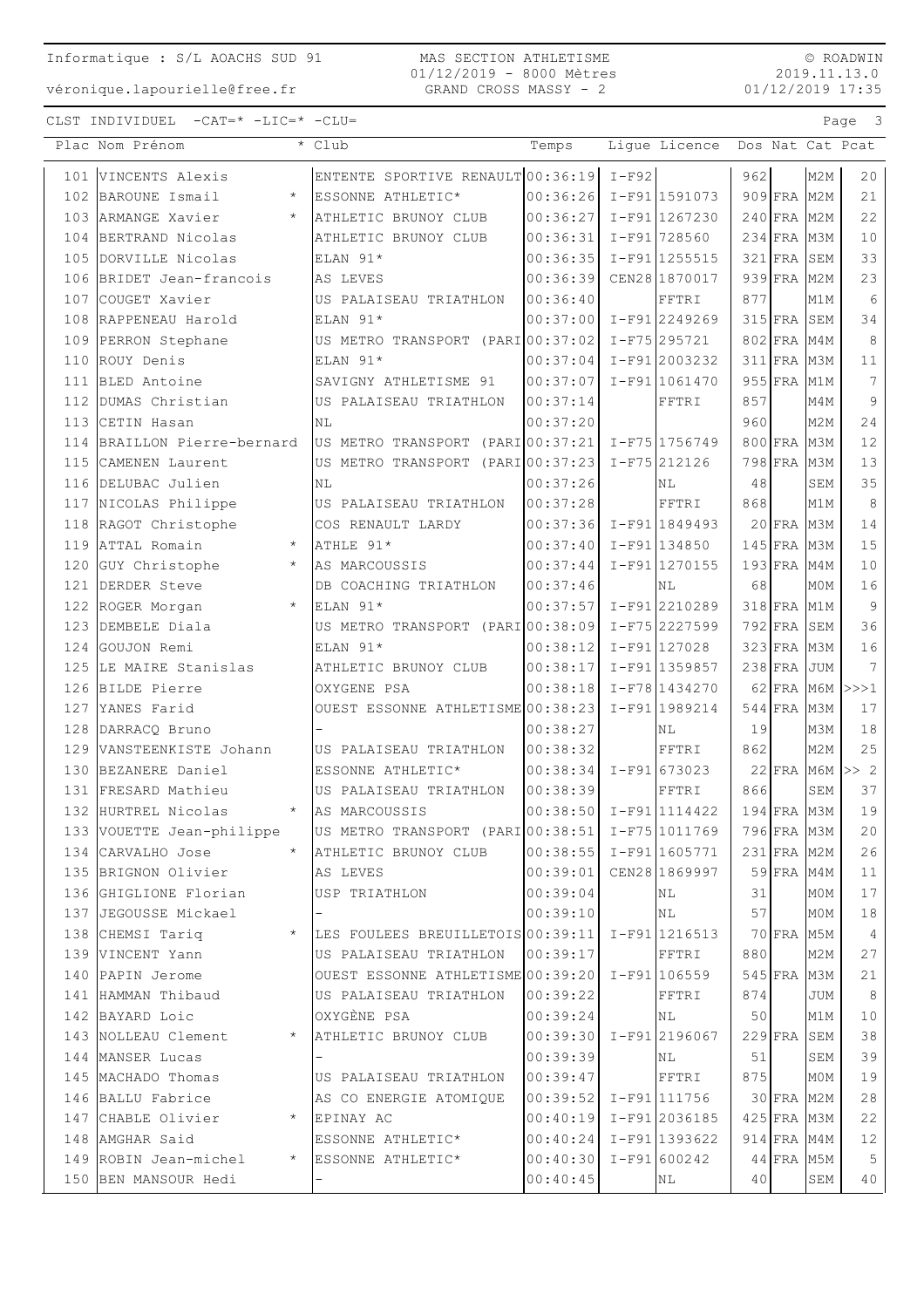véronique.lapourielle@free.fr

#### MAS SECTION ATHLETISME 01/12/2019 - 8000 Mètres GRAND CROSS MASSY - 2

© ROADWIN 2019.11.13.0 01/12/2019 17:35

CLST INDIVIDUEL -CAT=\* -LIC=\* -CLU= Page 4

|     | Plac Nom Prénom                 | * Club                              | Temps    | Lique Licence   |     |               |                  | Dos Nat Cat Pcat |
|-----|---------------------------------|-------------------------------------|----------|-----------------|-----|---------------|------------------|------------------|
|     | 151 OGER Gilles                 |                                     | 00:40:47 | NL.             | 37  |               | M1M              | 11               |
|     | 152 LE DUC Jerome               | US PALAISEAU TRIATHLON              | 00:40:52 | FFTRI           | 861 |               | M1M              | 12               |
|     | 153 VEFOND Sebastien            | US PALAISEAU TRIATHLON              | 00:40:55 | FFTRI           | 872 |               | M0M              | 20               |
|     | 154 ANTONI Jean-paul<br>$\star$ | LES FOULEES BREUILLETOIS 00:41:03   |          | I-F91 1216512   |     | $45$ FRA M6M  |                  | 3<br>1>          |
|     | 155 LASNIER Stephane            | $C.$ O. DU SUD DE L'ESSONN 00:41:09 |          | $T-F911907209$  |     | $935$ FRA     | M1M              | 13               |
|     | 156 JEANJEAN Vincent            |                                     | 00:41:17 | ΝL              | 72  |               | M <sub>2M</sub>  | 29               |
|     | 157 CHATILLON Frederic          | US PALAISEAU TRIATHLON              | 00:41:23 | FFTRI           | 859 |               | M4M              | 13               |
|     | 158 ARCHIMBAUD Serge            | US PALAISEAU TRIATHLON              | 00:41:25 | FFTRI           | 873 |               | M <sub>5</sub> M | 6                |
|     | 159 HORTA Antoine               | ATHLETIC BRUNOY CLUB                | 00:41:28 | I-F91 1385557   |     | $228$ FRA M3M |                  | 23               |
|     | 160 LIORZOU Pierre-henri        | ATHLETIC BRUNOY CLUB                | 00:41:29 | $I-F91$ 2196040 |     | 237 FRA M2M   |                  | 30               |
|     | 161 RIOUX David                 | ESSONNE ATHLETIC*                   | 00:41:51 | $I-F91 1581030$ |     | $24$ FRA M3M  |                  | 24               |
|     | 162 HASNI Walid                 | US PALAISEAU TRIATHLON              | 00:41:57 | FFTRI           | 876 |               | M1M              | 14               |
|     | 163 DUPONT Pascal               | ATHLETIC BRUNOY CLUB                | 00:42:01 | $I-F91 1469115$ |     | 236 FRA M1M   |                  | 15               |
| 164 |                                 |                                     | 00:42:07 |                 | 130 |               |                  |                  |
|     | 165 RASOTTO Xavier              | DB COACHING                         | 00:42:27 |                 | 926 |               | M3M              | 25               |
|     | 166 MARQUER Yannick             | NL                                  | 00:42:29 |                 | 968 |               | M1M              | 16               |
|     | 167 TURPIN Stephane             | NL                                  | 00:43:09 |                 |     | 930 FRA M3M   |                  | 26               |
|     | 168 HENRY Didier<br>$\star$     | ELAN $91*$                          | 00:43:34 | $I-F91 1889469$ |     | 312 FRA M3M   |                  | 27               |
|     | 169 HAZARD Philippe             | USC TRIATHLON                       | 00:43:43 | A02151C         | 934 |               | M5M              | 7                |
|     | 170 BEN HMIDA Aous<br>$\star$   | ESSONNE ATHLETIC*                   | 00:44:00 | I-F91 2195745   |     | $13$ FRA      | SEM              | 41               |
|     | 171 NARDONE Mario<br>$\star$    | ATHLETIC BRUNOY CLUB                | 00:44:12 | I-F91 1748814   |     | 232 FRA M6M   |                  | 4                |
|     | 172 BONTEMPS Yannick            |                                     | 00:44:18 | NL              | 74  |               | M1M              | 17               |
| 173 | PRUVOST Christophe              |                                     | 00:44:29 | NL              | 21  |               | M2M              | 31               |
|     | 174 LIENARD Francois            | OXYGÈNE PSA                         | 00:44:31 | <b>NL</b>       | 34  |               | M5M              | 8                |
|     | 175 FELIPE LUIS Antoine         | LISSES AC                           | 00:44:44 | $I-F91 804777$  |     | $531$ FRA     | МбМ              | 5                |
|     | 176 DASILVA Filipe              | NL                                  | 00:45:02 |                 | 923 |               | M0M              | 21               |
|     | 177 TROILLARD Pierre            |                                     | 00:46:19 | <b>NL</b>       | 61  |               | SEM              | 42               |
|     | 178 LASSAIRE Sebastien          | NL                                  | 00:46:58 |                 | 956 |               | M2M              | 32               |
|     | 179 EUGENIE Bruno               | AS MARCOUSSIS                       | 00:47:16 | $I-F91$ 1469652 |     | $192$ FRA     | M4M              | 14               |
|     | 180 PESENTI Jean-claude         | ESSONNE ATHLETIC*                   | 00:48:25 | I-F91 315415    |     | $43$ FRA M9M  |                  | >>>1             |
| 181 | CHERVIER Rene                   | <b>ASMAS</b>                        | 00:51:19 | NL              | 64  |               | M7M              | >>>1             |
| 182 | TOURNETTE Antoine               | NL                                  | 00:52:45 |                 | 967 |               | M2M              | 33               |
| 183 | CASANOVA Denis<br>$\star$       | PASS RUNNING FFA                    | 00:53:41 | $C-T99$ T310239 |     | $25$ FRA      | M <sub>2M</sub>  | 34               |
|     | 184 M GUELLATI Dominique        | $\overline{\phantom{0}}$            | 00:53:47 | $\rm NL$        | 27  |               | M5M              | 9                |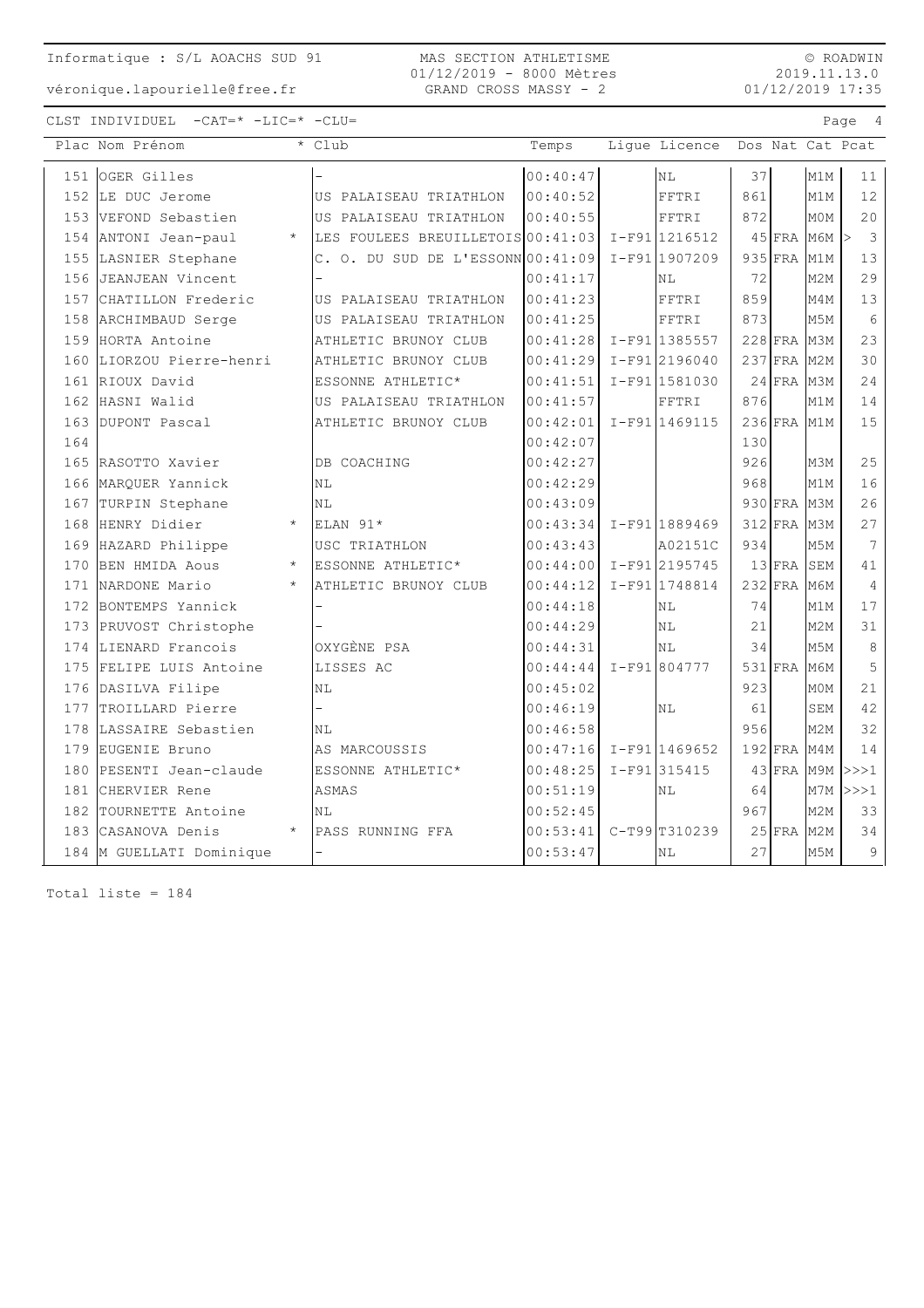| Informatique : S/L AOACHS SUD 91                                                                                                                                                                                                                                                                                           | © ROADWIN<br>2019.11.13.0                                                                                                                                                                                                      |          |                                                                                                              |                                                                                                      |
|----------------------------------------------------------------------------------------------------------------------------------------------------------------------------------------------------------------------------------------------------------------------------------------------------------------------------|--------------------------------------------------------------------------------------------------------------------------------------------------------------------------------------------------------------------------------|----------|--------------------------------------------------------------------------------------------------------------|------------------------------------------------------------------------------------------------------|
| véronique.lapourielle@free.fr                                                                                                                                                                                                                                                                                              | 01/12/2019 - 8000 Mètres<br>GRAND CROSS MASSY - 2                                                                                                                                                                              |          |                                                                                                              | 01/12/2019 17:35                                                                                     |
| TOP PODIUM $-CAT = * -LIC = * -CLU =$                                                                                                                                                                                                                                                                                      |                                                                                                                                                                                                                                |          |                                                                                                              | Page 1                                                                                               |
| Plac Nom Prénom                                                                                                                                                                                                                                                                                                            | $*$ Club                                                                                                                                                                                                                       | Temps    | Ligue Licence                                                                                                | Dos Nat Cat Pcat                                                                                     |
| <b>JUNIORS (MASCULIN)</b>                                                                                                                                                                                                                                                                                                  |                                                                                                                                                                                                                                |          |                                                                                                              |                                                                                                      |
| 13 RAYMONDI Mathieu<br>30 WATTEBLED Hugo<br>34 RODDE Zacharie<br>76 BOUYGES Esteban<br>82 COUTO Noe                                                                                                                                                                                                                        | US METRO TRANSPORT (PARI 00:29:52 I-F75 1592409<br>US METRO TRANSPORT (PARI 00:31:20 I-F75 1383776<br>ELAN 91*<br>ATHLETIC BRUNOY CLUB 00:34:49 I-F91 1617105<br>SAVIGNY ATHLETISME 91   00:35:07    I-F91   1664784           |          | 00:31:45 I-F91 1243030                                                                                       | 799 FRA JUM >>>1<br>795 FRA JUM >> 2<br>328 FRA JUM ><br>3<br>254 FRA JUM<br>4<br>5<br>949 FRA JUM   |
| <b>ESPOIRS (MASCULIN)</b>                                                                                                                                                                                                                                                                                                  |                                                                                                                                                                                                                                |          |                                                                                                              |                                                                                                      |
| 3 PITOY Antoine<br>4 GAUTIER Marin<br>6 BRIDET Gabriel<br>94 CLOSVIROLA Arnaud                                                                                                                                                                                                                                             | LISSES AC<br>US PALAISEAU TRIATHLON 00:29:03<br>AS LEVES<br>LISSES AC                                                                                                                                                          |          | 00:28:26 I-F91 1887100<br>FFTRI<br>00:29:21 CEN28 1916989<br>00:35:52 I-F91 2212207                          | 532 FRA ESM >>>1<br>865<br>$ESM \gg 2$<br>940 FRA ESM > 3<br>533 FRA ESM<br>4                        |
| <b>SENIORS (MASCULIN)</b>                                                                                                                                                                                                                                                                                                  |                                                                                                                                                                                                                                |          |                                                                                                              |                                                                                                      |
| 1 DOREAU Clement<br>2 RIVRON Maxime<br>5 CHAUFFERT Nicolas<br>8 MEHU Benjamin<br>9 MANDIER Guillaume                                                                                                                                                                                                                       | ELAN 91*<br>ORSAY GIF ATHLE*<br>ELAN $91*$<br>ESSONNE ATHLETIC*<br>ATHLE BOCAGE VENDEE* 00:29:43 P-L85 1862093                                                                                                                 |          | 00:28:11 I-F91 1011686<br>00:28:19 I-F91 1761247<br>00:29:16 I-F91 271810<br>00:29:40 I-F91 1000576          | 310 FRA SEM >>>1<br>54 FRA SEM >> 2<br>$320$ FRA SEM $>$<br>3<br>16 FRA SEM<br>4<br>954 FRA SEM<br>5 |
| <b>MASTERS 0 (MASCULIN)</b>                                                                                                                                                                                                                                                                                                |                                                                                                                                                                                                                                |          |                                                                                                              |                                                                                                      |
| 14 PASTOR Marc<br>23 FILALI Rachid<br>29 MOUSSU Francois<br>41 COUPRIE Sebastien<br>42 LAURENT Jerome                                                                                                                                                                                                                      | LISSES AC<br>ESSONNE ATHLETIC*<br>LISSES AC<br>US PALAISEAU TRIATHLON<br>XVE ATHLETIC CLUB                                                                                                                                     | 00:32:03 | 00:29:56 I-F91 1683876<br>00:30:44 I-F91 1994944<br>00:31:19 I-F91 973624<br>FFTRI<br>00:32:04 I-F75 1555631 | 536 FRA MOM >>>1<br>63 FRA MOM >> 2<br>535 FRA MOM > 3<br>871<br>M0M<br>4<br>47 FRA MOM<br>5         |
| <b>MASTERS 1 (MASCULIN)</b>                                                                                                                                                                                                                                                                                                |                                                                                                                                                                                                                                |          |                                                                                                              |                                                                                                      |
| 61 SAVAJOL Frederic<br>61 SAVAJOL Frederic $ORSAY$ GIF ATHLE* 00:33:51 I-F91 1992289 35 FRA M1M > 3<br>83 CHAUVIN Maxence * XRUN CLUB 00:35:09 I-F92 2061885 53 FRA M1M 4                                                                                                                                                  | 7 GANDELOT Benoit TEAM LENGLEN ATHLETIC CL 00:29:35 I-F92 1230257 937 FRA M1M >>>1<br>20 DELMOTTE Brice 5 US PALAISEAU TRIATHLON 00:30:40 FFTRI 854 M1M >> 2<br>92 GEORGES Fabien AS LEVES 00:35:39 CEN28 1647005 29 FRA M1M 5 |          |                                                                                                              |                                                                                                      |
| <b>MASTERS 2 (MASCULIN)</b>                                                                                                                                                                                                                                                                                                |                                                                                                                                                                                                                                |          |                                                                                                              |                                                                                                      |
| 21 HARDY David OUEST ESSONNE ATHLETISME $00:30:42$ I-F91 1461482 542 FRA M2M >>>1<br>22 LOUVET Franck DB COACHING TRIATHLON $00:30:43$ B02407 931 M2M >>2                                                                                                                                                                  |                                                                                                                                                                                                                                |          |                                                                                                              |                                                                                                      |
| <b>MASTERS 3 (MASCULIN)</b>                                                                                                                                                                                                                                                                                                |                                                                                                                                                                                                                                |          |                                                                                                              |                                                                                                      |
| 38 HERCOUET Didier ORSAY GIF ATHLE* 00:31:52 I-F91 459751 951 FRA M3M >> 2<br>55 CLEMENTELLE Laurent ATHLETIC CLUB DRAVEIL 00:32:59 I-F91 489546 941 FRA M3M > 3<br>59 WALLON Samuel ESSONNE ATHLETIC* 00:33:20 I-F91 373810 457 FRA M3M 4<br>62 CHTAITI Mimoun STADE FRANCAIS (PARIS) 00:33:57 I-F75 497285 929 FRA M3M 5 | 18 VIDAL Patrick LES FOULEES BREUILLETOIS 00:30:26 I-F91 206089 946 FRA M3M >>>1                                                                                                                                               |          |                                                                                                              |                                                                                                      |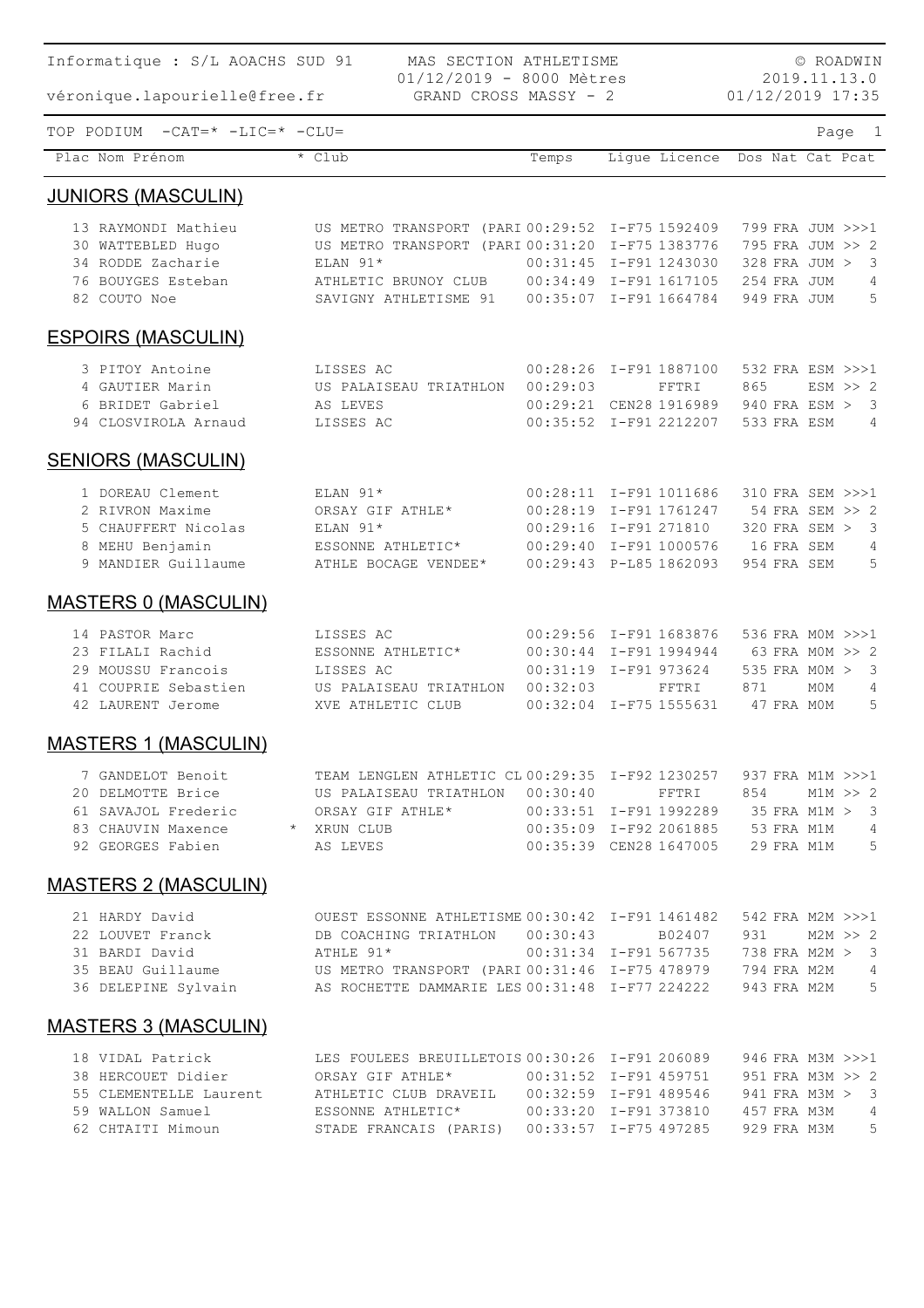| Informatique : S/L AOACHS SUD 91                                                      | © ROADWIN                                         |                                  |                                  |                  |  |                 |
|---------------------------------------------------------------------------------------|---------------------------------------------------|----------------------------------|----------------------------------|------------------|--|-----------------|
| véronique.lapourielle@free.fr                                                         |                                                   | 2019.11.13.0<br>01/12/2019 17:35 |                                  |                  |  |                 |
| TOP PODIUM -CAT=* -LIC=* -CLU=                                                        |                                                   |                                  |                                  |                  |  | Page 2          |
| Plac Nom Prénom                                                                       | * Club                                            | Temps                            | Lique Licence Dos Nat Cat Pcat   |                  |  |                 |
| <b>MASTERS 4 (MASCULIN)</b>                                                           |                                                   |                                  |                                  |                  |  |                 |
| 39 CORNU Francis                                                                      | $\Omega$                                          | 00:31:55                         | NL                               | 32               |  | $M4M \gg > > 1$ |
| 57 GERY Eric                                                                          | ATHLETIC BRUNOY CLUB                              |                                  | 00:33:02 I-F91 1965592           | 230 FRA M4M >> 2 |  |                 |
| 60 DOHIN Eric                                                                         | US PALAISEAU TRIATHLON                            | 00:33:43                         | FFTRI                            | 858              |  | M4M > 3         |
| 73 SMITH Julien                                                                       | LISSES AC                                         |                                  | 00:34:42 I-F91 1147337           | 942 GAB M4M      |  | 4<br>5          |
| 86 LE THIEC Didier                                                                    | LISSES AC                                         |                                  | 00:35:17 I-F91 370292 26 FRA M4M |                  |  |                 |
| <b>MASTERS 5 (MASCULIN)</b>                                                           |                                                   |                                  |                                  |                  |  |                 |
| 84 OLIVIER Bruno                                                                      | LISSES AC                                         |                                  | 00:35:13 I-F91 356096            | 963 FRA M5M >>>1 |  |                 |
| 85 JOURNIAC Didier                                                                    | ESSONNE ATHLETIC* 00:35:14 I-F91 427304           |                                  |                                  | 453 FRA M5M >> 2 |  |                 |
| 87 DREUX Michel                                                                       | US PALAISEAU TRIATHLON 00:35:23                   |                                  | FFTRI                            | 867              |  | M5M > 3         |
| 138 CHEMSI Tariq                                                                      | * LES FOULEES BREUILLETOIS 00:39:11 I-F91 1216513 |                                  |                                  | 70 FRA M5M       |  | $\overline{4}$  |
| 149 ROBIN Jean-michel * ESSONNE ATHLETIC* 00:40:30 I-F91 600242 44 FRA M5M            |                                                   |                                  |                                  |                  |  | 5               |
| <b>MASTERS 6 (MASCULIN)</b>                                                           |                                                   |                                  |                                  |                  |  |                 |
| 126 BILDE Pierre                                                                      | OXYGENE PSA                                       |                                  | 00:38:18 I-F78 1434270           | 62 FRA M6M >>>1  |  |                 |
| 130 BEZANERE Daniel MESSONNE ATHLETIC*                                                |                                                   |                                  | 00:38:34 I-F91 673023            | 22 FRA M6M >> 2  |  |                 |
| 154 ANTONI Jean-paul * LES FOULEES BREUILLETOIS 00:41:03 I-F91 1216512 45 FRA M6M > 3 |                                                   |                                  |                                  |                  |  |                 |
| 171 NARDONE Mario                                                                     | * ATHLETIC BRUNOY CLUB                            |                                  | 00:44:12 I-F91 1748814           | 232 FRA M6M      |  | 4               |
| 175 FELIPE LUIS Antoine                                                               | LISSES AC                                         |                                  | 00:44:44 I-F91 804777            | 531 FRA M6M      |  | 5               |
| <b>MASTERS 7 (MASCULIN)</b>                                                           |                                                   |                                  |                                  |                  |  |                 |
| 181 CHERVIER Rene                                                                     | ASMAS                                             | 00:51:19                         | NL                               | 64               |  | M7M >> 1        |
| <b>MASTERS 8 (MASCULIN)</b>                                                           |                                                   |                                  |                                  |                  |  |                 |
| Aucun coureur pour cette Catégorie                                                    |                                                   |                                  |                                  |                  |  |                 |

MASTERS 9 (MASCULIN)

| 180 PESENTI Jean-claude | ESSONNE ATHLETIC* | 00:48:25 I-F91 315415 | 43 FRA M9M >>>1 |
|-------------------------|-------------------|-----------------------|-----------------|
|                         |                   |                       |                 |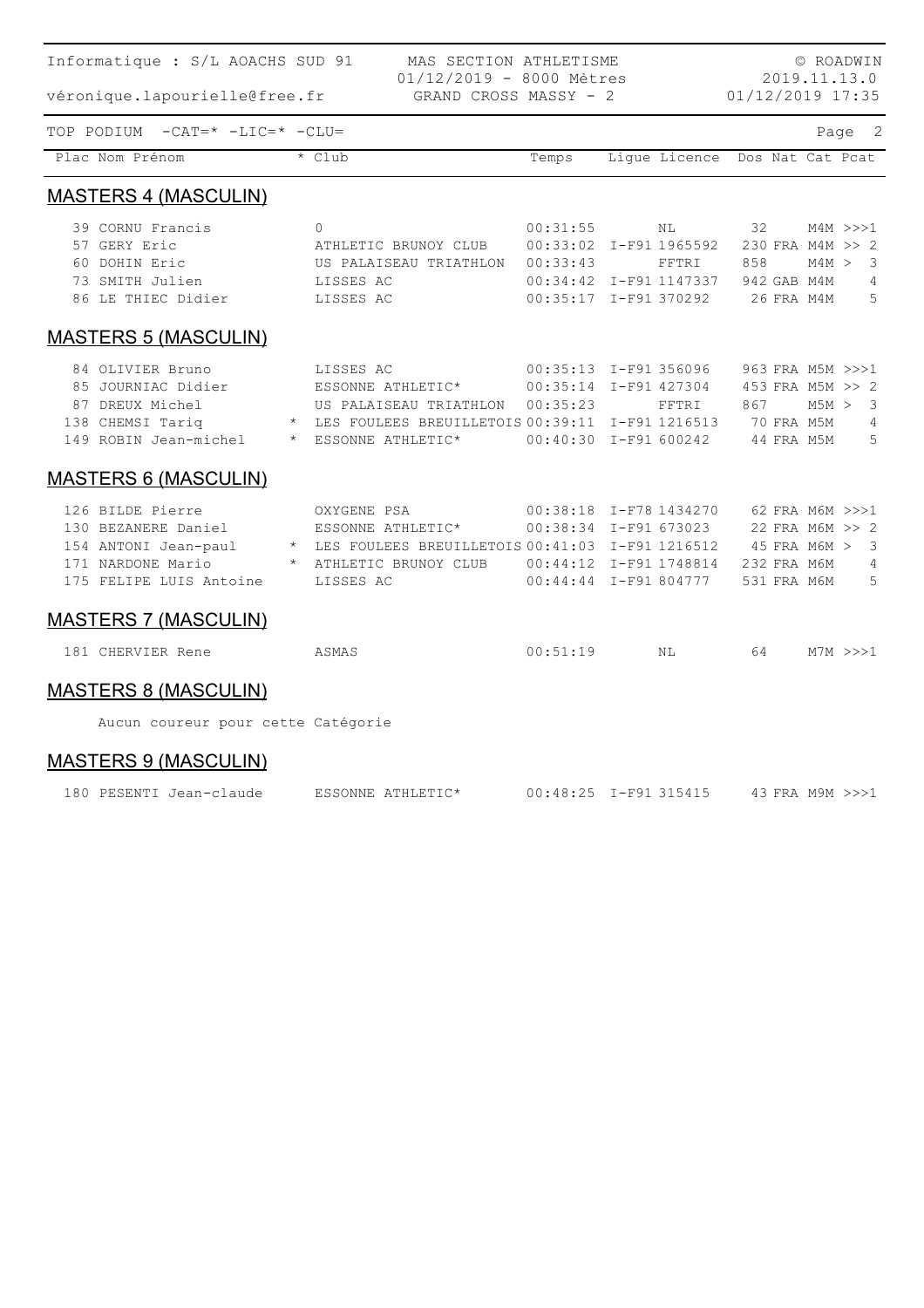véronique.lapourielle@free.fr

MAS SECTION ATHLETISME 01/12/2019 - 8000 Mètres GRAND CROSS MASSY - 3

© ROADWIN 2019.11.13.0 01/12/2019 18:05

## COURSE 3 ESP/JUN/SEN/MASTER FEMMES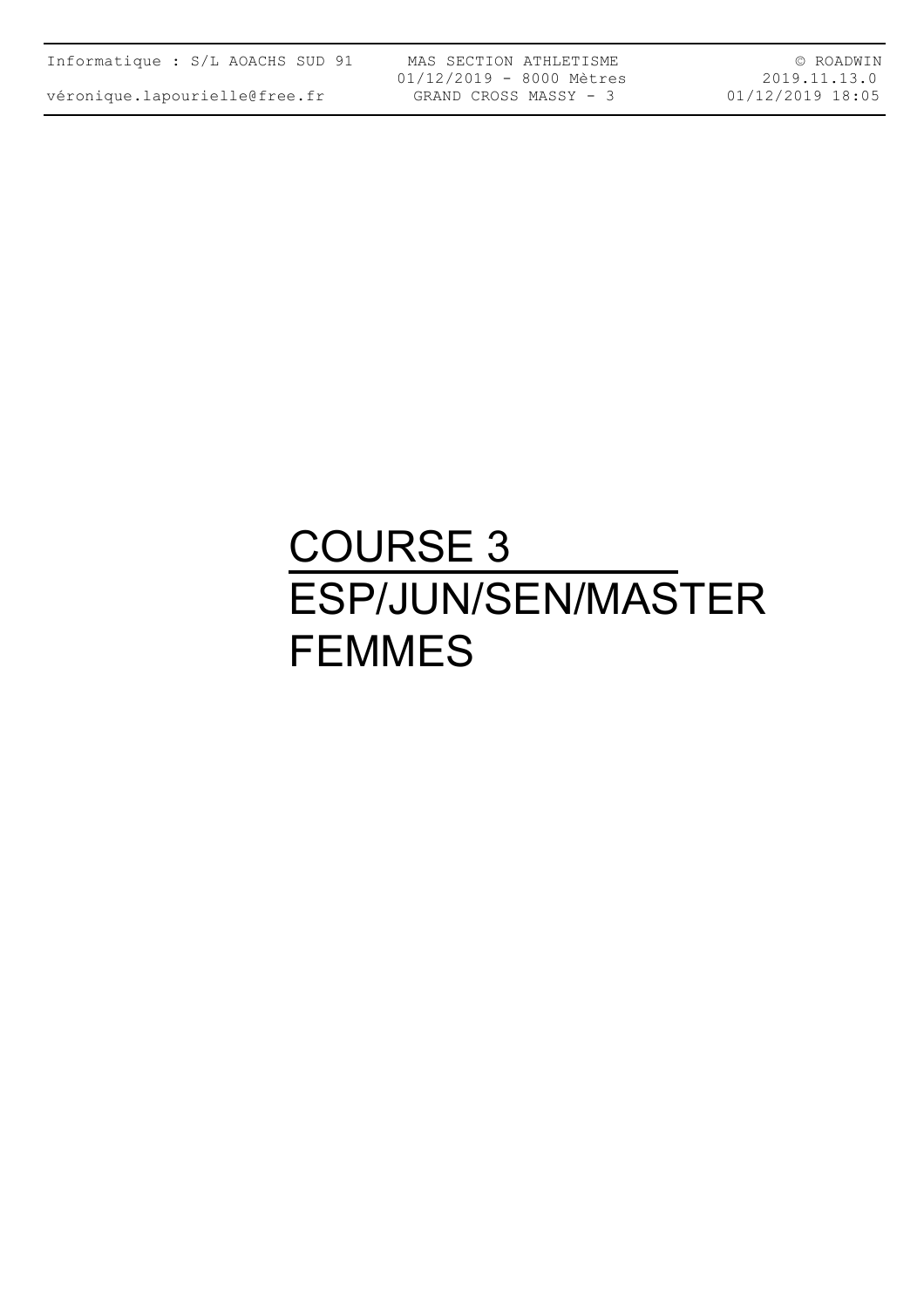© ROADWIN 2019.11.13.0 01/12/2019 18:05

|                 | Plac Nom Prénom                               | * Club                            | Temps                      | Lique Licence     |     |               |                                | Dos Nat Cat Pcat                        |
|-----------------|-----------------------------------------------|-----------------------------------|----------------------------|-------------------|-----|---------------|--------------------------------|-----------------------------------------|
|                 | 1 COURNUT Aurelie                             | ATHLETIC BRUNOY CLUB              | $00:34:39$ $I-F91$ 1373368 |                   |     |               |                                | $242$ FRA SEF $>>1$                     |
|                 | ARBEZ-GINDRE Capucine                         | ATHLETIC BRUNOY CLUB              | 00:35:32                   | $I-F91$  2251144  |     |               |                                | $243$ FRA ESF $\rightarrow$ >1          |
| 3               | LE BIHAN Loanne                               | US PALAISEAU TRIATHLON            | 00:36:08                   | FFTRI             | 885 |               |                                | $JUF$ $>>$ $1$                          |
| 4               | GAUTIER Clementine                            | US METRO TRANSPORT (PARI 00:36:37 |                            | I-F75 1383760     |     | $804$ FRA JUF |                                | >> 2                                    |
| 5               | BIRIKEM IROUME Cesarine                       | US METRO TRANSPORT (PARI 00:37:02 |                            | $I-F75 1100751$   |     |               |                                | 803 FRA M1F >>>1                        |
| 6               | GRIGNOUX Amandine                             | ATHLE 91*                         | 00:37:11                   | I-F91 1848540     |     | $740$ FRA JUF |                                | $\overline{\mathbf{3}}$<br>$\mathsf{I}$ |
| 7               | CARON Nathalie                                | US PALAISEAU TRIATHLON            | 00:37:27                   | FFTRI             | 886 |               |                                | $M1F$ $>>$ 2                            |
| 8               | FAUGERON Aude                                 | ESSONNE ATHLETIC*                 | 00:38:01                   | I-F91 1176503     |     | 76 FRA SEF    |                                | >> 2                                    |
| 9               | HEUGEBAERT Laure<br>$\star$                   | ATHLETIC BRUNOY CLUB              | 00:38:06                   | I-F911446649      |     | $247$ FRA MOF |                                | >>>1                                    |
| 10              | COURJAL Armelle                               | ESSONNE ATHLETIC*                 | 00:38:13                   | I-F91 283534      |     | $458$ FRA MOF |                                | >> 2                                    |
| 11              | HAZARD Marine                                 | US CRETEIL                        | 00:38:29                   | $I-F94$ $A05479C$ | 933 |               | $\operatorname{SEF}$           | $\overline{\mathbf{3}}$<br>l>           |
| 12 <sup>°</sup> | SELLAMI Vania                                 | ATHLETIC BRUNOY CLUB              | 00:38:43                   | $I-F91 1647729$   |     | 252 ITA M2F   |                                | >>>1                                    |
|                 | 13 LEJEUNE Cecile                             | SAVIGNY ATHLETISME 91             | 00:38:53                   | I-F912154964      |     | 950 FRA M1F   |                                | 3<br>l>                                 |
|                 | 14 PEENAERT Alix                              | ATHLETIC BRUNOY CLUB              | 00:39:07                   | I-F91 1195507     |     | $241$ FRA JUF |                                | $\overline{4}$                          |
|                 | 15 CREMMYDAS Celine                           | ATHLETIC BRUNOY CLUB              | 00:39:17                   | I-F91 1880482     |     | $245$ FRA M1F |                                | $\overline{4}$                          |
|                 | 16 KURTZ Amelie                               |                                   | 00:39:19                   | NL                | 75  |               | <b>SEF</b>                     | $\overline{4}$                          |
|                 | 17 LEBOUCHER Loeve                            | ATHLETIC BRUNOY CLUB              | 00:40:05                   | I-F911301921      |     | $248$ FRA JUF |                                | 5                                       |
|                 | 18 BONNET Pauline                             | ELAN 91*                          | 00:40:36                   | $I-F91 2251371$   |     | $333$ FRA     | SEF                            | 5                                       |
|                 | 19 PRAT Amandine                              | US PALAISEAU TRIATHLON            | 00:40:39                   | FFTRI             | 882 |               | $MOF$ >                        | 3                                       |
|                 | 20 DUPRAT Margaux                             | ELAN 91*                          | 00:41:07                   | $I-F91 1669593$   |     | $742$ FRA JUF |                                | 6                                       |
| 21              | CAPITAINE Louise                              | MARTIGUES SPORTS ATHLE            | 00:41:13                   | PCA13 1341402     |     | $91$ FRA SEF  |                                | 6                                       |
| 22              | FUMEL Brigitte                                | STADIUM MONTIGNY ATHLETI00:41:20  |                            | I-F78 1214865     |     | $82$ FRA M4F  |                                | >>>1                                    |
| 23              | TOURTE GROSPIRON Carolin ATHLETIC BRUNOY CLUB |                                   | 00:41:23                   | I-F91 1377218     |     | $244$ FRA M2F |                                | >> 2                                    |
|                 | 24 PLISSON-CHERON Lydia                       | SAVIGNY ATHLETISME 91             | 00:41:26                   | I-F91 1478135     |     |               |                                | 671 FRA M4F $>> 2$                      |
|                 | 25 HEUMEL Elodie                              | OUEST ESSONNE ATHLETISME 00:41:33 |                            | I-F91 1868367     |     | 550 FRA M1F   |                                | 5                                       |
|                 | 26 DE OLIVIERA Isabelle *                     | ATHLETIC BRUNOY CLUB              | 00:41:44                   | I-F91 1605772     |     |               | $246$ FRA M2F $\triangleright$ | $\mathcal{S}$                           |
|                 | 27 PETITRENAUD Ines                           | ELAN 91*                          | 00:42:07                   | I-F91 1719816     |     | $330$ FRA JUF |                                | 7 <sup>7</sup>                          |
|                 | 28 VIGOUROUX Elodie                           | AS MARCOUSSIS                     | 00:42:35                   | I-F91 1009157     |     | $196$ FRA SEF |                                | $7\overline{ }$                         |
|                 | 29 MAREZ Patricia                             | ATHLE 91*                         | 00:42:48                   | $I-F91 669095$    |     |               | $146$ FRA M4F $>$              | 3                                       |
|                 | 30 BARRAL Nathalie<br>$\star$                 | ATHLETIC BRUNOY CLUB              | 00:43:41                   | I-F91 605685      |     | $250$ FRA M2F |                                | $\overline{4}$                          |
|                 | 31 MARLU Marie-alice                          | ΝL                                | 00:44:02                   |                   | 92  |               |                                | $M3F$ $>>$ 1                            |
| 32              |                                               |                                   | 00:44:09                   |                   | 19  |               |                                |                                         |
|                 | 33 BLOCH Helene                               | ELAN 91*                          | $00:44:22$ I-F91 2195805   |                   |     |               | $329$ FRA SEF                  | 8 <sup>8</sup>                          |
|                 | 34 THEVENEAU Virginie                         |                                   | 00:44:53                   | NL                | 104 |               | M2F                            | 5                                       |
|                 | 35 EURY Frederique                            | US TOUCY-CHARBUY                  | 00:45:05 BFC89 1060782     |                   |     | 964 FRA M1F   |                                | 6                                       |
|                 | 36 BOUDAUD Elisa                              | US PALAISEAU TRIATHLON            | 00:45:59                   | FFTRI             | 884 |               | <b>SEF</b>                     | 9                                       |
|                 | 37 SAVOIE Rachel                              |                                   | 00:46:19                   | ΝL                | 100 |               | M2F                            | 6                                       |
|                 | 38 GODARD Prisca                              |                                   | 00:46:20                   | ΝL                | 98  |               | M0F                            | $\overline{4}$                          |
|                 | 39 NARDONE Marie-ange<br>$\star$              | ATHLETIC BRUNOY CLUB              | 00:46:27                   | $I-F91$ 1309008   |     | $249$ FRA M4F |                                | $\overline{4}$                          |
|                 | 40 RICHOUX Ophelie<br>$\star$                 | ESSONNE ATHLETIC*                 | $00:46:49$ I-F91 1891034   |                   |     | 96 FRA SEF    |                                | 10                                      |
|                 | 41 THAUMOUX-CROZAT Aurelie                    | ESSONNE ATHLETIC*                 | 00:47:15                   | $I-F91 2014614$   |     | 969 FRA M1F   |                                | 7                                       |
|                 | 42 CHAVROT Cyrielle                           |                                   | 00:47:42                   | ΝL                | 85  |               | M0F                            | 5                                       |
|                 | 43 JACQUET Aurelie                            |                                   | 00:47:50                   | ΝL                | 80  |               | M1F                            | $\,8\,$                                 |
|                 | 44 LE BOUEDEC Maud                            | ELAN 91*                          | $00:47:54$ I-F91 2209124   |                   |     | $332$ FRA     | SEF                            | 11                                      |
|                 | 45 VINCENT Anne-gaelle                        | US PALAISEAU TRIATHLON            | 00:48:35                   | FFTRI             | 883 |               | M2F                            | $7\phantom{.0}$                         |
|                 | 46 LEJEUNE Alice                              | US PALAISEAU TRIATHLON            | 00:49:05                   | FFTRI             | 881 |               | <b>SEF</b>                     | 12                                      |
|                 | 47 LIPPMANN Celine                            |                                   | 00:49:36                   | NL                | 84  |               | <b>SEF</b>                     | 13                                      |
|                 | 48 SOMBRET Audrey                             | ESSONNE ATHLETIC*                 | 00:49:43                   | I-F912177091      |     | $78$ FRA      | M0F                            | 6                                       |
|                 | 49 QUENANDEZ Caroline                         | NL                                | 00:49:49                   |                   | 972 |               | M1F                            | 9                                       |
|                 | 50 LEDUC Weronika                             |                                   | 00:50:19                   | ΝL                | 105 |               | M0F                            | $7\overline{ }$                         |
|                 |                                               |                                   |                            |                   |     |               |                                |                                         |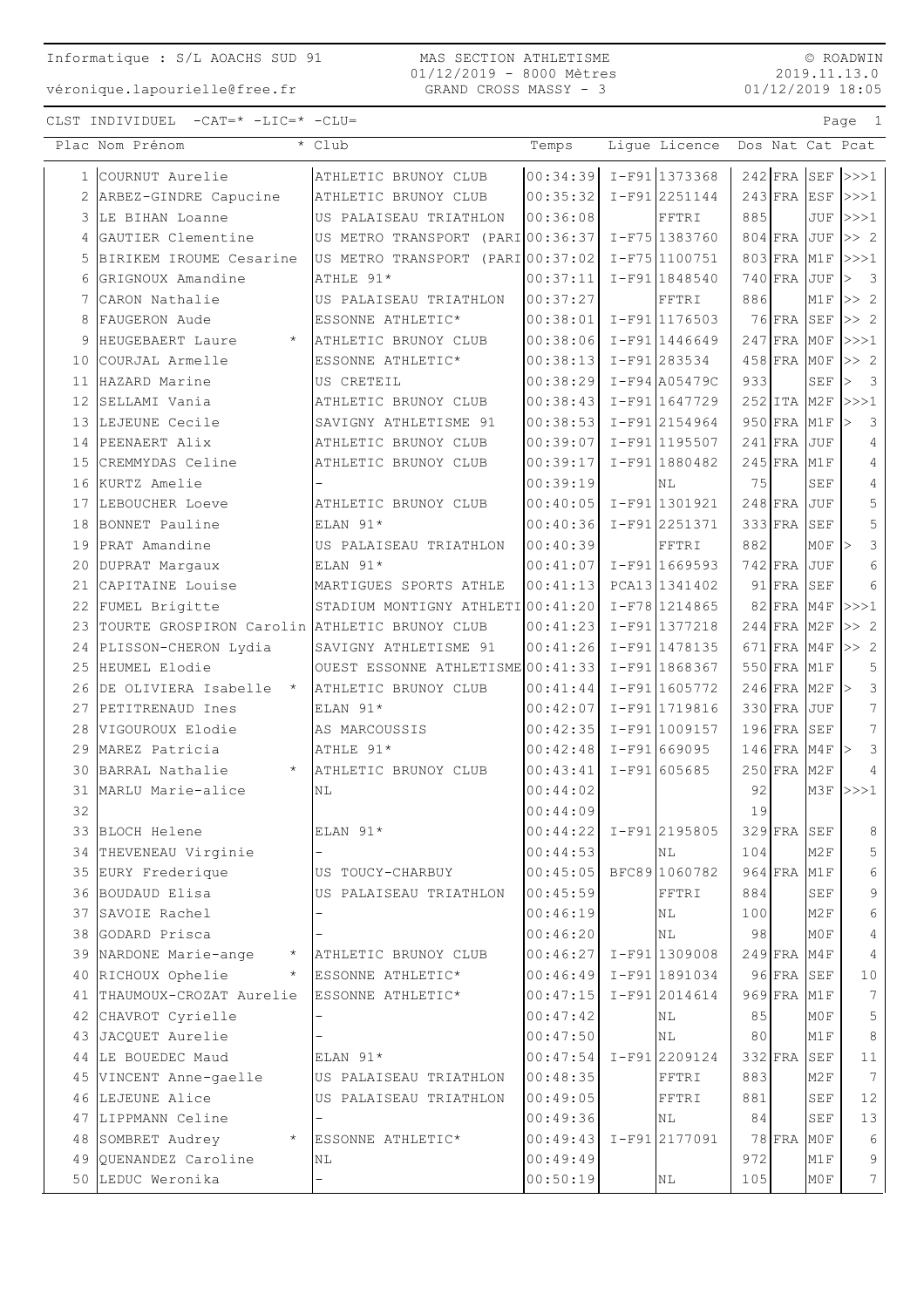véronique.lapourielle@free.fr

MAS SECTION ATHLETISME 01/12/2019 - 8000 Mètres GRAND CROSS MASSY - 3

© ROADWIN 2019.11.13.0 01/12/2019 18:05

CLST INDIVIDUEL -CAT=\* -LIC=\* -CLU= Page 2

|    | Plac Nom Prénom            | * Club               | Temps    | Lique Licence  |     |             |     | Dos Nat Cat Pcat |
|----|----------------------------|----------------------|----------|----------------|-----|-------------|-----|------------------|
| 51 | BERLIOUX Eliane            | NL                   | 00:50:26 |                | 970 |             |     | $M5F$ $>>$ 1     |
| 52 | BOUTIN Roxane              | -                    | 00:50:30 | <b>NL</b>      | 101 |             | SEF | 14               |
| 53 | PRIEUR Jennifer<br>$\star$ | ATHLETIC BRUNOY CLUB | 00:51:58 | I-F91 2196079  |     | $975$ FRA   | SEF | 15               |
| 54 | LEYSSENNE Marion           |                      | 00:53:29 | N <sub>L</sub> | 93  |             | M1F | 10               |
| 55 | EVAIN ROUSSEAU Valentine   |                      | 00:54:04 | NL             | 102 |             | M1F | 11               |
| 56 | $\star$<br>NTOYA Nathalie  | ATHLETIC BRUNOY CLUB | 00:54:08 | I-F911312257   |     | $251$ $FRA$ | M1F | 12               |
| 57 | MATIVET Catherine          |                      | 00:56:45 | <b>NL</b>      | 83  |             | M2F | 8                |
| 58 | CHOISNET Violaine          |                      | 00:56:46 | N <sub>L</sub> | 103 |             | M2F | 9                |
| 59 | BARNATHAN Melanie          | -                    | 00:56:48 | NL             | 95  |             | M1F | 13               |
| 60 | DELACOUIS Helene           |                      | 00:56:50 | NL             | 88  |             | M3F | >> 2             |
| 61 | CARRE Ludivine             | NL                   | 00:57:19 |                | 958 |             | SEF | 16               |
| 62 | PHLIPPOTEAU Elisabeth      | NL                   | 01:02:30 |                | 979 |             | M5F | >> 2             |
| 63 | CHOMAUD MELCKMANS Kriste   |                      | 01:05:11 | NL             | 89  |             | M1F | 14               |
| 64 | GASTEUIL Aurelie           | -                    | 01:05:11 | NL             | 79  |             | M1F | 15               |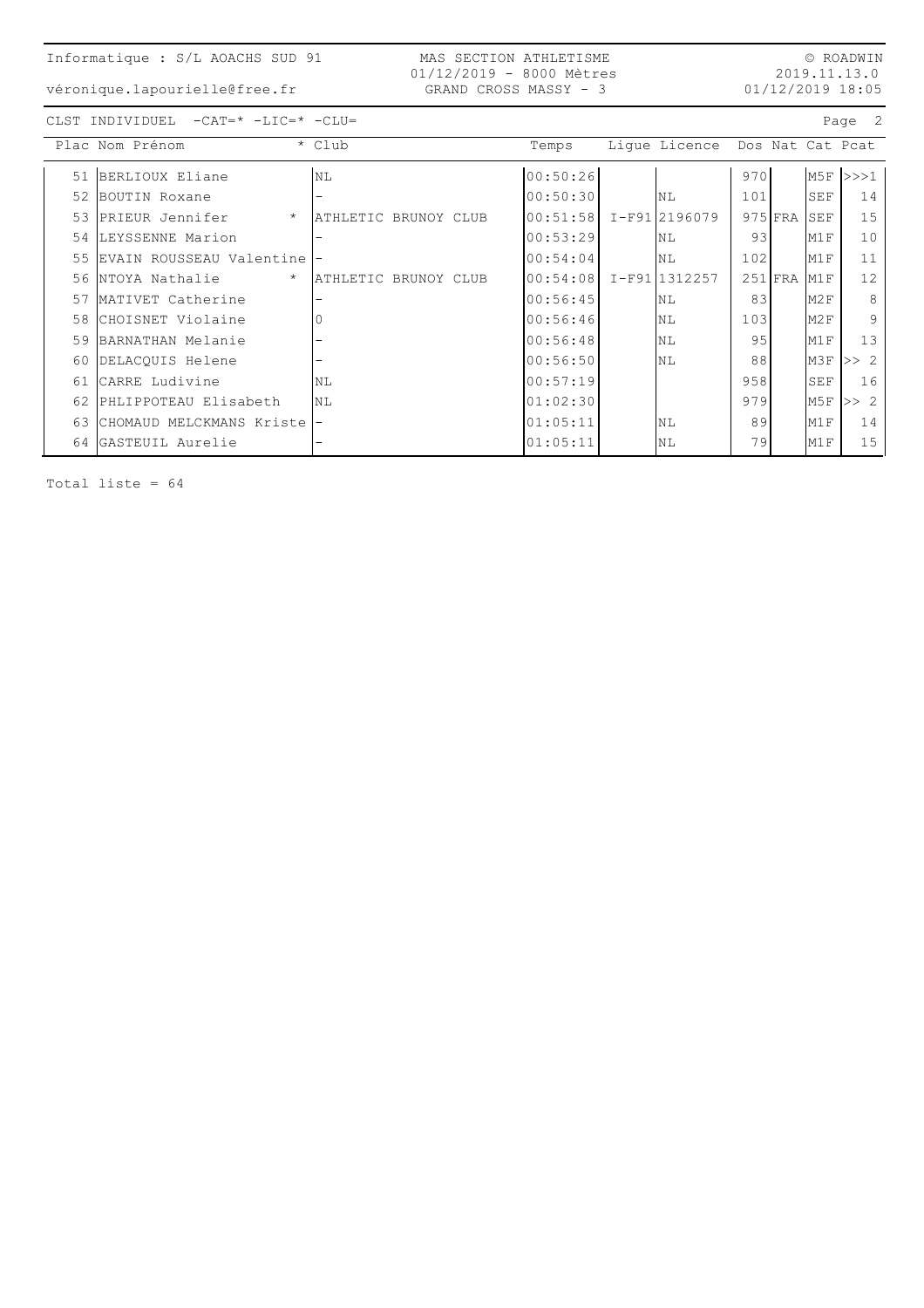| Informatique : S/L AOACHS SUD 91 |  |  |  |
|----------------------------------|--|--|--|
| véronique.lapourielle@free.fr    |  |  |  |

MAS SECTION ATHLETISME 01/12/2019 - 8000 Mètres GRAND CROSS MASSY - 3

© ROADWIN 2019.11.13.0 01/12/2019 18:05

# Top Podium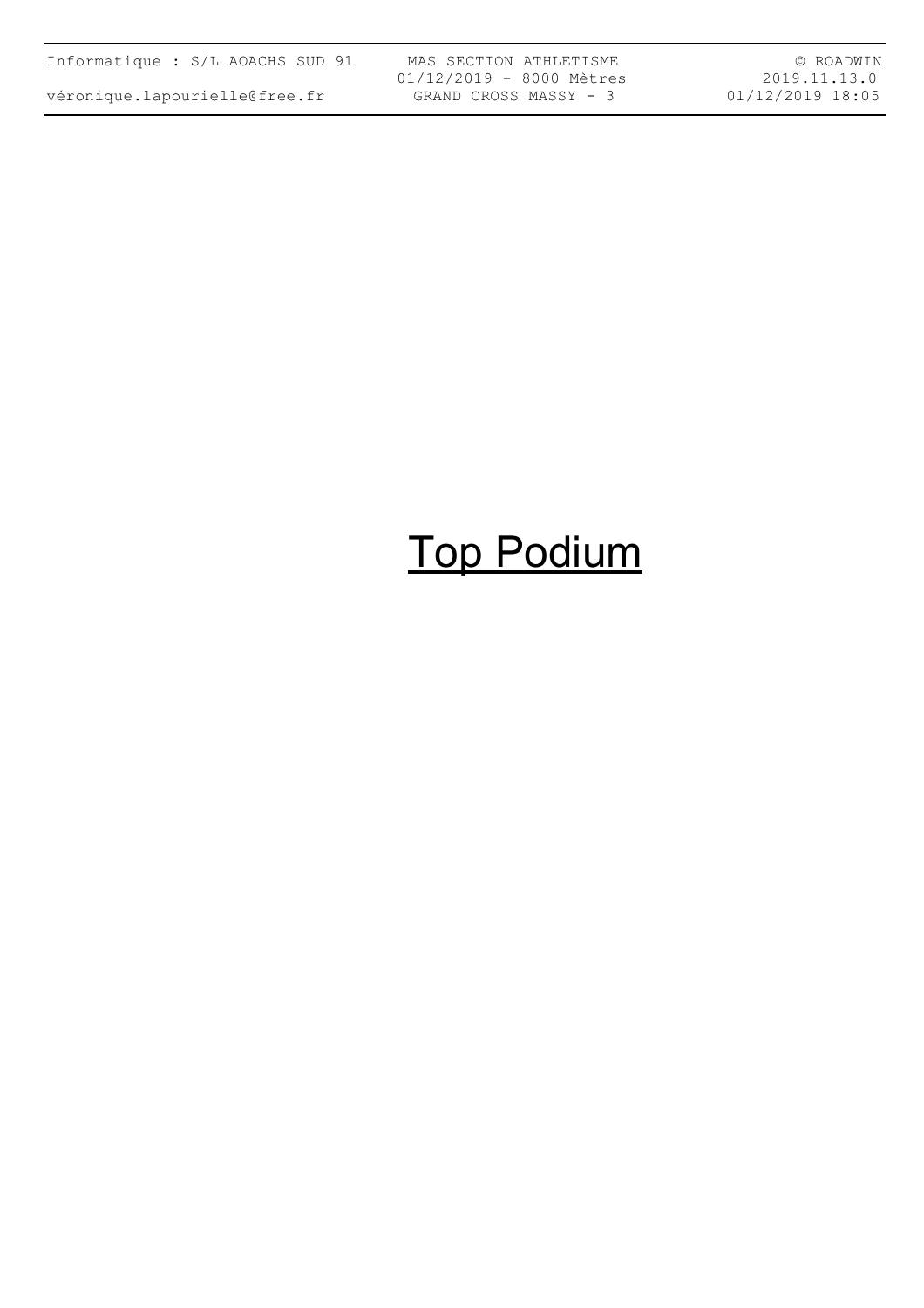| Informatique : S/L AOACHS SUD 91                                                              | MAS SECTION ATHLETISME<br>01/12/2019 - 8000 Mètres           |          |                                                      |             | © ROADWIN<br>2019.11.13.0           |
|-----------------------------------------------------------------------------------------------|--------------------------------------------------------------|----------|------------------------------------------------------|-------------|-------------------------------------|
| véronique.lapourielle@free.fr                                                                 | GRAND CROSS MASSY - 3                                        |          |                                                      |             | 01/12/2019 18:05                    |
| TOP PODIUM<br>$-CAT = * -LIC = * -CLU =$                                                      |                                                              |          |                                                      |             | Page 1                              |
| Plac Nom Prénom                                                                               | $*$ Club                                                     | Temps    | Ligue Licence Dos Nat Cat Pcat                       |             |                                     |
| <b>JUNIORS (FEMININ)</b>                                                                      |                                                              |          |                                                      |             |                                     |
| 3 LE BIHAN Loanne                                                                             | US PALAISEAU TRIATHLON                                       | 00:36:08 | FFTRI                                                | 885         | JUF >>>1                            |
| 4 GAUTIER Clementine                                                                          | US METRO TRANSPORT (PARI 00:36:37 I-F75 1383760              |          |                                                      |             | 804 FRA JUF >> 2                    |
| 6 GRIGNOUX Amandine                                                                           | ATHLE 91*                                                    |          | 00:37:11 I-F91 1848540                               |             | 740 FRA JUF > 3                     |
| 14 PEENAERT Alix                                                                              | ATHLETIC BRUNOY CLUB                                         |          | 00:39:07 I-F91 1195507                               | 241 FRA JUF | 4                                   |
| 17 LEBOUCHER Loeve                                                                            | ATHLETIC BRUNOY CLUB                                         |          | 00:40:05 I-F91 1301921                               | 248 FRA JUF | 5                                   |
| <b>ESPOIRS (FEMININ)</b>                                                                      |                                                              |          |                                                      |             |                                     |
| 2 ARBEZ-GINDRE Capucine ATHLETIC BRUNOY CLUB                                                  |                                                              |          | 00:35:32 I-F91 2251144 243 FRA ESF >>>1              |             |                                     |
| <b>SENIORS (FEMININ)</b>                                                                      |                                                              |          |                                                      |             |                                     |
|                                                                                               |                                                              |          |                                                      |             |                                     |
| 1 COURNUT Aurelie<br>8 FAUGERON Aude                                                          | ATHLETIC BRUNOY CLUB<br>ESSONNE ATHLETIC*                    |          | 00:34:39 I-F91 1373368<br>00:38:01 I-F91 1176503     |             | 242 FRA SEF >>>1<br>76 FRA SEF >> 2 |
| 11 HAZARD Marine                                                                              | US CRETEIL                                                   |          | 00:38:29 I-F94 A05479C                               | 933         | SEF > 3                             |
| 16 KURTZ Amelie                                                                               |                                                              | 00:39:19 | NL                                                   | 75          | 4<br>SEF                            |
| 18 BONNET Pauline                                                                             | $ELAN$ 91*                                                   |          | 00:40:36 I-F91 2251371                               | 333 FRA SEF | 5                                   |
|                                                                                               |                                                              |          |                                                      |             |                                     |
| <b>MASTERS 0 (FEMININ)</b>                                                                    |                                                              |          |                                                      |             |                                     |
| 9 HEUGEBAERT Laure                                                                            | * ATHLETIC BRUNOY CLUB                                       |          | 00:38:06 I-F91 1446649                               |             | 247 FRA MOF >>>1                    |
| 10 COURJAL Armelle                                                                            | ESSONNE ATHLETIC*                                            |          | 00:38:13 I-F91 283534                                |             | 458 FRA MOF >> 2                    |
| 19 PRAT Amandine                                                                              | US PALAISEAU TRIATHLON                                       | 00:40:39 | FFTRI                                                | 882         | MOF > 3                             |
| 38 GODARD Prisca                                                                              |                                                              | 00:46:20 | <b>NL</b>                                            | - 98        | M0F<br>4                            |
| 42 CHAVROT Cyrielle                                                                           |                                                              | 00:47:42 | NL                                                   | 85          | 5<br>M0F                            |
| <b>MASTERS 1 (FEMININ)</b>                                                                    |                                                              |          |                                                      |             |                                     |
| 5 BIRIKEM IROUME Cesarine US METRO TRANSPORT (PARI 00:37:02 I-F75 1100751                     |                                                              |          |                                                      |             | 803 FRA M1F >>>1                    |
| 7 CARON Nathalie         US PALAISEAU TRIATHLON   00:37:27         FFTRI     886     M1F >> 2 |                                                              |          |                                                      |             |                                     |
| 13 LEJEUNE Cecile                                                                             |                                                              |          |                                                      |             |                                     |
| 15 CREMMYDAS Celine ATHLETIC BRUNOY CLUB 00:39:17 I-F91 1880482 245 FRA M1F 4                 |                                                              |          |                                                      |             |                                     |
| 25 HEUMEL Elodie 65 OUEST ESSONNE ATHLETISME 00:41:33 I-F91 1868367 550 FRA M1F 5             |                                                              |          |                                                      |             |                                     |
| <b>MASTERS 2 (FEMININ)</b>                                                                    |                                                              |          |                                                      |             |                                     |
| 12 SELLAMI Vania                                                                              | ATHLETIC BRUNOY CLUB 00:38:43 I-F91 1647729 252 ITA M2F >>>1 |          |                                                      |             |                                     |
| 23 TOURTE GROSPIRON Carolin ATHLETIC BRUNOY CLUB 00:41:23 I-F91 1377218 244 FRA M2F >> 2      |                                                              |          |                                                      |             |                                     |
| 26 DE OLIVIERA Isabelle * ATHLETIC BRUNOY CLUB 00:41:44 I-F91 1605772 246 FRA M2F > 3         |                                                              |          |                                                      |             |                                     |
| 30 BARRAL Nathalie * ATHLETIC BRUNOY CLUB                                                     |                                                              |          | 00:43:41 I-F91 605685 250 FRA M2F 4                  |             |                                     |
| 34 THEVENEAU Virginie                                                                         |                                                              |          | 00:44:53 NL 104 M2F 5                                |             |                                     |
| <b>MASTERS 3 (FEMININ)</b>                                                                    |                                                              |          |                                                      |             |                                     |
| 31 MARLU Marie-alice NL                                                                       |                                                              | 00:44:02 |                                                      |             |                                     |
| 60 DELACQUIS Helene                                                                           | $\sim$                                                       |          | $00:56:50$ NL                                        |             |                                     |
| <b>MASTERS 4 (FEMININ)</b>                                                                    |                                                              |          |                                                      |             |                                     |
| 22 FUMEL Brigitte STADIUM MONTIGNY ATHLETI 00:41:20 I-F78 1214865 82 FRA M4F >>>1             |                                                              |          |                                                      |             |                                     |
| 24 PLISSON-CHERON Lydia SAVIGNY ATHLETISME 91 00:41:26 I-F91 1478135 671 FRA M4F >> 2         |                                                              |          |                                                      |             |                                     |
| 29 MAREZ Patricia                                                                             | ATHLE 91*                                                    |          | 00:42:48    I-F91    669095    146    FRA    M4F > 3 |             |                                     |
| 39 NARDONE Marie-ange * ATHLETIC BRUNOY CLUB 00:46:27 I-F91 1309008 249 FRA M4F 4             |                                                              |          |                                                      |             |                                     |
|                                                                                               |                                                              |          |                                                      |             |                                     |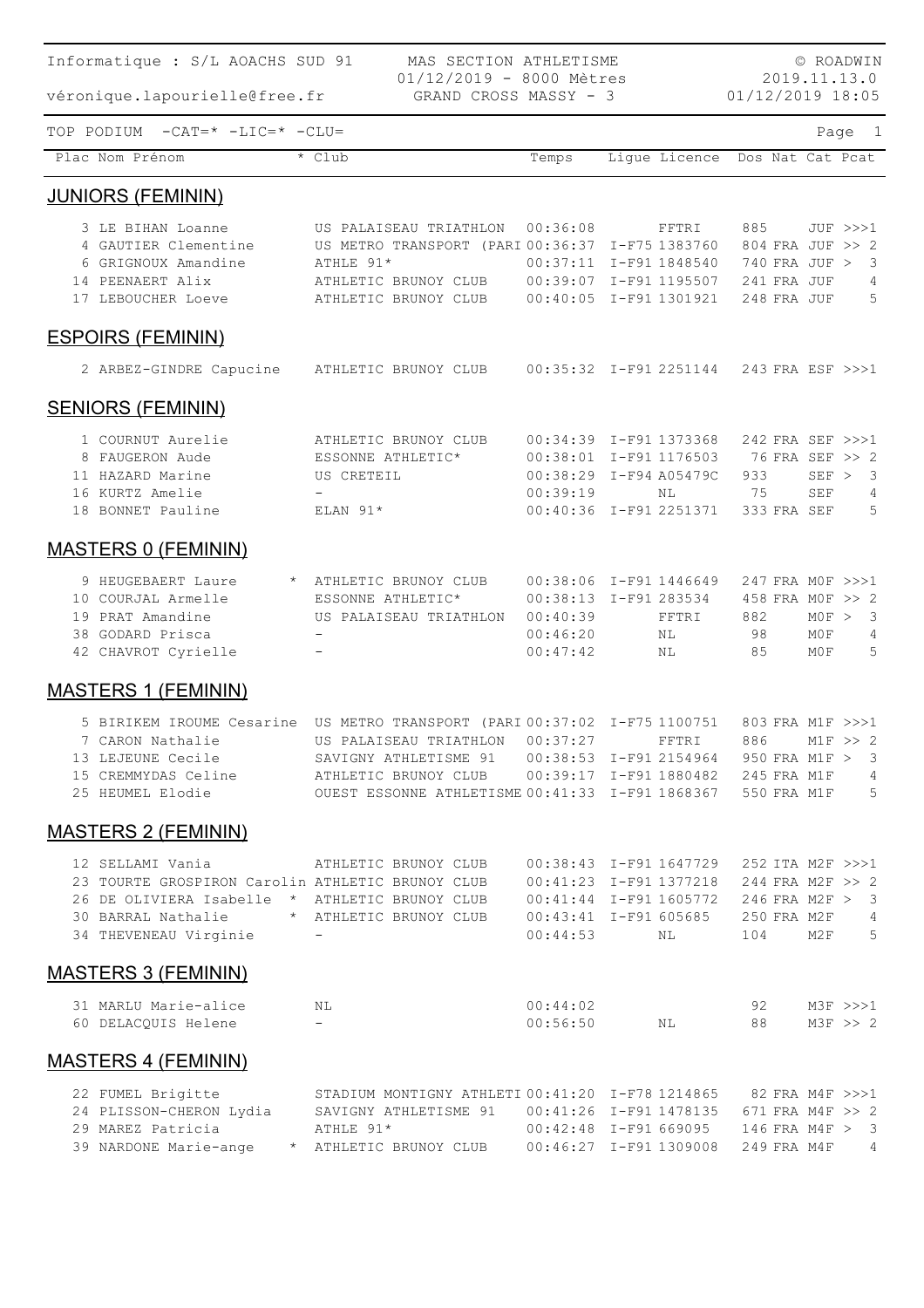| Informatique : S/L AOACHS SUD 91<br>véronique.lapourielle@free.fr |        | MAS SECTION ATHLETISME<br>$01/12/2019 - 8000$ Mètres<br>GRAND CROSS MASSY - 3 |          |                                | 01/12/2019 18:05 |  | © ROADWIN<br>2019.11.13.0 |
|-------------------------------------------------------------------|--------|-------------------------------------------------------------------------------|----------|--------------------------------|------------------|--|---------------------------|
| TOP PODIUM $-CAT = * -LIC = * -CLU =$                             |        |                                                                               |          |                                |                  |  | Page 2                    |
| Plac Nom Prénom                                                   | * Club |                                                                               | Temps    | Lique Licence Dos Nat Cat Pcat |                  |  |                           |
| <b>MASTERS 5 (FEMININ)</b>                                        |        |                                                                               |          |                                |                  |  |                           |
| 51 BERLIOUX Eliane                                                | NL     |                                                                               | 00:50:26 |                                | 970              |  | $M5F$ $>>$ $2$            |
| 62 PHLIPPOTEAU Elisabeth                                          | NL     |                                                                               | 01:02:30 |                                | 979              |  | $M5F \gg 2$               |

#### MASTERS 6 (FEMININ)

Aucun coureur pour cette Catégorie

#### MASTERS 7 (FEMININ)

Aucun coureur pour cette Catégorie

### MASTERS 8 (FEMININ)

Aucun coureur pour cette Catégorie

#### MASTERS 9 (FEMININ)

Aucun coureur pour cette Catégorie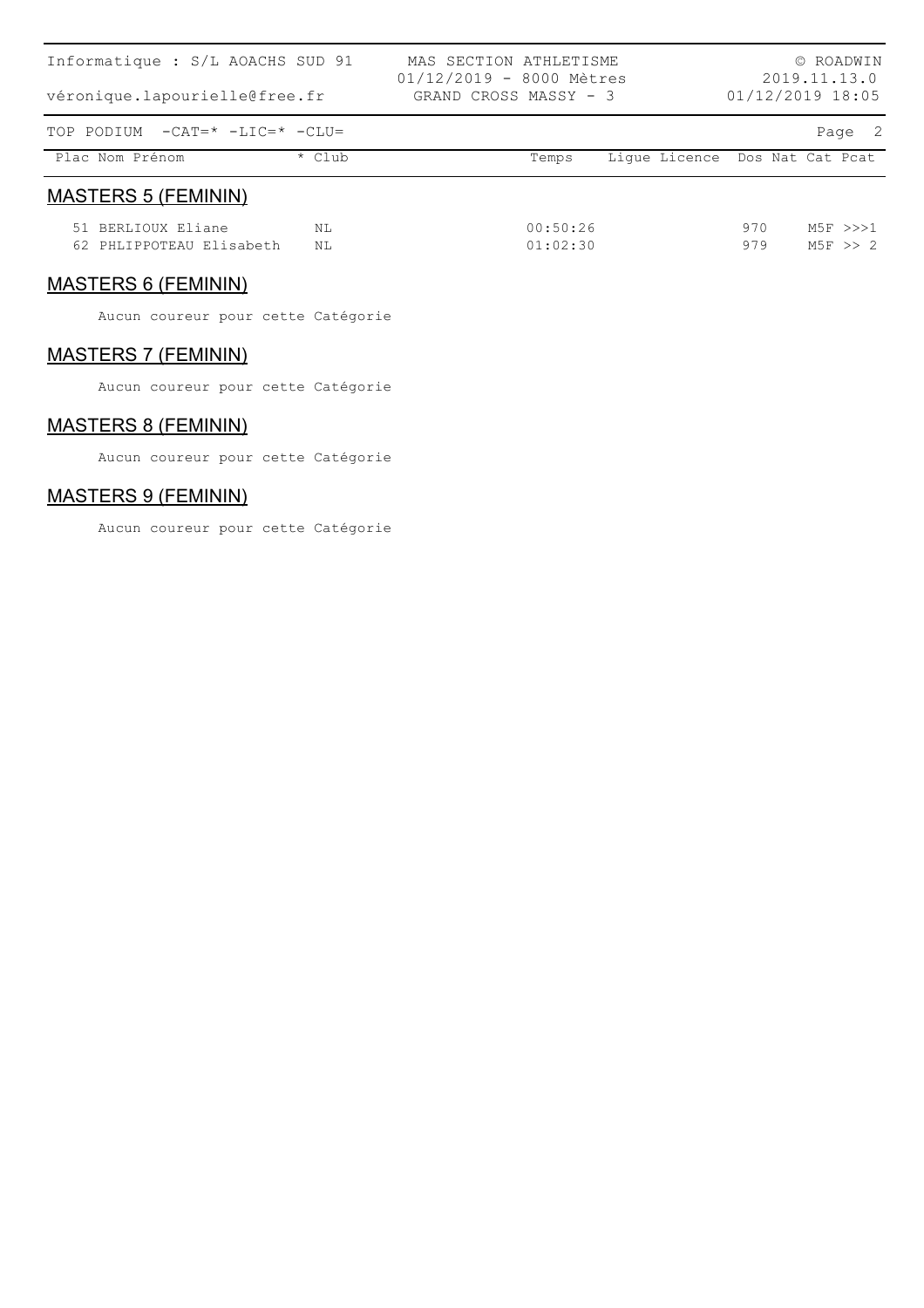| Informatique : S/L AOACHS SUD 91 |  |  |  |  |  |  |
|----------------------------------|--|--|--|--|--|--|
|----------------------------------|--|--|--|--|--|--|

MAS SECTION ATHLETISME 01/12/2019 - 3300 Mètres GRAND CROSS MASSY - 4

© ROADWIN 2019.11.13.0 01/12/2019 17:40

### <u>COURSE 4</u> MINIMES/CADETS H/F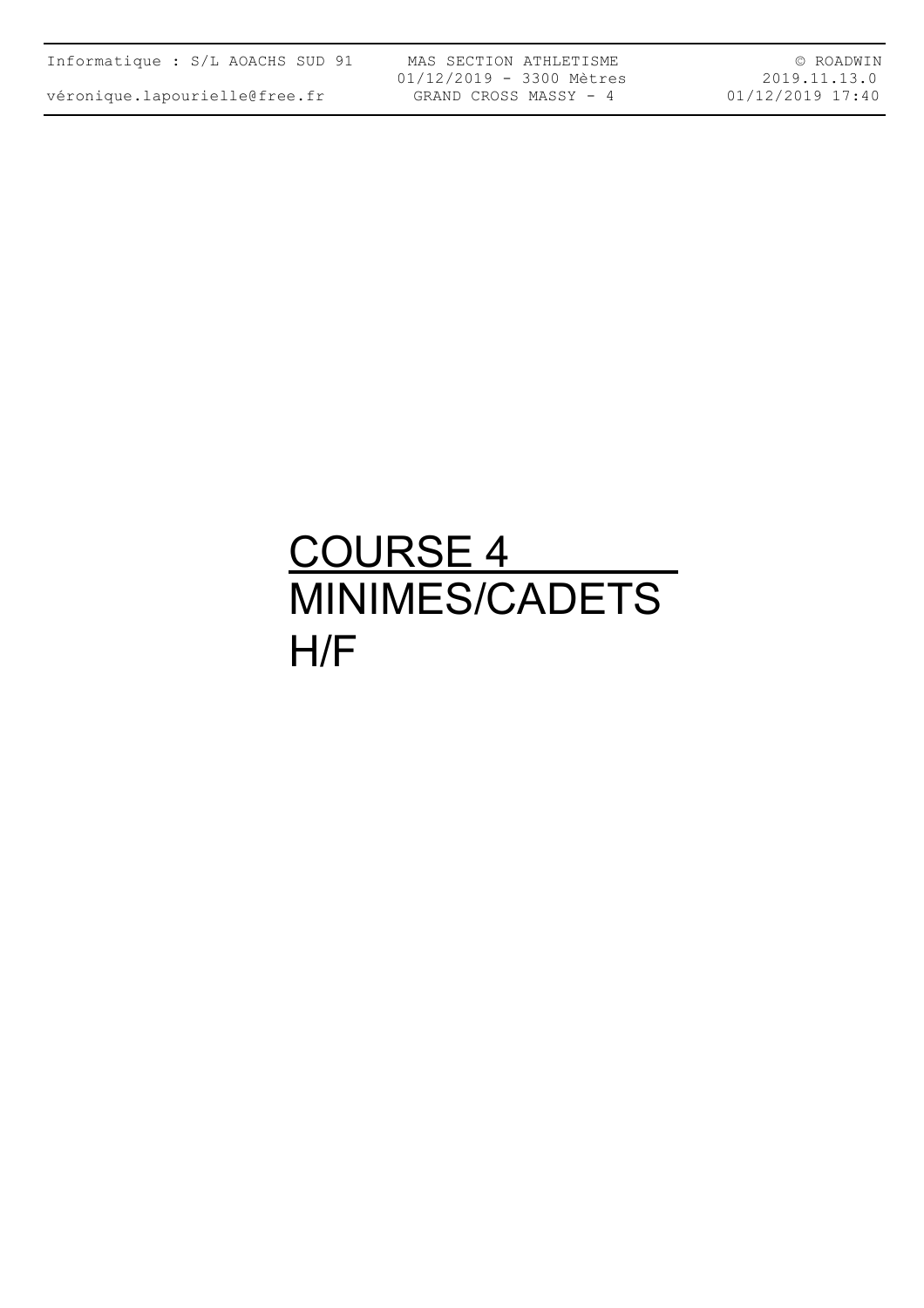MAS SECTION ATHLETISME 01/12/2019 - 3300 Mètres GRAND CROSS MASSY - 4

© ROADWIN 2019.11.13.0 01/12/2019 17:40

|    | Plac Nom Prénom                                                      | * Club                                              | Temps                                    | Lique Licence Dos Nat Cat Pcat |     |               |                                |                                 |
|----|----------------------------------------------------------------------|-----------------------------------------------------|------------------------------------------|--------------------------------|-----|---------------|--------------------------------|---------------------------------|
|    | 1 PERSYN Raphael                                                     | HUREPOIX DOURDAN MAROLLE 00:12:11 I-F91 1394559     |                                          |                                |     |               |                                | $522$ FRA CAM $>>1$             |
| 2  | LOCQUETTE Remi                                                       | HUREPOIX DOURDAN MAROLLE 00:12:54 I-F91 1344778     |                                          |                                |     |               |                                | $523$ FRA CAM $>> 2$            |
| 3  | AMOUROUX Noe                                                         | OUEST ESSONNE ATHLETISME 00:13:00                   |                                          | I-F91 1693748                  |     |               | $555$ FRA CAM $\triangleright$ | $\overline{\phantom{a}}$        |
|    | 4 CHABLE Noah                                                        |                                                     | 00:13:36                                 | ΝL                             | 111 |               |                                | $MIM$ $>>$ $1$                  |
|    | 5 FLAVIN Mathis                                                      | TUVB - ELAN 91                                      | 00:13:50                                 | FFTRI                          | 754 |               | CAM                            | 4                               |
|    | 6 MASSELOT Alexis                                                    | ELAN 91*                                            | 00:13:52                                 | I-F91 1384040                  |     | 334 FRA CAM   |                                | 5                               |
|    | 7 BLADOU BEAUFILS Baptiste US PALAISEAU TRIATHLON                    |                                                     | 00:13:58                                 | FFTRI                          | 887 |               |                                | $MIN \rightharpoonup > 2$       |
| 8  | DEPOERS Quentin                                                      | ESSONNE ATHLETIC*                                   | $ 00:14:08  I-F91 1398678$               |                                |     | $472$ FRA     | CAM                            | 6                               |
| 9  | SIRAND-REY Leo                                                       | US PALAISEAU TRIATHLON                              | 00:14:15                                 | FFTRI                          | 888 |               | CAM                            | $7\phantom{.}$                  |
|    | 10 SANDRIN Jules                                                     | US METRO TRANSPORT (PARI 00:14:18)                  |                                          | I-F75 1881843                  |     |               | 815 FRA MIM >                  | $\mathbf{3}$                    |
| 11 | MATHIEU Flavin                                                       | ΝL                                                  | 00:14:20                                 |                                | 973 |               | CAM                            | 8                               |
|    | 12 LEJEUNE Leo                                                       | ATHLE 91*                                           | 00:14:22 I-F91 1310926                   |                                |     | $152$ FRA     | CAM                            | $\overline{9}$                  |
|    | 13 PUAUD Ronan                                                       | ATHLE 91*                                           | 00:14:26                                 | I-F91 1487882                  |     | $155$ FRA     | CAM                            | 10                              |
|    | 14 CHASTAGNER Agathe                                                 | TUVB - ELAN 91                                      | 00:14:37                                 | FFTRI                          | 743 |               | MIF                            | >>>1                            |
|    | 15 BIDEL Peli                                                        | US PALAISEAU TRIATHLON                              | 00:14:40                                 |                                | 984 |               | CAM                            | 11                              |
|    | 16 LAVAL Raphael                                                     | ESSONNE ATHLETIC*                                   | 00:14:42 I-F91 2174256                   |                                |     | 613 FRA MIM   |                                | 4                               |
|    | 17 BOURHIS Zoe                                                       | ELAN 91*                                            | 00:14:44                                 | I-F91 2013131                  |     |               |                                | $343$ FRA MIF $>> 2$            |
|    | 18 BOST Nathan                                                       | ΝL                                                  | 00:14:44                                 |                                | 981 |               | MIM                            | 5                               |
|    | 19 URANI Armand                                                      | US METRO TRANSPORT (PARIO0:14:46 I-F75 1881861      |                                          |                                |     | 810 FRA CAM   |                                | 12                              |
|    | 20 GRANDJEAN Maxime                                                  | TUVB - ELAN 91                                      | 00:14:47                                 | FFTRI                          | 755 |               | MIM                            | 6                               |
|    | 21 BARGUILL Lea                                                      | HUREPOIX DOURDAN MAROLLE 00:14:51   I-F91 1506041   |                                          |                                |     | $518$ FRA CAF |                                | >>>1                            |
| 22 | POUPON Max                                                           | US METRO TRANSPORT (PARI 00:14:51                   |                                          | I-F75 1491333                  |     | 976 FRA MIM   |                                | 7                               |
|    | 23 OUELIN Kentin                                                     | ATHLETIC BRUNOY CLUB                                | 00:14:51                                 | I-F91 1477525                  |     | $255$ FRA CAM |                                | 13                              |
|    | 24 DO VALE Andreas                                                   | SAVIGNY ATHLETISME 91                               | 00:14:52                                 | I-F912117780                   |     | 673 FRA MIM   |                                | $\,8\,$                         |
|    | 25 CAMARD Paul                                                       | <b>NL</b>                                           | 00:14:52                                 |                                | 985 |               | MIM                            | 9                               |
|    | 26 MORELLE Maeline                                                   | HUREPOIX DOURDAN MAROLLE 00:14:53                   |                                          | I-F91 1561905                  |     |               | $519$ FRA MIF $>$              | 3                               |
|    | 27 ALLARD Aubin                                                      | ELAN 91*                                            | 00:14:55                                 | I-F91 1415627                  |     | 336 FRA MIM   |                                | 10                              |
|    | 28 BARDI Lila                                                        | ATHLE 91*                                           | 00:14:56                                 | I-F91 2240545                  |     | $741$ FRA     | MIF                            | $\overline{4}$                  |
|    | 29 FLAVIN Coline                                                     | TUVB - ELAN 91                                      | 00:14:59                                 | FFTRI                          | 746 |               | MIF                            | 5                               |
|    | 30 DROUIN Thibaud                                                    | TUVB - ELAN 91                                      | 00:15:04                                 | FFTRI                          | 756 |               | CAM                            | 14                              |
|    | 31 PATRY Gabriel                                                     | TUVB - ELAN 91                                      | 00:15:06                                 | FFTRI                          | 748 |               | CAM                            | 15                              |
|    | 32 MALLET Ethan                                                      | SAVIGNY ATHLETISME 91                               | $00:15:11$ $I-F91$ 1977580               |                                |     | 677 FRA MIM   |                                | 11                              |
|    | 33 WEBER Louis                                                       | ATHLE 91*                                           | $ 00:15:16 $ I-F91 1412256   154 FRA CAM |                                |     |               |                                | 16                              |
|    | 34 ESPAGNE Adele                                                     | US METRO TRANSPORT (PARI 00:15:19   I-F75 2093694   |                                          |                                |     |               | $805$ FRA MIF                  | $6\overline{6}$                 |
|    | 35 PROAL Mathieu                                                     |                                                     |                                          |                                |     |               | $257$ FRA CAM                  | 17                              |
|    | 36 GALLAIS Julien                                                    | ELAN 91*                                            | $ 00:15:23  I-F91 2213701$               |                                |     |               | 750 FRA CAM                    | 18                              |
|    | 37 FLAMBARD Apolline US METRO TRANSPORT (PARI 00:15:23 I-F75 2109185 |                                                     |                                          |                                |     |               |                                | $809$ FRA $\overline{CRF}$ >> 2 |
|    | 38 CAUVILLE Gregory                                                  | EPINAY AC 00:15:26 I-F91 1540748                    |                                          |                                |     |               | $427$ FRA MIM                  | 12                              |
|    | 39 ROS-ETIENVRE Guillaume                                            | $ ORSAY$ GIF ATHLE* $ 00:15:28  I-F91  1576665$     |                                          |                                |     |               | $108$ FRA MIM                  | 13                              |
|    | 40 MARVAO Lea                                                        | HUREPOIX DOURDAN MAROLLE 00:15:29 I-F91 1930981     |                                          |                                |     |               | $517$ FRA MIF                  | $7\phantom{.0}\phantom{.0}7$    |
|    | 41 AHMANE Mohammed-amir                                              | SAVIGNY ATHLETISME 91  00:15:29 I-F91 2241124       |                                          |                                |     |               | 669 FRA CAM                    | 19                              |
|    | 42 TALVAS Damien                                                     | ATHLE 91* 00:15:29 I-F91 1873702                    |                                          |                                |     |               | $147$ FRA MIM                  | 14                              |
|    | 43 DI MANNO Malou                                                    | HUREPOIX DOURDAN MAROLLE 00:15:36 I-F91 1561943     |                                          |                                |     |               |                                | $520$ FRA CAF $>$ 3             |
|    | 44 CHAPUIS Chloe                                                     | OUEST ESSONNE ATHLETISME $00:15:39$ I-F91 2002757   |                                          |                                |     |               | $552$ FRA MIF                  | 8 <sup>8</sup>                  |
|    | 45 BROSSARD Thomas                                                   | EPINAY AC                                           | $ 00:15:41  I-F91 1696742$               |                                |     |               | $428$ FRA MIM                  | 15                              |
|    | 46 CAQUET Eden                                                       | AS MARCOUSSIS                                       | $ 00:15:48 $ I-F91 2103994               |                                |     |               | $197$ FRA MIF                  | 9                               |
|    | 47 CATINOT Leonard                                                   | $ SAVIGNY ATHLETISME 91  00:15:55   I-F91  1376506$ |                                          |                                |     |               | $679$ FRA CAM                  | 20                              |
|    | 48  MESSENGUIRAL Tamae                                               |                                                     |                                          |                                |     |               | $260$ FRA MIF                  | 10                              |
|    | 49 HACHET Olivia                                                     | OUEST ESSONNE ATHLETISME $00:15:58$ I-F91 1693690   |                                          |                                |     |               | $556$ FRA MIF                  | 11                              |
|    | 50 AUGE Thomas                                                       | AS MARCOUSSIS                                       | $ 00:16:01 $ I-F91 1479214               |                                |     |               | $200$ FRA CAM                  | 21                              |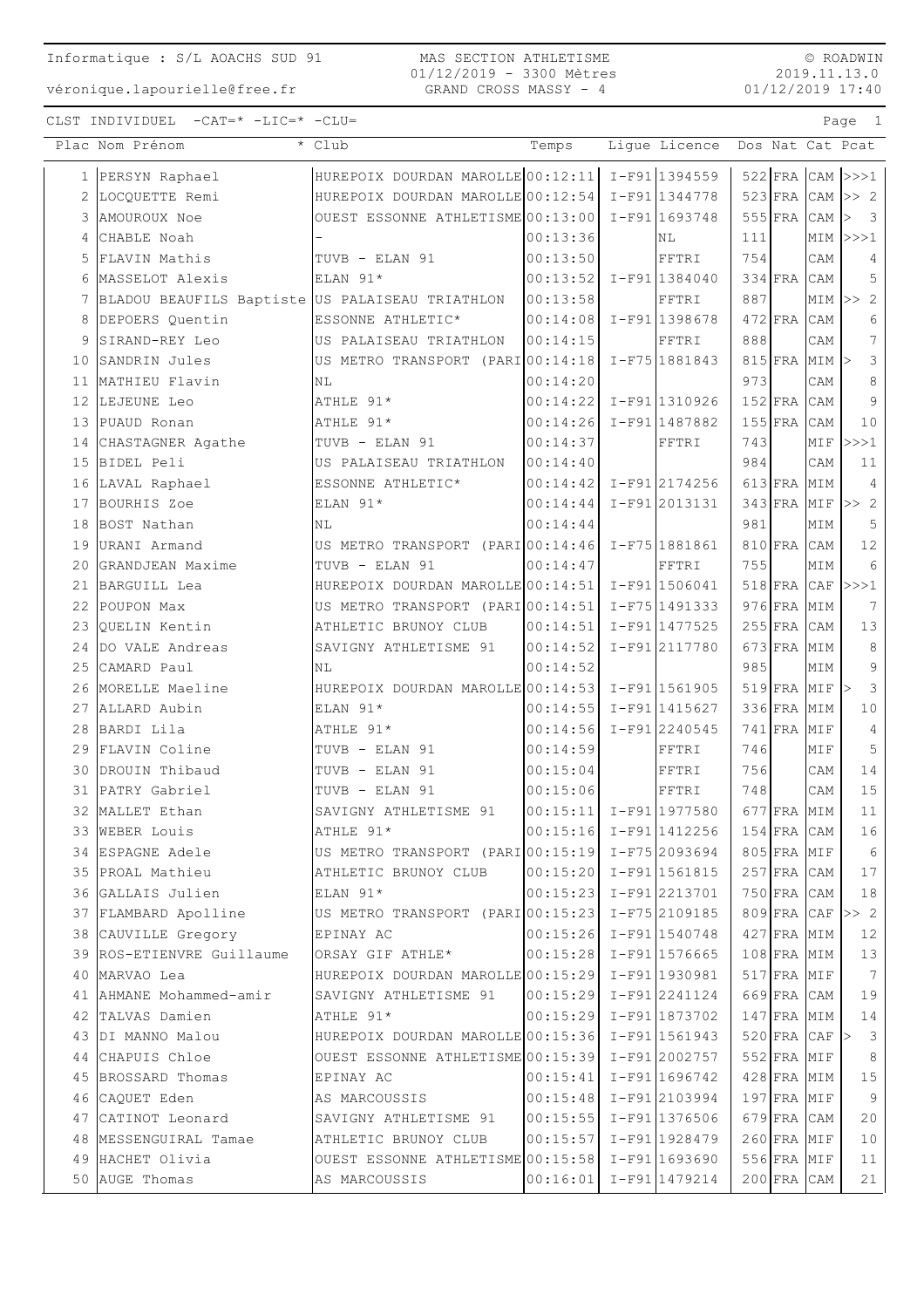MAS SECTION ATHLETISME 01/12/2019 - 3300 Mètres GRAND CROSS MASSY - 4

© ROADWIN 2019.11.13.0 01/12/2019 17:40

véronique.lapourielle@free.fr

| $CLST$ INDIVIDUEL $-CAT=\star$ $-LIC=\star$ $-CLU=$ | Page |  |
|-----------------------------------------------------|------|--|
|-----------------------------------------------------|------|--|

| $ 00:16:02  I-F91  2001407$<br>51 ZGUIRI Yasmine<br>614 FRA MIF<br>12 <sup>°</sup><br>ESSONNE ATHLETIC*<br>52 GUILLAUD Dominic<br>US METRO TRANSPORT (PARIO0:16:03 I-F75 2085191<br>16<br>811 FRA MIM<br>HUREPOIX DOURDAN MAROLLE 00:16:05<br>I-F91 1867281<br>$521$ FRA CAF<br>$\overline{4}$<br>53 RANTY Pauline<br>I-F91 1445717<br>747 FRA MIF<br>13<br>54 LOPPIN Emmanuelle<br>ELAN 91*<br>00:16:06<br>55 ILTIS Iroise<br>HUREPOIX DOURDAN MAROLLE 00:16:07<br>I-F91 1571552<br>$515$ FRA MIF<br>14<br>15<br>I-F91 1664652<br>686 FRA MIF<br>56 BAZZA Yasmine<br>SAVIGNY ATHLETISME 91<br>00:16:11<br>16<br>57 KHOUN Mathilde<br>US METRO TRANSPORT (PARI 00:16:13)<br>I-F75 1821016<br>816 FRA MIF<br>I-F91 2189875<br>682 FRA CAF<br>5<br>58 FERRARIS Ombeline<br>SAVIGNY ATHLETISME 91<br>00:16:19<br>59 CASTAY Anais<br>US METRO TRANSPORT (PARI 00:16:25<br>808 FRA MIF<br>17<br>I-F75 1980232<br>22<br>00:16:29<br>I-F91 1412051<br>60<br>DA COSTA Dorian<br>ATHLE 91*<br>$148$ FRA $CAM$<br>61 FAVANT Charlotte<br>US METRO TRANSPORT (PARI 00:16:31<br>982 FRA MIF<br>18<br>I-F75 1934154<br>$340$ FRA CAF<br>6<br>62 ROUY Luna<br>ELAN 91*<br>00:16:34<br>I-F91 1467217<br>GARAULT Elise<br>I-F91 1964912<br>$198$ FRA<br>7<br>63<br>AS MARCOUSSIS<br>00:16:37<br>CAF<br>19<br>980 FRA MIF<br>64 LE ROY Daphne<br>ELAN 91*<br>00:16:39<br>I-F911581029<br>HUREPOIX DOURDAN MAROLLE 00:16:43<br>17<br>65<br>DADONE Jenisson<br>I-F91 1992273<br>516 FRA MIM<br>23<br>I-F91 1978819<br>66 NAUDAIN Quentin<br>ATHLETIC BRUNOY CLUB<br>00:16:45<br>$259$ FRA CAM<br>20<br>00:16:49<br>I-F91 2084934<br>153 FRA MIF<br>67 MORGADO Lou-ann<br>ATHLE 91*<br>I-F912202188<br>675 FRA MIM<br>18<br>68<br>BODAIRE Edgar<br>SAVIGNY ATHLETISME 91<br>00:16:53<br>$278$ FRA MIF<br>21<br>69 SAADOUNE Tara<br>ESSONNE ATHLETIC*<br>00:16:55<br>I-F911682925<br>22<br>GUERIN Anais<br>ELAN 91*<br>00:16:56<br>I-F91 1574227<br>335 FRA MIF<br>70<br>23<br>I-F91 1833488<br>338 FRA MIF<br>71<br>PINCOT Emma<br>ELAN 91*<br>00:16:57<br>24<br>GUN NOUNI Olivia amel<br>00:16:58<br>I-F912203692<br>72<br>ESSONNE ATHLETIC*<br>612 FRA MIF<br>25<br>I-F91 1776963<br>$256$ FRA<br>73<br>IITURRI-GRUMIAUX Mathilde ATHLETIC BRUNOY CLUB<br>00:16:59<br>MIF<br>US METRO TRANSPORT (PARI 00:17:01<br>19<br>74<br>JEANJEAN Alexis<br>I-F75 2093718<br>107 FRA MIM<br>00:17:11<br>8<br>75<br>VICUS Oceane<br>ESSONNE ATHLETIC*<br>I-F91 1783327<br>$471$ FRA CAF<br>26<br>I-F91 2154509<br>749 FRA MIF<br>76<br>ELAN 91*<br>00:17:15<br>COMPAIN Jorane<br>24<br>US METRO TRANSPORT (PARI 00:17:20<br>I-F75 2093684<br>813 FRA CAM<br>77 DE MEYER Gaspard<br>78 CATHELIN Titouan<br>00:17:23<br>I-F91 1910976<br>$157$ FRA MIM<br>20<br>ATHLE 91*<br>9<br>79 SALAUN Margaux<br>ESSONNE ATHLETIC*<br>00:17:25<br>I-F91 1379357<br>$466$ FRA CAF<br>ELAN 91*<br>00:17:28<br>I-F91 1772625<br>342 FRA MIM<br>21<br>80<br>FOURET Yann<br>22<br>I-F91 2130751<br>199 FRA MIM<br>81 DELCELIER Quentin<br>00:17:29<br>AS MARCOUSSIS<br>23<br>82 CERJAK Nicolas<br>OUEST ESSONNE ATHLETISME 00:17:31<br>I-F912203278<br>110 FRA MIM<br>$ 00:17:32  I-F91 1892517$<br>83 ROZENBERG Blanche<br>ELAN 91*<br>$744$ FRA MIF<br>27<br>28<br>84 CORNOU Louise<br>00:17:36<br>753<br>MIF<br>TUVB - ELAN 91<br>$00:17:40$ $I-F91$ 1655265<br>24<br>85 SAVILLE Martin<br>SAVIGNY ATHLETISME 91<br>681 FRA MIM<br>25<br>$I-F91 2097811$<br>86 MARHUENDA Antoine<br>00:17:41<br>$275$ FRA MIM<br>ESSONNE ATHLETIC*<br>$00:17:46$ I-F91 1660387<br>29<br>87 SCHOEN Louise<br>ELAN 91*<br>752 FRA MIF<br>30<br>FURELAUD Coralie<br>ESSONNE ATHLETIC*<br>00:17:49 I-F91 1488065<br>610 FRA MIF<br>88<br>26<br>89 BOURGON Romain<br>SAVIGNY ATHLETISME 91<br>00:17:53<br>I-F911771011<br>684 FRA MIM<br>31<br>90 PONS Solene<br>ELAN 91*<br>00:18:18<br>$I-F91 1874659$<br>983 FRA MIF<br>I-F91 1873708<br>32<br>91 ABLAIN Jeanne<br>00:18:20<br>611 FRA MIF<br>ESSONNE ATHLETIC*<br>33<br>92 POCHET Amelie<br>US METRO TRANSPORT (PARIO0:18:30 I-F75 1695607<br>807 FRA MIF<br>34<br>93 JOUHERT Emma<br>US METRO TRANSPORT (PARI00:18:31 I-F75 1867398<br>812 FRA MIF<br>35<br>94 ZAMARRENO-MILIN Elsa<br>SAVIGNY ATHLETISME 91<br>I-F91 1987148<br>676 FRA MIF<br>00:18:42<br>36<br>95 SOW Emma<br>ELAN 91*<br>00:18:46 I-F91 1772859<br>337 FRA MIF<br>$I-F91 1594376$<br>37<br>96 GRIVIAUD Marylou<br>OUEST ESSONNE ATHLETISME 00:18:50<br>554 FRA MIF<br>$I-F91 2195916$<br>$38\,$<br>97 CAEIRO DOS Santos cassan SAVIGNY ATHLETISME 91<br>00:19:00<br>674 FRA MIF<br>27<br>98 MYCHALSKI Ronan<br>US METRO TRANSPORT (PARI00:19:05 I-F75 1881806<br>817 FRA MIM<br>39<br>99 MEKARBECH-DAHOU Lilya<br>ESSONNE ATHLETIC*<br>00:19:07<br>I-F91 1914644<br>276 FRA MIF<br>100 LAPLACE Alexa<br>US METRO TRANSPORT (PARIO0:19:16 I-F75 2124737<br>40<br>806 FRA MIF | Plac Nom Prénom | * Club | Temps | Lique Licence Dos Nat Cat Pcat |  |
|-------------------------------------------------------------------------------------------------------------------------------------------------------------------------------------------------------------------------------------------------------------------------------------------------------------------------------------------------------------------------------------------------------------------------------------------------------------------------------------------------------------------------------------------------------------------------------------------------------------------------------------------------------------------------------------------------------------------------------------------------------------------------------------------------------------------------------------------------------------------------------------------------------------------------------------------------------------------------------------------------------------------------------------------------------------------------------------------------------------------------------------------------------------------------------------------------------------------------------------------------------------------------------------------------------------------------------------------------------------------------------------------------------------------------------------------------------------------------------------------------------------------------------------------------------------------------------------------------------------------------------------------------------------------------------------------------------------------------------------------------------------------------------------------------------------------------------------------------------------------------------------------------------------------------------------------------------------------------------------------------------------------------------------------------------------------------------------------------------------------------------------------------------------------------------------------------------------------------------------------------------------------------------------------------------------------------------------------------------------------------------------------------------------------------------------------------------------------------------------------------------------------------------------------------------------------------------------------------------------------------------------------------------------------------------------------------------------------------------------------------------------------------------------------------------------------------------------------------------------------------------------------------------------------------------------------------------------------------------------------------------------------------------------------------------------------------------------------------------------------------------------------------------------------------------------------------------------------------------------------------------------------------------------------------------------------------------------------------------------------------------------------------------------------------------------------------------------------------------------------------------------------------------------------------------------------------------------------------------------------------------------------------------------------------------------------------------------------------------------------------------------------------------------------------------------------------------------------------------------------------------------------------------------------------------------------------------------------------------------------------------------------------------------------------------------------------------------------------------------------------------------------------------------------------------------------------------------------------------------------------------------------------------------------------------------------------------------------------------------------------------------------------------------------------------------------------------------------------------------------------------------------------------------------------------------------------------------------------------------------------------------------------------------------------------------------------------------------------------------------------------------------------------------------------------------------------------------|-----------------|--------|-------|--------------------------------|--|
|                                                                                                                                                                                                                                                                                                                                                                                                                                                                                                                                                                                                                                                                                                                                                                                                                                                                                                                                                                                                                                                                                                                                                                                                                                                                                                                                                                                                                                                                                                                                                                                                                                                                                                                                                                                                                                                                                                                                                                                                                                                                                                                                                                                                                                                                                                                                                                                                                                                                                                                                                                                                                                                                                                                                                                                                                                                                                                                                                                                                                                                                                                                                                                                                                                                                                                                                                                                                                                                                                                                                                                                                                                                                                                                                                                                                                                                                                                                                                                                                                                                                                                                                                                                                                                                                                                                                                                                                                                                                                                                                                                                                                                                                                                                                                                                                                                     |                 |        |       |                                |  |
|                                                                                                                                                                                                                                                                                                                                                                                                                                                                                                                                                                                                                                                                                                                                                                                                                                                                                                                                                                                                                                                                                                                                                                                                                                                                                                                                                                                                                                                                                                                                                                                                                                                                                                                                                                                                                                                                                                                                                                                                                                                                                                                                                                                                                                                                                                                                                                                                                                                                                                                                                                                                                                                                                                                                                                                                                                                                                                                                                                                                                                                                                                                                                                                                                                                                                                                                                                                                                                                                                                                                                                                                                                                                                                                                                                                                                                                                                                                                                                                                                                                                                                                                                                                                                                                                                                                                                                                                                                                                                                                                                                                                                                                                                                                                                                                                                                     |                 |        |       |                                |  |
|                                                                                                                                                                                                                                                                                                                                                                                                                                                                                                                                                                                                                                                                                                                                                                                                                                                                                                                                                                                                                                                                                                                                                                                                                                                                                                                                                                                                                                                                                                                                                                                                                                                                                                                                                                                                                                                                                                                                                                                                                                                                                                                                                                                                                                                                                                                                                                                                                                                                                                                                                                                                                                                                                                                                                                                                                                                                                                                                                                                                                                                                                                                                                                                                                                                                                                                                                                                                                                                                                                                                                                                                                                                                                                                                                                                                                                                                                                                                                                                                                                                                                                                                                                                                                                                                                                                                                                                                                                                                                                                                                                                                                                                                                                                                                                                                                                     |                 |        |       |                                |  |
|                                                                                                                                                                                                                                                                                                                                                                                                                                                                                                                                                                                                                                                                                                                                                                                                                                                                                                                                                                                                                                                                                                                                                                                                                                                                                                                                                                                                                                                                                                                                                                                                                                                                                                                                                                                                                                                                                                                                                                                                                                                                                                                                                                                                                                                                                                                                                                                                                                                                                                                                                                                                                                                                                                                                                                                                                                                                                                                                                                                                                                                                                                                                                                                                                                                                                                                                                                                                                                                                                                                                                                                                                                                                                                                                                                                                                                                                                                                                                                                                                                                                                                                                                                                                                                                                                                                                                                                                                                                                                                                                                                                                                                                                                                                                                                                                                                     |                 |        |       |                                |  |
|                                                                                                                                                                                                                                                                                                                                                                                                                                                                                                                                                                                                                                                                                                                                                                                                                                                                                                                                                                                                                                                                                                                                                                                                                                                                                                                                                                                                                                                                                                                                                                                                                                                                                                                                                                                                                                                                                                                                                                                                                                                                                                                                                                                                                                                                                                                                                                                                                                                                                                                                                                                                                                                                                                                                                                                                                                                                                                                                                                                                                                                                                                                                                                                                                                                                                                                                                                                                                                                                                                                                                                                                                                                                                                                                                                                                                                                                                                                                                                                                                                                                                                                                                                                                                                                                                                                                                                                                                                                                                                                                                                                                                                                                                                                                                                                                                                     |                 |        |       |                                |  |
|                                                                                                                                                                                                                                                                                                                                                                                                                                                                                                                                                                                                                                                                                                                                                                                                                                                                                                                                                                                                                                                                                                                                                                                                                                                                                                                                                                                                                                                                                                                                                                                                                                                                                                                                                                                                                                                                                                                                                                                                                                                                                                                                                                                                                                                                                                                                                                                                                                                                                                                                                                                                                                                                                                                                                                                                                                                                                                                                                                                                                                                                                                                                                                                                                                                                                                                                                                                                                                                                                                                                                                                                                                                                                                                                                                                                                                                                                                                                                                                                                                                                                                                                                                                                                                                                                                                                                                                                                                                                                                                                                                                                                                                                                                                                                                                                                                     |                 |        |       |                                |  |
|                                                                                                                                                                                                                                                                                                                                                                                                                                                                                                                                                                                                                                                                                                                                                                                                                                                                                                                                                                                                                                                                                                                                                                                                                                                                                                                                                                                                                                                                                                                                                                                                                                                                                                                                                                                                                                                                                                                                                                                                                                                                                                                                                                                                                                                                                                                                                                                                                                                                                                                                                                                                                                                                                                                                                                                                                                                                                                                                                                                                                                                                                                                                                                                                                                                                                                                                                                                                                                                                                                                                                                                                                                                                                                                                                                                                                                                                                                                                                                                                                                                                                                                                                                                                                                                                                                                                                                                                                                                                                                                                                                                                                                                                                                                                                                                                                                     |                 |        |       |                                |  |
|                                                                                                                                                                                                                                                                                                                                                                                                                                                                                                                                                                                                                                                                                                                                                                                                                                                                                                                                                                                                                                                                                                                                                                                                                                                                                                                                                                                                                                                                                                                                                                                                                                                                                                                                                                                                                                                                                                                                                                                                                                                                                                                                                                                                                                                                                                                                                                                                                                                                                                                                                                                                                                                                                                                                                                                                                                                                                                                                                                                                                                                                                                                                                                                                                                                                                                                                                                                                                                                                                                                                                                                                                                                                                                                                                                                                                                                                                                                                                                                                                                                                                                                                                                                                                                                                                                                                                                                                                                                                                                                                                                                                                                                                                                                                                                                                                                     |                 |        |       |                                |  |
|                                                                                                                                                                                                                                                                                                                                                                                                                                                                                                                                                                                                                                                                                                                                                                                                                                                                                                                                                                                                                                                                                                                                                                                                                                                                                                                                                                                                                                                                                                                                                                                                                                                                                                                                                                                                                                                                                                                                                                                                                                                                                                                                                                                                                                                                                                                                                                                                                                                                                                                                                                                                                                                                                                                                                                                                                                                                                                                                                                                                                                                                                                                                                                                                                                                                                                                                                                                                                                                                                                                                                                                                                                                                                                                                                                                                                                                                                                                                                                                                                                                                                                                                                                                                                                                                                                                                                                                                                                                                                                                                                                                                                                                                                                                                                                                                                                     |                 |        |       |                                |  |
|                                                                                                                                                                                                                                                                                                                                                                                                                                                                                                                                                                                                                                                                                                                                                                                                                                                                                                                                                                                                                                                                                                                                                                                                                                                                                                                                                                                                                                                                                                                                                                                                                                                                                                                                                                                                                                                                                                                                                                                                                                                                                                                                                                                                                                                                                                                                                                                                                                                                                                                                                                                                                                                                                                                                                                                                                                                                                                                                                                                                                                                                                                                                                                                                                                                                                                                                                                                                                                                                                                                                                                                                                                                                                                                                                                                                                                                                                                                                                                                                                                                                                                                                                                                                                                                                                                                                                                                                                                                                                                                                                                                                                                                                                                                                                                                                                                     |                 |        |       |                                |  |
|                                                                                                                                                                                                                                                                                                                                                                                                                                                                                                                                                                                                                                                                                                                                                                                                                                                                                                                                                                                                                                                                                                                                                                                                                                                                                                                                                                                                                                                                                                                                                                                                                                                                                                                                                                                                                                                                                                                                                                                                                                                                                                                                                                                                                                                                                                                                                                                                                                                                                                                                                                                                                                                                                                                                                                                                                                                                                                                                                                                                                                                                                                                                                                                                                                                                                                                                                                                                                                                                                                                                                                                                                                                                                                                                                                                                                                                                                                                                                                                                                                                                                                                                                                                                                                                                                                                                                                                                                                                                                                                                                                                                                                                                                                                                                                                                                                     |                 |        |       |                                |  |
|                                                                                                                                                                                                                                                                                                                                                                                                                                                                                                                                                                                                                                                                                                                                                                                                                                                                                                                                                                                                                                                                                                                                                                                                                                                                                                                                                                                                                                                                                                                                                                                                                                                                                                                                                                                                                                                                                                                                                                                                                                                                                                                                                                                                                                                                                                                                                                                                                                                                                                                                                                                                                                                                                                                                                                                                                                                                                                                                                                                                                                                                                                                                                                                                                                                                                                                                                                                                                                                                                                                                                                                                                                                                                                                                                                                                                                                                                                                                                                                                                                                                                                                                                                                                                                                                                                                                                                                                                                                                                                                                                                                                                                                                                                                                                                                                                                     |                 |        |       |                                |  |
|                                                                                                                                                                                                                                                                                                                                                                                                                                                                                                                                                                                                                                                                                                                                                                                                                                                                                                                                                                                                                                                                                                                                                                                                                                                                                                                                                                                                                                                                                                                                                                                                                                                                                                                                                                                                                                                                                                                                                                                                                                                                                                                                                                                                                                                                                                                                                                                                                                                                                                                                                                                                                                                                                                                                                                                                                                                                                                                                                                                                                                                                                                                                                                                                                                                                                                                                                                                                                                                                                                                                                                                                                                                                                                                                                                                                                                                                                                                                                                                                                                                                                                                                                                                                                                                                                                                                                                                                                                                                                                                                                                                                                                                                                                                                                                                                                                     |                 |        |       |                                |  |
|                                                                                                                                                                                                                                                                                                                                                                                                                                                                                                                                                                                                                                                                                                                                                                                                                                                                                                                                                                                                                                                                                                                                                                                                                                                                                                                                                                                                                                                                                                                                                                                                                                                                                                                                                                                                                                                                                                                                                                                                                                                                                                                                                                                                                                                                                                                                                                                                                                                                                                                                                                                                                                                                                                                                                                                                                                                                                                                                                                                                                                                                                                                                                                                                                                                                                                                                                                                                                                                                                                                                                                                                                                                                                                                                                                                                                                                                                                                                                                                                                                                                                                                                                                                                                                                                                                                                                                                                                                                                                                                                                                                                                                                                                                                                                                                                                                     |                 |        |       |                                |  |
|                                                                                                                                                                                                                                                                                                                                                                                                                                                                                                                                                                                                                                                                                                                                                                                                                                                                                                                                                                                                                                                                                                                                                                                                                                                                                                                                                                                                                                                                                                                                                                                                                                                                                                                                                                                                                                                                                                                                                                                                                                                                                                                                                                                                                                                                                                                                                                                                                                                                                                                                                                                                                                                                                                                                                                                                                                                                                                                                                                                                                                                                                                                                                                                                                                                                                                                                                                                                                                                                                                                                                                                                                                                                                                                                                                                                                                                                                                                                                                                                                                                                                                                                                                                                                                                                                                                                                                                                                                                                                                                                                                                                                                                                                                                                                                                                                                     |                 |        |       |                                |  |
|                                                                                                                                                                                                                                                                                                                                                                                                                                                                                                                                                                                                                                                                                                                                                                                                                                                                                                                                                                                                                                                                                                                                                                                                                                                                                                                                                                                                                                                                                                                                                                                                                                                                                                                                                                                                                                                                                                                                                                                                                                                                                                                                                                                                                                                                                                                                                                                                                                                                                                                                                                                                                                                                                                                                                                                                                                                                                                                                                                                                                                                                                                                                                                                                                                                                                                                                                                                                                                                                                                                                                                                                                                                                                                                                                                                                                                                                                                                                                                                                                                                                                                                                                                                                                                                                                                                                                                                                                                                                                                                                                                                                                                                                                                                                                                                                                                     |                 |        |       |                                |  |
|                                                                                                                                                                                                                                                                                                                                                                                                                                                                                                                                                                                                                                                                                                                                                                                                                                                                                                                                                                                                                                                                                                                                                                                                                                                                                                                                                                                                                                                                                                                                                                                                                                                                                                                                                                                                                                                                                                                                                                                                                                                                                                                                                                                                                                                                                                                                                                                                                                                                                                                                                                                                                                                                                                                                                                                                                                                                                                                                                                                                                                                                                                                                                                                                                                                                                                                                                                                                                                                                                                                                                                                                                                                                                                                                                                                                                                                                                                                                                                                                                                                                                                                                                                                                                                                                                                                                                                                                                                                                                                                                                                                                                                                                                                                                                                                                                                     |                 |        |       |                                |  |
|                                                                                                                                                                                                                                                                                                                                                                                                                                                                                                                                                                                                                                                                                                                                                                                                                                                                                                                                                                                                                                                                                                                                                                                                                                                                                                                                                                                                                                                                                                                                                                                                                                                                                                                                                                                                                                                                                                                                                                                                                                                                                                                                                                                                                                                                                                                                                                                                                                                                                                                                                                                                                                                                                                                                                                                                                                                                                                                                                                                                                                                                                                                                                                                                                                                                                                                                                                                                                                                                                                                                                                                                                                                                                                                                                                                                                                                                                                                                                                                                                                                                                                                                                                                                                                                                                                                                                                                                                                                                                                                                                                                                                                                                                                                                                                                                                                     |                 |        |       |                                |  |
|                                                                                                                                                                                                                                                                                                                                                                                                                                                                                                                                                                                                                                                                                                                                                                                                                                                                                                                                                                                                                                                                                                                                                                                                                                                                                                                                                                                                                                                                                                                                                                                                                                                                                                                                                                                                                                                                                                                                                                                                                                                                                                                                                                                                                                                                                                                                                                                                                                                                                                                                                                                                                                                                                                                                                                                                                                                                                                                                                                                                                                                                                                                                                                                                                                                                                                                                                                                                                                                                                                                                                                                                                                                                                                                                                                                                                                                                                                                                                                                                                                                                                                                                                                                                                                                                                                                                                                                                                                                                                                                                                                                                                                                                                                                                                                                                                                     |                 |        |       |                                |  |
|                                                                                                                                                                                                                                                                                                                                                                                                                                                                                                                                                                                                                                                                                                                                                                                                                                                                                                                                                                                                                                                                                                                                                                                                                                                                                                                                                                                                                                                                                                                                                                                                                                                                                                                                                                                                                                                                                                                                                                                                                                                                                                                                                                                                                                                                                                                                                                                                                                                                                                                                                                                                                                                                                                                                                                                                                                                                                                                                                                                                                                                                                                                                                                                                                                                                                                                                                                                                                                                                                                                                                                                                                                                                                                                                                                                                                                                                                                                                                                                                                                                                                                                                                                                                                                                                                                                                                                                                                                                                                                                                                                                                                                                                                                                                                                                                                                     |                 |        |       |                                |  |
|                                                                                                                                                                                                                                                                                                                                                                                                                                                                                                                                                                                                                                                                                                                                                                                                                                                                                                                                                                                                                                                                                                                                                                                                                                                                                                                                                                                                                                                                                                                                                                                                                                                                                                                                                                                                                                                                                                                                                                                                                                                                                                                                                                                                                                                                                                                                                                                                                                                                                                                                                                                                                                                                                                                                                                                                                                                                                                                                                                                                                                                                                                                                                                                                                                                                                                                                                                                                                                                                                                                                                                                                                                                                                                                                                                                                                                                                                                                                                                                                                                                                                                                                                                                                                                                                                                                                                                                                                                                                                                                                                                                                                                                                                                                                                                                                                                     |                 |        |       |                                |  |
|                                                                                                                                                                                                                                                                                                                                                                                                                                                                                                                                                                                                                                                                                                                                                                                                                                                                                                                                                                                                                                                                                                                                                                                                                                                                                                                                                                                                                                                                                                                                                                                                                                                                                                                                                                                                                                                                                                                                                                                                                                                                                                                                                                                                                                                                                                                                                                                                                                                                                                                                                                                                                                                                                                                                                                                                                                                                                                                                                                                                                                                                                                                                                                                                                                                                                                                                                                                                                                                                                                                                                                                                                                                                                                                                                                                                                                                                                                                                                                                                                                                                                                                                                                                                                                                                                                                                                                                                                                                                                                                                                                                                                                                                                                                                                                                                                                     |                 |        |       |                                |  |
|                                                                                                                                                                                                                                                                                                                                                                                                                                                                                                                                                                                                                                                                                                                                                                                                                                                                                                                                                                                                                                                                                                                                                                                                                                                                                                                                                                                                                                                                                                                                                                                                                                                                                                                                                                                                                                                                                                                                                                                                                                                                                                                                                                                                                                                                                                                                                                                                                                                                                                                                                                                                                                                                                                                                                                                                                                                                                                                                                                                                                                                                                                                                                                                                                                                                                                                                                                                                                                                                                                                                                                                                                                                                                                                                                                                                                                                                                                                                                                                                                                                                                                                                                                                                                                                                                                                                                                                                                                                                                                                                                                                                                                                                                                                                                                                                                                     |                 |        |       |                                |  |
|                                                                                                                                                                                                                                                                                                                                                                                                                                                                                                                                                                                                                                                                                                                                                                                                                                                                                                                                                                                                                                                                                                                                                                                                                                                                                                                                                                                                                                                                                                                                                                                                                                                                                                                                                                                                                                                                                                                                                                                                                                                                                                                                                                                                                                                                                                                                                                                                                                                                                                                                                                                                                                                                                                                                                                                                                                                                                                                                                                                                                                                                                                                                                                                                                                                                                                                                                                                                                                                                                                                                                                                                                                                                                                                                                                                                                                                                                                                                                                                                                                                                                                                                                                                                                                                                                                                                                                                                                                                                                                                                                                                                                                                                                                                                                                                                                                     |                 |        |       |                                |  |
|                                                                                                                                                                                                                                                                                                                                                                                                                                                                                                                                                                                                                                                                                                                                                                                                                                                                                                                                                                                                                                                                                                                                                                                                                                                                                                                                                                                                                                                                                                                                                                                                                                                                                                                                                                                                                                                                                                                                                                                                                                                                                                                                                                                                                                                                                                                                                                                                                                                                                                                                                                                                                                                                                                                                                                                                                                                                                                                                                                                                                                                                                                                                                                                                                                                                                                                                                                                                                                                                                                                                                                                                                                                                                                                                                                                                                                                                                                                                                                                                                                                                                                                                                                                                                                                                                                                                                                                                                                                                                                                                                                                                                                                                                                                                                                                                                                     |                 |        |       |                                |  |
|                                                                                                                                                                                                                                                                                                                                                                                                                                                                                                                                                                                                                                                                                                                                                                                                                                                                                                                                                                                                                                                                                                                                                                                                                                                                                                                                                                                                                                                                                                                                                                                                                                                                                                                                                                                                                                                                                                                                                                                                                                                                                                                                                                                                                                                                                                                                                                                                                                                                                                                                                                                                                                                                                                                                                                                                                                                                                                                                                                                                                                                                                                                                                                                                                                                                                                                                                                                                                                                                                                                                                                                                                                                                                                                                                                                                                                                                                                                                                                                                                                                                                                                                                                                                                                                                                                                                                                                                                                                                                                                                                                                                                                                                                                                                                                                                                                     |                 |        |       |                                |  |
|                                                                                                                                                                                                                                                                                                                                                                                                                                                                                                                                                                                                                                                                                                                                                                                                                                                                                                                                                                                                                                                                                                                                                                                                                                                                                                                                                                                                                                                                                                                                                                                                                                                                                                                                                                                                                                                                                                                                                                                                                                                                                                                                                                                                                                                                                                                                                                                                                                                                                                                                                                                                                                                                                                                                                                                                                                                                                                                                                                                                                                                                                                                                                                                                                                                                                                                                                                                                                                                                                                                                                                                                                                                                                                                                                                                                                                                                                                                                                                                                                                                                                                                                                                                                                                                                                                                                                                                                                                                                                                                                                                                                                                                                                                                                                                                                                                     |                 |        |       |                                |  |
|                                                                                                                                                                                                                                                                                                                                                                                                                                                                                                                                                                                                                                                                                                                                                                                                                                                                                                                                                                                                                                                                                                                                                                                                                                                                                                                                                                                                                                                                                                                                                                                                                                                                                                                                                                                                                                                                                                                                                                                                                                                                                                                                                                                                                                                                                                                                                                                                                                                                                                                                                                                                                                                                                                                                                                                                                                                                                                                                                                                                                                                                                                                                                                                                                                                                                                                                                                                                                                                                                                                                                                                                                                                                                                                                                                                                                                                                                                                                                                                                                                                                                                                                                                                                                                                                                                                                                                                                                                                                                                                                                                                                                                                                                                                                                                                                                                     |                 |        |       |                                |  |
|                                                                                                                                                                                                                                                                                                                                                                                                                                                                                                                                                                                                                                                                                                                                                                                                                                                                                                                                                                                                                                                                                                                                                                                                                                                                                                                                                                                                                                                                                                                                                                                                                                                                                                                                                                                                                                                                                                                                                                                                                                                                                                                                                                                                                                                                                                                                                                                                                                                                                                                                                                                                                                                                                                                                                                                                                                                                                                                                                                                                                                                                                                                                                                                                                                                                                                                                                                                                                                                                                                                                                                                                                                                                                                                                                                                                                                                                                                                                                                                                                                                                                                                                                                                                                                                                                                                                                                                                                                                                                                                                                                                                                                                                                                                                                                                                                                     |                 |        |       |                                |  |
|                                                                                                                                                                                                                                                                                                                                                                                                                                                                                                                                                                                                                                                                                                                                                                                                                                                                                                                                                                                                                                                                                                                                                                                                                                                                                                                                                                                                                                                                                                                                                                                                                                                                                                                                                                                                                                                                                                                                                                                                                                                                                                                                                                                                                                                                                                                                                                                                                                                                                                                                                                                                                                                                                                                                                                                                                                                                                                                                                                                                                                                                                                                                                                                                                                                                                                                                                                                                                                                                                                                                                                                                                                                                                                                                                                                                                                                                                                                                                                                                                                                                                                                                                                                                                                                                                                                                                                                                                                                                                                                                                                                                                                                                                                                                                                                                                                     |                 |        |       |                                |  |
|                                                                                                                                                                                                                                                                                                                                                                                                                                                                                                                                                                                                                                                                                                                                                                                                                                                                                                                                                                                                                                                                                                                                                                                                                                                                                                                                                                                                                                                                                                                                                                                                                                                                                                                                                                                                                                                                                                                                                                                                                                                                                                                                                                                                                                                                                                                                                                                                                                                                                                                                                                                                                                                                                                                                                                                                                                                                                                                                                                                                                                                                                                                                                                                                                                                                                                                                                                                                                                                                                                                                                                                                                                                                                                                                                                                                                                                                                                                                                                                                                                                                                                                                                                                                                                                                                                                                                                                                                                                                                                                                                                                                                                                                                                                                                                                                                                     |                 |        |       |                                |  |
|                                                                                                                                                                                                                                                                                                                                                                                                                                                                                                                                                                                                                                                                                                                                                                                                                                                                                                                                                                                                                                                                                                                                                                                                                                                                                                                                                                                                                                                                                                                                                                                                                                                                                                                                                                                                                                                                                                                                                                                                                                                                                                                                                                                                                                                                                                                                                                                                                                                                                                                                                                                                                                                                                                                                                                                                                                                                                                                                                                                                                                                                                                                                                                                                                                                                                                                                                                                                                                                                                                                                                                                                                                                                                                                                                                                                                                                                                                                                                                                                                                                                                                                                                                                                                                                                                                                                                                                                                                                                                                                                                                                                                                                                                                                                                                                                                                     |                 |        |       |                                |  |
|                                                                                                                                                                                                                                                                                                                                                                                                                                                                                                                                                                                                                                                                                                                                                                                                                                                                                                                                                                                                                                                                                                                                                                                                                                                                                                                                                                                                                                                                                                                                                                                                                                                                                                                                                                                                                                                                                                                                                                                                                                                                                                                                                                                                                                                                                                                                                                                                                                                                                                                                                                                                                                                                                                                                                                                                                                                                                                                                                                                                                                                                                                                                                                                                                                                                                                                                                                                                                                                                                                                                                                                                                                                                                                                                                                                                                                                                                                                                                                                                                                                                                                                                                                                                                                                                                                                                                                                                                                                                                                                                                                                                                                                                                                                                                                                                                                     |                 |        |       |                                |  |
|                                                                                                                                                                                                                                                                                                                                                                                                                                                                                                                                                                                                                                                                                                                                                                                                                                                                                                                                                                                                                                                                                                                                                                                                                                                                                                                                                                                                                                                                                                                                                                                                                                                                                                                                                                                                                                                                                                                                                                                                                                                                                                                                                                                                                                                                                                                                                                                                                                                                                                                                                                                                                                                                                                                                                                                                                                                                                                                                                                                                                                                                                                                                                                                                                                                                                                                                                                                                                                                                                                                                                                                                                                                                                                                                                                                                                                                                                                                                                                                                                                                                                                                                                                                                                                                                                                                                                                                                                                                                                                                                                                                                                                                                                                                                                                                                                                     |                 |        |       |                                |  |
|                                                                                                                                                                                                                                                                                                                                                                                                                                                                                                                                                                                                                                                                                                                                                                                                                                                                                                                                                                                                                                                                                                                                                                                                                                                                                                                                                                                                                                                                                                                                                                                                                                                                                                                                                                                                                                                                                                                                                                                                                                                                                                                                                                                                                                                                                                                                                                                                                                                                                                                                                                                                                                                                                                                                                                                                                                                                                                                                                                                                                                                                                                                                                                                                                                                                                                                                                                                                                                                                                                                                                                                                                                                                                                                                                                                                                                                                                                                                                                                                                                                                                                                                                                                                                                                                                                                                                                                                                                                                                                                                                                                                                                                                                                                                                                                                                                     |                 |        |       |                                |  |
|                                                                                                                                                                                                                                                                                                                                                                                                                                                                                                                                                                                                                                                                                                                                                                                                                                                                                                                                                                                                                                                                                                                                                                                                                                                                                                                                                                                                                                                                                                                                                                                                                                                                                                                                                                                                                                                                                                                                                                                                                                                                                                                                                                                                                                                                                                                                                                                                                                                                                                                                                                                                                                                                                                                                                                                                                                                                                                                                                                                                                                                                                                                                                                                                                                                                                                                                                                                                                                                                                                                                                                                                                                                                                                                                                                                                                                                                                                                                                                                                                                                                                                                                                                                                                                                                                                                                                                                                                                                                                                                                                                                                                                                                                                                                                                                                                                     |                 |        |       |                                |  |
|                                                                                                                                                                                                                                                                                                                                                                                                                                                                                                                                                                                                                                                                                                                                                                                                                                                                                                                                                                                                                                                                                                                                                                                                                                                                                                                                                                                                                                                                                                                                                                                                                                                                                                                                                                                                                                                                                                                                                                                                                                                                                                                                                                                                                                                                                                                                                                                                                                                                                                                                                                                                                                                                                                                                                                                                                                                                                                                                                                                                                                                                                                                                                                                                                                                                                                                                                                                                                                                                                                                                                                                                                                                                                                                                                                                                                                                                                                                                                                                                                                                                                                                                                                                                                                                                                                                                                                                                                                                                                                                                                                                                                                                                                                                                                                                                                                     |                 |        |       |                                |  |
|                                                                                                                                                                                                                                                                                                                                                                                                                                                                                                                                                                                                                                                                                                                                                                                                                                                                                                                                                                                                                                                                                                                                                                                                                                                                                                                                                                                                                                                                                                                                                                                                                                                                                                                                                                                                                                                                                                                                                                                                                                                                                                                                                                                                                                                                                                                                                                                                                                                                                                                                                                                                                                                                                                                                                                                                                                                                                                                                                                                                                                                                                                                                                                                                                                                                                                                                                                                                                                                                                                                                                                                                                                                                                                                                                                                                                                                                                                                                                                                                                                                                                                                                                                                                                                                                                                                                                                                                                                                                                                                                                                                                                                                                                                                                                                                                                                     |                 |        |       |                                |  |
|                                                                                                                                                                                                                                                                                                                                                                                                                                                                                                                                                                                                                                                                                                                                                                                                                                                                                                                                                                                                                                                                                                                                                                                                                                                                                                                                                                                                                                                                                                                                                                                                                                                                                                                                                                                                                                                                                                                                                                                                                                                                                                                                                                                                                                                                                                                                                                                                                                                                                                                                                                                                                                                                                                                                                                                                                                                                                                                                                                                                                                                                                                                                                                                                                                                                                                                                                                                                                                                                                                                                                                                                                                                                                                                                                                                                                                                                                                                                                                                                                                                                                                                                                                                                                                                                                                                                                                                                                                                                                                                                                                                                                                                                                                                                                                                                                                     |                 |        |       |                                |  |
|                                                                                                                                                                                                                                                                                                                                                                                                                                                                                                                                                                                                                                                                                                                                                                                                                                                                                                                                                                                                                                                                                                                                                                                                                                                                                                                                                                                                                                                                                                                                                                                                                                                                                                                                                                                                                                                                                                                                                                                                                                                                                                                                                                                                                                                                                                                                                                                                                                                                                                                                                                                                                                                                                                                                                                                                                                                                                                                                                                                                                                                                                                                                                                                                                                                                                                                                                                                                                                                                                                                                                                                                                                                                                                                                                                                                                                                                                                                                                                                                                                                                                                                                                                                                                                                                                                                                                                                                                                                                                                                                                                                                                                                                                                                                                                                                                                     |                 |        |       |                                |  |
|                                                                                                                                                                                                                                                                                                                                                                                                                                                                                                                                                                                                                                                                                                                                                                                                                                                                                                                                                                                                                                                                                                                                                                                                                                                                                                                                                                                                                                                                                                                                                                                                                                                                                                                                                                                                                                                                                                                                                                                                                                                                                                                                                                                                                                                                                                                                                                                                                                                                                                                                                                                                                                                                                                                                                                                                                                                                                                                                                                                                                                                                                                                                                                                                                                                                                                                                                                                                                                                                                                                                                                                                                                                                                                                                                                                                                                                                                                                                                                                                                                                                                                                                                                                                                                                                                                                                                                                                                                                                                                                                                                                                                                                                                                                                                                                                                                     |                 |        |       |                                |  |
|                                                                                                                                                                                                                                                                                                                                                                                                                                                                                                                                                                                                                                                                                                                                                                                                                                                                                                                                                                                                                                                                                                                                                                                                                                                                                                                                                                                                                                                                                                                                                                                                                                                                                                                                                                                                                                                                                                                                                                                                                                                                                                                                                                                                                                                                                                                                                                                                                                                                                                                                                                                                                                                                                                                                                                                                                                                                                                                                                                                                                                                                                                                                                                                                                                                                                                                                                                                                                                                                                                                                                                                                                                                                                                                                                                                                                                                                                                                                                                                                                                                                                                                                                                                                                                                                                                                                                                                                                                                                                                                                                                                                                                                                                                                                                                                                                                     |                 |        |       |                                |  |
|                                                                                                                                                                                                                                                                                                                                                                                                                                                                                                                                                                                                                                                                                                                                                                                                                                                                                                                                                                                                                                                                                                                                                                                                                                                                                                                                                                                                                                                                                                                                                                                                                                                                                                                                                                                                                                                                                                                                                                                                                                                                                                                                                                                                                                                                                                                                                                                                                                                                                                                                                                                                                                                                                                                                                                                                                                                                                                                                                                                                                                                                                                                                                                                                                                                                                                                                                                                                                                                                                                                                                                                                                                                                                                                                                                                                                                                                                                                                                                                                                                                                                                                                                                                                                                                                                                                                                                                                                                                                                                                                                                                                                                                                                                                                                                                                                                     |                 |        |       |                                |  |
|                                                                                                                                                                                                                                                                                                                                                                                                                                                                                                                                                                                                                                                                                                                                                                                                                                                                                                                                                                                                                                                                                                                                                                                                                                                                                                                                                                                                                                                                                                                                                                                                                                                                                                                                                                                                                                                                                                                                                                                                                                                                                                                                                                                                                                                                                                                                                                                                                                                                                                                                                                                                                                                                                                                                                                                                                                                                                                                                                                                                                                                                                                                                                                                                                                                                                                                                                                                                                                                                                                                                                                                                                                                                                                                                                                                                                                                                                                                                                                                                                                                                                                                                                                                                                                                                                                                                                                                                                                                                                                                                                                                                                                                                                                                                                                                                                                     |                 |        |       |                                |  |
|                                                                                                                                                                                                                                                                                                                                                                                                                                                                                                                                                                                                                                                                                                                                                                                                                                                                                                                                                                                                                                                                                                                                                                                                                                                                                                                                                                                                                                                                                                                                                                                                                                                                                                                                                                                                                                                                                                                                                                                                                                                                                                                                                                                                                                                                                                                                                                                                                                                                                                                                                                                                                                                                                                                                                                                                                                                                                                                                                                                                                                                                                                                                                                                                                                                                                                                                                                                                                                                                                                                                                                                                                                                                                                                                                                                                                                                                                                                                                                                                                                                                                                                                                                                                                                                                                                                                                                                                                                                                                                                                                                                                                                                                                                                                                                                                                                     |                 |        |       |                                |  |
|                                                                                                                                                                                                                                                                                                                                                                                                                                                                                                                                                                                                                                                                                                                                                                                                                                                                                                                                                                                                                                                                                                                                                                                                                                                                                                                                                                                                                                                                                                                                                                                                                                                                                                                                                                                                                                                                                                                                                                                                                                                                                                                                                                                                                                                                                                                                                                                                                                                                                                                                                                                                                                                                                                                                                                                                                                                                                                                                                                                                                                                                                                                                                                                                                                                                                                                                                                                                                                                                                                                                                                                                                                                                                                                                                                                                                                                                                                                                                                                                                                                                                                                                                                                                                                                                                                                                                                                                                                                                                                                                                                                                                                                                                                                                                                                                                                     |                 |        |       |                                |  |
|                                                                                                                                                                                                                                                                                                                                                                                                                                                                                                                                                                                                                                                                                                                                                                                                                                                                                                                                                                                                                                                                                                                                                                                                                                                                                                                                                                                                                                                                                                                                                                                                                                                                                                                                                                                                                                                                                                                                                                                                                                                                                                                                                                                                                                                                                                                                                                                                                                                                                                                                                                                                                                                                                                                                                                                                                                                                                                                                                                                                                                                                                                                                                                                                                                                                                                                                                                                                                                                                                                                                                                                                                                                                                                                                                                                                                                                                                                                                                                                                                                                                                                                                                                                                                                                                                                                                                                                                                                                                                                                                                                                                                                                                                                                                                                                                                                     |                 |        |       |                                |  |
|                                                                                                                                                                                                                                                                                                                                                                                                                                                                                                                                                                                                                                                                                                                                                                                                                                                                                                                                                                                                                                                                                                                                                                                                                                                                                                                                                                                                                                                                                                                                                                                                                                                                                                                                                                                                                                                                                                                                                                                                                                                                                                                                                                                                                                                                                                                                                                                                                                                                                                                                                                                                                                                                                                                                                                                                                                                                                                                                                                                                                                                                                                                                                                                                                                                                                                                                                                                                                                                                                                                                                                                                                                                                                                                                                                                                                                                                                                                                                                                                                                                                                                                                                                                                                                                                                                                                                                                                                                                                                                                                                                                                                                                                                                                                                                                                                                     |                 |        |       |                                |  |
|                                                                                                                                                                                                                                                                                                                                                                                                                                                                                                                                                                                                                                                                                                                                                                                                                                                                                                                                                                                                                                                                                                                                                                                                                                                                                                                                                                                                                                                                                                                                                                                                                                                                                                                                                                                                                                                                                                                                                                                                                                                                                                                                                                                                                                                                                                                                                                                                                                                                                                                                                                                                                                                                                                                                                                                                                                                                                                                                                                                                                                                                                                                                                                                                                                                                                                                                                                                                                                                                                                                                                                                                                                                                                                                                                                                                                                                                                                                                                                                                                                                                                                                                                                                                                                                                                                                                                                                                                                                                                                                                                                                                                                                                                                                                                                                                                                     |                 |        |       |                                |  |
|                                                                                                                                                                                                                                                                                                                                                                                                                                                                                                                                                                                                                                                                                                                                                                                                                                                                                                                                                                                                                                                                                                                                                                                                                                                                                                                                                                                                                                                                                                                                                                                                                                                                                                                                                                                                                                                                                                                                                                                                                                                                                                                                                                                                                                                                                                                                                                                                                                                                                                                                                                                                                                                                                                                                                                                                                                                                                                                                                                                                                                                                                                                                                                                                                                                                                                                                                                                                                                                                                                                                                                                                                                                                                                                                                                                                                                                                                                                                                                                                                                                                                                                                                                                                                                                                                                                                                                                                                                                                                                                                                                                                                                                                                                                                                                                                                                     |                 |        |       |                                |  |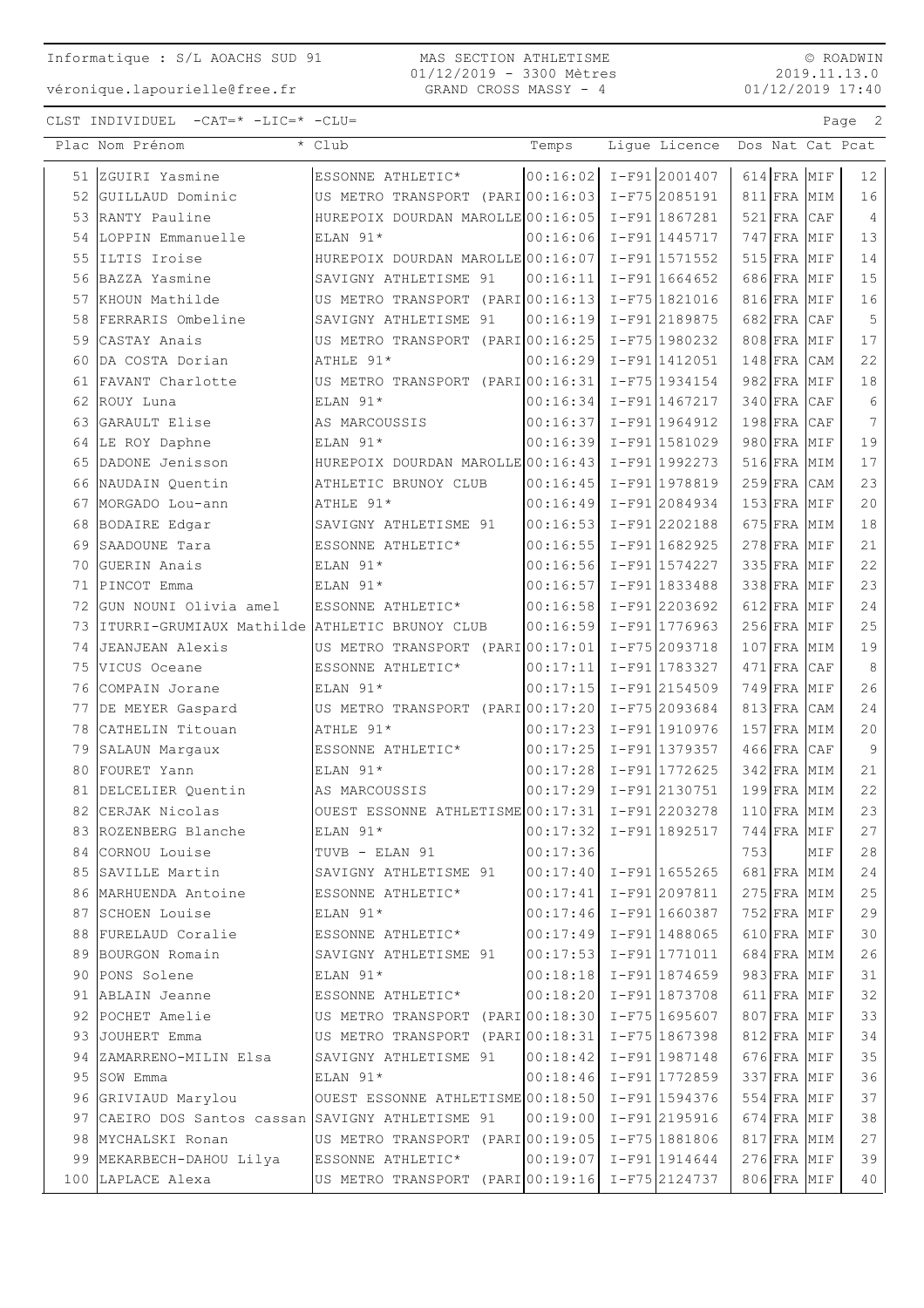MAS SECTION ATHLETISME 01/12/2019 - 3300 Mètres GRAND CROSS MASSY - 4

 $\circledcirc$  ROADWIN 2019.11.13.0  $01/12/2019$  17:40

véronique.lapourielle@free.fr

| $-CAT = * -LIC = * -CLU =$<br>CLST INDIVIDUEL |  |  |
|-----------------------------------------------|--|--|
|-----------------------------------------------|--|--|

|       | Plac Nom Prénom            | * Club                                         | Temps    | Lique Licence   |     |               |     | Dos Nat Cat Pcat |
|-------|----------------------------|------------------------------------------------|----------|-----------------|-----|---------------|-----|------------------|
| 101   | LECLERC Marine             | SAVIGNY ATHLETISME 91                          | 00:19:25 | $I-F91 1462498$ |     | 680 FRA MIF   |     | 41               |
|       |                            |                                                |          |                 |     |               |     |                  |
| 102   | COTTARD Maxine             | ATHLETIC BRUNOY CLUB                           | 00:19:27 | I-F91 2213887   |     | $258$ FRA CAF |     | 10               |
|       | 103 MAZOYER Camille        | ATHLETIC BRUNOY CLUB                           | 00:19:28 | I-F91 1996963   |     | 253 FRA CAF   |     | 11               |
| 104   | HUGUES Juliette            | ELAN 91*                                       | 00:19:55 | I-F911397992    |     | 751 FRA CAF   |     | 12               |
| $105$ | LOMBARDI Tristan           | US METRO TRANSPORT (PARI 00:20:21              |          | I-F751687485    |     | 818 FRA MIM   |     | 28               |
|       | 106 GILLOSSOU Malaurie     | <b>NL</b>                                      | 00:20:43 |                 | 971 |               | MIF | 42               |
| 107   | AMACIN Sohane              | ESSONNE ATHLETIC*                              | 00:20:52 | I-F91 2216672   |     | 474 FRA MIF   |     | 43               |
|       | 108 MACHADO Lucas          | US PALAISEAU TRIATHLON                         | 00:21:28 | FFTRI           | 889 |               | MIM | 29               |
|       | 109 TELLE BARONA Paola     | SAVIGNY ATHLETISME 91                          | 00:21:32 | I-F91 2215912   |     | 683 FRA       | CAF | 13               |
| 110   | MONNEL Ines                | OUEST ESSONNE ATHLETISME 00:22:50              |          | I-F912240086    |     | 553 FRA MIF   |     | 44               |
|       | 111 SATHANANTHAN Sanjai    | SAVIGNY ATHLETISME 91                          | 00:25:37 | I-F91 2197933   |     | 685 FRA MIM   |     | 30               |
|       | 112   ALAOUI-BENACHEM Ines | US METRO TRANSPORT (PARI00:25:39 I-F75 2222621 |          |                 |     | 814 FRA MIF   |     | 45               |

Total liste =  $112$ 

Page 3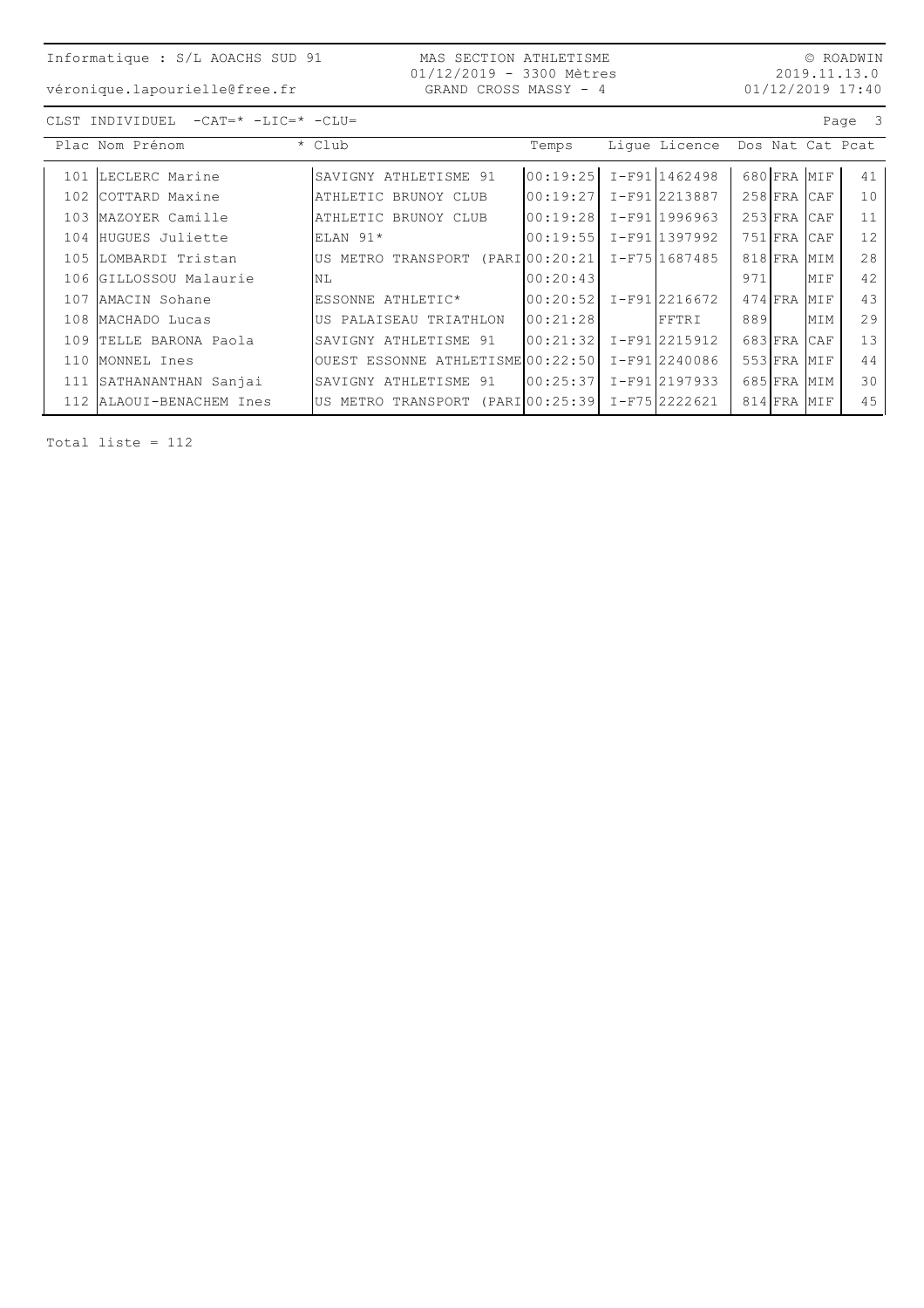| Informatique : S/L AOACHS SUD 91 |  |  |  |  |  |  |  |
|----------------------------------|--|--|--|--|--|--|--|
| véronique.lapourielle@free.fr    |  |  |  |  |  |  |  |

MAS SECTION ATHLETISME 01/12/2019 - 3300 Mètres GRAND CROSS MASSY - 4

© ROADWIN 2019.11.13.0 01/12/2019 17:40

# Top Podium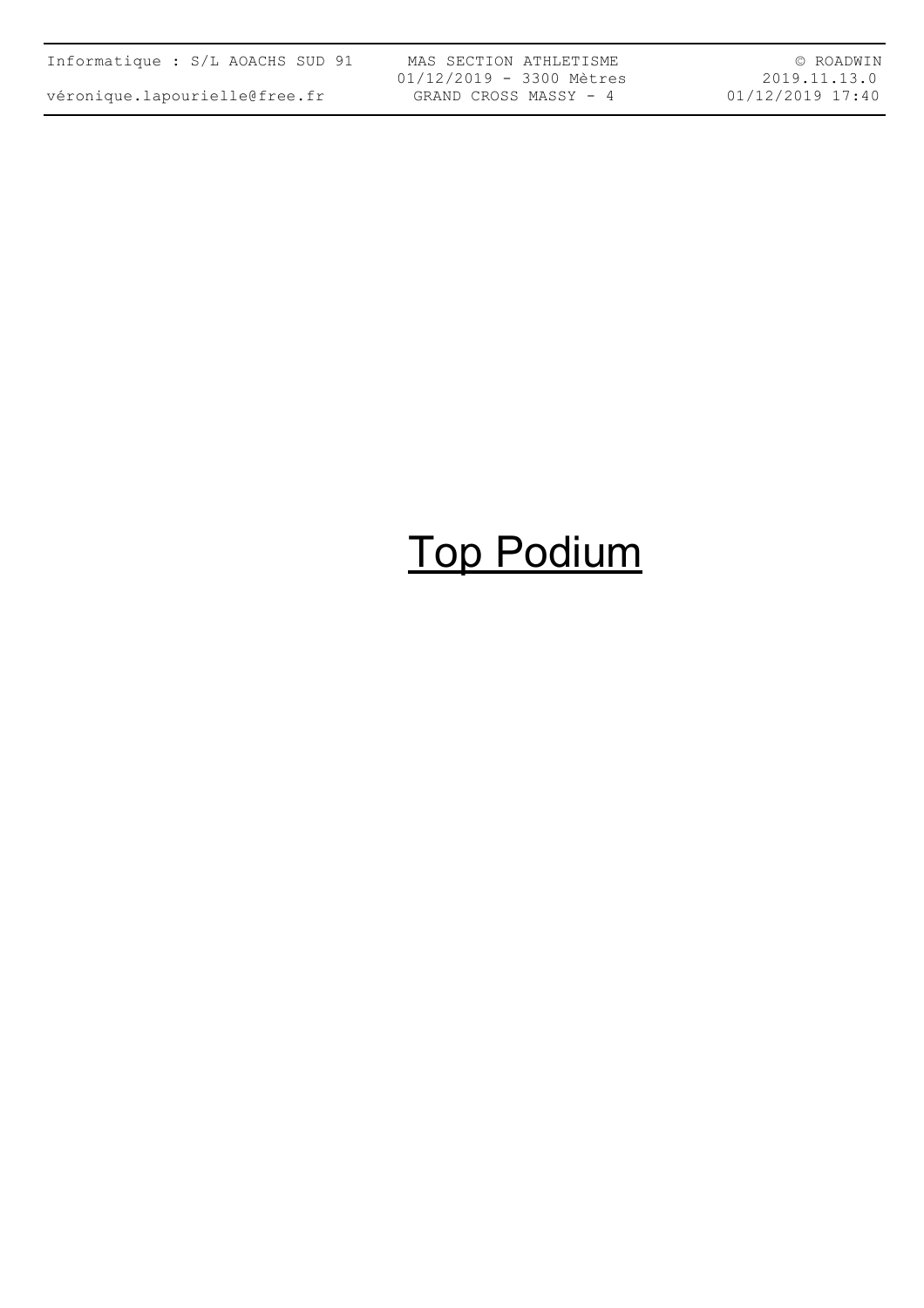| Informatique : S/L AOACHS SUD 91                  |                                                   | © ROADWIN |                        |               |                                  |
|---------------------------------------------------|---------------------------------------------------|-----------|------------------------|---------------|----------------------------------|
| véronique.lapourielle@free.fr                     | 01/12/2019 - 3300 Mètres<br>GRAND CROSS MASSY - 4 |           |                        |               | 2019.11.13.0<br>01/12/2019 17:40 |
| TOP PODIUM -CAT=* -LIC=* -CLU=                    |                                                   |           |                        |               | Page 1                           |
| Plac Nom Prénom                                   | * Club                                            | Temps     | Lique Licence          |               | Dos Nat Cat Pcat                 |
| <b>MINIMES (MASCULIN)</b>                         |                                                   |           |                        |               |                                  |
| 4 CHABLE Noah                                     |                                                   | 00:13:36  | NL                     | 111           | $MIN \>>> 1$                     |
| 7 BLADOU BEAUFILS Baptiste US PALAISEAU TRIATHLON |                                                   | 00:13:58  | FFTRI                  | 887           | MIN >> 2                         |
| 10 SANDRIN Jules                                  | US METRO TRANSPORT (PARI 00:14:18 I-F75 1881843   |           |                        | 815 FRA MIM > | $\overline{\mathbf{3}}$          |
| 16 LAVAL Raphael                                  | ESSONNE ATHLETIC*                                 |           | 00:14:42 I-F91 2174256 | 613 FRA MIM   | $\overline{4}$                   |
| 18 BOST Nathan                                    | N <sub>L</sub>                                    | 00:14:44  |                        | 981           | 5<br>MIM                         |
| <b>MINIMES (FEMININ)</b>                          |                                                   |           |                        |               |                                  |
| 14 CHASTAGNER Agathe                              | TUVB - ELAN 91                                    | 00:14:37  | FFTRI                  | 743           | $MIF \gg>1$                      |
| 17 BOURHIS Zoe                                    | ELAN $91*$                                        |           | 00:14:44 I-F91 2013131 |               | 343 FRA MIF >> 2                 |
| 26 MORELLE Maeline                                | HUREPOIX DOURDAN MAROLLE 00:14:53 I-F91 1561905   |           |                        | 519 FRA MIF > | 3                                |
| 28 BARDI Lila                                     | ATHLE 91*                                         |           | 00:14:56 I-F91 2240545 | 741 FRA MIF   | $\overline{4}$                   |
| 29 FLAVIN Coline                                  | TUVB - ELAN 91                                    | 00:14:59  | FFTRI                  | 746           | 5<br>MIF                         |
| <b>CADETS</b>                                     |                                                   |           |                        |               |                                  |
| 1 PERSYN Raphael                                  | HUREPOIX DOURDAN MAROLLE 00:12:11 I-F91 1394559   |           |                        |               | 522 FRA CAM >>>1                 |
| 2 LOCOUETTE Remi                                  | HUREPOIX DOURDAN MAROLLE 00:12:54 I-F91 1344778   |           |                        |               | 523 FRA CAM >> 2                 |
| 3 AMOUROUX Noe                                    | OUEST ESSONNE ATHLETISME 00:13:00 I-F91 1693748   |           |                        | 555 FRA CAM > | 3                                |
| 5 FLAVIN Mathis                                   | TUVB - ELAN 91                                    | 00:13:50  | FFTRI                  | 754           | CAM<br>4                         |
| 6 MASSELOT Alexis                                 | ELAN 91*                                          |           | 00:13:52 I-F91 1384040 | 334 FRA CAM   | 5                                |
| <b>CADETTES</b>                                   |                                                   |           |                        |               |                                  |
| 21 BARGUILL Lea                                   | HUREPOIX DOURDAN MAROLLE 00:14:51 I-F91 1506041   |           |                        |               | 518 FRA CAF >>>1                 |
| 37 FLAMBARD Apolline                              | US METRO TRANSPORT (PARI 00:15:23 I-F75 2109185   |           |                        |               | 809 FRA CAF >> 2                 |
| 43 DI MANNO Malou                                 | HUREPOIX DOURDAN MAROLLE 00:15:36 I-F91 1561943   |           |                        | 520 FRA CAF > | 3                                |
| 53 RANTY Pauline                                  | HUREPOIX DOURDAN MAROLLE 00:16:05 I-F91 1867281   |           |                        | 521 FRA CAF   | $\overline{4}$                   |
| 58 FERRARIS Ombeline                              | SAVIGNY ATHLETISME 91                             |           | 00:16:19 I-F91 2189875 | 682 FRA CAF   | 5                                |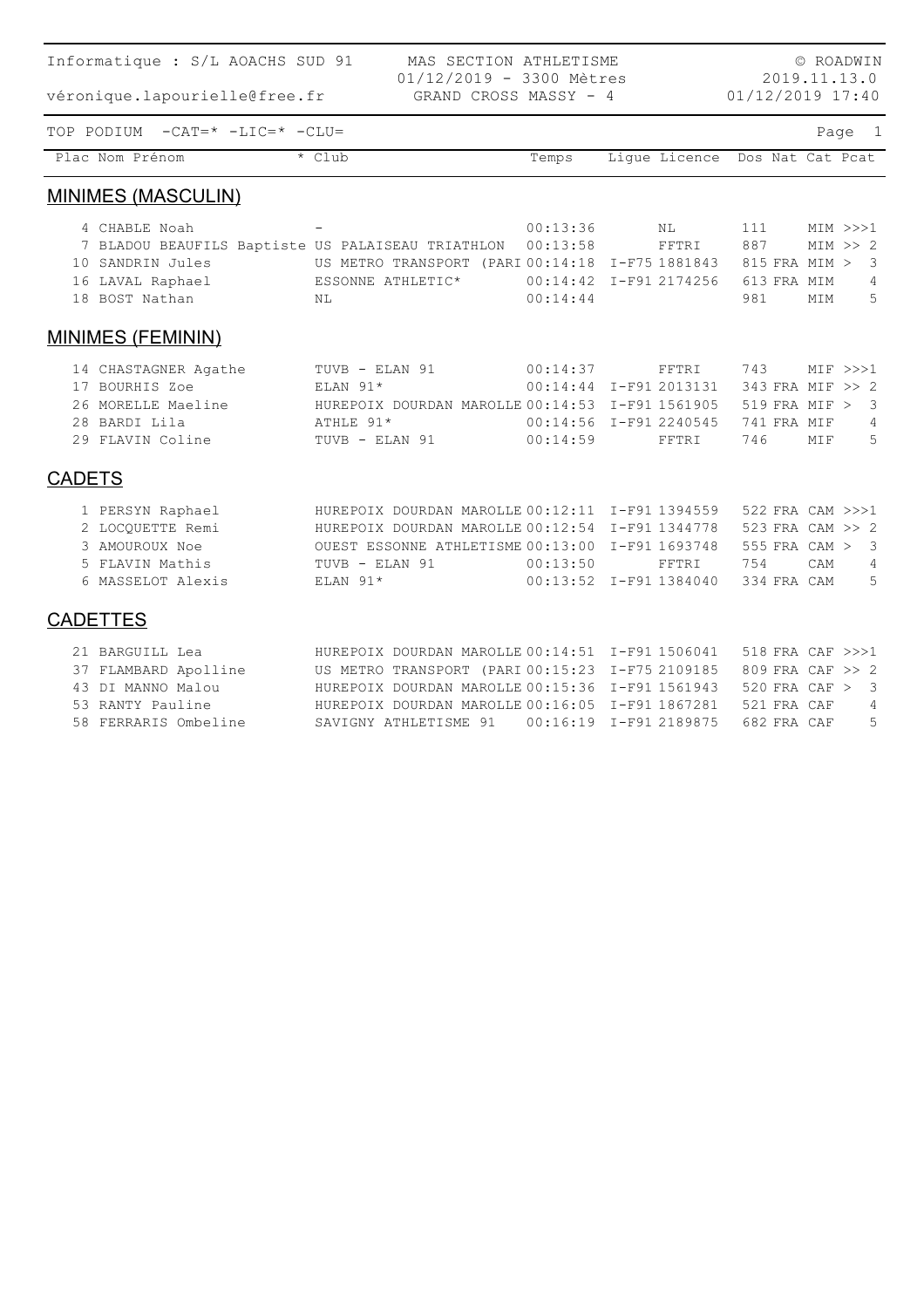| Informatique : S/L AOACHS SUD 91 |  |  |  |  |  |  |
|----------------------------------|--|--|--|--|--|--|
|----------------------------------|--|--|--|--|--|--|

MAS SECTION ATHLETISME 01/12/2019 - 2300 Mètres GRAND CROSS MASSY - 5

© ROADWIN 2019.11.13.0 01/12/2019 18:07

### <u>COURSES 5</u> BENJAMINS/MINIMES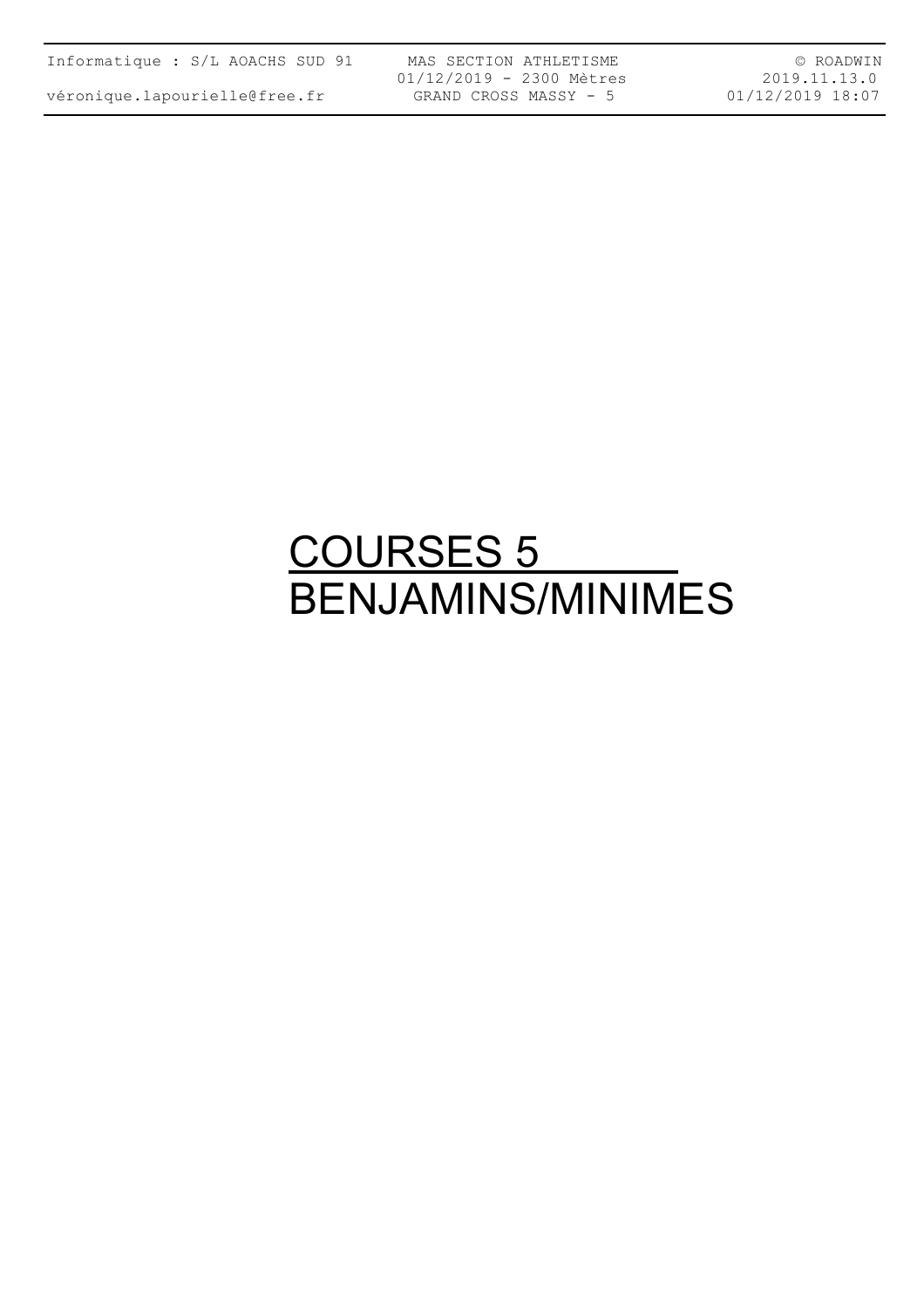MAS SECTION ATHLETISME 01/12/2019 - 2300 Mètres GRAND CROSS MASSY - 5

 $\circ$  ROADWIN 2019.11.13.0  $01/12/2019$  18:07

Page 1

CLST INDIVIDUEL  $-CAT = * -LIC = * -CLU =$ 

| 00:10:42 I-F91 2163168<br>$623$ FRA BEM >>>1<br>MATHIEU Maxence<br>ESSONNE ATHLETIC*<br>1<br>00:10:48 I-F91 2163169<br>MATHIEU Antonin<br>ESSONNE ATHLETIC*<br>617 $ FRA BEM  >> 2$<br>2<br>$00:10:56$ I-F91 1662338<br>3 GUIMBAUD Maxence<br>ATHLE 91*<br>$165$ FRA<br>- 3<br><b>BEM</b><br>$\rm{>}$<br>GUEGUEN Baptiste<br>$ 00:11:07  I-F91 1781965$<br>689 FRA<br><b>BEM</b><br>4<br>SAVIGNY ATHLETISME 91<br>4<br>5<br>ALLARD Tristan<br>ELAN 91*<br>00:11:08 I-F91 1763618<br>$357$ FRA<br>5<br><b>BEM</b><br>MAGNIER Alix<br>US METRO TRANSPORT (PARIO0:11:09 I-F75 2124743<br>$820$ FRA<br>$BEF$ >>>1<br>6<br>TOUCHEFEU Nolan<br>$00:11:16$ I-F91 1621601<br>$625$ FRA<br><b>BEM</b><br>6<br>7<br>ESSONNE ATHLETIC*<br>$\overline{7}$<br>$ 00:11:18$ $I-F91$ 2245380<br>$285$ FRA<br>8<br>SOUBEYRAN Malo<br>ESSONNE ATHLETIC*<br><b>BEM</b><br>891<br>8<br>REMER--MANCINI Leni<br>00:11:19<br><b>BEM</b><br>9<br>US PALAISEAU TRIATHLON<br>FFTRI<br>9<br>VAN CRAENENBROECK Ri ken US METRO TRANSPORT (PARI 00:11:21 I-F75 2043356<br>$827$ FRA<br><b>BEM</b><br>10<br>US METRO TRANSPORT (PARIO0:11:22 I-F75 1785669<br>10<br>HEGUY Gabin<br>$824$ FRA<br><b>BEM</b><br>11<br>SOTTILE Adriano<br>$00:11:25$ I-F91 1690063<br>11<br>ELAN 91*<br>344 GBR BEM<br>12<br>12<br>892<br>BLONDEAU Lucas<br>00:11:28<br>13<br>US PALAISEAU TRIATHLON<br>FFTRI<br><b>BEM</b><br>13<br>BOURGUIBA Marwan<br>ELAN 91*<br>$00:11:29$ I-F91 2082025<br>$353$ FRA<br><b>BEM</b><br>14<br>ATHLETIC CLUB ARPAJONAIS 00:11:35   I-F91 1695090<br>14<br>BITAUDEAU Arthur<br>$113$ FRA<br><b>BEM</b><br>15<br>15<br>00:11:38 I-F91 1903736<br>$433$ FRA<br>FOUCAULT Noan<br>EPINAY AC<br><b>BEM</b><br>16<br>16<br>$00:11:43$ $I-F91$ 1817531<br>$762$ FRA<br>ROZENBERG Martin<br>ELAN 91*<br><b>BEM</b><br>17<br>17<br>LECRAS Elliot<br>OUEST ESSONNE ATHLETISME $00:11:47$ I-F91 2006355<br>$558$ FRA<br>18<br><b>BEM</b><br>18<br>LASPOUGEAS Alban<br>$00:11:53$ I-F912195068<br>AS MARCOUSSIS<br>$201$ FRA<br><b>BEM</b><br>19<br>19<br>CALCUL Alexandre<br>OUEST ESSONNE ATHLETISME 00:11:54 I-F91 1605427<br>$557$ FRA<br><b>BEM</b><br>20<br>20<br>DESMEDT Pierre<br>ATHLETIC BRUNOY CLUB<br>$ 00:11:55 $ I-F91 1932911<br>$261$ FRA<br><b>BEM</b><br>21<br>21<br>US METRO TRANSPORT (PARIO0:12:00 I-F75 1637816<br>NOUNA Adam<br>$819$ FRA<br><b>BEM</b><br>22<br>22<br>115<br>RENAUDINEAU Clement<br>00:12:01<br>23<br><b>BEM</b><br>NL<br>23<br>00:12:02 I-F91 1982574<br>$283$ FRA<br>AZIZA Ilyas<br>24<br>ESSONNE ATHLETIC*<br><b>BEM</b><br>$00:12:03$ I-F91 1574183<br>$349$ FRA<br>24<br>25<br>CLEMENTELLE Axel<br>ELAN 91*<br><b>BEM</b><br>$559$ FRA<br>>> 2<br>CROCHARD Eloise<br>OUEST ESSONNE ATHLETISME $00:12:05$ I-F91 2092846<br><b>BEF</b><br>26<br>25<br>$00:12:06$ I-F91 2183452<br>LE GOFF Erwan<br>$430$ FRA<br><b>BEM</b><br>27<br>EPINAY AC<br>$I-F752185938$<br>$\overline{\mathbf{3}}$<br>US METRO TRANSPORT (PARI 00:12:07<br>830 FRA<br>LECONTE Owany<br><b>BEF</b><br>28<br>$\mathord{\rhd}$<br>26<br>MATHE Lucas<br>TUVB - ELAN 91<br>00:12:09<br>759<br>29<br><b>BEM</b><br>$\overline{4}$<br>$00:12:12$ I-F91 1798198<br>$431$ FRA<br><b>BEF</b><br>BROSSARD Lea<br>EPINAY AC<br>30<br>27<br>00:12:15 I-F91 1749192<br>$345$ FRA<br>ZIAT Ahmed<br>31<br>$ELAN 91*$<br><b>BEM</b><br>28<br>$00:12:17$ $I-F91$ 1903555<br>ATHLE 91*<br>$160$ FRA BEM<br>32<br>MANGIN Gabin<br>33 ROBERT Fleur<br>US PALAISEAU TRIATHLON 00:12:18<br>890<br><b>BEF</b><br>$5^{\circ}$<br>FFTRI<br>29<br>34  MYCHALSKI Yvain<br>US METRO TRANSPORT (PARI00:12:20 I-F75 1945781<br>833 FRA BEM<br>30<br>35 RENEVRET Clement<br>US METRO TRANSPORT (PARI00:12:22 I-F75 1862353<br>822 FRA BEM<br>36 DEPOERS Antoine<br>ESSONNE ATHLETIC*<br>$ 00:12:24  I-F91 2192589$<br>475 FRA BEM<br>31<br>32<br>JACOUET Maxence<br>HUREPOIX DOURDAN MAROLLE 00:12:27 $I-F91$ 2135448<br>529 FRA BEM<br>37<br>33<br>$ 00:12:28  I-F91 1654128$<br>38 CALMELS Melvin<br>SAVIGNY ATHLETISME 91<br>695 FRA BEM<br>34<br>39 GALLOIS Armand<br>ELAN 91*<br>$00:12:31$ I-F91 1672828<br>$347$ FRA BEM<br>35<br>40 LESUEUR Antoine<br>$ 00:12:32  I-F91 1793044$<br>615 FRA BEM<br>ESSONNE ATHLETIC*<br>36<br>41 POCHART Romain<br>SAVIGNY ATHLETISME 91<br>$ 00:12:33  I-F91 1674961$<br>697 FRA BEM<br>37<br>42 WATTEBLED Clement<br>US METRO TRANSPORT (PARI00:12:35 I-F75 1695612<br>823 FRA BEM<br>00:12:38 I-F91 1909256<br>38<br>43 BAVARD Leo<br>ATHLE 91*<br>161 FRA BEM<br>39<br>44 DANIEL Arthur<br>00:12:42<br>1121<br><b>BEM</b><br>ΝL<br>40<br>45 OUMAROU Antoine<br>$00:12:45$ I-F91 1988537<br>ESSONNE ATHLETIC*<br>616 FRA BEM<br>$00:12:47$ I-F91 1989673<br>46 VANDEWALLE Oscar<br>$ELAN$ 91*<br>$354$ FRA<br>41<br><b>BEM</b><br>977<br>6<br>47 LODS Clement<br>00:12:52<br><b>BEF</b><br>NL<br>$ 00:12:53  I-F91 1881945$<br>159 FRA BEM<br>42<br>48 POMMEREAU Brieuc<br>ATHLE 91*<br>43<br>49 WONG Yohan<br>US METRO TRANSPORT (PARI 00:12:54   I-F75 1695616<br>832 FRA BEM<br>$00:12:54$ I-F91 2078405<br>50 CHANSON Valentin<br>ESSONNE ATHLETIC*<br>$479$ FRA BEM<br>44 | Plac Nom Prénom | * Club | Temps | Ligue Licence | Dos Nat Cat Pcat |
|------------------------------------------------------------------------------------------------------------------------------------------------------------------------------------------------------------------------------------------------------------------------------------------------------------------------------------------------------------------------------------------------------------------------------------------------------------------------------------------------------------------------------------------------------------------------------------------------------------------------------------------------------------------------------------------------------------------------------------------------------------------------------------------------------------------------------------------------------------------------------------------------------------------------------------------------------------------------------------------------------------------------------------------------------------------------------------------------------------------------------------------------------------------------------------------------------------------------------------------------------------------------------------------------------------------------------------------------------------------------------------------------------------------------------------------------------------------------------------------------------------------------------------------------------------------------------------------------------------------------------------------------------------------------------------------------------------------------------------------------------------------------------------------------------------------------------------------------------------------------------------------------------------------------------------------------------------------------------------------------------------------------------------------------------------------------------------------------------------------------------------------------------------------------------------------------------------------------------------------------------------------------------------------------------------------------------------------------------------------------------------------------------------------------------------------------------------------------------------------------------------------------------------------------------------------------------------------------------------------------------------------------------------------------------------------------------------------------------------------------------------------------------------------------------------------------------------------------------------------------------------------------------------------------------------------------------------------------------------------------------------------------------------------------------------------------------------------------------------------------------------------------------------------------------------------------------------------------------------------------------------------------------------------------------------------------------------------------------------------------------------------------------------------------------------------------------------------------------------------------------------------------------------------------------------------------------------------------------------------------------------------------------------------------------------------------------------------------------------------------------------------------------------------------------------------------------------------------------------------------------------------------------------------------------------------------------------------------------------------------------------------------------------------------------------------------------------------------------------------------------------------------------------------------------------------------------------------------------------------------------------------------------------------------------------------------------------------------------------------------------------------------------------------------------------------------------------------------------------------------------------------------------------------------------------------------------------------------------------------------------------------------------------------------------------------------------------------------------------------------------------------------------------------------------------------------------------------------------------------------------------------------------------------------------------------------------------------------------------------------------------------------------------------------------------------------------------|-----------------|--------|-------|---------------|------------------|
|                                                                                                                                                                                                                                                                                                                                                                                                                                                                                                                                                                                                                                                                                                                                                                                                                                                                                                                                                                                                                                                                                                                                                                                                                                                                                                                                                                                                                                                                                                                                                                                                                                                                                                                                                                                                                                                                                                                                                                                                                                                                                                                                                                                                                                                                                                                                                                                                                                                                                                                                                                                                                                                                                                                                                                                                                                                                                                                                                                                                                                                                                                                                                                                                                                                                                                                                                                                                                                                                                                                                                                                                                                                                                                                                                                                                                                                                                                                                                                                                                                                                                                                                                                                                                                                                                                                                                                                                                                                                                                                                                                                                                                                                                                                                                                                                                                                                                                                                                                                                                                                                                    |                 |        |       |               |                  |
|                                                                                                                                                                                                                                                                                                                                                                                                                                                                                                                                                                                                                                                                                                                                                                                                                                                                                                                                                                                                                                                                                                                                                                                                                                                                                                                                                                                                                                                                                                                                                                                                                                                                                                                                                                                                                                                                                                                                                                                                                                                                                                                                                                                                                                                                                                                                                                                                                                                                                                                                                                                                                                                                                                                                                                                                                                                                                                                                                                                                                                                                                                                                                                                                                                                                                                                                                                                                                                                                                                                                                                                                                                                                                                                                                                                                                                                                                                                                                                                                                                                                                                                                                                                                                                                                                                                                                                                                                                                                                                                                                                                                                                                                                                                                                                                                                                                                                                                                                                                                                                                                                    |                 |        |       |               |                  |
|                                                                                                                                                                                                                                                                                                                                                                                                                                                                                                                                                                                                                                                                                                                                                                                                                                                                                                                                                                                                                                                                                                                                                                                                                                                                                                                                                                                                                                                                                                                                                                                                                                                                                                                                                                                                                                                                                                                                                                                                                                                                                                                                                                                                                                                                                                                                                                                                                                                                                                                                                                                                                                                                                                                                                                                                                                                                                                                                                                                                                                                                                                                                                                                                                                                                                                                                                                                                                                                                                                                                                                                                                                                                                                                                                                                                                                                                                                                                                                                                                                                                                                                                                                                                                                                                                                                                                                                                                                                                                                                                                                                                                                                                                                                                                                                                                                                                                                                                                                                                                                                                                    |                 |        |       |               |                  |
|                                                                                                                                                                                                                                                                                                                                                                                                                                                                                                                                                                                                                                                                                                                                                                                                                                                                                                                                                                                                                                                                                                                                                                                                                                                                                                                                                                                                                                                                                                                                                                                                                                                                                                                                                                                                                                                                                                                                                                                                                                                                                                                                                                                                                                                                                                                                                                                                                                                                                                                                                                                                                                                                                                                                                                                                                                                                                                                                                                                                                                                                                                                                                                                                                                                                                                                                                                                                                                                                                                                                                                                                                                                                                                                                                                                                                                                                                                                                                                                                                                                                                                                                                                                                                                                                                                                                                                                                                                                                                                                                                                                                                                                                                                                                                                                                                                                                                                                                                                                                                                                                                    |                 |        |       |               |                  |
|                                                                                                                                                                                                                                                                                                                                                                                                                                                                                                                                                                                                                                                                                                                                                                                                                                                                                                                                                                                                                                                                                                                                                                                                                                                                                                                                                                                                                                                                                                                                                                                                                                                                                                                                                                                                                                                                                                                                                                                                                                                                                                                                                                                                                                                                                                                                                                                                                                                                                                                                                                                                                                                                                                                                                                                                                                                                                                                                                                                                                                                                                                                                                                                                                                                                                                                                                                                                                                                                                                                                                                                                                                                                                                                                                                                                                                                                                                                                                                                                                                                                                                                                                                                                                                                                                                                                                                                                                                                                                                                                                                                                                                                                                                                                                                                                                                                                                                                                                                                                                                                                                    |                 |        |       |               |                  |
|                                                                                                                                                                                                                                                                                                                                                                                                                                                                                                                                                                                                                                                                                                                                                                                                                                                                                                                                                                                                                                                                                                                                                                                                                                                                                                                                                                                                                                                                                                                                                                                                                                                                                                                                                                                                                                                                                                                                                                                                                                                                                                                                                                                                                                                                                                                                                                                                                                                                                                                                                                                                                                                                                                                                                                                                                                                                                                                                                                                                                                                                                                                                                                                                                                                                                                                                                                                                                                                                                                                                                                                                                                                                                                                                                                                                                                                                                                                                                                                                                                                                                                                                                                                                                                                                                                                                                                                                                                                                                                                                                                                                                                                                                                                                                                                                                                                                                                                                                                                                                                                                                    |                 |        |       |               |                  |
|                                                                                                                                                                                                                                                                                                                                                                                                                                                                                                                                                                                                                                                                                                                                                                                                                                                                                                                                                                                                                                                                                                                                                                                                                                                                                                                                                                                                                                                                                                                                                                                                                                                                                                                                                                                                                                                                                                                                                                                                                                                                                                                                                                                                                                                                                                                                                                                                                                                                                                                                                                                                                                                                                                                                                                                                                                                                                                                                                                                                                                                                                                                                                                                                                                                                                                                                                                                                                                                                                                                                                                                                                                                                                                                                                                                                                                                                                                                                                                                                                                                                                                                                                                                                                                                                                                                                                                                                                                                                                                                                                                                                                                                                                                                                                                                                                                                                                                                                                                                                                                                                                    |                 |        |       |               |                  |
|                                                                                                                                                                                                                                                                                                                                                                                                                                                                                                                                                                                                                                                                                                                                                                                                                                                                                                                                                                                                                                                                                                                                                                                                                                                                                                                                                                                                                                                                                                                                                                                                                                                                                                                                                                                                                                                                                                                                                                                                                                                                                                                                                                                                                                                                                                                                                                                                                                                                                                                                                                                                                                                                                                                                                                                                                                                                                                                                                                                                                                                                                                                                                                                                                                                                                                                                                                                                                                                                                                                                                                                                                                                                                                                                                                                                                                                                                                                                                                                                                                                                                                                                                                                                                                                                                                                                                                                                                                                                                                                                                                                                                                                                                                                                                                                                                                                                                                                                                                                                                                                                                    |                 |        |       |               |                  |
|                                                                                                                                                                                                                                                                                                                                                                                                                                                                                                                                                                                                                                                                                                                                                                                                                                                                                                                                                                                                                                                                                                                                                                                                                                                                                                                                                                                                                                                                                                                                                                                                                                                                                                                                                                                                                                                                                                                                                                                                                                                                                                                                                                                                                                                                                                                                                                                                                                                                                                                                                                                                                                                                                                                                                                                                                                                                                                                                                                                                                                                                                                                                                                                                                                                                                                                                                                                                                                                                                                                                                                                                                                                                                                                                                                                                                                                                                                                                                                                                                                                                                                                                                                                                                                                                                                                                                                                                                                                                                                                                                                                                                                                                                                                                                                                                                                                                                                                                                                                                                                                                                    |                 |        |       |               |                  |
|                                                                                                                                                                                                                                                                                                                                                                                                                                                                                                                                                                                                                                                                                                                                                                                                                                                                                                                                                                                                                                                                                                                                                                                                                                                                                                                                                                                                                                                                                                                                                                                                                                                                                                                                                                                                                                                                                                                                                                                                                                                                                                                                                                                                                                                                                                                                                                                                                                                                                                                                                                                                                                                                                                                                                                                                                                                                                                                                                                                                                                                                                                                                                                                                                                                                                                                                                                                                                                                                                                                                                                                                                                                                                                                                                                                                                                                                                                                                                                                                                                                                                                                                                                                                                                                                                                                                                                                                                                                                                                                                                                                                                                                                                                                                                                                                                                                                                                                                                                                                                                                                                    |                 |        |       |               |                  |
|                                                                                                                                                                                                                                                                                                                                                                                                                                                                                                                                                                                                                                                                                                                                                                                                                                                                                                                                                                                                                                                                                                                                                                                                                                                                                                                                                                                                                                                                                                                                                                                                                                                                                                                                                                                                                                                                                                                                                                                                                                                                                                                                                                                                                                                                                                                                                                                                                                                                                                                                                                                                                                                                                                                                                                                                                                                                                                                                                                                                                                                                                                                                                                                                                                                                                                                                                                                                                                                                                                                                                                                                                                                                                                                                                                                                                                                                                                                                                                                                                                                                                                                                                                                                                                                                                                                                                                                                                                                                                                                                                                                                                                                                                                                                                                                                                                                                                                                                                                                                                                                                                    |                 |        |       |               |                  |
|                                                                                                                                                                                                                                                                                                                                                                                                                                                                                                                                                                                                                                                                                                                                                                                                                                                                                                                                                                                                                                                                                                                                                                                                                                                                                                                                                                                                                                                                                                                                                                                                                                                                                                                                                                                                                                                                                                                                                                                                                                                                                                                                                                                                                                                                                                                                                                                                                                                                                                                                                                                                                                                                                                                                                                                                                                                                                                                                                                                                                                                                                                                                                                                                                                                                                                                                                                                                                                                                                                                                                                                                                                                                                                                                                                                                                                                                                                                                                                                                                                                                                                                                                                                                                                                                                                                                                                                                                                                                                                                                                                                                                                                                                                                                                                                                                                                                                                                                                                                                                                                                                    |                 |        |       |               |                  |
|                                                                                                                                                                                                                                                                                                                                                                                                                                                                                                                                                                                                                                                                                                                                                                                                                                                                                                                                                                                                                                                                                                                                                                                                                                                                                                                                                                                                                                                                                                                                                                                                                                                                                                                                                                                                                                                                                                                                                                                                                                                                                                                                                                                                                                                                                                                                                                                                                                                                                                                                                                                                                                                                                                                                                                                                                                                                                                                                                                                                                                                                                                                                                                                                                                                                                                                                                                                                                                                                                                                                                                                                                                                                                                                                                                                                                                                                                                                                                                                                                                                                                                                                                                                                                                                                                                                                                                                                                                                                                                                                                                                                                                                                                                                                                                                                                                                                                                                                                                                                                                                                                    |                 |        |       |               |                  |
|                                                                                                                                                                                                                                                                                                                                                                                                                                                                                                                                                                                                                                                                                                                                                                                                                                                                                                                                                                                                                                                                                                                                                                                                                                                                                                                                                                                                                                                                                                                                                                                                                                                                                                                                                                                                                                                                                                                                                                                                                                                                                                                                                                                                                                                                                                                                                                                                                                                                                                                                                                                                                                                                                                                                                                                                                                                                                                                                                                                                                                                                                                                                                                                                                                                                                                                                                                                                                                                                                                                                                                                                                                                                                                                                                                                                                                                                                                                                                                                                                                                                                                                                                                                                                                                                                                                                                                                                                                                                                                                                                                                                                                                                                                                                                                                                                                                                                                                                                                                                                                                                                    |                 |        |       |               |                  |
|                                                                                                                                                                                                                                                                                                                                                                                                                                                                                                                                                                                                                                                                                                                                                                                                                                                                                                                                                                                                                                                                                                                                                                                                                                                                                                                                                                                                                                                                                                                                                                                                                                                                                                                                                                                                                                                                                                                                                                                                                                                                                                                                                                                                                                                                                                                                                                                                                                                                                                                                                                                                                                                                                                                                                                                                                                                                                                                                                                                                                                                                                                                                                                                                                                                                                                                                                                                                                                                                                                                                                                                                                                                                                                                                                                                                                                                                                                                                                                                                                                                                                                                                                                                                                                                                                                                                                                                                                                                                                                                                                                                                                                                                                                                                                                                                                                                                                                                                                                                                                                                                                    |                 |        |       |               |                  |
|                                                                                                                                                                                                                                                                                                                                                                                                                                                                                                                                                                                                                                                                                                                                                                                                                                                                                                                                                                                                                                                                                                                                                                                                                                                                                                                                                                                                                                                                                                                                                                                                                                                                                                                                                                                                                                                                                                                                                                                                                                                                                                                                                                                                                                                                                                                                                                                                                                                                                                                                                                                                                                                                                                                                                                                                                                                                                                                                                                                                                                                                                                                                                                                                                                                                                                                                                                                                                                                                                                                                                                                                                                                                                                                                                                                                                                                                                                                                                                                                                                                                                                                                                                                                                                                                                                                                                                                                                                                                                                                                                                                                                                                                                                                                                                                                                                                                                                                                                                                                                                                                                    |                 |        |       |               |                  |
|                                                                                                                                                                                                                                                                                                                                                                                                                                                                                                                                                                                                                                                                                                                                                                                                                                                                                                                                                                                                                                                                                                                                                                                                                                                                                                                                                                                                                                                                                                                                                                                                                                                                                                                                                                                                                                                                                                                                                                                                                                                                                                                                                                                                                                                                                                                                                                                                                                                                                                                                                                                                                                                                                                                                                                                                                                                                                                                                                                                                                                                                                                                                                                                                                                                                                                                                                                                                                                                                                                                                                                                                                                                                                                                                                                                                                                                                                                                                                                                                                                                                                                                                                                                                                                                                                                                                                                                                                                                                                                                                                                                                                                                                                                                                                                                                                                                                                                                                                                                                                                                                                    |                 |        |       |               |                  |
|                                                                                                                                                                                                                                                                                                                                                                                                                                                                                                                                                                                                                                                                                                                                                                                                                                                                                                                                                                                                                                                                                                                                                                                                                                                                                                                                                                                                                                                                                                                                                                                                                                                                                                                                                                                                                                                                                                                                                                                                                                                                                                                                                                                                                                                                                                                                                                                                                                                                                                                                                                                                                                                                                                                                                                                                                                                                                                                                                                                                                                                                                                                                                                                                                                                                                                                                                                                                                                                                                                                                                                                                                                                                                                                                                                                                                                                                                                                                                                                                                                                                                                                                                                                                                                                                                                                                                                                                                                                                                                                                                                                                                                                                                                                                                                                                                                                                                                                                                                                                                                                                                    |                 |        |       |               |                  |
|                                                                                                                                                                                                                                                                                                                                                                                                                                                                                                                                                                                                                                                                                                                                                                                                                                                                                                                                                                                                                                                                                                                                                                                                                                                                                                                                                                                                                                                                                                                                                                                                                                                                                                                                                                                                                                                                                                                                                                                                                                                                                                                                                                                                                                                                                                                                                                                                                                                                                                                                                                                                                                                                                                                                                                                                                                                                                                                                                                                                                                                                                                                                                                                                                                                                                                                                                                                                                                                                                                                                                                                                                                                                                                                                                                                                                                                                                                                                                                                                                                                                                                                                                                                                                                                                                                                                                                                                                                                                                                                                                                                                                                                                                                                                                                                                                                                                                                                                                                                                                                                                                    |                 |        |       |               |                  |
|                                                                                                                                                                                                                                                                                                                                                                                                                                                                                                                                                                                                                                                                                                                                                                                                                                                                                                                                                                                                                                                                                                                                                                                                                                                                                                                                                                                                                                                                                                                                                                                                                                                                                                                                                                                                                                                                                                                                                                                                                                                                                                                                                                                                                                                                                                                                                                                                                                                                                                                                                                                                                                                                                                                                                                                                                                                                                                                                                                                                                                                                                                                                                                                                                                                                                                                                                                                                                                                                                                                                                                                                                                                                                                                                                                                                                                                                                                                                                                                                                                                                                                                                                                                                                                                                                                                                                                                                                                                                                                                                                                                                                                                                                                                                                                                                                                                                                                                                                                                                                                                                                    |                 |        |       |               |                  |
|                                                                                                                                                                                                                                                                                                                                                                                                                                                                                                                                                                                                                                                                                                                                                                                                                                                                                                                                                                                                                                                                                                                                                                                                                                                                                                                                                                                                                                                                                                                                                                                                                                                                                                                                                                                                                                                                                                                                                                                                                                                                                                                                                                                                                                                                                                                                                                                                                                                                                                                                                                                                                                                                                                                                                                                                                                                                                                                                                                                                                                                                                                                                                                                                                                                                                                                                                                                                                                                                                                                                                                                                                                                                                                                                                                                                                                                                                                                                                                                                                                                                                                                                                                                                                                                                                                                                                                                                                                                                                                                                                                                                                                                                                                                                                                                                                                                                                                                                                                                                                                                                                    |                 |        |       |               |                  |
|                                                                                                                                                                                                                                                                                                                                                                                                                                                                                                                                                                                                                                                                                                                                                                                                                                                                                                                                                                                                                                                                                                                                                                                                                                                                                                                                                                                                                                                                                                                                                                                                                                                                                                                                                                                                                                                                                                                                                                                                                                                                                                                                                                                                                                                                                                                                                                                                                                                                                                                                                                                                                                                                                                                                                                                                                                                                                                                                                                                                                                                                                                                                                                                                                                                                                                                                                                                                                                                                                                                                                                                                                                                                                                                                                                                                                                                                                                                                                                                                                                                                                                                                                                                                                                                                                                                                                                                                                                                                                                                                                                                                                                                                                                                                                                                                                                                                                                                                                                                                                                                                                    |                 |        |       |               |                  |
|                                                                                                                                                                                                                                                                                                                                                                                                                                                                                                                                                                                                                                                                                                                                                                                                                                                                                                                                                                                                                                                                                                                                                                                                                                                                                                                                                                                                                                                                                                                                                                                                                                                                                                                                                                                                                                                                                                                                                                                                                                                                                                                                                                                                                                                                                                                                                                                                                                                                                                                                                                                                                                                                                                                                                                                                                                                                                                                                                                                                                                                                                                                                                                                                                                                                                                                                                                                                                                                                                                                                                                                                                                                                                                                                                                                                                                                                                                                                                                                                                                                                                                                                                                                                                                                                                                                                                                                                                                                                                                                                                                                                                                                                                                                                                                                                                                                                                                                                                                                                                                                                                    |                 |        |       |               |                  |
|                                                                                                                                                                                                                                                                                                                                                                                                                                                                                                                                                                                                                                                                                                                                                                                                                                                                                                                                                                                                                                                                                                                                                                                                                                                                                                                                                                                                                                                                                                                                                                                                                                                                                                                                                                                                                                                                                                                                                                                                                                                                                                                                                                                                                                                                                                                                                                                                                                                                                                                                                                                                                                                                                                                                                                                                                                                                                                                                                                                                                                                                                                                                                                                                                                                                                                                                                                                                                                                                                                                                                                                                                                                                                                                                                                                                                                                                                                                                                                                                                                                                                                                                                                                                                                                                                                                                                                                                                                                                                                                                                                                                                                                                                                                                                                                                                                                                                                                                                                                                                                                                                    |                 |        |       |               |                  |
|                                                                                                                                                                                                                                                                                                                                                                                                                                                                                                                                                                                                                                                                                                                                                                                                                                                                                                                                                                                                                                                                                                                                                                                                                                                                                                                                                                                                                                                                                                                                                                                                                                                                                                                                                                                                                                                                                                                                                                                                                                                                                                                                                                                                                                                                                                                                                                                                                                                                                                                                                                                                                                                                                                                                                                                                                                                                                                                                                                                                                                                                                                                                                                                                                                                                                                                                                                                                                                                                                                                                                                                                                                                                                                                                                                                                                                                                                                                                                                                                                                                                                                                                                                                                                                                                                                                                                                                                                                                                                                                                                                                                                                                                                                                                                                                                                                                                                                                                                                                                                                                                                    |                 |        |       |               |                  |
|                                                                                                                                                                                                                                                                                                                                                                                                                                                                                                                                                                                                                                                                                                                                                                                                                                                                                                                                                                                                                                                                                                                                                                                                                                                                                                                                                                                                                                                                                                                                                                                                                                                                                                                                                                                                                                                                                                                                                                                                                                                                                                                                                                                                                                                                                                                                                                                                                                                                                                                                                                                                                                                                                                                                                                                                                                                                                                                                                                                                                                                                                                                                                                                                                                                                                                                                                                                                                                                                                                                                                                                                                                                                                                                                                                                                                                                                                                                                                                                                                                                                                                                                                                                                                                                                                                                                                                                                                                                                                                                                                                                                                                                                                                                                                                                                                                                                                                                                                                                                                                                                                    |                 |        |       |               |                  |
|                                                                                                                                                                                                                                                                                                                                                                                                                                                                                                                                                                                                                                                                                                                                                                                                                                                                                                                                                                                                                                                                                                                                                                                                                                                                                                                                                                                                                                                                                                                                                                                                                                                                                                                                                                                                                                                                                                                                                                                                                                                                                                                                                                                                                                                                                                                                                                                                                                                                                                                                                                                                                                                                                                                                                                                                                                                                                                                                                                                                                                                                                                                                                                                                                                                                                                                                                                                                                                                                                                                                                                                                                                                                                                                                                                                                                                                                                                                                                                                                                                                                                                                                                                                                                                                                                                                                                                                                                                                                                                                                                                                                                                                                                                                                                                                                                                                                                                                                                                                                                                                                                    |                 |        |       |               |                  |
|                                                                                                                                                                                                                                                                                                                                                                                                                                                                                                                                                                                                                                                                                                                                                                                                                                                                                                                                                                                                                                                                                                                                                                                                                                                                                                                                                                                                                                                                                                                                                                                                                                                                                                                                                                                                                                                                                                                                                                                                                                                                                                                                                                                                                                                                                                                                                                                                                                                                                                                                                                                                                                                                                                                                                                                                                                                                                                                                                                                                                                                                                                                                                                                                                                                                                                                                                                                                                                                                                                                                                                                                                                                                                                                                                                                                                                                                                                                                                                                                                                                                                                                                                                                                                                                                                                                                                                                                                                                                                                                                                                                                                                                                                                                                                                                                                                                                                                                                                                                                                                                                                    |                 |        |       |               |                  |
|                                                                                                                                                                                                                                                                                                                                                                                                                                                                                                                                                                                                                                                                                                                                                                                                                                                                                                                                                                                                                                                                                                                                                                                                                                                                                                                                                                                                                                                                                                                                                                                                                                                                                                                                                                                                                                                                                                                                                                                                                                                                                                                                                                                                                                                                                                                                                                                                                                                                                                                                                                                                                                                                                                                                                                                                                                                                                                                                                                                                                                                                                                                                                                                                                                                                                                                                                                                                                                                                                                                                                                                                                                                                                                                                                                                                                                                                                                                                                                                                                                                                                                                                                                                                                                                                                                                                                                                                                                                                                                                                                                                                                                                                                                                                                                                                                                                                                                                                                                                                                                                                                    |                 |        |       |               |                  |
|                                                                                                                                                                                                                                                                                                                                                                                                                                                                                                                                                                                                                                                                                                                                                                                                                                                                                                                                                                                                                                                                                                                                                                                                                                                                                                                                                                                                                                                                                                                                                                                                                                                                                                                                                                                                                                                                                                                                                                                                                                                                                                                                                                                                                                                                                                                                                                                                                                                                                                                                                                                                                                                                                                                                                                                                                                                                                                                                                                                                                                                                                                                                                                                                                                                                                                                                                                                                                                                                                                                                                                                                                                                                                                                                                                                                                                                                                                                                                                                                                                                                                                                                                                                                                                                                                                                                                                                                                                                                                                                                                                                                                                                                                                                                                                                                                                                                                                                                                                                                                                                                                    |                 |        |       |               |                  |
|                                                                                                                                                                                                                                                                                                                                                                                                                                                                                                                                                                                                                                                                                                                                                                                                                                                                                                                                                                                                                                                                                                                                                                                                                                                                                                                                                                                                                                                                                                                                                                                                                                                                                                                                                                                                                                                                                                                                                                                                                                                                                                                                                                                                                                                                                                                                                                                                                                                                                                                                                                                                                                                                                                                                                                                                                                                                                                                                                                                                                                                                                                                                                                                                                                                                                                                                                                                                                                                                                                                                                                                                                                                                                                                                                                                                                                                                                                                                                                                                                                                                                                                                                                                                                                                                                                                                                                                                                                                                                                                                                                                                                                                                                                                                                                                                                                                                                                                                                                                                                                                                                    |                 |        |       |               |                  |
|                                                                                                                                                                                                                                                                                                                                                                                                                                                                                                                                                                                                                                                                                                                                                                                                                                                                                                                                                                                                                                                                                                                                                                                                                                                                                                                                                                                                                                                                                                                                                                                                                                                                                                                                                                                                                                                                                                                                                                                                                                                                                                                                                                                                                                                                                                                                                                                                                                                                                                                                                                                                                                                                                                                                                                                                                                                                                                                                                                                                                                                                                                                                                                                                                                                                                                                                                                                                                                                                                                                                                                                                                                                                                                                                                                                                                                                                                                                                                                                                                                                                                                                                                                                                                                                                                                                                                                                                                                                                                                                                                                                                                                                                                                                                                                                                                                                                                                                                                                                                                                                                                    |                 |        |       |               |                  |
|                                                                                                                                                                                                                                                                                                                                                                                                                                                                                                                                                                                                                                                                                                                                                                                                                                                                                                                                                                                                                                                                                                                                                                                                                                                                                                                                                                                                                                                                                                                                                                                                                                                                                                                                                                                                                                                                                                                                                                                                                                                                                                                                                                                                                                                                                                                                                                                                                                                                                                                                                                                                                                                                                                                                                                                                                                                                                                                                                                                                                                                                                                                                                                                                                                                                                                                                                                                                                                                                                                                                                                                                                                                                                                                                                                                                                                                                                                                                                                                                                                                                                                                                                                                                                                                                                                                                                                                                                                                                                                                                                                                                                                                                                                                                                                                                                                                                                                                                                                                                                                                                                    |                 |        |       |               |                  |
|                                                                                                                                                                                                                                                                                                                                                                                                                                                                                                                                                                                                                                                                                                                                                                                                                                                                                                                                                                                                                                                                                                                                                                                                                                                                                                                                                                                                                                                                                                                                                                                                                                                                                                                                                                                                                                                                                                                                                                                                                                                                                                                                                                                                                                                                                                                                                                                                                                                                                                                                                                                                                                                                                                                                                                                                                                                                                                                                                                                                                                                                                                                                                                                                                                                                                                                                                                                                                                                                                                                                                                                                                                                                                                                                                                                                                                                                                                                                                                                                                                                                                                                                                                                                                                                                                                                                                                                                                                                                                                                                                                                                                                                                                                                                                                                                                                                                                                                                                                                                                                                                                    |                 |        |       |               |                  |
|                                                                                                                                                                                                                                                                                                                                                                                                                                                                                                                                                                                                                                                                                                                                                                                                                                                                                                                                                                                                                                                                                                                                                                                                                                                                                                                                                                                                                                                                                                                                                                                                                                                                                                                                                                                                                                                                                                                                                                                                                                                                                                                                                                                                                                                                                                                                                                                                                                                                                                                                                                                                                                                                                                                                                                                                                                                                                                                                                                                                                                                                                                                                                                                                                                                                                                                                                                                                                                                                                                                                                                                                                                                                                                                                                                                                                                                                                                                                                                                                                                                                                                                                                                                                                                                                                                                                                                                                                                                                                                                                                                                                                                                                                                                                                                                                                                                                                                                                                                                                                                                                                    |                 |        |       |               |                  |
|                                                                                                                                                                                                                                                                                                                                                                                                                                                                                                                                                                                                                                                                                                                                                                                                                                                                                                                                                                                                                                                                                                                                                                                                                                                                                                                                                                                                                                                                                                                                                                                                                                                                                                                                                                                                                                                                                                                                                                                                                                                                                                                                                                                                                                                                                                                                                                                                                                                                                                                                                                                                                                                                                                                                                                                                                                                                                                                                                                                                                                                                                                                                                                                                                                                                                                                                                                                                                                                                                                                                                                                                                                                                                                                                                                                                                                                                                                                                                                                                                                                                                                                                                                                                                                                                                                                                                                                                                                                                                                                                                                                                                                                                                                                                                                                                                                                                                                                                                                                                                                                                                    |                 |        |       |               |                  |
|                                                                                                                                                                                                                                                                                                                                                                                                                                                                                                                                                                                                                                                                                                                                                                                                                                                                                                                                                                                                                                                                                                                                                                                                                                                                                                                                                                                                                                                                                                                                                                                                                                                                                                                                                                                                                                                                                                                                                                                                                                                                                                                                                                                                                                                                                                                                                                                                                                                                                                                                                                                                                                                                                                                                                                                                                                                                                                                                                                                                                                                                                                                                                                                                                                                                                                                                                                                                                                                                                                                                                                                                                                                                                                                                                                                                                                                                                                                                                                                                                                                                                                                                                                                                                                                                                                                                                                                                                                                                                                                                                                                                                                                                                                                                                                                                                                                                                                                                                                                                                                                                                    |                 |        |       |               |                  |
|                                                                                                                                                                                                                                                                                                                                                                                                                                                                                                                                                                                                                                                                                                                                                                                                                                                                                                                                                                                                                                                                                                                                                                                                                                                                                                                                                                                                                                                                                                                                                                                                                                                                                                                                                                                                                                                                                                                                                                                                                                                                                                                                                                                                                                                                                                                                                                                                                                                                                                                                                                                                                                                                                                                                                                                                                                                                                                                                                                                                                                                                                                                                                                                                                                                                                                                                                                                                                                                                                                                                                                                                                                                                                                                                                                                                                                                                                                                                                                                                                                                                                                                                                                                                                                                                                                                                                                                                                                                                                                                                                                                                                                                                                                                                                                                                                                                                                                                                                                                                                                                                                    |                 |        |       |               |                  |
|                                                                                                                                                                                                                                                                                                                                                                                                                                                                                                                                                                                                                                                                                                                                                                                                                                                                                                                                                                                                                                                                                                                                                                                                                                                                                                                                                                                                                                                                                                                                                                                                                                                                                                                                                                                                                                                                                                                                                                                                                                                                                                                                                                                                                                                                                                                                                                                                                                                                                                                                                                                                                                                                                                                                                                                                                                                                                                                                                                                                                                                                                                                                                                                                                                                                                                                                                                                                                                                                                                                                                                                                                                                                                                                                                                                                                                                                                                                                                                                                                                                                                                                                                                                                                                                                                                                                                                                                                                                                                                                                                                                                                                                                                                                                                                                                                                                                                                                                                                                                                                                                                    |                 |        |       |               |                  |
|                                                                                                                                                                                                                                                                                                                                                                                                                                                                                                                                                                                                                                                                                                                                                                                                                                                                                                                                                                                                                                                                                                                                                                                                                                                                                                                                                                                                                                                                                                                                                                                                                                                                                                                                                                                                                                                                                                                                                                                                                                                                                                                                                                                                                                                                                                                                                                                                                                                                                                                                                                                                                                                                                                                                                                                                                                                                                                                                                                                                                                                                                                                                                                                                                                                                                                                                                                                                                                                                                                                                                                                                                                                                                                                                                                                                                                                                                                                                                                                                                                                                                                                                                                                                                                                                                                                                                                                                                                                                                                                                                                                                                                                                                                                                                                                                                                                                                                                                                                                                                                                                                    |                 |        |       |               |                  |
|                                                                                                                                                                                                                                                                                                                                                                                                                                                                                                                                                                                                                                                                                                                                                                                                                                                                                                                                                                                                                                                                                                                                                                                                                                                                                                                                                                                                                                                                                                                                                                                                                                                                                                                                                                                                                                                                                                                                                                                                                                                                                                                                                                                                                                                                                                                                                                                                                                                                                                                                                                                                                                                                                                                                                                                                                                                                                                                                                                                                                                                                                                                                                                                                                                                                                                                                                                                                                                                                                                                                                                                                                                                                                                                                                                                                                                                                                                                                                                                                                                                                                                                                                                                                                                                                                                                                                                                                                                                                                                                                                                                                                                                                                                                                                                                                                                                                                                                                                                                                                                                                                    |                 |        |       |               |                  |
|                                                                                                                                                                                                                                                                                                                                                                                                                                                                                                                                                                                                                                                                                                                                                                                                                                                                                                                                                                                                                                                                                                                                                                                                                                                                                                                                                                                                                                                                                                                                                                                                                                                                                                                                                                                                                                                                                                                                                                                                                                                                                                                                                                                                                                                                                                                                                                                                                                                                                                                                                                                                                                                                                                                                                                                                                                                                                                                                                                                                                                                                                                                                                                                                                                                                                                                                                                                                                                                                                                                                                                                                                                                                                                                                                                                                                                                                                                                                                                                                                                                                                                                                                                                                                                                                                                                                                                                                                                                                                                                                                                                                                                                                                                                                                                                                                                                                                                                                                                                                                                                                                    |                 |        |       |               |                  |
|                                                                                                                                                                                                                                                                                                                                                                                                                                                                                                                                                                                                                                                                                                                                                                                                                                                                                                                                                                                                                                                                                                                                                                                                                                                                                                                                                                                                                                                                                                                                                                                                                                                                                                                                                                                                                                                                                                                                                                                                                                                                                                                                                                                                                                                                                                                                                                                                                                                                                                                                                                                                                                                                                                                                                                                                                                                                                                                                                                                                                                                                                                                                                                                                                                                                                                                                                                                                                                                                                                                                                                                                                                                                                                                                                                                                                                                                                                                                                                                                                                                                                                                                                                                                                                                                                                                                                                                                                                                                                                                                                                                                                                                                                                                                                                                                                                                                                                                                                                                                                                                                                    |                 |        |       |               |                  |
|                                                                                                                                                                                                                                                                                                                                                                                                                                                                                                                                                                                                                                                                                                                                                                                                                                                                                                                                                                                                                                                                                                                                                                                                                                                                                                                                                                                                                                                                                                                                                                                                                                                                                                                                                                                                                                                                                                                                                                                                                                                                                                                                                                                                                                                                                                                                                                                                                                                                                                                                                                                                                                                                                                                                                                                                                                                                                                                                                                                                                                                                                                                                                                                                                                                                                                                                                                                                                                                                                                                                                                                                                                                                                                                                                                                                                                                                                                                                                                                                                                                                                                                                                                                                                                                                                                                                                                                                                                                                                                                                                                                                                                                                                                                                                                                                                                                                                                                                                                                                                                                                                    |                 |        |       |               |                  |
|                                                                                                                                                                                                                                                                                                                                                                                                                                                                                                                                                                                                                                                                                                                                                                                                                                                                                                                                                                                                                                                                                                                                                                                                                                                                                                                                                                                                                                                                                                                                                                                                                                                                                                                                                                                                                                                                                                                                                                                                                                                                                                                                                                                                                                                                                                                                                                                                                                                                                                                                                                                                                                                                                                                                                                                                                                                                                                                                                                                                                                                                                                                                                                                                                                                                                                                                                                                                                                                                                                                                                                                                                                                                                                                                                                                                                                                                                                                                                                                                                                                                                                                                                                                                                                                                                                                                                                                                                                                                                                                                                                                                                                                                                                                                                                                                                                                                                                                                                                                                                                                                                    |                 |        |       |               |                  |
|                                                                                                                                                                                                                                                                                                                                                                                                                                                                                                                                                                                                                                                                                                                                                                                                                                                                                                                                                                                                                                                                                                                                                                                                                                                                                                                                                                                                                                                                                                                                                                                                                                                                                                                                                                                                                                                                                                                                                                                                                                                                                                                                                                                                                                                                                                                                                                                                                                                                                                                                                                                                                                                                                                                                                                                                                                                                                                                                                                                                                                                                                                                                                                                                                                                                                                                                                                                                                                                                                                                                                                                                                                                                                                                                                                                                                                                                                                                                                                                                                                                                                                                                                                                                                                                                                                                                                                                                                                                                                                                                                                                                                                                                                                                                                                                                                                                                                                                                                                                                                                                                                    |                 |        |       |               |                  |
|                                                                                                                                                                                                                                                                                                                                                                                                                                                                                                                                                                                                                                                                                                                                                                                                                                                                                                                                                                                                                                                                                                                                                                                                                                                                                                                                                                                                                                                                                                                                                                                                                                                                                                                                                                                                                                                                                                                                                                                                                                                                                                                                                                                                                                                                                                                                                                                                                                                                                                                                                                                                                                                                                                                                                                                                                                                                                                                                                                                                                                                                                                                                                                                                                                                                                                                                                                                                                                                                                                                                                                                                                                                                                                                                                                                                                                                                                                                                                                                                                                                                                                                                                                                                                                                                                                                                                                                                                                                                                                                                                                                                                                                                                                                                                                                                                                                                                                                                                                                                                                                                                    |                 |        |       |               |                  |
|                                                                                                                                                                                                                                                                                                                                                                                                                                                                                                                                                                                                                                                                                                                                                                                                                                                                                                                                                                                                                                                                                                                                                                                                                                                                                                                                                                                                                                                                                                                                                                                                                                                                                                                                                                                                                                                                                                                                                                                                                                                                                                                                                                                                                                                                                                                                                                                                                                                                                                                                                                                                                                                                                                                                                                                                                                                                                                                                                                                                                                                                                                                                                                                                                                                                                                                                                                                                                                                                                                                                                                                                                                                                                                                                                                                                                                                                                                                                                                                                                                                                                                                                                                                                                                                                                                                                                                                                                                                                                                                                                                                                                                                                                                                                                                                                                                                                                                                                                                                                                                                                                    |                 |        |       |               |                  |
|                                                                                                                                                                                                                                                                                                                                                                                                                                                                                                                                                                                                                                                                                                                                                                                                                                                                                                                                                                                                                                                                                                                                                                                                                                                                                                                                                                                                                                                                                                                                                                                                                                                                                                                                                                                                                                                                                                                                                                                                                                                                                                                                                                                                                                                                                                                                                                                                                                                                                                                                                                                                                                                                                                                                                                                                                                                                                                                                                                                                                                                                                                                                                                                                                                                                                                                                                                                                                                                                                                                                                                                                                                                                                                                                                                                                                                                                                                                                                                                                                                                                                                                                                                                                                                                                                                                                                                                                                                                                                                                                                                                                                                                                                                                                                                                                                                                                                                                                                                                                                                                                                    |                 |        |       |               |                  |
|                                                                                                                                                                                                                                                                                                                                                                                                                                                                                                                                                                                                                                                                                                                                                                                                                                                                                                                                                                                                                                                                                                                                                                                                                                                                                                                                                                                                                                                                                                                                                                                                                                                                                                                                                                                                                                                                                                                                                                                                                                                                                                                                                                                                                                                                                                                                                                                                                                                                                                                                                                                                                                                                                                                                                                                                                                                                                                                                                                                                                                                                                                                                                                                                                                                                                                                                                                                                                                                                                                                                                                                                                                                                                                                                                                                                                                                                                                                                                                                                                                                                                                                                                                                                                                                                                                                                                                                                                                                                                                                                                                                                                                                                                                                                                                                                                                                                                                                                                                                                                                                                                    |                 |        |       |               |                  |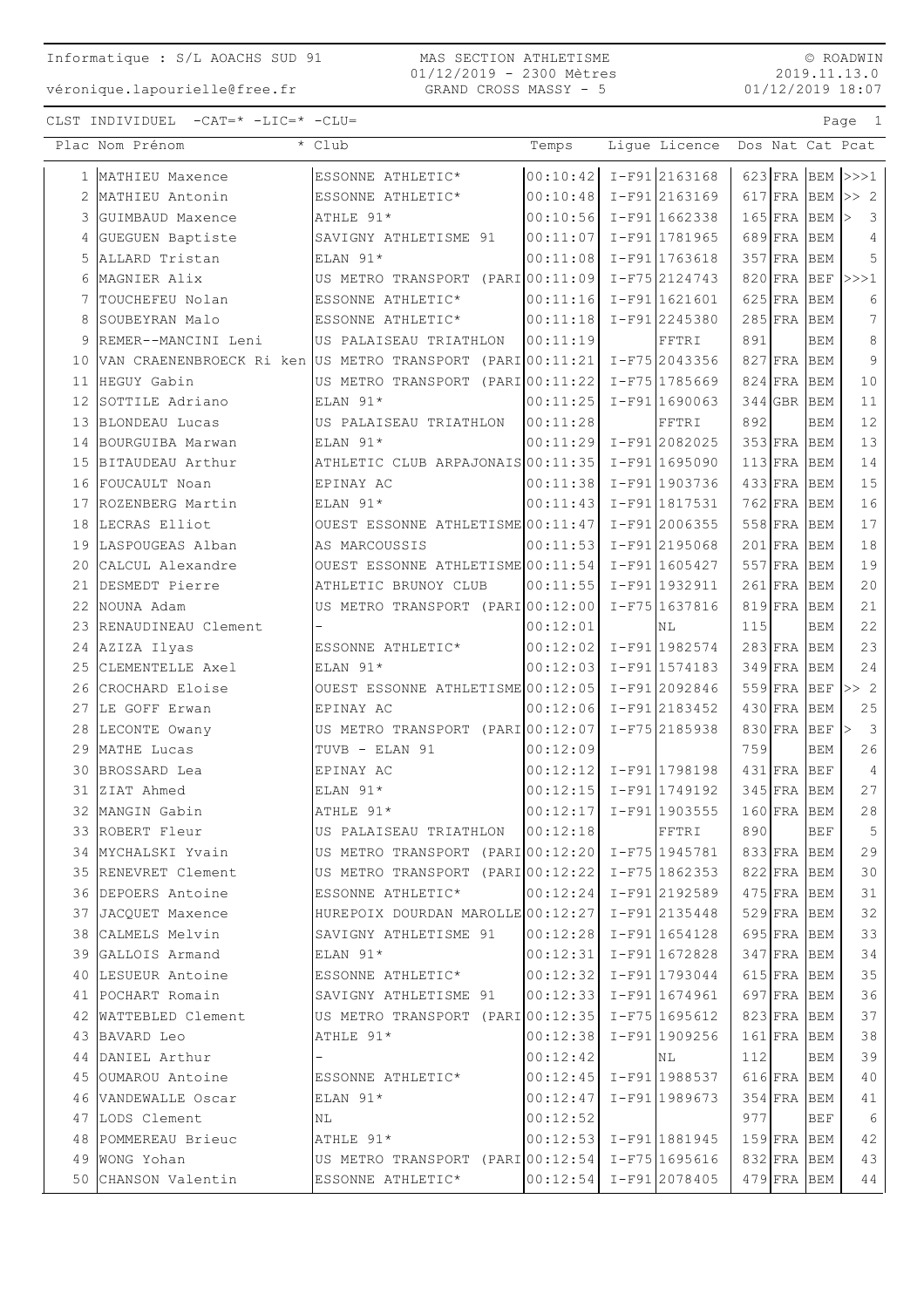véronique.lapourielle@free.fr

MAS SECTION ATHLETISME 01/12/2019 - 2300 Mètres GRAND CROSS MASSY - 5

© ROADWIN 2019.11.13.0 01/12/2019 18:07

|    | Plac Nom Prénom                                              | * Club                                              | Temps    | Lique Licence                                        | Dos Nat Cat Pcat               |                 |
|----|--------------------------------------------------------------|-----------------------------------------------------|----------|------------------------------------------------------|--------------------------------|-----------------|
|    | 51 MAGNERON Emilien                                          | EPINAY AC                                           |          | $00:12:54$ I-F91 2112517                             | $429$ FRA BEM                  | 45              |
|    | 52 DALMEIDA Alexia                                           | ATHLE 91*                                           |          | 00:12:56 I-F91 1700203                               | 158 FRA BEF                    | $7\phantom{.0}$ |
| 53 | DE MEYER Juliette                                            | US METRO TRANSPORT (PARI 00:12:56                   |          | I-F75 2185924                                        | 826 FRA BEF                    | $\,8\,$         |
| 54 | GUILLAUD Lara                                                | US METRO TRANSPORT (PARI 00:13:07                   |          | I-F75 2185931                                        | $828$ FRA BEF                  | 9               |
| 55 | OLLIVIER Jeanne                                              | OUEST ESSONNE ATHLETISME 00:13:13                   |          | I-F91 2022423                                        | 561 FRA BEF                    | 10              |
| 56 | CHAUBELL VARGAS Raphael                                      | ATHLE 91*                                           | 00:13:14 | I-F912012232                                         | $763$ FRA BEM                  | 46              |
|    | 57 AQUILON-MEURINNE Mathis                                   | SAVIGNY ATHLETISME 91                               | 00:13:14 | I-F91 1987099                                        | 694 FRA BEM                    | 47              |
| 58 | OSSIE Yman                                                   | SAVIGNY ATHLETISME 91                               | 00:13:15 | I-F91 2046557                                        | 700 FRA BEF                    | 11              |
| 59 | ODENT Maelys                                                 | ELAN 91*                                            | 00:13:17 | I-F912025247                                         | $761$ FRA BEF                  | 12              |
|    | 60 LE TOHIC Maelys                                           | OUEST ESSONNE ATHLETISME 00:13:17                   |          | I-F91 1699711                                        | $562$ FRA BEF                  | 13              |
|    | 61 BOUJETTOU Hiba                                            | ESSONNE ATHLETIC*                                   | 00:13:18 | I-F912103277                                         | $282$ ESP<br>BEF               | 14              |
| 62 | GOUNO Timothey                                               | ELAN 91*                                            | 00:13:21 | I-F91 1773022                                        | 356 FRA BEM                    | 48              |
| 63 | CHEVALLIER Brieuc                                            | ELAN 91*                                            | 00:13:22 | I-F91 1769347                                        | 350 FRA BEM                    | 49              |
| 64 | BOUVAT Leo                                                   | ESSONNE ATHLETIC*                                   | 00:13:22 | I-F91 2156360                                        | 622 FRA BEM                    | 50              |
| 65 | DUCROS Tamara                                                | ELAN 91*                                            | 00:13:24 | $I-F91 1874665$                                      | 355 FRA BEF                    | 15              |
|    | 66 EVAN Milan                                                | AS MARCOUSSIS                                       | 00:13:38 | I-F912193135                                         | $208$ FRA BEM                  | 51              |
|    | 67 TARDY Zoe                                                 | EPINAY AC                                           | 00:13:46 | I-F91 2013988                                        | $434$ FRA BEF                  | 16              |
|    | 68 LOHEZIC Ava                                               | ESSONNE ATHLETIC*                                   | 00:13:49 | I-F91 1616342                                        | $620$ FRA<br>BEF               | 17              |
|    | 69 METRICH Marion                                            | US PALAISEAU TRIATHLON                              | 00:13:51 | FFTRI                                                | 893<br><b>BEF</b>              | 18              |
|    | 70 MOLOKE Imane                                              | HUREPOIX DOURDAN MAROLLE 00:13:53                   |          | I-F91 1682975                                        | $526$ FRA BEF                  | 19              |
|    | 71 GAAD Sarah                                                | ESSONNE ATHLETIC*                                   | 00:13:55 | I-F91 1780786                                        | $289$ FRA BEF                  | 20              |
| 72 | GALLON Rayan                                                 | ESSONNE ATHLETIC*                                   | 00:13:58 | I-F91 2054005                                        | $287$ FRA BEM                  | 52              |
| 73 | CHERVIER Nina                                                |                                                     | 00:13:59 | NL                                                   | <b>BEF</b><br>118              | 21              |
|    | 74 PATEY Chloe                                               | US METRO TRANSPORT (PARIO0:14:00)                   |          | I-F75 1960084                                        | $114$ FRA BEF                  | 22              |
|    | 75 LUBUNGU BULU Djoulissa                                    | HUREPOIX DOURDAN MAROLLE 00:14:07                   |          | I-F91 2226775                                        | $524$ FRA BEF                  | 23              |
|    | 76 MAGNIER Julie                                             | US METRO TRANSPORT (PARI 00:14:08                   |          | I-F75 2124746                                        | $825$ FRA BEF                  | 24              |
|    | 77 SEGOND Lucie                                              | ELAN 91*                                            | 00:14:10 | I-F91 1898670                                        | 760 FRA BEF                    | 25              |
|    | 78 FERRE Adrien                                              | ESSONNE ATHLETIC*                                   | 00:14:11 | I-F91 1664891                                        | 986 FRA BEM                    | 53              |
|    | 79 COUSIN Raphael                                            | AS MARCOUSSIS                                       | 00:14:15 | I-F91 1879477                                        | 209 FRA BEM                    | 54              |
| 80 | PENA ALVAREZ Mael                                            | EPINAY AC                                           | 00:14:18 | I-F91 1985370                                        | 432 FRA BEM                    | 55              |
| 81 | CHARPIER-COURTY Maoni                                        | AS MARCOUSSIS                                       | 00:14:19 | $I-F91 2216411$<br>I-F912128469                      | $207$ FRA BEF                  | 26<br>27        |
|    | 82 TREMOUILLERES Eva                                         | ESSONNE ATHLETIC*                                   | 00:14:20 |                                                      | $476$ FRA BEF                  |                 |
|    | 83 VITRAC Arthur                                             | ESSONNE ATHLETIC*                                   |          | 00:14:23 I-F91 1991461                               | $618$ FRA BEM                  | 56              |
|    | 84 LENG Elsa<br>85 CARBALLIDO-PRENSIER Yan ESSONNE ATHLETIC* | ESSONNE ATHLETIC*                                   |          | 00:14:24 I-F91 1899491<br>$ 00:14:37  I-F91 1811124$ | $281$ FRA BEF                  | 28<br>57        |
|    | 86 GUEDEVILLE-GAULIN Ilan                                    | HUREPOIX DOURDAN MAROLLE 00:14:43 I-F91 1931116     |          |                                                      | $629$ FRA BEM<br>$525$ FRA BEM | 58              |
|    | 87 NEGRE Maxime                                              | ORSAY GIF ATHLE*                                    |          | $00:14:46$ I-F91 1981943                             | $117$ $FRA$ $BEM$              | 59              |
|    | 88 CHARLIER Leane                                            | ESSONNE ATHLETIC*                                   |          | $ 00:14:47  I-F91 2200692$                           | $284$ FRA BEF                  | 29              |
|    | 89 HEBERT Lilou                                              | SAVIGNY ATHLETISME 91                               | 00:14:51 | I-F91 2202197                                        | 693 FRA BEF                    | 30              |
|    | 90 DEFOUR Gael                                               | OUEST ESSONNE ATHLETISME $ 00:14:52 $ I-F91 2240289 |          |                                                      | 560 FRA BEM                    | 60              |
|    | 91 BILEM Lucas                                               | HUREPOIX DOURDAN MAROLLE 00:14:59 I-F91 2187869     |          |                                                      | $527$ FRA BEM                  | 61              |
|    | 92 DUCRE ROSAN Ramilici ana ESSONNE ATHLETIC*                |                                                     |          | $00:15:00$ I-F91 1441504                             | $279$ FRA BEF                  | 31              |
|    | 93 BAMFUMU Eunice                                            | AS MARCOUSSIS                                       |          | 00:15:09 I-F91 2113119                               | $203$ FRA BEF                  | 32              |
|    | 94 GAUGEZ Corentin                                           | ELAN 91*                                            | 00:15:11 | I-F91 2197886                                        | 351 FRA BEM                    | 62              |
|    | 95 GERARD Maxime                                             | ESSONNE ATHLETIC*                                   |          | $ 00:15:14  I-F91 1709745$                           | $624$ FRA BEM                  | 63              |
|    | 96  DI CARIO Lea                                             | SAVIGNY ATHLETISME 91                               | 00:15:21 | $I-F91 2248902$                                      | $692$ FRA BEF                  | 33              |
|    | 97 FOURRE Leana                                              | AS MARCOUSSIS                                       |          | $ 00:15:31  I-F91 2183619$                           | $205$ FRA BEF                  | 34              |
|    | 98 PENAIN Arthur                                             | ESSONNE ATHLETIC*                                   |          | $ 00:15:33  I-F91 2176428$                           | 619 FRA BEM                    | 64              |
|    | 99 SAVAJOL Claire                                            | ORSAY GIF ATHLE*                                    |          | $ 00:15:34  I-F91 1879595$                           | $957$ FRA BEF                  | 35              |
|    | 100 LESPAGNANDELLE Leon                                      | US METRO TRANSPORT (PARIO0:15:42 I-F75 2017876      |          |                                                      | 829 FRA BEM                    | 65              |
|    |                                                              |                                                     |          |                                                      |                                |                 |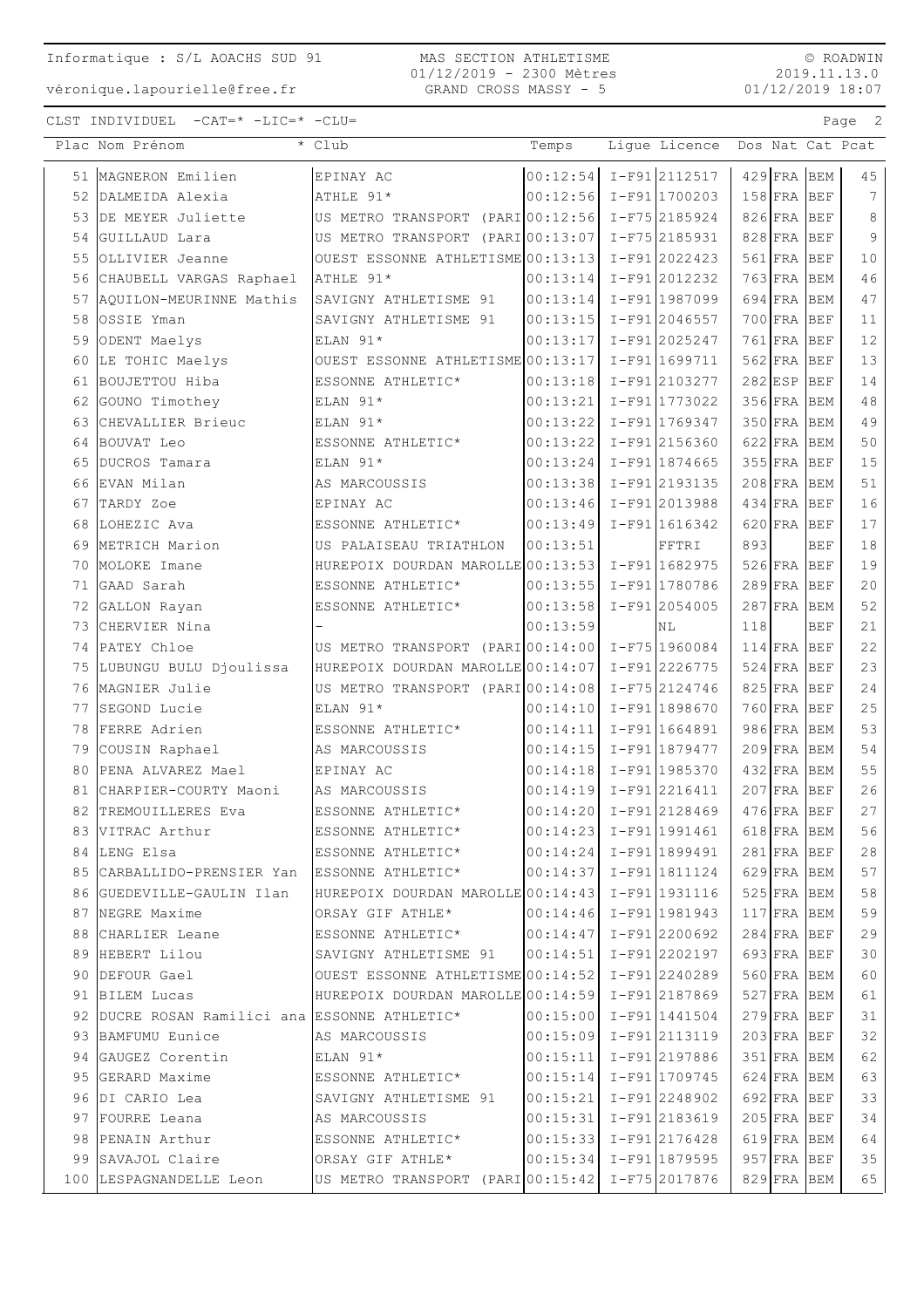MAS SECTION ATHLETISME 01/12/2019 - 2300 Mètres GRAND CROSS MASSY - 5

 $\circledcirc$  ROADWIN 2019.11.13.0  $01/12/2019$  18:07

véronique.lapourielle@free.fr

| CLST INDIVIDUEL | $-CAT = * -LIC = * -CLU =$ |  |
|-----------------|----------------------------|--|
|                 |                            |  |

| $-CAT = * -LIC = * -CLU =$<br>Page 3<br>CLST INDIVIDUEL |                     |                                   |          |               |                  |            |    |  |  |
|---------------------------------------------------------|---------------------|-----------------------------------|----------|---------------|------------------|------------|----|--|--|
|                                                         | Plac Nom Prénom     | * Club                            | Temps    | Lique Licence | Dos Nat Cat Pcat |            |    |  |  |
| 101                                                     | LOUBLI Oceane       | SAVIGNY ATHLETISME 91             | 00:15:43 | I-F911998726  | $696$ FRA BEF    |            | 36 |  |  |
| 102                                                     | TESSON Lea-lys      | $ELAN 91*$                        | 00:15:45 | I-F912082200  | $352$ FRA        | <b>BEF</b> | 37 |  |  |
| 103                                                     | LUENGO Stella       | US METRO TRANSPORT (PARI 00:15:47 |          | I-F7511821026 | 831 FRA          | <b>BEF</b> | 38 |  |  |
| 104                                                     | BURON Maewen        | AS MARCOUSSIS                     | 00:15:50 | I-F91 2216420 | $206$ FRA        | <b>BEF</b> | 39 |  |  |
| 105                                                     | SIMONNEAU Maelys    | ATHLE 91*                         | 00:15:51 | I-F912213861  | $163$ FRA        | <b>BEF</b> | 40 |  |  |
| 106                                                     | POTTIN Lucie        | ATHLE 91*                         | 00:15:52 | I-F91 2099552 | $162$ FRA        | <b>BEF</b> | 41 |  |  |
| 107                                                     | VATIER Manon        | OUEST ESSONNE ATHLETISME 00:16:14 |          | I-F91 2033345 | $563$ FRA        | <b>BEF</b> | 42 |  |  |
| 108                                                     | MAGNIER Clemence    | ESSONNE ATHLETIC*                 | 00:16:16 | I-F91 2180160 | $280$ FRA        | <b>BEF</b> | 43 |  |  |
| 109                                                     | BOSQUILLON Theo     | OUEST ESSONNE ATHLETISME 00:16:21 |          | I-F911796101  | $565$ FRA        | <b>BEM</b> | 66 |  |  |
| 110                                                     | BICHO Joakim        | SAVIGNY ATHLETISME 91             | 00:16:28 | I-F91 2190021 | 691 FRA          | <b>BEM</b> | 67 |  |  |
| 111                                                     | OUEVAREC Sarah      | SAVIGNY ATHLETISME 91             | 00:16:30 | I-F91 2023128 | 698 FRA          | <b>BEF</b> | 44 |  |  |
| 112                                                     | FLACELIERE Anaelle  | AS MARCOUSSIS                     | 00:17:20 | I-F91 2104007 | $202$ FRA        | <b>BEF</b> | 45 |  |  |
| 113                                                     | EL FADDOULI Sabrine | ESSONNE ATHLETIC*                 | 00:18:56 | I-F912014855  | $288$ FRA        | <b>BEF</b> | 46 |  |  |
|                                                         | 114 TAHRI Manar     | ESSONNE ATHLETIC*                 | 00:18:57 | I-F91 2007467 | $286$ FRA        | <b>BEF</b> | 47 |  |  |
| 115                                                     | COUTEN Elsa         | ESSONNE ATHLETIC*                 | 00:19:05 | I-F912124488  | $621$ FRA        | <b>BEF</b> | 48 |  |  |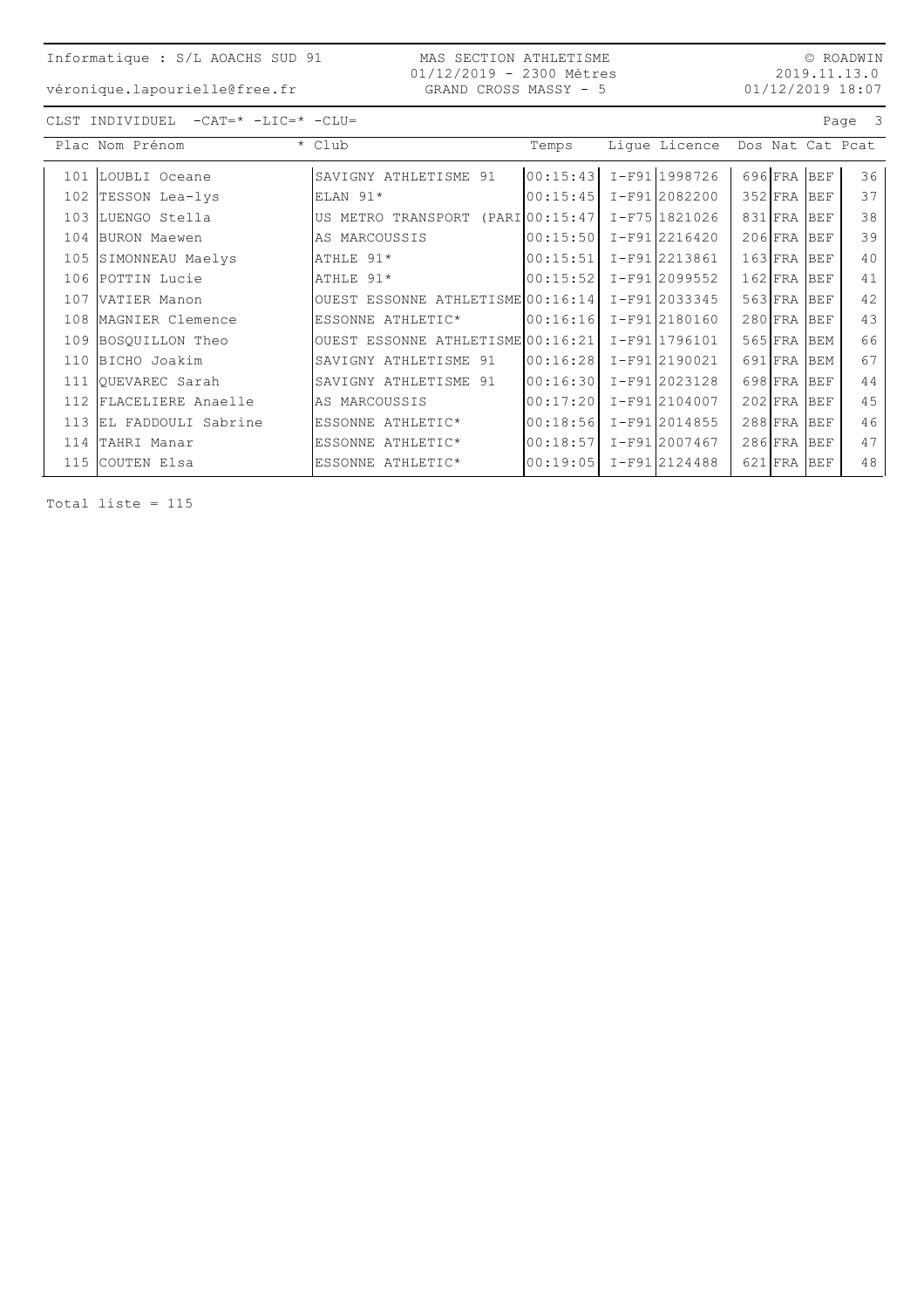| Informatique : S/L AOACHS SUD 91 |  |  |  |  |  |  |  |
|----------------------------------|--|--|--|--|--|--|--|
| véronique.lapourielle@free.fr    |  |  |  |  |  |  |  |

MAS SECTION ATHLETISME 01/12/2019 - 2300 Mètres GRAND CROSS MASSY - 5

© ROADWIN 2019.11.13.0 01/12/2019 18:07

# Top Podium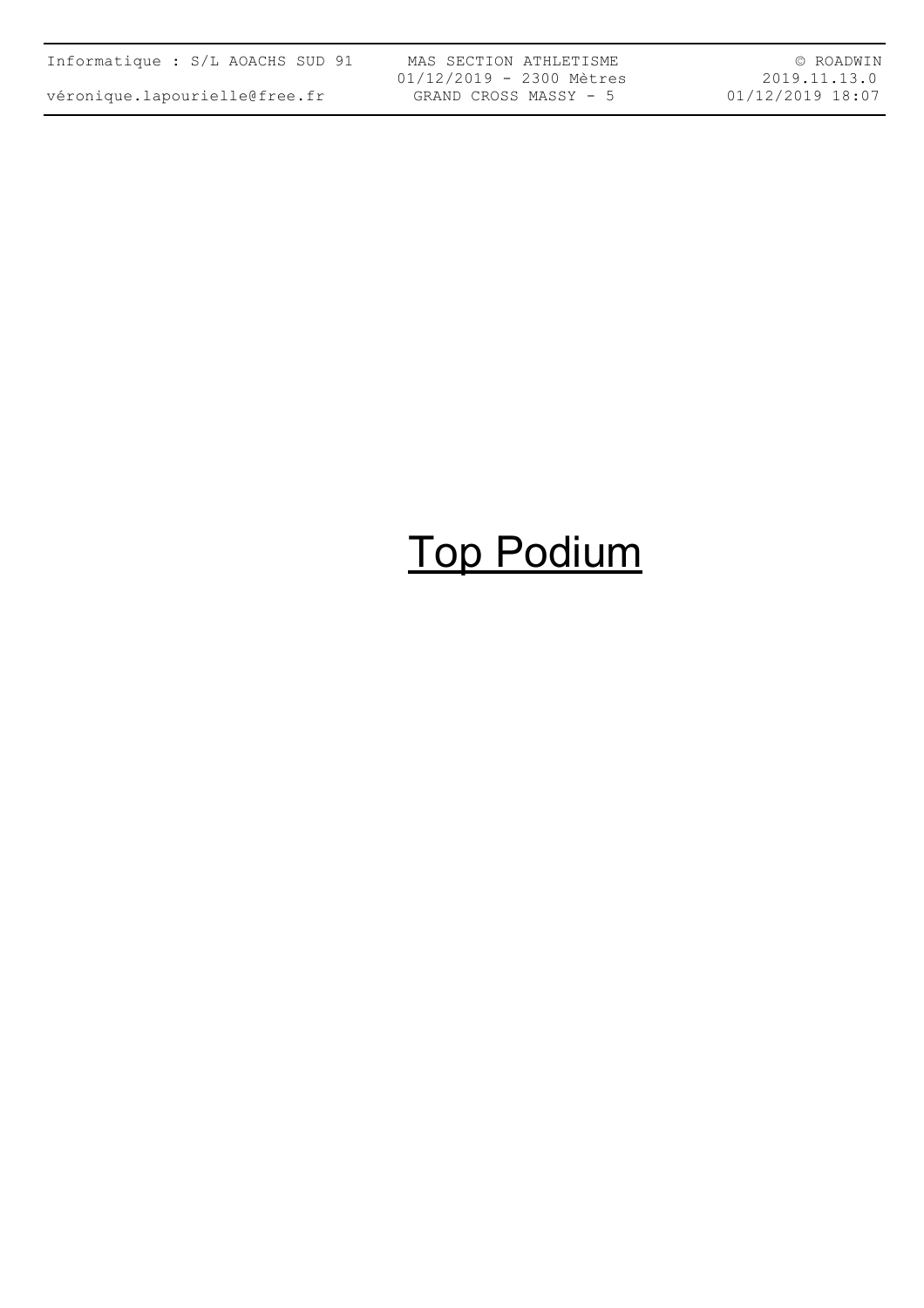| Informatique : S/L AOACHS SUD 91                        |                                                 | © ROADWIN    |                        |                   |                         |  |  |  |  |
|---------------------------------------------------------|-------------------------------------------------|--------------|------------------------|-------------------|-------------------------|--|--|--|--|
| véronique.lapourielle@free.fr                           | 01/12/2019 18:07                                | 2019.11.13.0 |                        |                   |                         |  |  |  |  |
| $-CAT = * -LIC = * -CLU =$<br>TOP PODIUM<br>Page<br>- 1 |                                                 |              |                        |                   |                         |  |  |  |  |
| Plac Nom Prénom                                         | * Club                                          | Temps        | Lique Licence          | Dos Nat Cat Pcat  |                         |  |  |  |  |
| <b>BENJAMINS</b>                                        |                                                 |              |                        |                   |                         |  |  |  |  |
| 1 MATHIEU Maxence                                       | ESSONNE ATHLETIC*                               | 00:10:42     | I-F91 2163168          | 623 FRA BEM >>>1  |                         |  |  |  |  |
| 2 MATHIEU Antonin                                       | ESSONNE ATHLETIC*                               | 00:10:48     | I-F91 2163169          | 617 FRA BEM >> 2  |                         |  |  |  |  |
| 3 GUIMBAUD Maxence                                      | ATHLE 91*                                       | 00:10:56     | I-F91 1662338          | $165$ FRA BEM $>$ | -3                      |  |  |  |  |
| 4 GUEGUEN Baptiste                                      | SAVIGNY ATHLETISME 91                           | 00:11:07     | I-F91 1781965          | 689 FRA BEM       | 4                       |  |  |  |  |
| 5 ALLARD Tristan                                        | ELAN $91*$                                      |              | 00:11:08 I-F91 1763618 | 357 FRA BEM       | 5                       |  |  |  |  |
| <b>BENJAMINES</b>                                       |                                                 |              |                        |                   |                         |  |  |  |  |
| 6 MAGNIER Alix                                          | US METRO TRANSPORT (PARI 00:11:09 I-F75 2124743 |              |                        | 820 FRA BEF >>>1  |                         |  |  |  |  |
| CROCHARD Eloise<br>26                                   | OUEST ESSONNE ATHLETISME 00:12:05               |              | I-F91 2092846          | 559 FRA BEF >> 2  |                         |  |  |  |  |
| LECONTE Owany<br>28                                     | US METRO TRANSPORT (PARI 00:12:07               |              | I-F75 2185938          | 830 FRA BEF >     | $\overline{\mathbf{3}}$ |  |  |  |  |
| 30 BROSSARD Lea                                         | EPINAY AC                                       |              | 00:12:12 I-F91 1798198 | 431 FRA BEF       | 4                       |  |  |  |  |

33 ROBERT Fleur US PALAISEAU TRIATHLON 00:12:18 FFTRI 890 BEF 5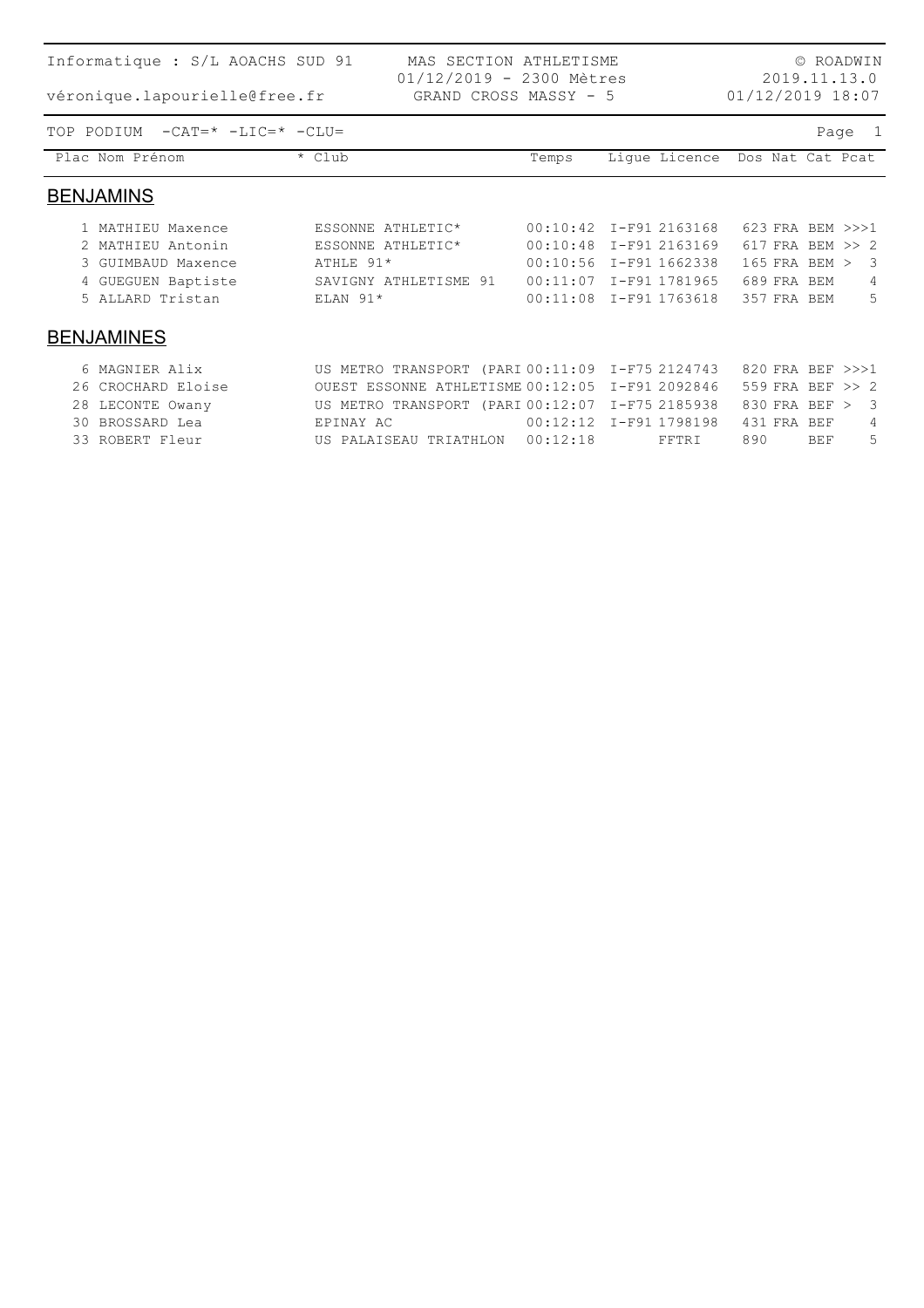| Informatique : S/L AOACHS SUD 91 |  |  |  |  |  |  |
|----------------------------------|--|--|--|--|--|--|
|----------------------------------|--|--|--|--|--|--|

MAS SECTION ATHLETISME 01/12/2019 - 1000 Mètres GRAND CROSS MASSY - 6

© ROADWIN 2019.11.13.0 01/12/2019 17:41

### COURSES 6 POUSSINES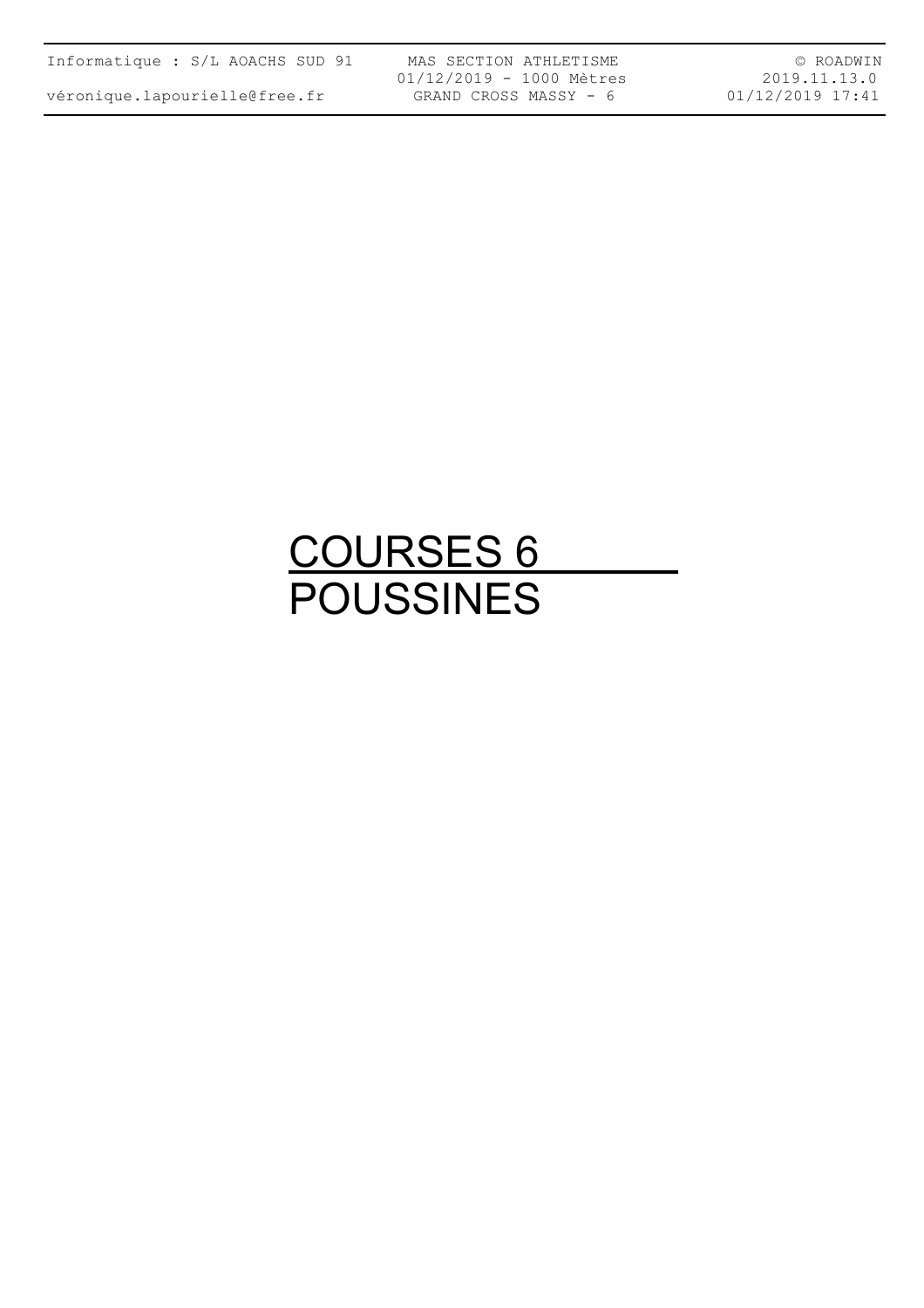$\circ$  ROADWIN 2019.11.13.0  $01/12/2019$  17:41

Page 1

 $CLST \quad INDIVIDUEL \quad -CAT=* \ -LIC = * \ -CLU =$ 

|    | Plac Nom Prénom                                              | * Club                             | Temps    | Lique Licence    |     |               |     | Dos Nat Cat Pcat                         |
|----|--------------------------------------------------------------|------------------------------------|----------|------------------|-----|---------------|-----|------------------------------------------|
|    | 1 VAN CRAENENBROECK Ri nay US METRO TRANSPORT (PARI 00:03:45 |                                    |          | $I-F75 2043355$  |     |               |     | 836 $FRA$ POF $>>1$                      |
| 2  | MELLIONNEC Nina                                              | ATHLE 91*                          | 00:03:48 | $I-F91 2024263$  |     | 992 FRA POF   |     | $\Rightarrow$ 2                          |
| 3  | ROBERT Ines                                                  | US PALAISEAU TRIATHLON             | 00:03:56 | FFTRI            | 894 |               | POF | $\overline{\mathbf{3}}$<br>$\Rightarrow$ |
| 4  | NOURET Lena                                                  | ATHLE 91*                          | 00:04:03 | $I-F91 2050743$  |     | 125 FRA POF   |     | 4                                        |
| 5  | MAURY Roxane                                                 | ELAN 91*                           | 00:04:05 | $I-F91$  2107651 |     | $374$ FRA     | POF | 5                                        |
| 6  | BLANC Eline                                                  | AS MARCOUSSIS                      | 00:04:11 | I-F912113109     |     | 211 FRA POF   |     | 6                                        |
| 7  | BOURHIS Clementine                                           | ELAN 91*                           | 00:04:13 | I-F912112205     |     | 365 FRA POF   |     | 7                                        |
| 8  | MECHULAM Julie                                               | ELAN 91*                           | 00:04:15 | I-F91 2183907    |     | $367$ FRA POF |     | 8                                        |
| 9  | LECONTE Eyoza                                                |                                    | 00:04:17 | ΝL               | 122 |               | POF | 9                                        |
| 10 | TRICQUET Elise                                               | OUEST ESSONNE ATHLETISME 00:04:19  |          | $I-F91 2092424$  |     | $569$ FRA POF |     | 10                                       |
| 11 | CUNHA Lily                                                   | ELAN 91*                           | 00:04:21 | $I-F91 1887495$  |     | $369$ FRA     | POF | 11                                       |
| 12 | COME Louna                                                   | OUEST ESSONNE ATHLETISME 00:04:23  |          | $I-F91 2092416$  |     | 579 FRA POF   |     | 12                                       |
| 13 | BOST Lilou                                                   | HUREPOIX DOURDAN MAROLLE 00:04:24  |          | $I-F91 1824046$  |     | $530$ FRA POF |     | 13                                       |
| 14 | POGGI Mathilde                                               | AS MARCOUSSIS                      | 00:04:25 | I-F91 2195183    |     | $212$ FRA POF |     | 14                                       |
| 15 | MACHADO-HENRY Chloe                                          | ESSONNE ATHLETIC*                  | 00:04:25 | I-F91 2177798    |     | 482 FRA POF   |     | 15                                       |
| 16 | LESPINET Manon                                               | ELAN 91*                           | 00:04:27 | $I-F91 1863379$  |     | 371 FRA POF   |     | 16                                       |
| 17 | ALAMI Rime                                                   | ELAN $91*$                         | 00:04:28 | $I-F91 1990665$  |     | 373 FRA POF   |     | 17                                       |
| 18 | MONNEL Sihem                                                 | OUEST ESSONNE ATHLETISME 00:04:40  |          | I-F91 2147546    |     | $584$ FRA POF |     | 18                                       |
| 19 | BARRANDON Esther                                             | ELAN 91*                           | 00:04:41 | $I-F91 1807721$  |     | 766 FRA POF   |     | 19                                       |
| 20 | NDJENG BOO Esther                                            | $ELAN 91*$                         | 00:04:42 | $I-F91 2069731$  |     | $366$ FRA     | POF | 20                                       |
| 21 | GARA-COURJAL Yvana                                           | ESSONNE ATHLETIC*                  | 00:04:43 | $I-F91 1977042$  |     | $488$ FRA     | POF | 21                                       |
| 22 | BOUTIER MARIE Simone an                                      | OUEST ESSONNE ATHLETISME 00:04:44  |          | I-F91 1922141    |     | 580 FRA POF   |     | 22                                       |
| 23 | BOULAY Celia                                                 | $\Omega$                           | 00:04:44 | ΝL               | 121 |               | POF | 23                                       |
| 24 | RENAUDINEAU Julie                                            | ESSONNE ATHLETIC*                  | 00:04:45 | I-F91 2129305    |     | $632$ FRA     | POF | 24                                       |
| 25 | BRIANT Eglantine                                             | ELAN 91*                           | 00:04:46 | $I-F91 2097133$  |     | $990$ FRA     | POF | 25                                       |
| 26 | TIMERA Shaina                                                |                                    | 00:04:49 | NL               | 126 |               | POF | 26                                       |
| 27 | EL MOUNTADAR Alaoui sara ESSONNE ATHLETIC*                   |                                    | 00:04:49 | I-F91 2192593    |     | 487 FRA POF   |     | 27                                       |
| 28 | TABURET Adele                                                | US PALAISEAU TRIATHLON             | 00:04:50 |                  | 765 |               | POF | 28                                       |
| 29 | LATARGET Emma                                                | ATHLE 91*                          | 00:04:51 | $I-F91 2127478$  |     | 169 FRA POF   |     | 29                                       |
| 30 | BREGEON-GASTEUIL Faustin ESSONNE ATHLETIC*                   |                                    | 00:04:51 | $I-F91 1893035$  |     | $631$ FRA     | POF | 30                                       |
| 31 | LEMOINE Lena                                                 | ESSONNE ATHLETIC*                  | 00:04:53 | I-F91 1875110    |     | $484$ FRA     | POF | 31                                       |
|    | 32 MAGNIENT Agathe                                           | ATHLE 91*                          | 00:04:54 | I-F91 2048619    |     | $166$ FRA     | POF | 32                                       |
|    | 33 LE GUENNIC Le mentec ade -                                |                                    | 00:04:55 | NL               | 119 |               | POF | 33                                       |
|    | 34 BRAS-BERCELLONE Jade                                      | ATHLE 91*                          | 00:04:55 | I-F91 1873720    |     | $171$ FRA POF |     | 34                                       |
|    | 35 DUVAL PICONE Julia                                        | ELAN 91*                           | 00:04:55 | I-F91 2012257    |     | $767$ FRA POF |     | 35                                       |
|    | 36 DUGUE Camille                                             | ELAN 91*                           | 00:04:56 | I-F91 1989027    |     | $362$ FRA POF |     | 36                                       |
| 37 | OUIGNIOT Justine                                             | OUEST ESSONNE ATHLETISME 00:04:57  |          | I-F91 2216353    |     | $576$ FRA POF |     | 37                                       |
|    | 38 LEBORGNE Adele                                            | OUEST ESSONNE ATHLETISME 00:04:57  |          | I-F91 2092329    |     | $566$ FRA POF |     | 38                                       |
|    | 39 FLITI-AUJOULET Anais                                      | US METRO TRANSPORT (PARI 00:04:58) |          | $I-F75 2219432$  |     | $120$ FRA POF |     | 39                                       |
|    | 40 THOMASSON MAESTRI Fanny                                   | OUEST ESSONNE ATHLETISME 00:04:59  |          | I-F91 2203206    |     | 573 FRA POF   |     | 40                                       |
|    | 41 FORTIER Penelope                                          | OUEST ESSONNE ATHLETISME 00:04:59  |          | I-F91 2216371    |     | $583$ FRA POF |     | 41                                       |
|    | 42 PERROT Kaina                                              | ATHLE 91*                          | 00:05:00 | $I-F91 1906213$  |     | $172$ FRA POF |     | $4\,2$                                   |
|    | 43 DOMERGUE Elyse                                            | ATHLE 91*                          | 00:05:00 | I-F91 2099324    |     | $168$ FRA POF |     | 43                                       |
|    | 44 LECOURT Eve                                               | OUEST ESSONNE ATHLETISME 00:05:02  |          | $I-F91 2092842$  |     | $572$ FRA POF |     | 44                                       |
|    | 45 LACROIX Lina                                              | ESSONNE ATHLETIC*                  | 00:05:03 | I-F91 2105818    |     | $485$ FRA POF |     | 45                                       |
|    | 46 PLANQUETTE Noellie                                        | OUEST ESSONNE ATHLETISME 00:05:09  |          | $I-F91 1874663$  |     | $582$ FRA POF |     | 46                                       |
|    | 47 BIOLA Chiara                                              | US METRO TRANSPORT (PARI 00:05:10  |          | I-F75 2017766    |     | 835 FRA POF   |     | 47                                       |
| 48 | MONNERET Rose                                                | SAVIGNY ATHLETISME 91              | 00:05:10 | $I-F91 2104584$  |     | 708 FRA POF   |     | 48                                       |
| 49 | SOTTILE Atena                                                | ELAN 91*                           | 00:05:11 | I-F91 1863368    |     | 361 FRA POF   |     | 49                                       |
|    | 50 LE TOHIC Camille                                          | OUEST ESSONNE ATHLETISME 00:05:11  |          | $I-F91 1835648$  |     | $567$ FRA POF |     | 50                                       |
|    |                                                              |                                    |          |                  |     |               |     |                                          |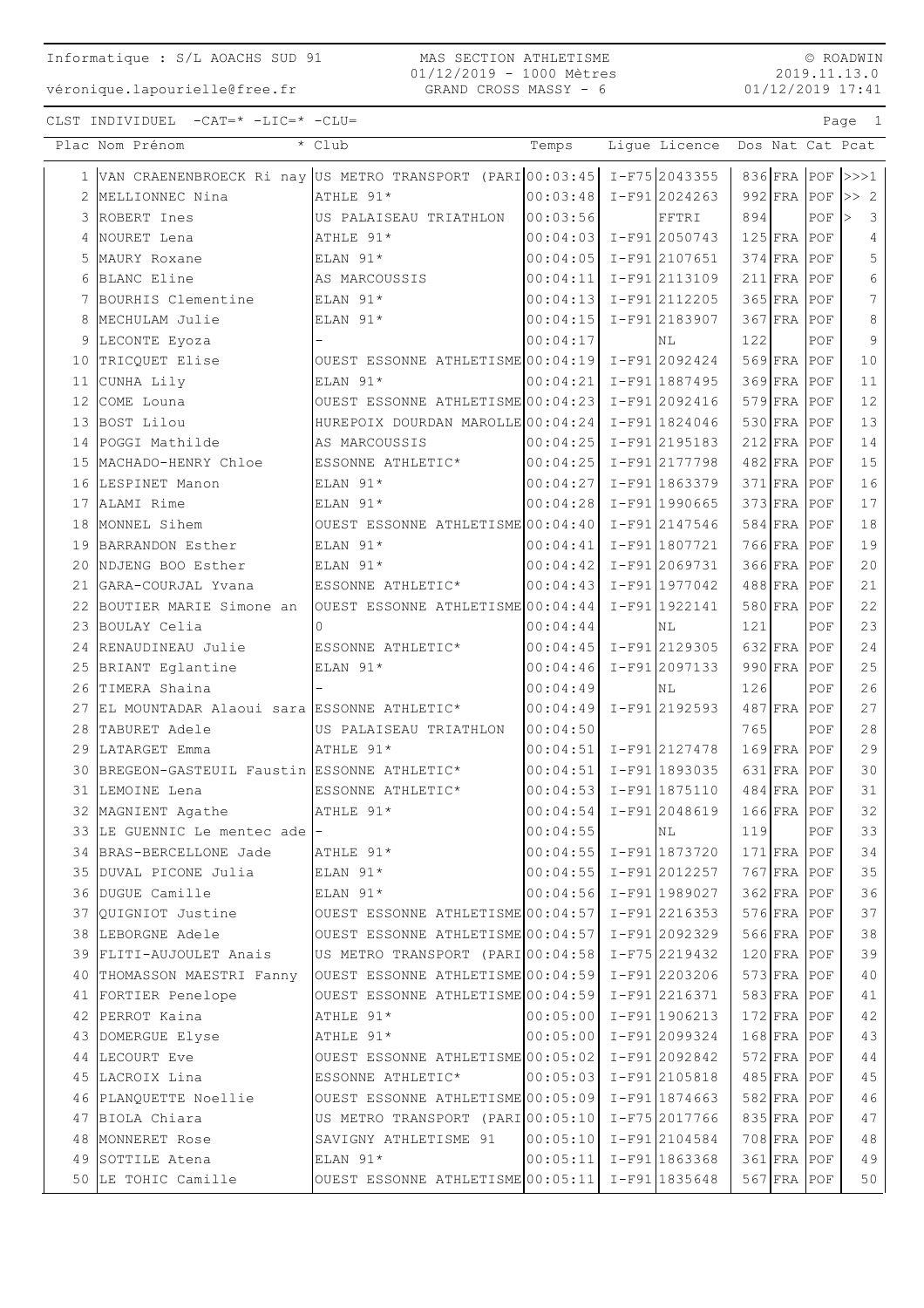MAS SECTION ATHLETISME 01/12/2019 - 1000 Mètres GRAND CROSS MASSY - 6

© ROADWIN 2019.11.13.0  $01/12/2019$  17:41

Page 2

CLST INDIVIDUEL  $-CAT = * -LIC = * -CLU =$ 

| Plac Nom Prénom                               | * Club                                            | Temps                       | Ligue Licence Dos Nat Cat Pcat |     |               |     |    |
|-----------------------------------------------|---------------------------------------------------|-----------------------------|--------------------------------|-----|---------------|-----|----|
| 51 FROIDEVAUX Abigael                         | SAVIGNY ATHLETISME 91                             | $ 00:05:13  I-F91  2214064$ |                                |     | $701$ FRA POF |     | 51 |
| 52 CHARTRAIN Hanae                            | OUEST ESSONNE ATHLETISME 00:05:16 I-F91 1880394   |                             |                                |     | $574$ FRA POF |     | 52 |
| 53 LAGNY-MOULARD Eva                          | OUEST ESSONNE ATHLETISME 00:05:17   I-F91 2216324 |                             |                                |     | 571 FRA POF   |     | 53 |
| 54 DIZI Ana                                   | ESSONNE ATHLETIC*                                 | $ 00:05:19  I-F91 2225382$  |                                |     | $481$ FRA POF |     | 54 |
| 55 BEUGNIER Nawelle                           | OUEST ESSONNE ATHLETISME 00:05:22 I-F91 2215979   |                             |                                |     | 581 FRA POF   |     | 55 |
| 56 OLLIVIER Eleane                            | OUEST ESSONNE ATHLETISME 00:05:24 I-F91 2022415   |                             |                                |     | $568$ FRA POF |     | 56 |
| 57 LACROIX Nassima                            | ESSONNE ATHLETIC*                                 | 00:05:24                    | I-F912105814                   |     | $486$ FRA POF |     | 57 |
| 58 DEBLANC-RICHARD Lena                       | ELAN 91*                                          | 00:05:25   I-F91 2118745    |                                |     | 368 FRA POF   |     | 58 |
| 59 MARQUEZE-POUEY Lea                         | ATHLE 91*                                         | $00:05:25$ I-F91 2054179    |                                |     | $173$ FRA POF |     | 59 |
| 60 FREMIN Ethel                               | ATHLE 91*                                         | 00:05:26 I-F91 1989496      |                                |     | 170 FRA POF   |     | 60 |
| 61 DURAND Chloe                               | ELAN 91*                                          | $00:05:26$ I-F91 2106495    |                                |     | 363 FRA POF   |     | 61 |
| 62 LE DUC Alice                               | ELAN 91*                                          | $00:05:27$ I-F91 2186856    |                                |     | 359 FRA POF   |     | 62 |
| 63 RATEL Clemence                             | SAVIGNY ATHLETISME 91                             | 00:05:29 I-F91 1864536      |                                |     | $702$ FRA POF |     | 63 |
| 64 PAGNAULT Maeva                             | ATHLE 91*                                         | 00:05:32 I-F91 2043619      |                                |     | $175$ FRA POF |     | 64 |
| 65 BOULAIS Emma                               | SAVIGNY ATHLETISME 91                             | 00:05:33 I-F91 2198480      |                                |     | 704 FRA POF   |     | 65 |
| 66 HERBERT Melissa                            | ATHLE 91*                                         | 00:05:35 I-F91 2223070      |                                |     | 176 FRA POF   |     | 66 |
| 67 AMBROISE Amandine                          | ELAN 91*                                          | 00:05:38 I-F91 1978815      |                                |     | 360 FRA POF   |     | 67 |
| 68 SOWINSKI Louna                             | ATHLE 91*                                         | $00:06:03$ I-F912146954     |                                |     | $174$ FRA POF |     | 68 |
| 69 GUENEAU Thais                              | ELAN 91*                                          | 00:06:15 I-F91 2107643      |                                |     | 375 FRA POF   |     | 69 |
| 70 CATELO Chloe                               | SAVIGNY ATHLETISME 91                             | $00:06:17$ I-F91 2073304    |                                |     | 978 FRA POF   |     | 70 |
| 71 BIDOUNGA Iliana                            | SAVIGNY ATHLETISME 91                             | $00:06:17$ I-F91 2016092    |                                |     | $705$ FRA     | POF | 71 |
| 72 CHARLIER Meline                            | ESSONNE ATHLETIC*                                 | 00:06:22                    | I-F91 2241512                  |     | $291$ FRA     | POF | 72 |
| 73 FABRIS Enora                               | OUEST ESSONNE ATHLETISME 00:06:26 I-F91 2108644   |                             |                                |     | 570 FRA       | POF | 73 |
| 74 YAMRANENE Louise                           | SAVIGNY ATHLETISME 91                             | 00:06:32                    | I-F91 2198475                  |     | $707$ FRA     | POF | 74 |
| 75 MACHADO Julie                              | US PALAISEAU TRIATHLON                            | 00:06:42                    | FFTRI                          | 895 |               | POF | 75 |
| 76 IERMANN DA Costa crystal ESSONNE ATHLETIC* |                                                   | 00:06:42                    | $I-F91 2200847$                |     | $483$ FRA POF |     | 76 |
| 77 LETOURNEUR Lili                            | ESSONNE ATHLETIC*                                 | 00:06:44                    | I-F91 1789390                  |     | 634 FRA POF   |     | 77 |
| 78 VALLEE Clemence                            | ELAN 91*                                          | 00:06:45 I-F91 2183899      |                                |     | 364 FRA POF   |     | 78 |
| 79 BRUNEL Elise                               | ATHLE 91*                                         | $00:06:48$ I-F91 2099513    |                                |     | $167$ FRA POF |     | 79 |
| 80 MATITI MBANGASI Tiphanie AS MARCOUSSIS     |                                                   | 00:06:50                    | I-F912216400                   |     | $213$ FRA POF |     | 80 |
| 81 KONATE Bintou                              | ESSONNE ATHLETIC*                                 | 00:06:59                    | I-F91 2233928                  |     | 290 MLI POF   |     | 81 |
| 82 BOUKHRIS Elma                              | SAVIGNY ATHLETISME 91                             | $00:07:09$ I-F912152250     |                                |     | 703 FRA POF   |     | 82 |
| 83 DOUCHE Illona                              | SAVIGNY ATHLETISME 91                             | 00:07:52                    | I-F912224203                   |     | $706$ FRA POF |     | 83 |
| 84 MELCKMANS Celia                            | ESSONNE ATHLETIC*                                 | 00:00:00                    | I-F91 2071822                  |     | 630 FRA POF   |     | 84 |
| 85 GAUTIER DE Lahaut chloe                    | AS MARCOUSSIS                                     | 00:00:00                    | I-F91 2206151                  |     | $210$ FRA POF |     | 85 |
| 86 FLOGNY Julia                               | OUEST ESSONNE ATHLETISME 00:00:00                 |                             | I-F912203133                   |     | $575$ FRA POF |     | 86 |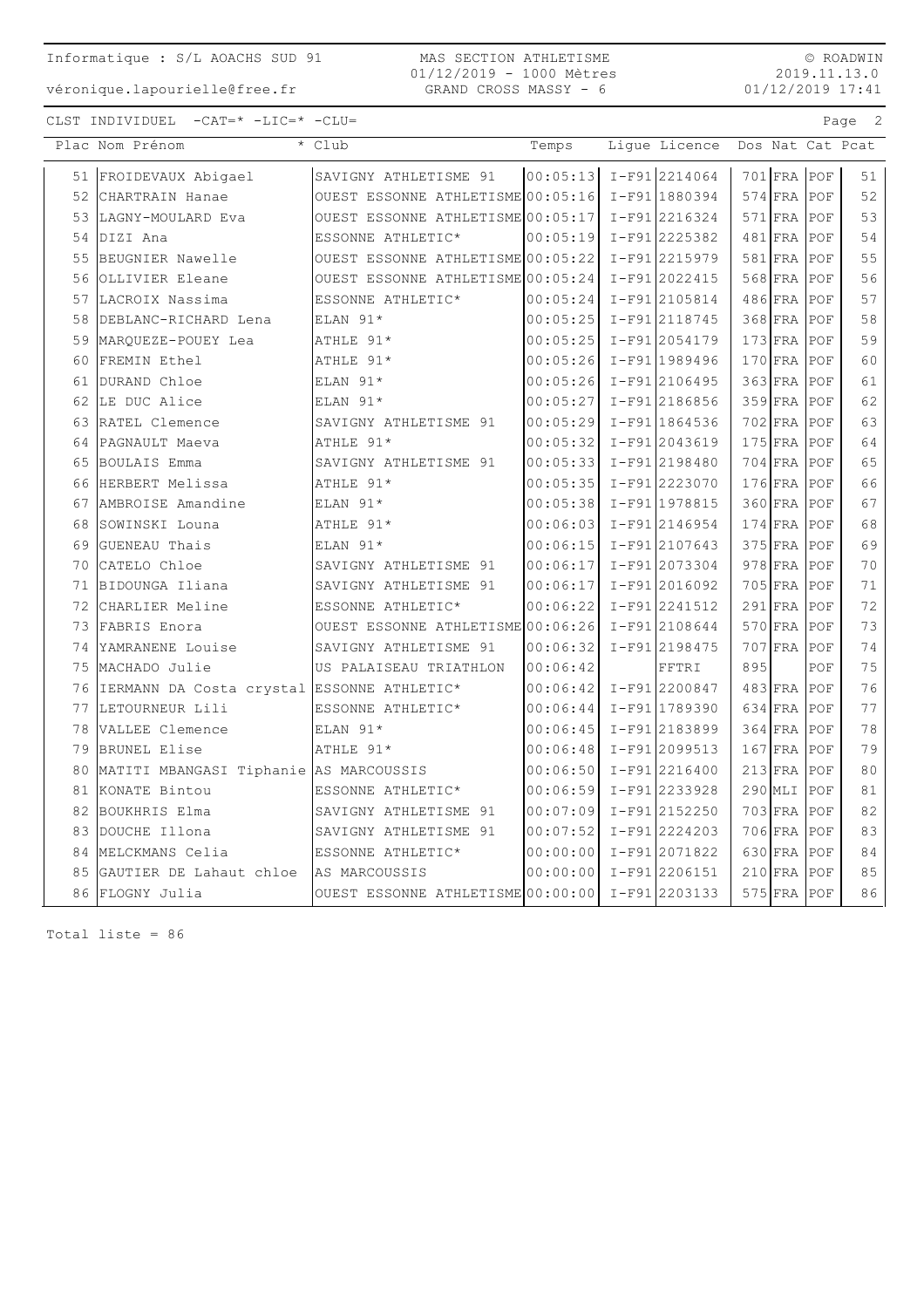| Informatique : S/L AOACHS SUD 91 |  |  |  |
|----------------------------------|--|--|--|
| véronique.lapourielle@free.fr    |  |  |  |

MAS SECTION ATHLETISME 01/12/2019 - 1000 Mètres GRAND CROSS MASSY - 6

© ROADWIN 2019.11.13.0 01/12/2019 17:41

## Top Podium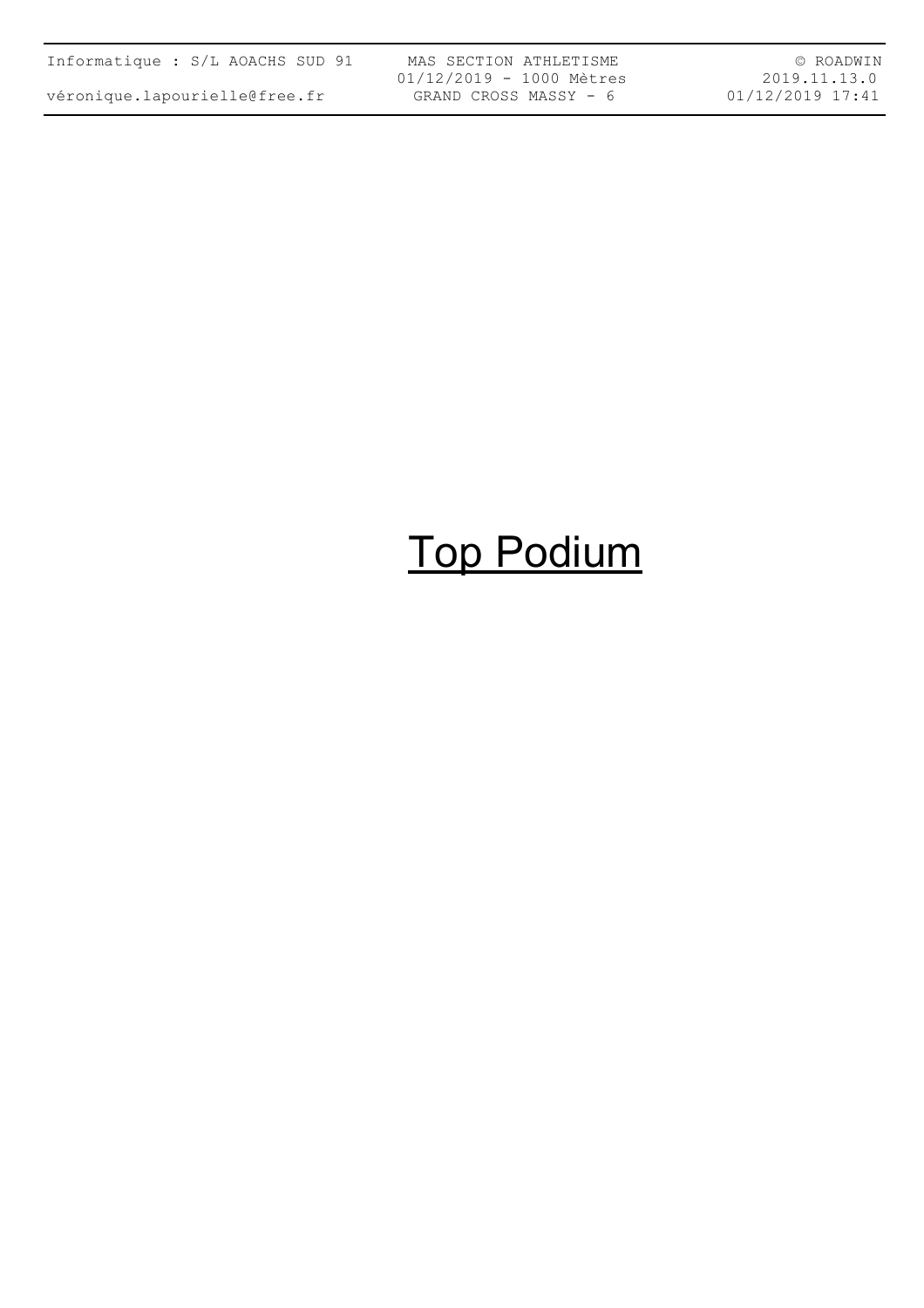| Informatique : S/L AOACHS SUD 91 |              | MAS SECTION ATHLETISME<br>01/12/2019 - 1000 Mètres |       |                                |                    | © ROADWIN<br>2019.11.13.0 |
|----------------------------------|--------------|----------------------------------------------------|-------|--------------------------------|--------------------|---------------------------|
| véronique.lapourielle@free.fr    |              | GRAND CROSS MASSY - 6                              |       |                                | $01/12/2019$ 17:41 |                           |
| TOP PODIUM -CAT=* -LIC=* -CLU=   |              |                                                    |       |                                |                    | Page 1                    |
| Plac Nom Prénom                  | $\star$ Club |                                                    | Temps | Lique Licence Dos Nat Cat Pcat |                    |                           |
|                                  |              |                                                    |       |                                |                    |                           |

#### **POUSSINES**

| 1 VAN CRAENENBROECK Ri nay US METRO TRANSPORT (PARI 00:03:45 I-F75 2043355 836 FRA POF >>>1 |                                 |                                         |     |         |                |     |
|---------------------------------------------------------------------------------------------|---------------------------------|-----------------------------------------|-----|---------|----------------|-----|
| 2 MELLIONNEC Nina                                                                           | ATHLE 91*                       | 00:03:48 I-F91 2024263 992 FRA POF >> 2 |     |         |                |     |
| 3 ROBERT Ines                                                                               | US PALAISEAU TRIATHLON 00:03:56 | FFTRI                                   | 894 | POP > 3 |                |     |
| 4 NOURET Lena                                                                               | ATHLE 91*                       | 00:04:03 I-F91 2050743 125 FRA POF      |     |         | $\overline{4}$ |     |
| 5 MAURY Roxane                                                                              | $ELAN$ 91*                      | 00:04:05 I-F91 2107651 374 FRA POF      |     |         |                | - 5 |
|                                                                                             |                                 |                                         |     |         |                |     |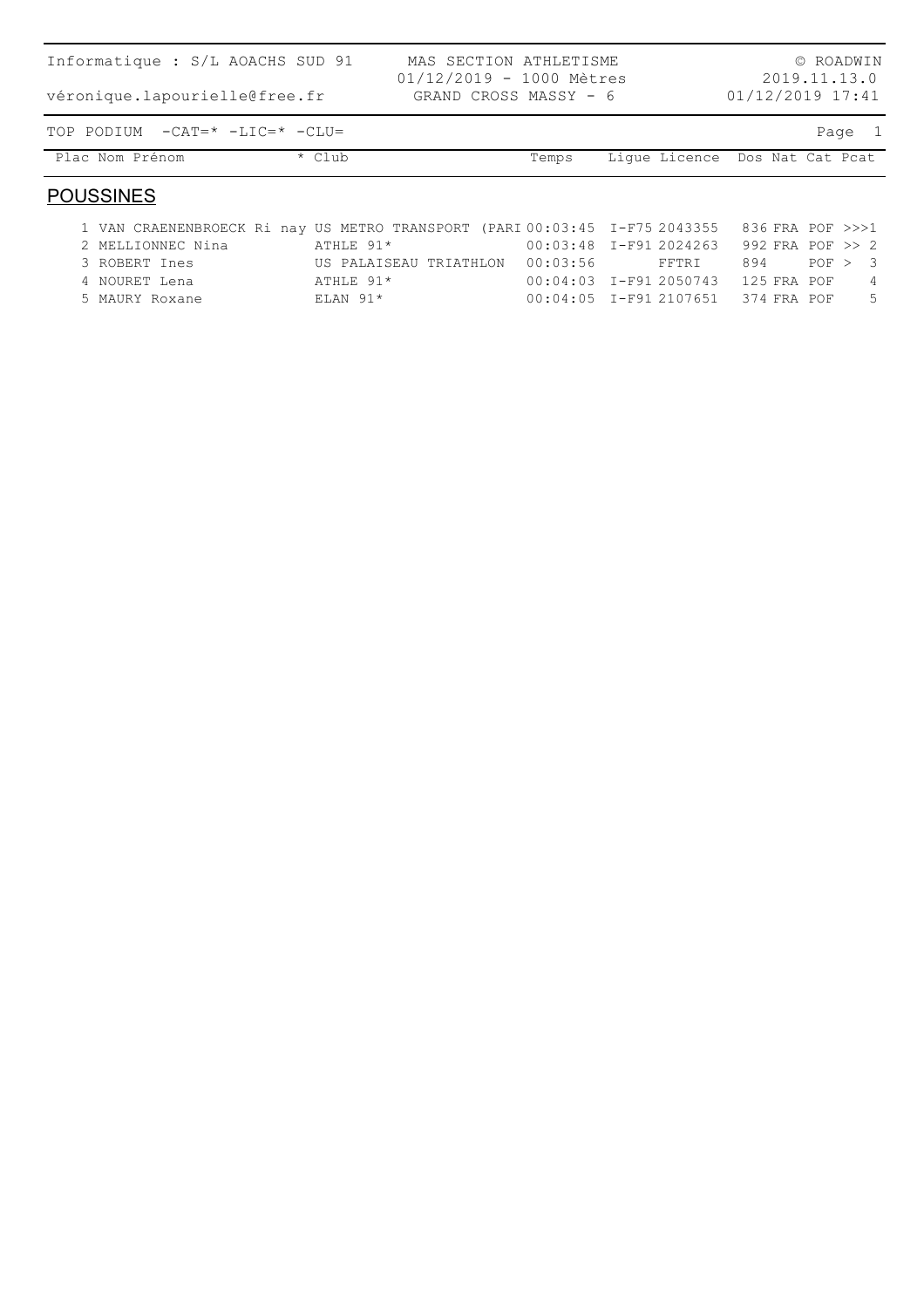| Informatique : S/L AOACHS SUD 91 |  |  |  |
|----------------------------------|--|--|--|
|                                  |  |  |  |

MAS SECTION ATHLETISME 01/12/2019 - 1000 Mètres GRAND CROSS MASSY - 7

© ROADWIN 2019.11.13.0 01/12/2019 18:08

## COURSE 7 POUSSINS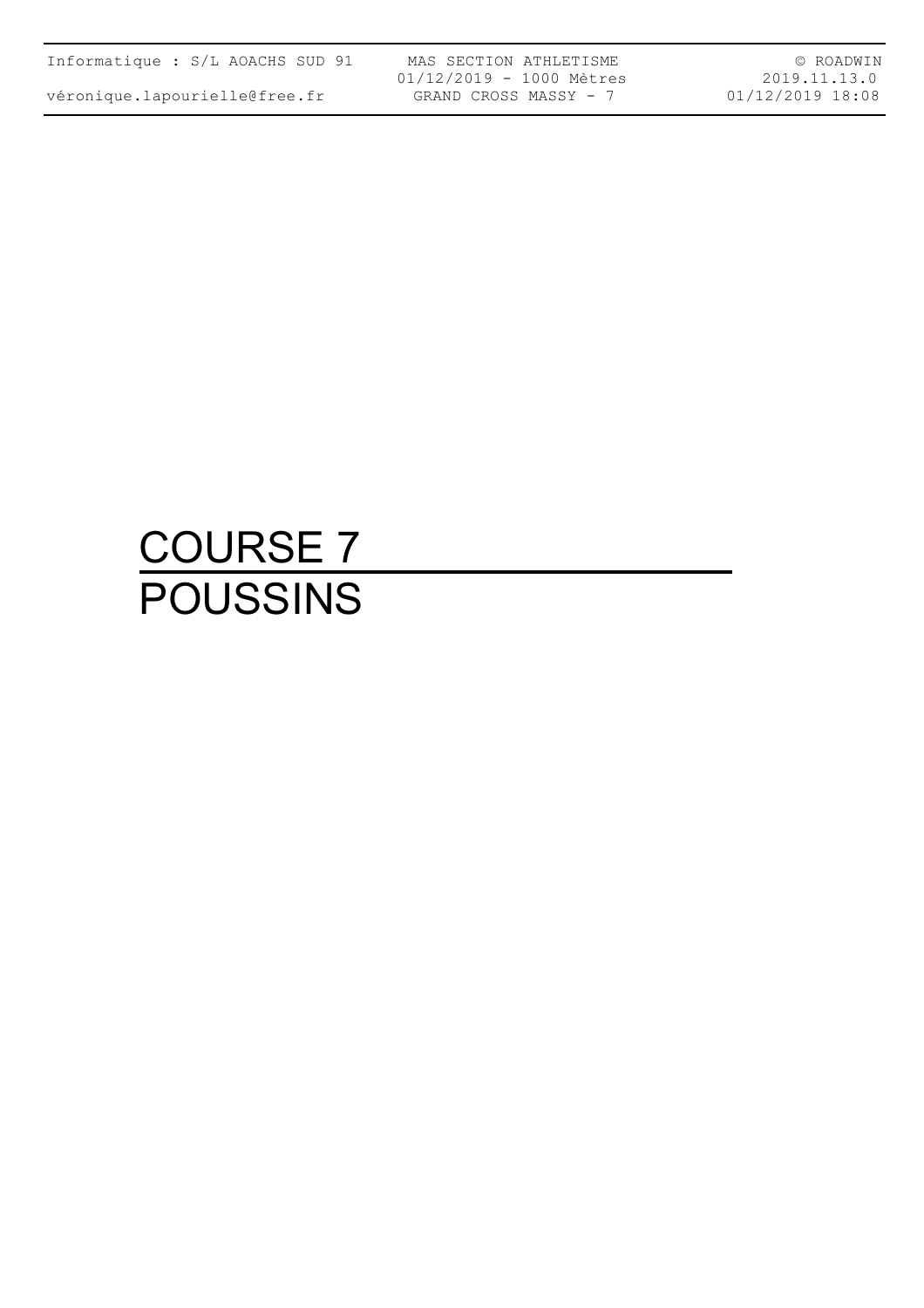MAS SECTION ATHLETISME 01/12/2019 - 1000 Mètres GRAND CROSS MASSY - 7

 $\circ$  ROADWIN 2019.11.13.0  $01/12/2019$  18:08

Page 1

CLST INDIVIDUEL  $-CAT = * -LIC = * -CLU =$ 

|    | Plac Nom Prénom                    | * Club                                            | Temps                      | Ligue Licence   |     |               |     | Dos Nat Cat Pcat               |
|----|------------------------------------|---------------------------------------------------|----------------------------|-----------------|-----|---------------|-----|--------------------------------|
|    | 1 BAHFOUD Ali                      | ELAN 91*                                          | $00:03:48$ I-F91 2232978   |                 |     |               |     | $376$ FRA POM $\rightarrow$ >1 |
|    | LEONOR Giovanni                    | ELAN 91*                                          | $00:03:50$ $I-F91$ 1882040 |                 |     |               |     | $380$ FRA POM $\gg 2$          |
| 3  | SERCIEN Jaden                      | ESSONNE ATHLETIC*                                 | $00:03:51$ I-F91 1670635   |                 |     | $642$ FRA POM |     | $\overline{3}$                 |
| 4  | DA SILVA Teo                       | ATHLE 91*                                         | $00:03:52$ I-F91 2113298   |                 |     | $182$ FRA     | POM | $\overline{4}$                 |
| 5  | BAHFOUD Amine                      | ELAN 91*                                          | 00:03:54 I-F91 2232975     |                 |     | $377$ FRA     | POM | 5                              |
| 6  | EL MOUDIR Wassim                   | ESSONNE ATHLETIC*                                 | $00:03:55$ $I-F91$ 2188803 |                 |     | $650$ FRA     | POM | 6                              |
|    | OZAN Evan                          | ELAN 91*                                          | 00:03:56 I-F91 1882111     |                 |     | $378$ FRA     | POM | 7                              |
| 8  | NFAMI TCHATCHOU Irvin              | ELAN 91*                                          | $00:03:58$ I-F91 2236193   |                 |     | $770$ FRA     | POM | 8                              |
| 9  | NEDEV Matteo                       | OUEST ESSONNE ATHLETISME 00:03:58                 |                            | I-F91 1868405   |     | 592 FRA       | POM | 9                              |
| 10 | STEVANOVIC Sergej                  |                                                   | 00:03:59                   | ΝL              | 132 |               | POM | 10                             |
| 11 | LODS Simon                         | SAVIGNY ATHLETISME 91                             | 00:04:00 I-F91 1886723     |                 |     | $720$ FRA     | POM | 11                             |
| 12 | POIGNEUX Enzo                      | US PALAISEAU TRIATHLON                            | 00:04:03                   | FFTRI           | 899 |               | POM | 12                             |
| 13 | GUASCO-PETIT Antonin               | ATHLE 91*                                         | 00:04:03 I-F91 1978068     |                 |     | $177$ FRA     | POM | 13                             |
| 14 | ABDELKRIM MOHAMED Ayoub            | ESSONNE ATHLETIC*                                 | $00:04:05$ $I-F91$ 2217240 |                 |     | $646$ FRA     | POM | 14                             |
| 15 | MARIETTE-ANARCHASIS Tang ATHLE 91* |                                                   | 00:04:08 I-F91 2007196     |                 |     | $181$ FRA     | POM | 15                             |
| 16 | DE LA Grange robin                 | US PALAISEAU TRIATHLON                            | 00:04:12                   | FFTRI           | 903 |               | POM | 16                             |
| 17 | LODS Nathan                        | SAVIGNY ATHLETISME 91                             | 00:04:12 I-F91 1886719     |                 |     | $716$ FRA     | POM | 17                             |
| 18 | LACOMBE Tony                       | AS MARCOUSSIS                                     | $00:04:13$ I-F91 2216391   |                 |     | $217$ FRA     | POM | 18                             |
| 19 | EL AFLAHI Camil                    | ATHLE 91*                                         | $00:04:13$ I-F91 2223077   |                 |     | $179$ FRA     | POM | 19                             |
| 20 | COMBE Jules                        | OUEST ESSONNE ATHLETISME 00:04:14                 |                            | I-F912092829    |     | $588$ FRA     | POM | $20$                           |
| 21 | BAZUREAU Antonin                   |                                                   | 00:04:14                   | ΝL              | 127 |               | POM | 21                             |
| 22 | MELIS Keilay                       | ELAN 91*                                          | $00:04:15$ I-F91 1887473   |                 |     | $382$ FRA     | POM | 22                             |
| 23 | FUET Amaury                        | OUEST ESSONNE ATHLETISME $00:04:15$ I-F91 2092340 |                            |                 |     | $585$ FRA     | POM | 23                             |
| 24 | LOHEZIC Alexandre                  | ESSONNE ATHLETIC*                                 | $00:04:16$ I-F91 2075449   |                 |     | $637$ FRA     | POM | 24                             |
| 25 | GOUJAUD Yanis                      | ELAN 91*                                          | $00:04:16$ I-F91 2195284   |                 |     | 388 FRA       | POM | 25                             |
| 26 | GIBERT Quentin                     | OUEST ESSONNE ATHLETISME 00:04:17 $I-F91$ 1868406 |                            |                 |     | $593$ FRA     | POM | 26                             |
| 27 | COSTE Gaspard                      | US PALAISEAU TRIATHLON                            | 00:04:17                   | FFTRI           | 900 |               | POM | 27                             |
| 28 | DAUX Nathan                        | EPINAY AC                                         | $00:04:18$ $I-F91$ 1995502 |                 |     | $436$ FRA     | POM | 28                             |
| 29 | PORCHERON Hugo                     | ELAN 91*                                          | $00:04:18$ $I-F91$ 1863344 |                 |     | $381$ $FRA$   | POM | 29                             |
| 30 | ABLAIN Antoine                     | ESSONNE ATHLETIC*                                 | $00:04:19$ I-F91 2075456   |                 |     | 638 FRA       | POM | 30                             |
| 31 | DUPLESSY-LEONI Gabriel             | ELAN 91*                                          | $00:04:19$ I-F912203333    |                 |     | 379 FRA       | POM | 31                             |
|    | 32 BARTOCHE Darell                 | ESSONNE ATHLETIC*                                 | 00:04:20 I-F91 2103258     |                 |     | $292$ FRA POM |     | 32                             |
| 33 | LEOTIN DANIEL Kidan                | ELAN 91*                                          | 00:04:20                   | $I-F912003471$  |     | $383$ FRA POM |     | 33                             |
|    | 34 LESUEUR Clement                 | ESSONNE ATHLETIC*                                 | 00:04:21 I-F91 2091419     |                 |     | 640 FRA POM   |     | 34                             |
|    | 35 POCHELU Esteban                 | OUEST ESSONNE ATHLETISME 00:04:22 I-F91 2169878   |                            |                 |     | $587$ FRA POM |     | 35                             |
|    | 36 PERARD Maxime                   | ELAN 91*                                          | $00:04:22$ I-F912224074    |                 |     | 771 FRA POM   |     | 36                             |
| 37 | DUBREUIL Adrien                    | ESSONNE ATHLETIC*                                 | $00:04:23$ I-F91 1970262   |                 |     | 636 FRA POM   |     | 37                             |
|    | 38 FLEURET Edwin                   | ESSONNE ATHLETIC*                                 | $00:04:24$ I-F912101908    |                 |     | 641 FRA POM   |     | 38                             |
|    | 39 SINAPAN Hugo                    | ESSONNE ATHLETIC*                                 | $00:04:24$ I-F91 2200888   |                 |     | 490 FRA POM   |     | 39                             |
| 40 | COUSAERT Jeremie                   | EPINAY AC                                         | 00:04:25 I-F91 2117592     |                 |     | 435 FRA POM   |     | 40                             |
|    | 41 LANCASTRE Isaiah                | ESSONNE ATHLETIC*                                 | 00:04:27                   | $I-F91 2016579$ |     | 491 FRA POM   |     | 41                             |
|    | 42 COUTABLE Arthur                 | ESSONNE ATHLETIC*                                 | 00:04:28                   | I-F912180880    |     | 639 FRA POM   |     | 42                             |
|    | 43 DELMOTTE Hugo                   | US PALAISEAU TRIATHLON                            | 00:04:28                   | FFTRI           | 901 |               | POM | 43                             |
| 44 | RAFFIN Lucas                       | ESSONNE ATHLETIC*                                 | 00:04:29 I-F91 2200854     |                 |     | 494 FRA POM   |     | 44                             |
| 45 | MOREAU Armand                      | OUEST ESSONNE ATHLETISME 00:04:30                 |                            | I-F912022326    |     | 586 FRA       | POM | 45                             |
|    | 46 THOMAS Quentin                  | ESSONNE ATHLETIC*                                 | 00:04:32 I-F91 1806765     |                 |     | $648$ FRA     | POM | 46                             |
| 47 | ALIOTTI Romuald                    | ESSONNE ATHLETIC*                                 | 00:04:32                   | I-F912182719    |     | 649 FRA POM   |     | 47                             |
|    | 48 LORANG Simon                    | US PALAISEAU TRIATHLON                            | 00:04:33                   | FFTRI           | 904 |               | POM | 48                             |
|    | 49 BARROS MARINO Mateo             | ESSONNE ATHLETIC*                                 | $00:04:34$ I-F91 2200688   |                 |     | 294 FRA POM   |     | 49                             |
|    | 50 BONNEFOY Leo                    | ELAN 91*                                          | 00:04:35   I-F91 1978870   |                 |     | 987 FRA POM   |     | 50                             |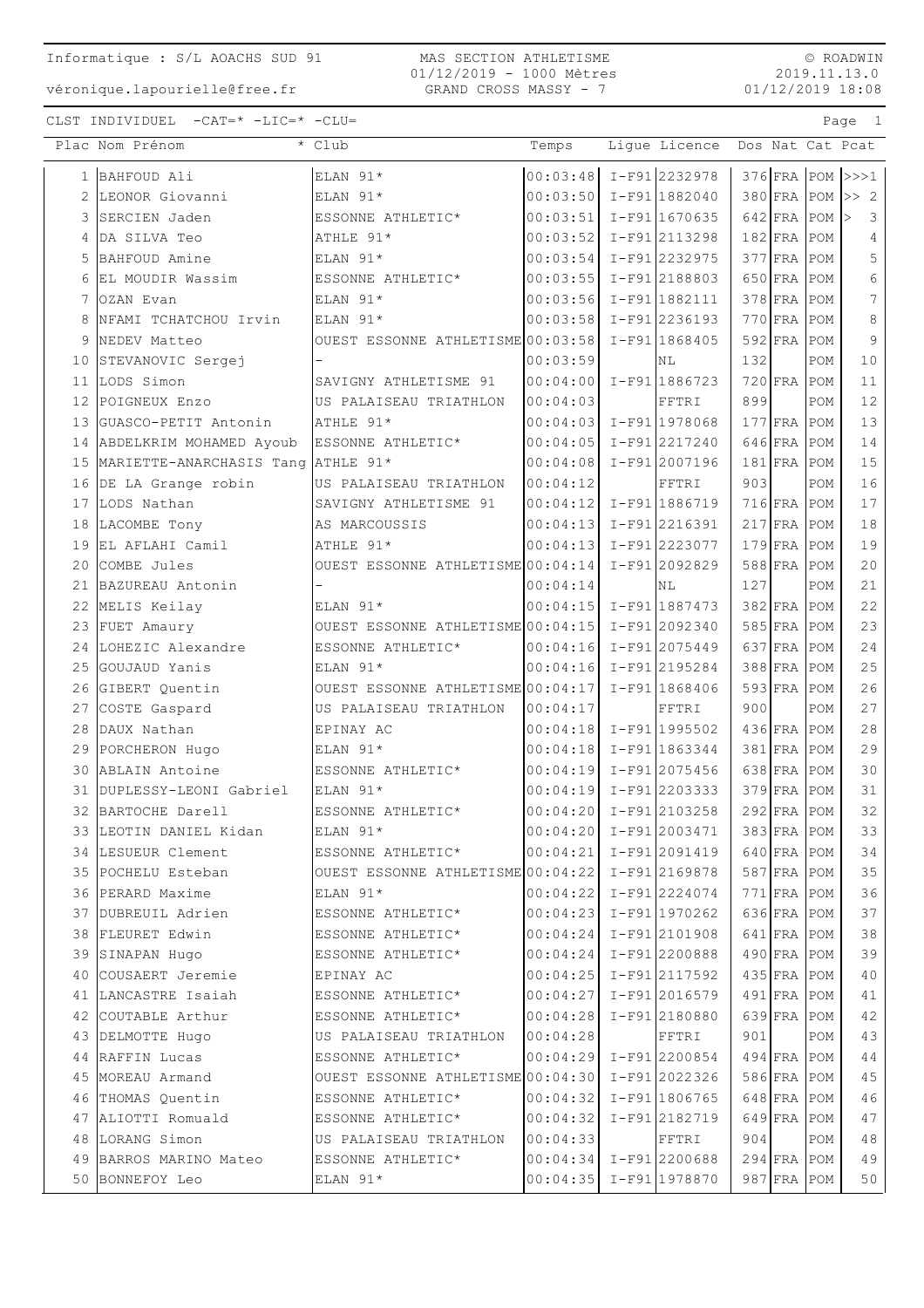#### MAS SECTION ATHLETISME 01/12/2019 - 1000 Mètres GRAND CROSS MASSY - 7

© ROADWIN 2019.11.13.0 01/12/2019 18:08

CLST INDIVIDUEL -CAT=\* -LIC=\* -CLU= Page 2

|    | Plac Nom Prénom                                | * Club                                            | Temps                      | Ligue Licence   |     |               |               | Dos Nat Cat Pcat |
|----|------------------------------------------------|---------------------------------------------------|----------------------------|-----------------|-----|---------------|---------------|------------------|
|    | 51 PARIS-COLLEVILLE Martin                     | OUEST ESSONNE ATHLETISME 00:04:47                 |                            | I-F912216331    |     | $591$ FRA POM |               | 51               |
|    | 52 MARTINET Pierre                             | TUVB - ELAN 91                                    | 00:04:48                   | FFTRI           | 772 |               | POM           | 52               |
|    | 53 MOTTE Theophile                             | ELAN 91*                                          | 00:04:49                   | I-F91 2007781   |     | 387 FRA POM   |               | 53               |
|    | 54 HURAULT Nathan                              | US METRO TRANSPORT (PARI 00:04:50                 |                            | I-F75 2138944   |     | $841$ FRA POM |               | 54               |
| 55 | FRADE Raphael                                  | OUEST ESSONNE ATHLETISME 00:04:51                 |                            | I-F91 2215997   |     | $594$ FRA POM |               | 55               |
|    | 56 LEPRETTE Andrea                             | ATHLE 91*                                         | 00:04:52                   | I-F91 1909197   |     | $952$ FRA POM |               | 56               |
|    | 57 SINAPAN Mael                                | ESSONNE ATHLETIC*                                 | 00:04:53                   | I-F912200887    |     | $495$ FRA POM |               | 57               |
|    | 58 ENFRIN Nino                                 | ESSONNE ATHLETIC*                                 | 00:04:54                   | I-F91 2216693   |     | $496$ FRA POM |               | 58               |
|    | 59 LUENGO Leon                                 | US METRO TRANSPORT (PARI 00:04:55                 |                            | I-F75 2041045   |     | 839 FRA POM   |               | 59               |
| 60 | BRENNETOT Thomas                               | OUEST ESSONNE ATHLETISME 00:04:56                 |                            | I-F912002614    |     | 595 FRA POM   |               | 60               |
| 61 | THYUS MICHIELIN Corentin SAVIGNY ATHLETISME 91 |                                                   | 00:04:57                   | I-F912198048    |     | $712$ FRA     | POM           | 61               |
| 62 | GLORIA Arthur                                  | ESSONNE ATHLETIC*                                 | 00:04:57                   | I-F91 1986176   |     | $489$ FRA     | POM           | 62               |
|    | 63 BERTON Sohal                                | TUVB - ELAN 91                                    | 00:04:58                   | FFTRI           | 773 |               | POM           | 63               |
|    | 64 MOUSSET Enzo                                | SAVIGNY ATHLETISME 91                             | 00:04:59                   | I-F912170612    |     | $714$ FRA POM |               | 64               |
| 65 | HAROUN Ahcene                                  | SAVIGNY ATHLETISME 91                             | 00:04:59                   | I-F91 2016098   |     | 709 FRA POM   |               | 65               |
| 66 | COUGET Eloan                                   | US PALAISEAU TRIATHLON                            | 00:05:00                   | FFTRI           | 898 |               | POM           | 66               |
|    | 67 KOUMAGNANOU Keffa                           | ESSONNE ATHLETIC*                                 | 00:05:01                   | I-F91 2137029   |     | 643 FRA POM   |               | 67               |
| 68 | HENRION Loris                                  | ESSONNE ATHLETIC*                                 | 00:05:01                   | I-F91 2001104   |     | $493$ FRA POM |               | 68               |
|    | 69 DA CRUZ Rebelo thomas                       | ELAN 91*                                          | 00:05:02                   | I-F912012239    |     | 774 FRA POM   |               | 69               |
| 70 | PERRON Hector                                  | AS MARCOUSSIS                                     | 00:05:02                   | I-F912011783    |     | $215$ FRA     | POM           | 70               |
| 71 | AMBROSINO Orazio                               | SAVIGNY ATHLETISME 91                             | 00:05:03                   | I-F91 2241666   |     | $717$ FRA     | POM           | 71               |
|    | 72 HASSANI Tayeb                               | ESSONNE ATHLETIC*                                 | 00:05:04                   | I-F912183226    |     | 295 FRA POM   |               | 72               |
|    | 73 MONTOUX Clement                             | SAVIGNY ATHLETISME 91                             | 00:05:04                   | I-F91 2173777   |     | 711 FRA POM   |               | 73               |
|    | 74 DA SILVA Diego                              | US PALAISEAU TRIATHLON                            | 00:05:05                   | FFTRI           | 897 |               | POM           | 74               |
|    | 75 DALMEIDA Antonn                             | ATHLE 91*                                         | 00:05:06 I-F91 1880899     |                 |     | $178$ FRA POM |               | 75               |
|    | 76 FERRAND David                               | SAVIGNY ATHLETISME 91                             | 00:05:06                   | $I-F91$ 2209822 |     | $713$ FRA POM |               | 76               |
|    | 77 LANCON BENZOUBIR Melwan                     | ATHLE 91*                                         | 00:05:07                   | I-F91 2202198   |     | 180 FRA POM   |               | 77               |
|    | 78 VAULOUP Leo-paul                            | OUEST ESSONNE ATHLETISME 00:05:08                 |                            | I-F91 1932386   |     | $590$ FRA     | POM           | 78               |
|    | 79 MAHERAULT Paul                              | ELAN 91*                                          | 00:05:08                   | I-F91 2027858   |     | $386$ FRA     | POM           | 79               |
| 80 | BONTEMPS Come                                  |                                                   | 00:05:09                   | ΝL              | 128 |               | POM           | 80               |
| 81 | THOMERET Sam                                   | SAVIGNY ATHLETISME 91                             | 00:05:09                   | I-F912198469    |     | 719 FRA POM   |               | 81               |
|    | 82 LACREUSE Jordan                             | ESSONNE ATHLETIC*                                 | $00:05:10$ I-F91 2013119   |                 |     | $293$ FRA POM |               | 82               |
|    | 83 VELHO Pedro                                 | SAVIGNY ATHLETISME 91                             | $ 00:05:11 $ I-F91 2167564 |                 |     |               | $718$ FRA POM | 83               |
|    | 84 MONDET Timeo                                | OUEST ESSONNE ATHLETISME 00:05:11   I-F91 2216074 |                            |                 |     | 596 FRA POM   |               | 84               |
|    | 85 NOWAK Valentin                              | US METRO TRANSPORT (PARI 00:05:12 I-F75 2139275   |                            |                 |     | $988$ FRA POM |               | 85               |
|    | 86 FAVREAU Lucien                              | US METRO TRANSPORT (PARIO0:05:13 I-F75 1983253    |                            |                 |     | 840 FRA POM   |               | 86               |
|    | 87 DANIEL Jeremy                               |                                                   | 00:05:13                   | NL              | 129 |               | POM           | 87               |
|    | 88 LACHAISE Timothe                            | EPINAY AC                                         | $00:05:14$ I-F91 2204239   |                 |     | $437$ FRA POM |               | 88               |
|    | 89 AMARA Youness                               | ESSONNE ATHLETIC*                                 | $00:05:15$ I-F91 2092901   |                 |     | 498 FRA POM   |               | 89               |
|    | 90 DONATIEN Kelyann                            | ESSONNE ATHLETIC*                                 | 00:05:16 I-F91 2200836     |                 |     | $492$ FRA POM |               | 90               |
|    | 91 HAMMOUD Lamar                               | ΝL                                                | 00:05:19                   |                 | 989 |               | POM           | 91               |
|    | 92 BRUNET Benjamin                             | US METRO TRANSPORT (PARIO0:05:20 I-F75 2138940    |                            |                 |     | 838 FRA POM   |               | 92               |
|    | 93 SZYNAL Nael                                 | SAVIGNY ATHLETISME 91                             | $ 00:05:22  I-F91 2113943$ |                 |     | 715 FRA POM   |               | 93               |
|    | 94 DASILVA Noa                                 |                                                   | 00:05:23                   | NL              | 131 |               | POM           | 94               |
|    | 95 HOUSSOU-MONTVERT Nelson                     | ESSONNE ATHLETIC*                                 | $00:05:24$ I-F91 1904168   |                 |     | 647 FRA POM   |               | 95               |
|    | 96 BAH Ousmane                                 | ESSONNE ATHLETIC*                                 | 00:05:25                   | $I-F91 1795436$ |     | $497$ FRA     | POM           | 96               |
|    | 97 DA SILVA Leandro                            | US PALAISEAU TRIATHLON                            | 00:05:28                   | FFTRI           | 902 |               | POM           | 97               |
|    | 98 EL AOUNI Mohamed                            | ESSONNE ATHLETIC*                                 | $00:05:28$ I-F91           |                 | 993 |               | POM           | 98               |
|    |                                                |                                                   |                            |                 |     |               |               |                  |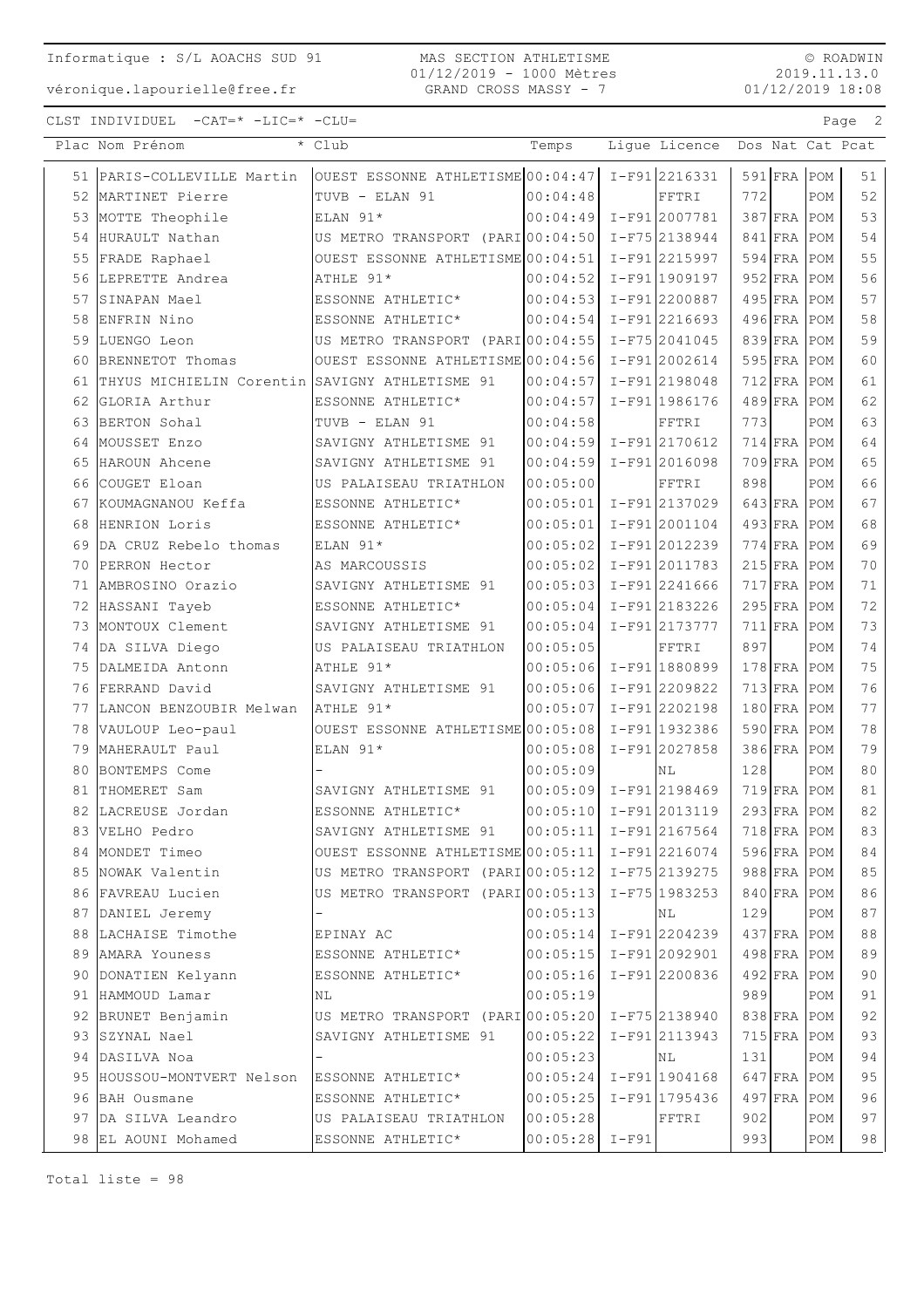| Informatique : S/L AOACHS SUD 91 |  |  |  |
|----------------------------------|--|--|--|
| véronique.lapourielle@free.fr    |  |  |  |

MAS SECTION ATHLETISME 01/12/2019 - 1000 Mètres GRAND CROSS MASSY - 7

© ROADWIN 2019.11.13.0 01/12/2019 18:08

# Top Podium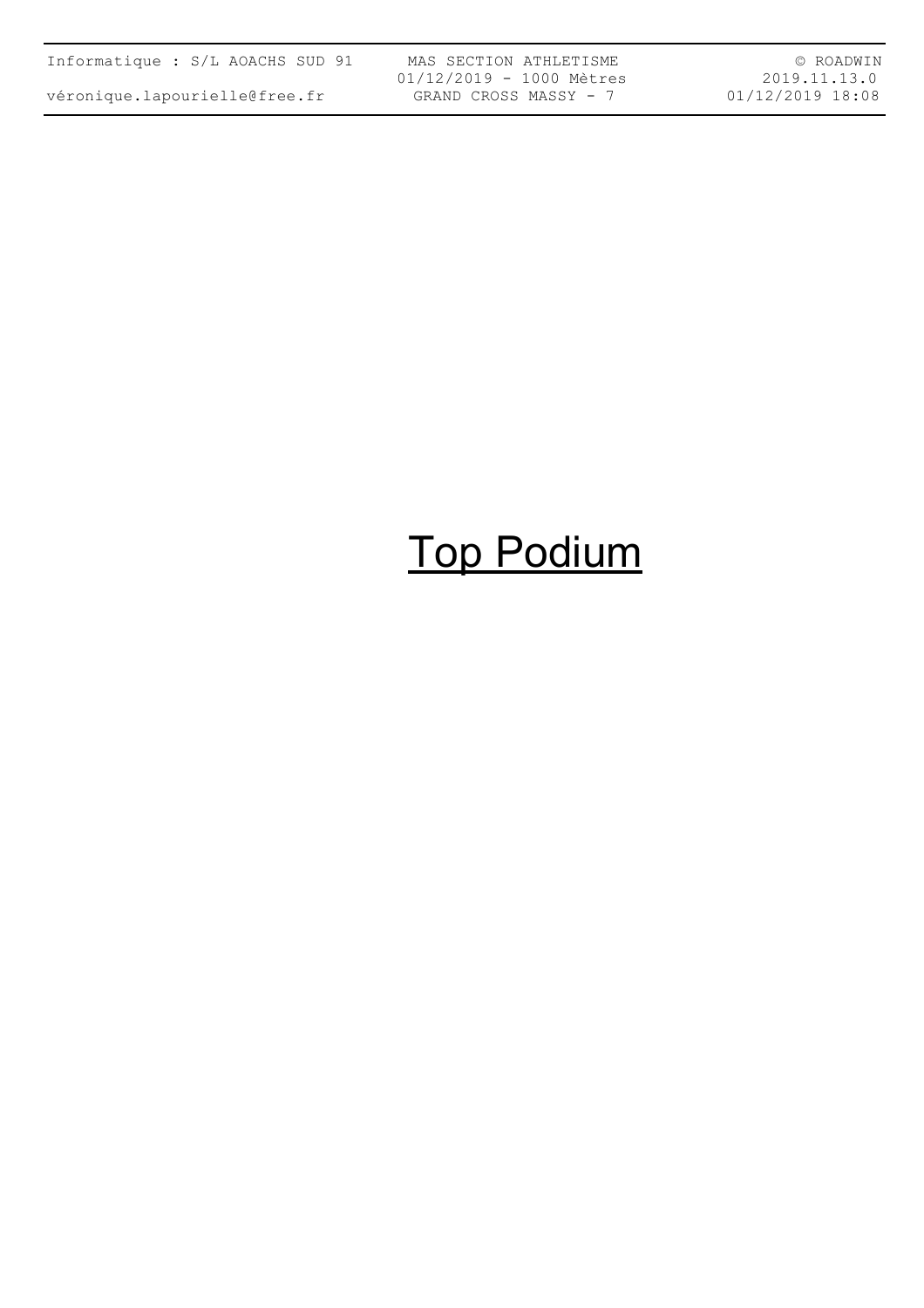| Informatique : S/L AOACHS SUD 91<br>véronique.lapourielle@free.fr |                   | MAS SECTION ATHLETISME<br>$01/12/2019 - 1000$ Mètres<br>GRAND CROSS MASSY - 7 |                          |               | 01/12/2019 18:08  |  | © ROADWIN<br>2019.11.13.0 |
|-------------------------------------------------------------------|-------------------|-------------------------------------------------------------------------------|--------------------------|---------------|-------------------|--|---------------------------|
| TOP PODIUM<br>$-CAT = * -LIC = * -CLU =$                          |                   |                                                                               |                          |               |                   |  | Page 1                    |
| Plac Nom Prénom                                                   | * Club            |                                                                               | Temps                    | Lique Licence | Dos Nat Cat Pcat  |  |                           |
| <b>POUSSINS</b>                                                   |                   |                                                                               |                          |               |                   |  |                           |
| 1 BAHFOUD Ali                                                     | $ELAN$ 91*        |                                                                               | $00:03:48$ I-F91 2232978 |               |                   |  | 376 FRA POM >>>1          |
| 2 LEONOR Giovanni                                                 | $ELAN$ 91*        |                                                                               | 00:03:50 I-F91 1882040   |               |                   |  | 380 FRA POM >> 2          |
| 3 SERCIEN Jaden                                                   | ESSONNE ATHLETIC* |                                                                               | $00:03:51$ I-F91 1670635 |               | $642$ FRA POM $>$ |  | - 3                       |
| 4 DA SILVA Teo                                                    | ATHLE 91*         |                                                                               | $00:03:52$ I-F91 2113298 |               | 182 FRA POM       |  | 4                         |
| 5 BAHFOUD Amine                                                   | $ELAN$ 91*        |                                                                               | $00:03:54$ I-F91 2232975 |               | 377 FRA POM       |  | 5                         |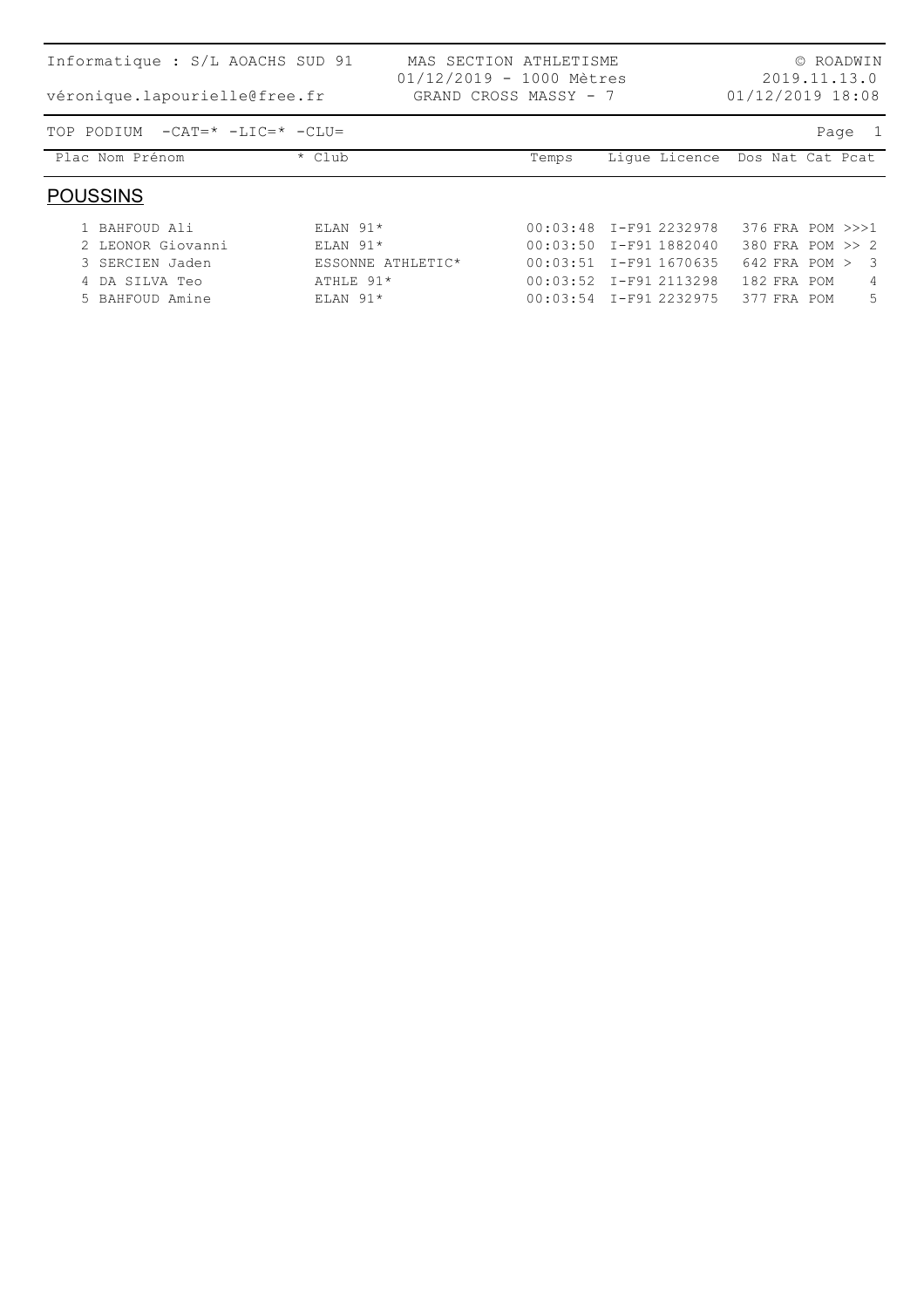véronique.lapourielle@free.fr

MAS SECTION ATHLETISME 01/12/2019 - 1000 Mètres GRAND CROSS MASSY - 8

© ROADWIN 2019.11.13.0 01/12/2019 18:12

## COURSE 8 EVEILS ATHLETIQUES FILLES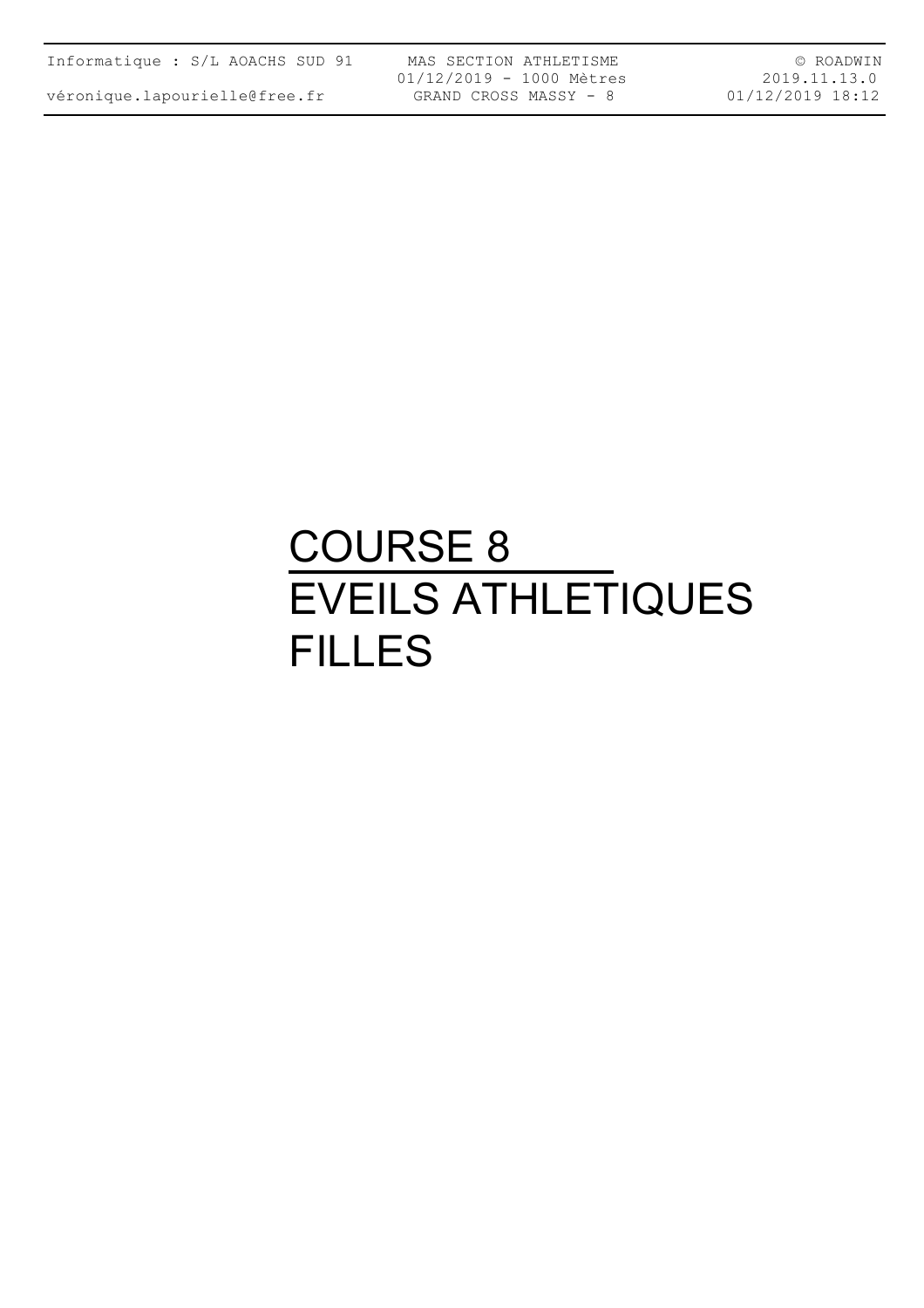$\circ$  ROADWIN 2019.11.13.0  $01/12/2019$  18:12

Page 1

CLST INDIVIDUEL  $-CAT = * -LIC = * -CLU =$ 

|    | Plac Nom Prénom                                 | * Club                                            | Temps                       | Lique Licence   |     |                              |            | Dos Nat Cat Pcat   |
|----|-------------------------------------------------|---------------------------------------------------|-----------------------------|-----------------|-----|------------------------------|------------|--------------------|
| 1  | VALET Alizee                                    | AS MARCOUSSIS                                     | $00:04:21$ I-F912104021     |                 |     |                              |            | $219$ FRA EAF >>>1 |
| 2  |                                                 |                                                   | 00:04:25                    |                 | 991 |                              |            |                    |
|    | 3 DU MERLE Swann                                | ELAN 91*                                          | $00:04:29$ I-F91 2092349    |                 |     | $399$ FRA EAF                |            | >> 2               |
|    | BAPTISTE DESCAS Selena                          | ELAN 91*                                          | $00:04:30$ I-F91 2093321    |                 |     | $782$ FRA EAF                |            | 3                  |
| 5  | CHABLE Julia                                    | EPINAY AC                                         | $00:04:39$ I-F91 2240381    |                 |     | $439$ FRA                    | EAF        | $\overline{4}$     |
| 6  | STEVANOVIC Petra                                |                                                   | 00:04:42                    | NL              | 135 |                              | EAF        | $\mathsf S$        |
| 7  | MERCIER Lou-ann                                 | NL                                                | 00:04:48                    |                 | 974 |                              | EAF        | $\sqrt{6}$         |
| 8  | GUASCO-PETIT Heloise                            | ATHLE 91*                                         | $00:04:48$ I-F91 1978070    |                 |     | $186$ FRA EAF                |            | 7                  |
|    | BARRANDON Elise                                 | ELAN 91*                                          | $00:04:49$ I-F91 2012114    |                 |     | $779$ FRA                    | EAF        | $\,8\,$            |
| 10 | BLONDY Soline                                   | ELAN 91*                                          | $00:04:50$ I-F912236344     |                 |     | $783$ FRA                    | EAF        | 9                  |
| 11 | VATIN--CHAILLOU Alix-ann US PALAISEAU TRIATHLON |                                                   | 00:04:50                    | FFTRI           | 905 |                              | EAF        | 10                 |
| 12 | BIELEWICZ Anabel                                | SAVIGNY ATHLETISME 91                             | $ 00:04:51  I-F91  2000688$ |                 |     | $722$ FRA EAF                |            | 11                 |
|    | 13 PROVOST Noemie                               | ELAN 91*                                          | $ 00:04:53  I-F91 2075309$  |                 |     | $397$ FRA EAF                |            | 12                 |
|    | 14 BIOLA Giulia                                 | US METRO TRANSPORT (PARIO0:04:54 I-F75 2138961    |                             |                 |     | $843$ FRA EAF                |            | 13                 |
| 15 | CRUCHET Agathe                                  | OUEST ESSONNE ATHLETISME $00:04:57$ I-F91 2247641 |                             |                 |     | $598$ FRA EAF                |            | 14                 |
| 16 | MONNEL Maissa                                   | OUEST ESSONNE ATHLETISME $00:04:59$ I-F91 2240085 |                             |                 |     | $603$ FRA EAF                |            | 15                 |
| 17 | LE GOFF Claire                                  | ELAN 91*                                          | $ 00:05:01  I-F91 2092415$  |                 |     | $390$ FRA EAF                |            | 16                 |
| 18 | TEJERA Jade                                     | ELAN 91*                                          | $00:05:05$ $I-F91$ 1978803  |                 |     | $393$ FRA EAF                |            | 17                 |
| 19 | HUGO Eve                                        | EPINAY AC                                         | $00:05:05$ I-F912191236     |                 |     | $438$ FRA EAF                |            | 18                 |
| 20 | GAYANT CAMARA Melissa                           | SAVIGNY ATHLETISME 91                             | $ 00:05:06 $ I-F91 2190087  |                 |     | $729$ FRA EAF                |            | 19                 |
| 21 | HUET Alexia                                     | ELAN 91*                                          | $00:05:12$ I-F91 2191502    |                 |     | $775$ FRA EAF                |            | 20                 |
| 22 | PANAYOTI Laure                                  | EPINAY AC                                         | $00:05:13$ I-F91 2191699    |                 |     | $440$ FRA EAF                |            | 21                 |
| 23 | GALLEGO Amandine                                | ESSONNE ATHLETIC*                                 | $ 00:05:15  I-F91 2101864$  |                 |     | $652$ FRA EAF                |            | 22                 |
| 24 | RAOUI Imane                                     | ESSONNE ATHLETIC*                                 | $ 00:05:17  I-F91 2123158$  |                 |     | $501$ FRA EAF                |            | 23                 |
| 25 | DOUSSINEAU Emilie                               | ELAN 91*                                          | $00:05:19$ I-F91 2203887    |                 |     | $392$ FRA EAF                |            | 24                 |
| 26 | BUONO Louise                                    | OUEST ESSONNE ATHLETISME $00:05:20$ I-F91 2215984 |                             |                 |     | $600$ FRA                    | EAF        | 25                 |
| 27 | GAIGNARD Charlotte                              | ELAN 91*                                          | 00:05:21                    | $I-F91 2236383$ |     | $777$ FRA                    | EAF        | 26                 |
| 28 | GAIGNARD Capucine                               | ELAN 91*                                          | $00:05:23$ I-F91 2236385    |                 |     | $776$ FRA                    | <b>EAF</b> | 27                 |
| 29 | ESPITALLIER Alienor                             | ELAN 91*                                          | $00:05:24$ I-F91 1987141    |                 |     | $389$ FRA                    | <b>EAF</b> | 28                 |
| 30 | MORGADO Lana                                    | AS MARCOUSSIS                                     | $00:05:25$ I-F91 2208025    |                 |     | $221$ FRA                    | EAF        | 29                 |
| 31 | PAGNAULT-BOTREL Chloe                           | ATHLE 91*                                         | $00:05:27$ I-F912136249     |                 |     | $184$ FRA                    | EAF        | 30                 |
|    | 32 LAKFIF Kenza                                 | SAVIGNY ATHLETISME 91                             | $ 00:05:28  I-F91 2198000$  |                 |     | $727$ FRA EAF                |            | 31                 |
| 33 | TAISSON ROUILLON Romane                         | AS MARCOUSSIS                                     | $ 00:05:36 $ I-F91 2155556  |                 |     | $223$ FRA EAF                |            | 32                 |
|    | 34  FLACELIERE Leonie                           | AS MARCOUSSIS                                     | $ 00:05:36  I-F91 2104006$  |                 |     | $222$ FRA EAF                |            | 33                 |
|    | 35 MAYOUNGA Shaina                              | ESSONNE ATHLETIC*                                 | $ 00:05:41 $ I-F91 2225399  |                 |     | $506$ FRA EAF                |            | 34                 |
|    | 36 DELAPLANCHE Maelle                           | OUEST ESSONNE ATHLETISME $00:05:41$ I-F91 2215992 | $ 00:05:43 $ I-F91 2027842  |                 |     | $602$ FRA EAF                |            | 35                 |
|    | 37  CUNHA Naelle<br>38 FERRAND Natalia          | $ELAN$ 91*                                        | $ 00:05:45 $ I-F91 2209828  |                 |     | 396 FRA EAF                  |            | 36<br>37           |
|    |                                                 | SAVIGNY ATHLETISME 91<br>ESSONNE ATHLETIC*        | $00:05:46$ I-F91 2066032    |                 |     | 731 FRA EAF<br>$298$ FRA EAF |            | 38                 |
|    | 39 BOUMALKI Nelya<br>40 LIMON Hanae             | AS MARCOUSSIS                                     | $00:05:47$ I-F91 2226533    |                 |     | $220$ FRA EAF                |            | 39                 |
|    | 41 CAZAUSSUS Victoire                           | TUVB - ELAN 91                                    | 00:05:51                    | FFTRI           | 784 |                              | EAF        | 40                 |
|    | 42 MIERZWA Ella                                 | US PALAISEAU TRIATHLON                            | 00:05:52                    | FFTRI           | 907 |                              | EAF        | 41                 |
|    | 43 PASDELOUP Eloise                             | ELAN 91*                                          | $00:05:54$ I-F91 2232968    |                 |     | 391 FRA EAF                  |            | 42                 |
|    | 44 IERMANN DA Costa stela                       | ESSONNE ATHLETIC*                                 | $00:06:01$ I-F912200845     |                 |     | $507$ FRA EAF                |            | 43                 |
|    | 45 BERTON Ismene                                | ELAN 91*                                          | 00:06:01                    | $I-F91 2236190$ |     | 780 FRA EAF                  |            | 44                 |
|    | 46 STEFANON Camille                             | $\overline{\phantom{a}}$                          | 00:06:04                    | NL              | 134 |                              | EAF        | 45                 |
|    | 47 KHALED Naila                                 | ESSONNE ATHLETIC*                                 | $00:06:05$ I-F91 2200849    |                 |     | $505$ FRA EAF                |            | 46                 |
|    | 48 VERCHERE LATOUR Siloe                        | ELAN 91*                                          | 00:06:06 I-F91 2195254      |                 |     | 398 FRA EAF                  |            | 47                 |
|    | 49 GARITO Jade                                  | ESSONNE ATHLETIC*                                 | $00:06:07$ I-F912180608     |                 |     | $502$ FRA EAF                |            | 48                 |
|    | 50 BARRAULT Lisa                                | ESSONNE ATHLETIC*                                 | $00:06:08$ I-F91 2216675    |                 |     | $503$ FRA EAF                |            | 49                 |
|    |                                                 |                                                   |                             |                 |     |                              |            |                    |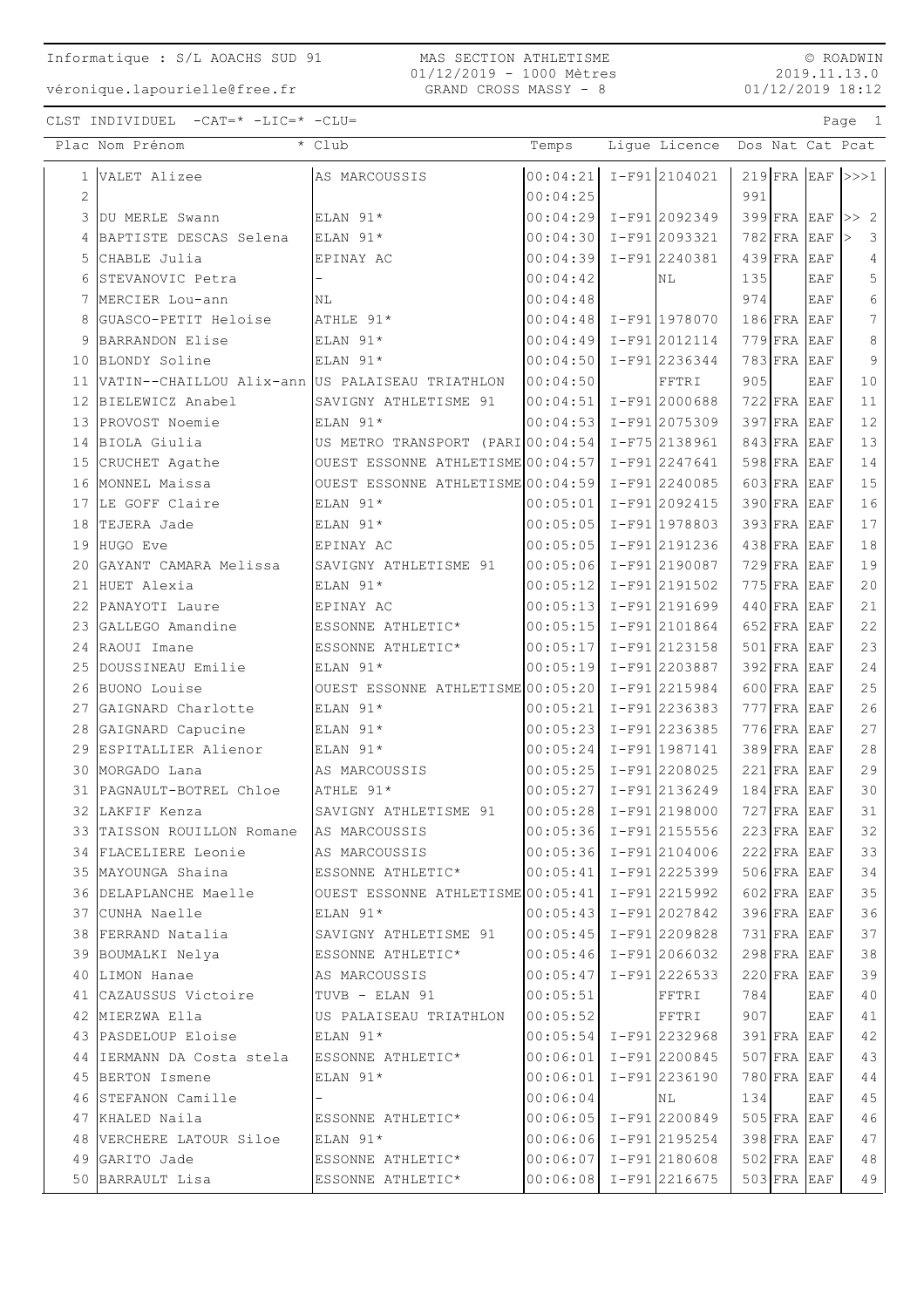MAS SECTION ATHLETISME 01/12/2019 - 1000 Mètres GRAND CROSS MASSY - 8

 $\circ$  ROADWIN 2019.11.13.0  $01/12/2019$  18:12

Page 2

véronique.lapourielle@free.fr

| CLST INDIVIDUEL | $-CAT = * -LIC = * -CLU =$ |  |
|-----------------|----------------------------|--|
|                 |                            |  |

|    | Plac Nom Prénom       | * Club                            | Temps    | Lique Licence    |     |           |            | Dos Nat Cat Pcat |
|----|-----------------------|-----------------------------------|----------|------------------|-----|-----------|------------|------------------|
| 51 | NAVERS Alexia         | ESSONNE ATHLETIC*                 | 00:06:09 | $I-F91$ 2075424  |     | $651$ FRA | <b>EAF</b> | 50               |
| 52 | KOUIKA MALONDA Ellya  | ESSONNE ATHLETIC*                 | 00:06:10 | $I-F91$  2222515 |     | 654 FRA   | EAF        | 51               |
| 53 | GUEYRAUD Alice        | SAVIGNY ATHLETISME 91             | 00:06:13 | I-F912189814     |     | $721$ FRA | <b>EAF</b> | 52               |
| 54 | HLINKA Pauline        | ELAN 91*                          | 00:06:20 | I-F912242536     |     | 781 FRA   | EAF        | 53               |
| 55 | PREVELLE TATARD Elisa | ELAN 91*                          | 00:06:20 | I-F91 2251809    |     | $778$ FRA | <b>EAF</b> | 54               |
| 56 | MOREL FOURRIER Lara   | ESSONNE ATHLETIC*                 | 00:06:25 | I-F912177082     |     | $655$ FRA | <b>EAF</b> | 55               |
| 57 | SCHOOPPE Louison      | SAVIGNY ATHLETISME 91             | 00:06:28 | I-F912198506     |     | $728$ FRA | <b>EAF</b> | 56               |
| 58 | PORRET-DESNEE Lilwenn | ELAN 91*                          | 00:06:32 | I-F91 2186837    |     | 395 FRA   | EAF        | 57               |
| 59 | KOUAWD Kimaya         | ESSONNE ATHLETIC*                 | 00:06:34 | I-F912183234     |     | $297$ FRA | <b>EAF</b> | 58               |
| 60 | cousin Alexia         | AS MARCOUSSIS                     | 00:06:41 | $I-F91$  2104002 |     | $218$ FRA | <b>EAF</b> | 59               |
| 61 | TRUFELLI Ambra        | ESSONNE ATHLETIC*                 | 00:06:50 | I-F91 2105511    |     | $653$ FRA | <b>EAF</b> | 60               |
| 62 |                       |                                   | 00:06:51 |                  | 633 |           |            |                  |
| 63 | NZOSSI Alhanna        | ESSONNE ATHLETIC*                 | 00:06:57 | I-F912066029     |     | $296$ FRA | <b>EAF</b> | 61               |
| 64 | GIBERT Lucille        | OUEST ESSONNE ATHLETISME 00:07:05 |          | I-F912216008     |     | $601$ FRA | <b>EAF</b> | 62               |
| 65 | POTE-HUBERT Eline     | ESSONNE ATHLETIC*                 | 00:07:05 | I-F912251875     |     | $500$ FRA | <b>EAF</b> | 63               |
| 66 | POTE-HUBERT Ana-malia | ESSONNE ATHLETIC*                 | 00:07:08 | I-F91 2251873    |     | $499$ FRA | EAF        | 64               |
| 67 | MARINE Louise         | ESSONNE ATHLETIC*                 | 00:07:13 | $I-F91$  2105500 |     | 656 FRA   | <b>EAF</b> | 65               |
| 68 | MOREAU Soleane        | SAVIGNY ATHLETISME 91             | 00:07:19 | I-F912081522     |     | $732$ FRA | EAF        | 66               |
| 69 | DELEPINE Else         | OUEST ESSONNE ATHLETISME 00:07:20 |          | I-F91 2215993    |     | 599 FRA   | EAF        | 67               |
| 70 | LONTIMA Victoria      | ESSONNE ATHLETIC*                 | 00:07:21 | I-F912211171     |     | $299$ FRA | <b>EAF</b> | 68               |
| 71 |                       |                                   | 00:07:37 |                  | 959 |           |            |                  |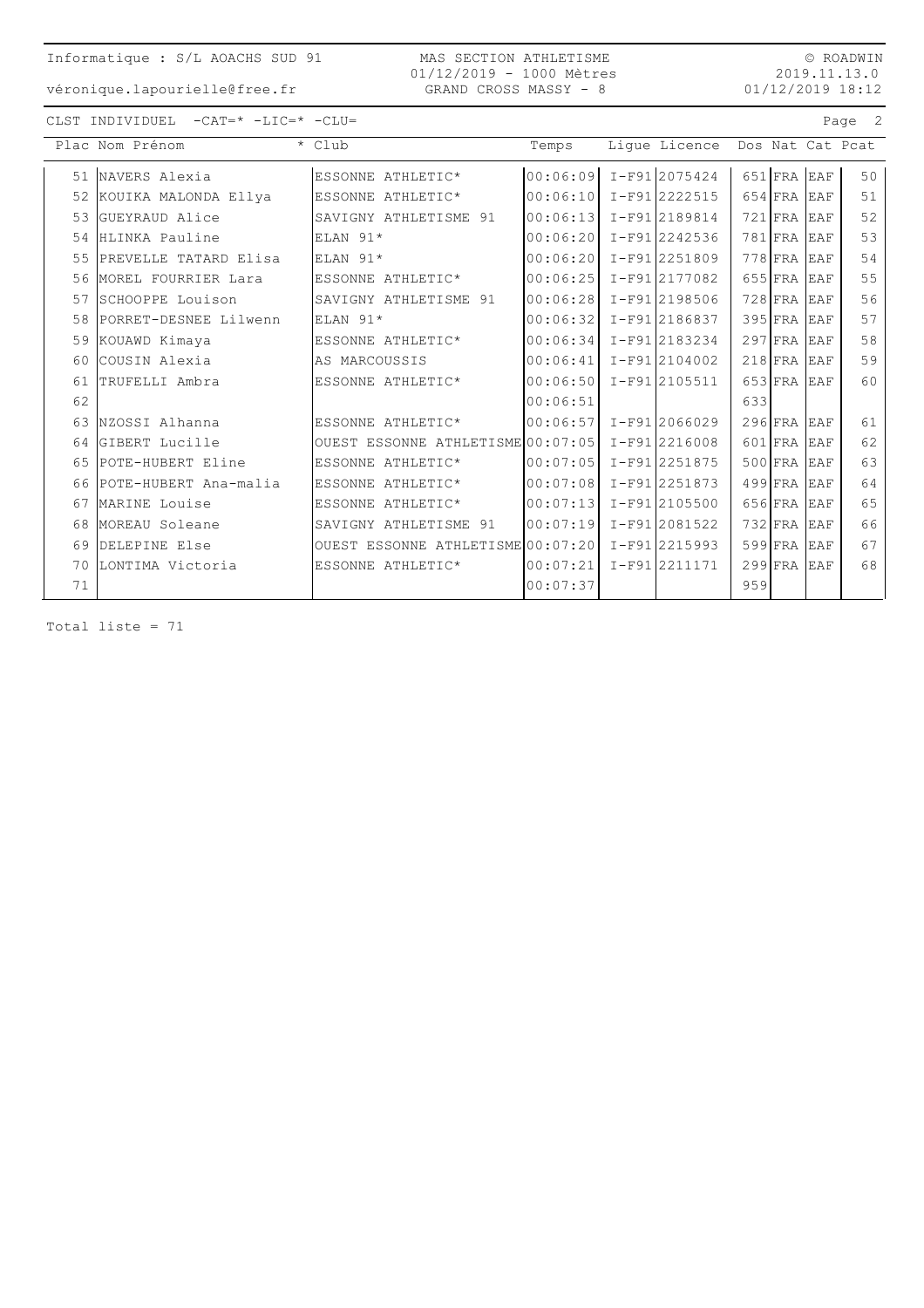| Informatique : S/L AOACHS SUD 91 |  |  |
|----------------------------------|--|--|
| véronique.lapourielle@free.fr    |  |  |

MAS SECTION ATHLETISME 01/12/2019 - 1000 Mètres GRAND CROSS MASSY - 8

© ROADWIN 2019.11.13.0 01/12/2019 18:12

# Top Podium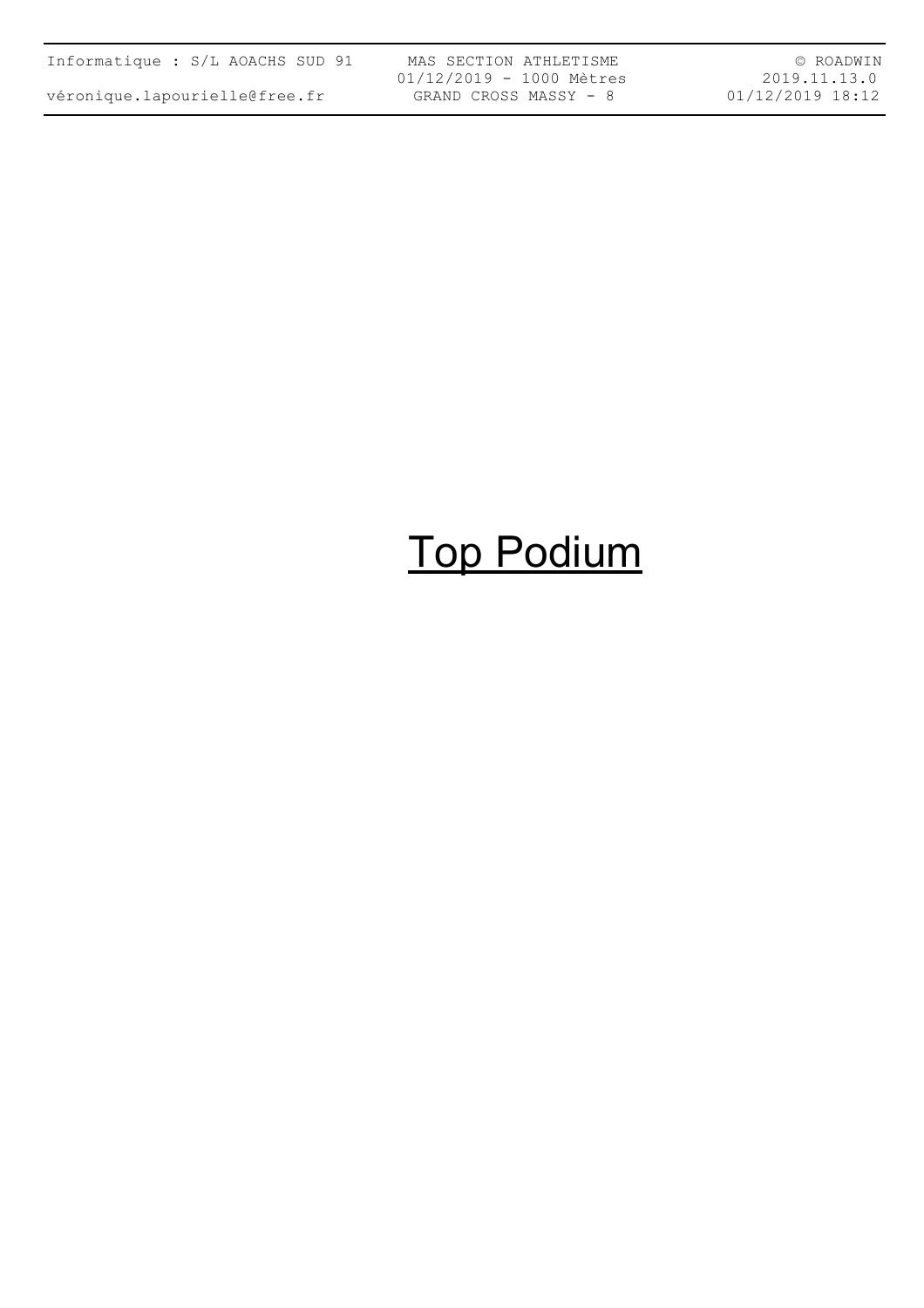| Informatique : S/L AOACHS SUD 91<br>véronique.lapourielle@free.fr |        | MAS SECTION ATHLETISME<br>01/12/2019 - 1000 Mètres<br>GRAND CROSS MASSY - 8 |       |                                | $01/12/2019$ 18:12 | © ROADWIN<br>2019.11.13.0 |
|-------------------------------------------------------------------|--------|-----------------------------------------------------------------------------|-------|--------------------------------|--------------------|---------------------------|
| TOP PODIUM $-CAT = * -LIC = * -CLU =$                             |        |                                                                             |       |                                |                    | Page 1                    |
| Plac Nom Prénom                                                   | * Club |                                                                             | Temps | Lique Licence Dos Nat Cat Pcat |                    |                           |

### BABY ATHLE (FEMININ)

Aucun coureur pour cette Catégorie

### EVEIL ATHLE (FEMININ)

| 1 VALET Alizee           | AS MARCOUSSIS |          | $00:04:21$ I-F91 2104021 219 FRA EAF >>>1 |     |            |                |
|--------------------------|---------------|----------|-------------------------------------------|-----|------------|----------------|
| 3 DU MERLE Swann         | $ELAN$ 91*    |          | $00:04:29$ I-F91 2092349 399 FRA EAF >> 2 |     |            |                |
| 4 BAPTISTE DESCAS Selena | ELAN 91*      |          | $00:04:30$ I-F91 2093321 782 FRA EAF > 3  |     |            |                |
| 5 CHABLE Julia           | EPINAY AC     |          | 00:04:39 I-F91 2240381 439 FRA EAF        |     |            | $\overline{4}$ |
| 6 STEVANOVIC Petra       |               | 00:04:42 | NT.                                       | 135 | <b>EAF</b> | -5             |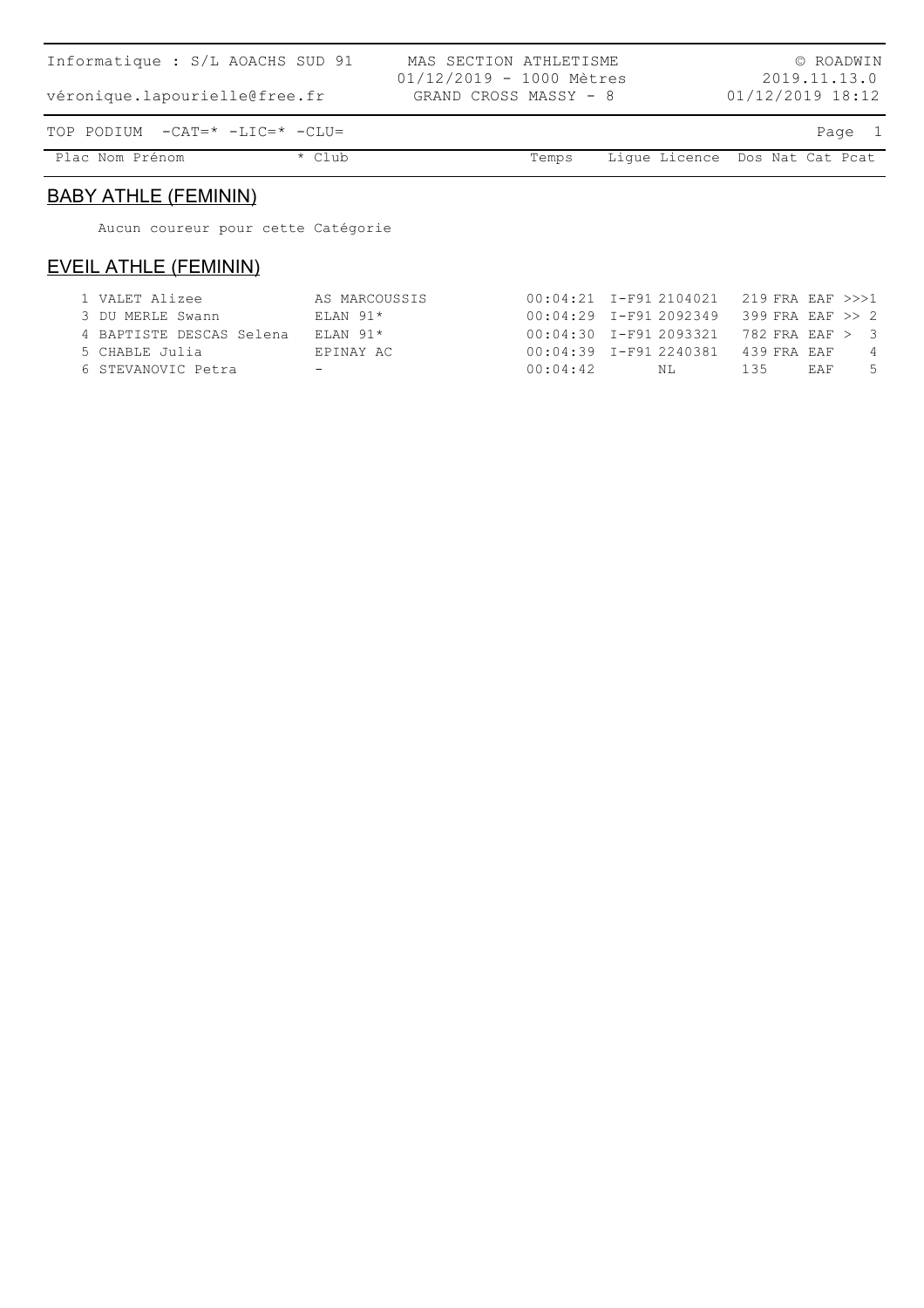| Informatique : S/L AOACHS SUD 91 |  |  |
|----------------------------------|--|--|
|----------------------------------|--|--|

MAS SECTION ATHLETISME 01/12/2019 - 1000 Mètres GRAND CROSS MASSY - 9

© ROADWIN 2019.11.13.0 01/12/2019 18:09

# COURSE 9 EVEILS ATHLETIQUES **HOMME**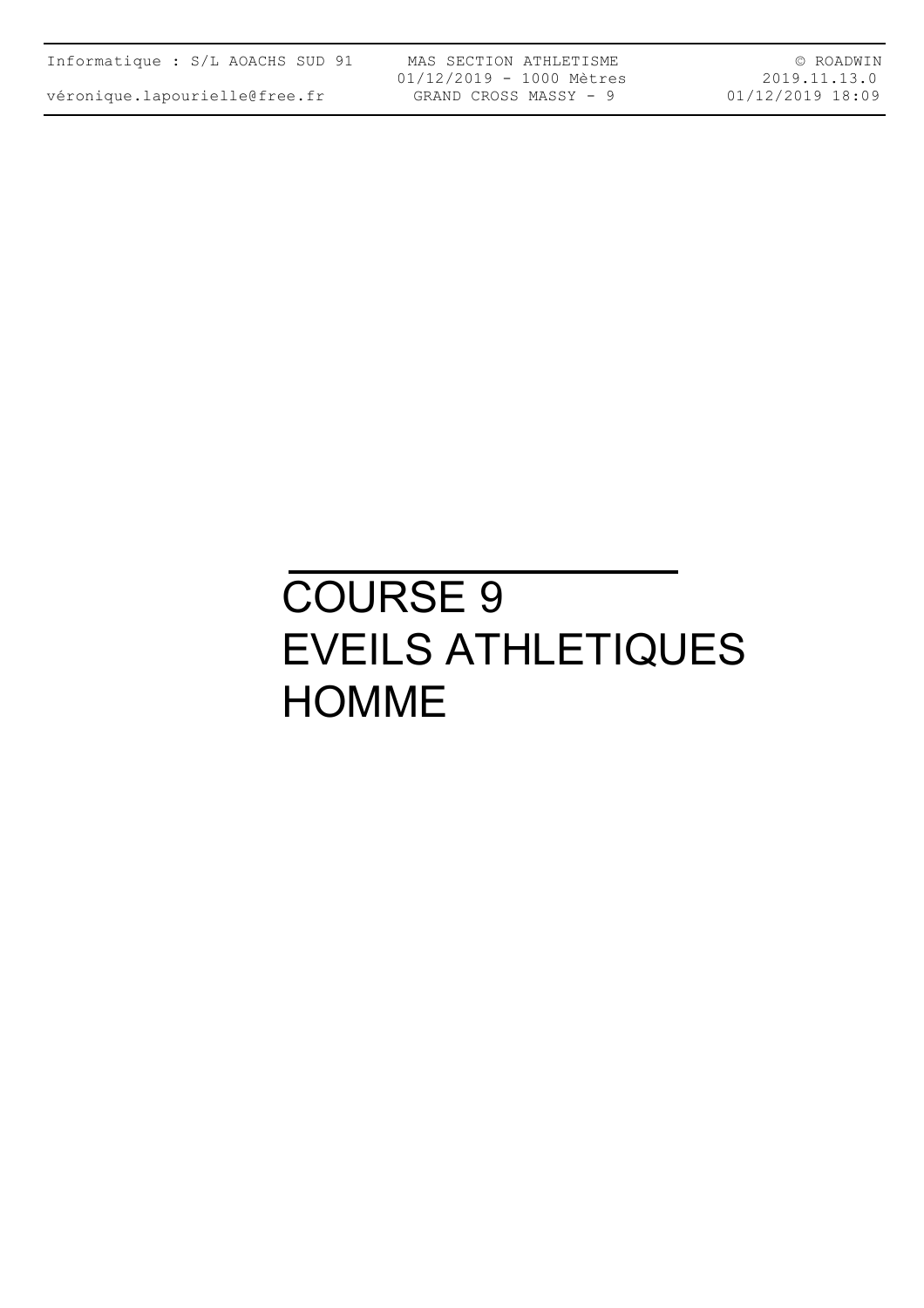#### MAS SECTION ATHLETISME 01/12/2019 - 1000 Mètres GRAND CROSS MASSY - 9

 $\circ$  ROADWIN 2019.11.13.0 01/12/2019 18:09

Page 1

CLST INDIVIDUEL  $-CAT = * -LIC = * -CLU =$ 

|    | Plac Nom Prénom              | * Club                            | Temps                      | Ligue Licence    |     |               |            | Dos Nat Cat Pcat                    |
|----|------------------------------|-----------------------------------|----------------------------|------------------|-----|---------------|------------|-------------------------------------|
|    | 1 TRICQUET Alexis            | OUEST ESSONNE ATHLETISME 00:03:59 |                            | $I-F91 2092433$  |     |               |            | $605$ FRA EAM >>>1                  |
| 2  | BAURE Alaric                 | ELAN 91*                          | 00:04:01                   | $I-F91 2075567$  |     |               |            | $786$ FRA EAM $\gg$ 2               |
| 3  | MARSOLLIER Alexandre         | OUEST ESSONNE ATHLETISME 00:04:04 |                            | $I-F91$  2216046 |     | 604 FRA EAM   |            | $\overline{\mathbf{3}}$<br>$\rm{>}$ |
| 4  | AMIET Theo                   | HUREPOIX DOURDAN MAROLLE 00:04:06 |                            | $I-F91 2011550$  |     | $143$ FRA     | EAM        | 4                                   |
| 5  | VIRGAL-PRUNIER Nolann        | ESSONNE ATHLETIC*                 | 00:04:10                   | I-F91 1923747    |     | 667 FRA       | EAM        | 5                                   |
| 6  | ALLARD Amaury                | ELAN 91*                          | 00:04:12                   | I-F91 1881835    |     | $402$ FRA     | <b>EAM</b> | 6                                   |
| 7  | TOUCHEFEU Malo               |                                   | 00:04:13                   | ΝL               | 139 |               | EAM        | $7\overline{ }$                     |
|    | 8 ZAHID Adame                | ELAN 91*                          | 00:04:15                   | $I-F91$ 2249703  |     | 785 FRA EAM   |            | 8                                   |
| 9  | DUJARRIER MOY Clement        | ELAN 91*                          | 00:04:16                   | $I-F91 2092382$  |     | $406$ FRA EAM |            | 9                                   |
| 10 | BOULAY COLIN Come            | ELAN 91*                          | 00:04:18                   | $I-F91 2092541$  |     | $407$ FRA EAM |            | 10                                  |
| 11 | DUFOUR Gaspard               | US METRO TRANSPORT (PARI 00:04:21 |                            | I-F75 2017808    |     | 849 FRA       | EAM        | 11                                  |
| 12 | MARIN Liam                   | CLUB ATHLETIQUE CRESTOIS 00:04:22 |                            | ARA262230453     |     | 995 FRA       | EAM        | 12                                  |
| 13 | CLERGIRONNET Camille         | AS MARCOUSSIS                     | 00:04:23                   | I-F91 2138834    |     | 226 FRA EAM   |            | 13                                  |
| 14 | VERCHERE LATOUR Titouan      | ELAN 91*                          | 00:04:24                   | I-F91 1978876    |     | $423$ FRA EAM |            | 14                                  |
| 15 | VIGNE BIMAI Aaron            | ESSONNE ATHLETIC*                 | 00:04:25                   | I-F91 2015247    |     | $300$ FRA EAM |            | 15                                  |
| 16 | COUTABLE Ethan               | ESSONNE ATHLETIC*                 | 00:04:29                   | I-F91 2180882    |     | $663$ FRA     | EAM        | 16                                  |
| 17 | <b>WONG Maxence</b>          | US METRO TRANSPORT (PARI 00:04:31 |                            | I-F75 2017951    |     | 850 FRA EAM   |            | 17                                  |
| 18 | MARTIN Ethan                 | OUEST ESSONNE ATHLETISME 00:04:32 |                            | $I-F91$  2216054 |     | $606$ FRA EAM |            | 18                                  |
| 19 | MORILLO Enoha                | ELAN 91*                          | 00:04:33                   | I-F91 2092519    |     | $409$ FRA EAM |            | 19                                  |
| 20 | CARRE-LANNOU Emmanuel        | ESSONNE ATHLETIC*                 | 00:04:36                   | $I-F91 1904178$  |     | 662 FRA EAM   |            | 20                                  |
| 21 | JEGEN Raphael                | ESSONNE ATHLETIC*                 | 00:04:37                   | $I-F91 1970793$  |     | $512$ FRA EAM |            | 21                                  |
| 22 | SWIDERSKI Melvil             | OUEST ESSONNE ATHLETISME 00:04:38 |                            | $I-F91 2228604$  |     | 608 FRA       | EAM        | 22                                  |
| 23 | BOULAY Alexis                | CHAVILLE ATHLETISME               | 00:04:39                   | I-F92 1969596    |     | 136 FRA EAM   |            | 23                                  |
| 24 | LE VAILLANT Aurelien         | ELAN 91*                          | 00:04:40                   | I-F91 2112248    |     | $404$ FRA EAM |            | 24                                  |
| 25 | MATITI MBANGASI Adriel       | AS MARCOUSSIS                     | 00:04:40                   | I-F91 2156121    |     | $224$ FRA EAM |            | 25                                  |
| 26 | JOUBINAUX Lenny              | ESSONNE ATHLETIC*                 | 00:04:43                   | I-F91 2123150    |     | $509$ FRA EAM |            | 26                                  |
|    | 27 PORCHERON Leandro         | ELAN 91*                          | 00:04:46                   | $I-F91$ 1989045  |     | $414$ FRA     | EAM        | 27                                  |
|    | 28 COSTE Mino                | ELAN 91 (PALAISEAU) *             | 00:04:46                   | I-F91 5891028    | 996 |               | EAM        | 28                                  |
| 29 | WOELFLIN Alan                | US METRO TRANSPORT (PARI 00:04:49 |                            | I-F75 2219675    |     | $845$ FRA     | EAM        | 29                                  |
| 30 | FILALI Karam                 |                                   | 00:04:50                   | NL               | 138 |               | EAM        | 30                                  |
| 31 | MEON Florian                 | ELAN 91*                          | 00:04:51                   | I-F91 1985857    |     | $411$ FRA EAM |            | 31                                  |
| 32 | SIMON Raphael                | OUEST ESSONNE ATHLETISME 00:04:51 |                            | I-F91 2249824    |     | 609 FRA EAM   |            | 32                                  |
|    | 33 LEONOR Flavio             | ELAN $91*$                        | $ 00:04:52  I-F91 2121088$ |                  |     | $410$ FRA EAM |            | 33                                  |
|    | 34  COUGOULIC Mathieu        | ATHLE 91*                         | $00:04:53$ I-F91 2099456   |                  |     | $190$ FRA EAM |            | 34                                  |
|    | 35 HUGO Mael                 | EPINAY AC                         | $00:04:56$ I-F91 2191239   |                  |     | $443$ FRA EAM |            | 35                                  |
|    | 36 MARQUET Augustin          | ELAN 91*                          | $00:04:57$ I-F91 2025225   |                  |     | $787$ FRA EAM |            | 36                                  |
|    | 37 WUNDERLICH Jan            | ELAN 91*                          | $00:04:57$ I-F91 2093305   |                  |     | $788$ FRA EAM |            | 37                                  |
|    | 38 ARNOULD Victor            | $ELAN$ 91*                        | $00:04:58$ I-F91 2121053   |                  |     | $424$ FRA EAM |            | 38                                  |
|    | 39  GARA-COURJAL Lucenzo     | ESSONNE ATHLETIC*                 | 00:04:58                   | I-F91 2078419    |     | $510$ FRA EAM |            | 39                                  |
|    | 40 MAIGNEN Mahe              | ESSONNE ATHLETIC*                 | $ 00:04:59  I-F91 2183220$ |                  |     | $304$ FRA EAM |            | 40                                  |
|    | 41 BASSET Thibault           | AS MARCOUSSIS                     | $ 00:05:02  I-F91 2216388$ |                  |     | $227$ FRA EAM |            | 41                                  |
|    | 42 LEGOFF Theo               | ELAN 91*                          | $ 00:05:03  I-F91 2203889$ |                  |     | $422$ FRA EAM |            | 42                                  |
|    | 43 PERZ Arsene               | ELAN 91*                          | $00:05:03$ I-F91 1978884   |                  |     | $403$ FRA EAM |            | 43                                  |
|    | 44 BAMBOUVERT Nino           | ELAN 91*                          | 00:05:04                   | I-F91 2251825    |     | $791$ FRA EAM |            | 44                                  |
|    | 45 PAYET Lorick              | ATHLE 91*                         | 00:05:04                   | I-F912202231     |     | $189$ FRA EAM |            | $4\,5$                              |
|    | 46 FERRIER Maxence           | ESSONNE ATHLETIC*                 | $ 00:05:04  I-F91 2175927$ |                  |     | 666 FRA EAM   |            | 46                                  |
|    | 47 LAURENT Raphael ATHLE 91* |                                   | $ 00:05:06 $ I-F91 2099232 |                  |     | $953$ FRA EAM |            | 47                                  |
|    | 48 CORBIN Achille            | US METRO TRANSPORT (PARI 00:05:07 |                            | I-F75 2017785    |     | $844$ FRA EAM |            | $4\,8$                              |
|    | 49 POUPIER Nino              | NL                                | 00:05:09                   |                  | 997 |               | EAM        | 49                                  |
|    | 50 CHICOT Daniel             | $ELAN$ 91*                        | $00:05:12$ I-F91 2203807   |                  |     | $408$ FRA EAM |            | 50                                  |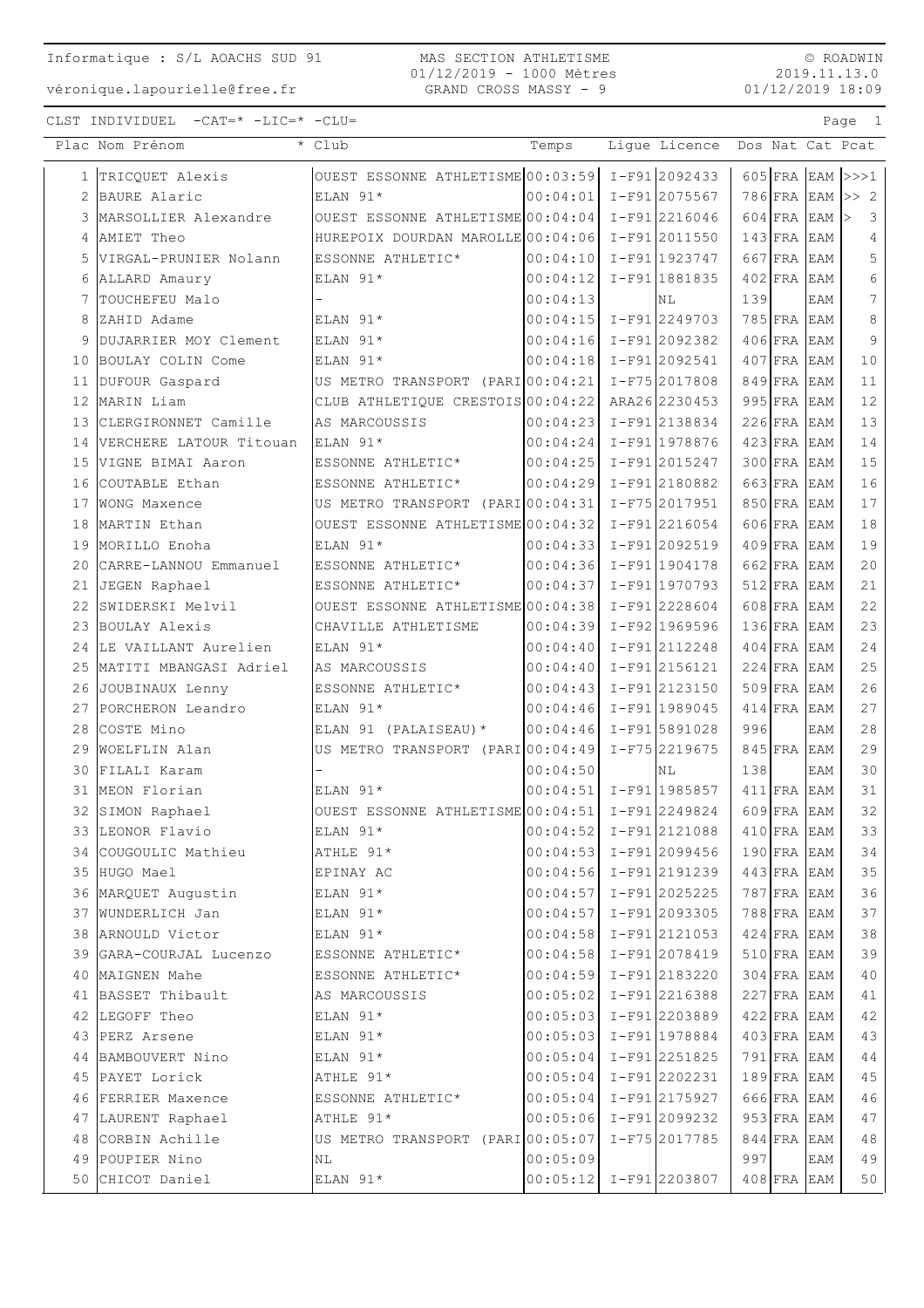MAS SECTION ATHLETISME 01/12/2019 - 1000 Mètres GRAND CROSS MASSY - 9

© ROADWIN 2019.11.13.0 01/12/2019 18:09

CLST INDIVIDUEL -CAT=\* -LIC=\* -CLU= Page 2

|    | Plac Nom Prénom                                                               | $\overline{\cdot}$ Club                           | Temps                      | Lique Licence |     |               |            | Dos Nat Cat Pcat |
|----|-------------------------------------------------------------------------------|---------------------------------------------------|----------------------------|---------------|-----|---------------|------------|------------------|
|    | 51 ABDELKRIM Ibrahim                                                          | ESSONNE ATHLETIC*                                 | $00:05:12$ I-F912191704    |               |     | $664$ FRA EAM |            | 51               |
|    | 52 ROUDOT Arthur                                                              | SAVIGNY ATHLETISME 91                             | $00:05:13$ I-F91 2207431   |               |     | $733$ FRA EAM |            | 52               |
|    | 53 DELMOTTE Mathieu                                                           | N <sub>L</sub>                                    | 00:05:14                   |               | 966 |               | EAM        | 53               |
|    | 54 DELAPORTE Marcus                                                           | ELAN 91*                                          | $00:05:14$ I-F91 2195293   |               |     | $416$ FRA EAM |            | 54               |
|    | 55 MARTINET Louis                                                             | TUVB - ELAN 91                                    | 00:05:16                   | FFTRI         | 790 |               | <b>EAM</b> | 55               |
|    | 56 VRIGNAUD Senna                                                             |                                                   | 00:05:16                   | NL            | 142 |               | EAM        | 56               |
|    | 57 VANDEWEGHE WAKSELMAN Noa US METRO TRANSPORT (PARI 00:05:20   I-F75 2138956 |                                                   |                            |               |     | 851 FRA EAM   |            | 57               |
|    | 58 MANCHAUD BENJAMIN Kenjy                                                    | SAVIGNY ATHLETISME 91                             | $00:05:21$ I-F91 2179209   |               |     | $735$ FRA EAM |            | 58               |
|    | 59 PERCHET Joachim                                                            | EPINAY AC                                         | $00:05:32$ I-F91 2215576   |               |     | $442$ FRA EAM |            | 59               |
| 60 | REINHARD Emile                                                                | ESSONNE ATHLETIC*                                 | $00:05:34$ I-F91 2110221   |               |     | 661 FRA EAM   |            | 60               |
| 61 | TROUVE DANJEAN Nathan                                                         | EPINAY AC                                         | 00:05:36 I-F91 2241711     |               |     | $444$ FRA EAM |            | 61               |
|    | 62 BERCHE Sacha                                                               | ELAN 91*                                          | 00:05:38 I-F91 2195251     |               |     | $421$ FRA EAM |            | 62               |
|    | 63 CHARIFI-ALAOUI Yamine                                                      | ESSONNE ATHLETIC*                                 | $00:05:38$ I-F91 2225367   |               |     | $514$ FRA EAM |            | 63               |
|    | 64 BOUCHIER Alexis                                                            | ELAN 91*                                          | 00:05:39 I-F91 2203886     |               |     | 994 FRA EAM   |            | 64               |
|    | 65 VALLEE Maxime                                                              | ELAN 91*                                          | $00:05:40$ I-F912184241    |               |     | $418$ FRA EAM |            | 65               |
|    | 66 LEGOFF Axel                                                                | ELAN 91*                                          | $00:05:42$ I-F91 2203890   |               |     | $405$ FRA EAM |            | 66               |
|    | 67 RETHORE Elliot                                                             | EPINAY AC                                         | $00:05:43$ I-F91 2113693   |               |     | $441$ FRA EAM |            | 67               |
|    | 68 HAROUN Rayan                                                               | SAVIGNY ATHLETISME 91                             | $ 00:05:45 $ I-F91 2134878 |               |     | $737$ FRA EAM |            | 68               |
|    | 69 AH PANG Bastien                                                            | ESSONNE ATHLETIC*                                 | $00:05:45$ I-F91 2216669   |               |     | 508 FRA EAM   |            | 69               |
|    | 70 CANTON Leo                                                                 | ATHLE 91*                                         | $00:05:47$ I-F91 2230233   |               |     | $188$ FRA EAM |            | 70               |
| 71 | DA COSTA Sandro                                                               | ATHLE 91*                                         | $00:05:52$ I-F91 2230238   |               |     | $191$ FRA     | <b>EAM</b> | 71               |
|    | 72 FILALI Halim                                                               |                                                   | 00:05:52                   | ΝL            | 137 |               | EAM        | 72               |
|    | 73 SAINT ANDRE Nolan                                                          | ELAN 91*                                          | $00:05:53$ $I-F91$ 2107688 |               |     | $420$ FRA EAM |            | 73               |
|    | 74 ALCIME Kenzo                                                               | ESSONNE ATHLETIC*                                 | $00:05:55$ $I-F91$ 2245394 |               |     | $303$ FRA EAM |            | 74               |
|    | 75 MOREL FOURRIER Clement                                                     | ESSONNE ATHLETIC*                                 | $00:05:56$ I-F91 2177087   |               |     | 659 FRA EAM   |            | 75               |
|    | 76 NOUNA Yanis                                                                | US METRO TRANSPORT (PARI00:05:57 I-F75 2029504    |                            |               |     | $852$ FRA EAM |            | 76               |
|    | 77 DIZA BUENO Kylian                                                          | ESSONNE ATHLETIC*                                 | $00:05:59$ I-F91 2228131   |               |     | $665$ FRA EAM |            | 77               |
|    | 78 REHABI Mikail                                                              | ELAN 91*                                          | $00:06:02$ I-F91 2195237   |               |     | $419$ FRA EAM |            | 78               |
|    | 79 CHERER MERCURIN Diego                                                      | ESSONNE ATHLETIC*                                 | $00:06:07$ I-F91 2199875   |               |     | $660$ FRA EAM |            | 79               |
| 80 | DUPUET Matheo                                                                 | ELAN 91*                                          | 00:06:11                   | I-F91 2075216 |     | $417$ FRA EAM |            | 80               |
|    | 81 ALPHONSO Teyron                                                            | ESSONNE ATHLETIC*                                 | $00:06:14$ I-F91 2249994   |               |     | $513$ FRA EAM |            | 81               |
|    | 82 SAUDEMONT Alexandre                                                        | ELAN $91*$                                        | $00:06:15$ I-F91 2195290   |               |     | $400$ FRA EAM |            | 82               |
|    | 83 MINTZ DIT Meinard alexis ELAN 91*                                          |                                                   | $00:06:21$ I-F912195344    |               |     | $401$ FRA EAM |            | 83               |
|    | 84 DUBOIS Gabriel                                                             | US METRO TRANSPORT (PARI 00:06:31 I-F75 2229902   |                            |               |     | 848 FRA EAM   |            | 84               |
|    | 85 POISSON Josselin ELAN 91*                                                  |                                                   | $ 00:06:35 $ I-F91 2130241 |               |     | $413$ FRA EAM |            | 85               |
|    | 86 MACE Nesta                                                                 | ESSONNE ATHLETIC* $00:06:37$ I-F91 2192621        |                            |               |     | $511$ FRA EAM |            | 86               |
|    | 87 VANDEWEGUE WAKSELMAN Eya US METRO TRANSPORT (PARI 00:06:37   I-F75 2219695 |                                                   |                            |               |     | $847$ FRA EAM |            | 87               |
|    | 88 VILLEDIEU Theo                                                             |                                                   | 00:06:38                   | NL            | 144 |               | EAM        | 88               |
|    | 89 NOURET Noa                                                                 |                                                   | 00:06:53                   | NL            | 140 |               | EAM        | 89               |
|    | 90 KONATE Makan                                                               | ESSONNE ATHLETIC*                                 | $ 00:06:59  I-F91 2233917$ |               |     | $305$ MLI EAM |            | 90               |
|    | 91 BERENBACH Fabian                                                           | OUEST ESSONNE ATHLETISME $00:07:14$ I-F91 2215971 |                            |               |     | $607$ FRA EAM |            | 91               |
|    | 92 MITSHIO MOLEKA Wetsh kem ELAN 91*                                          |                                                   | $ 00:07:28  I-F91 2236372$ |               |     | $789$ FRA EAM |            | 92               |
|    | 93 MONTEIL Paul                                                               | SAVIGNY ATHLETISME 91                             | $ 00:07:46  I-F91 2089289$ |               |     | $736$ FRA EAM |            | 93               |
|    | 94  FORESTIERI Samuel                                                         | ESSONNE ATHLETIC*                                 | $ 00:09:29  I-F91 2084923$ |               |     | $141$ FRA EAM |            | 94               |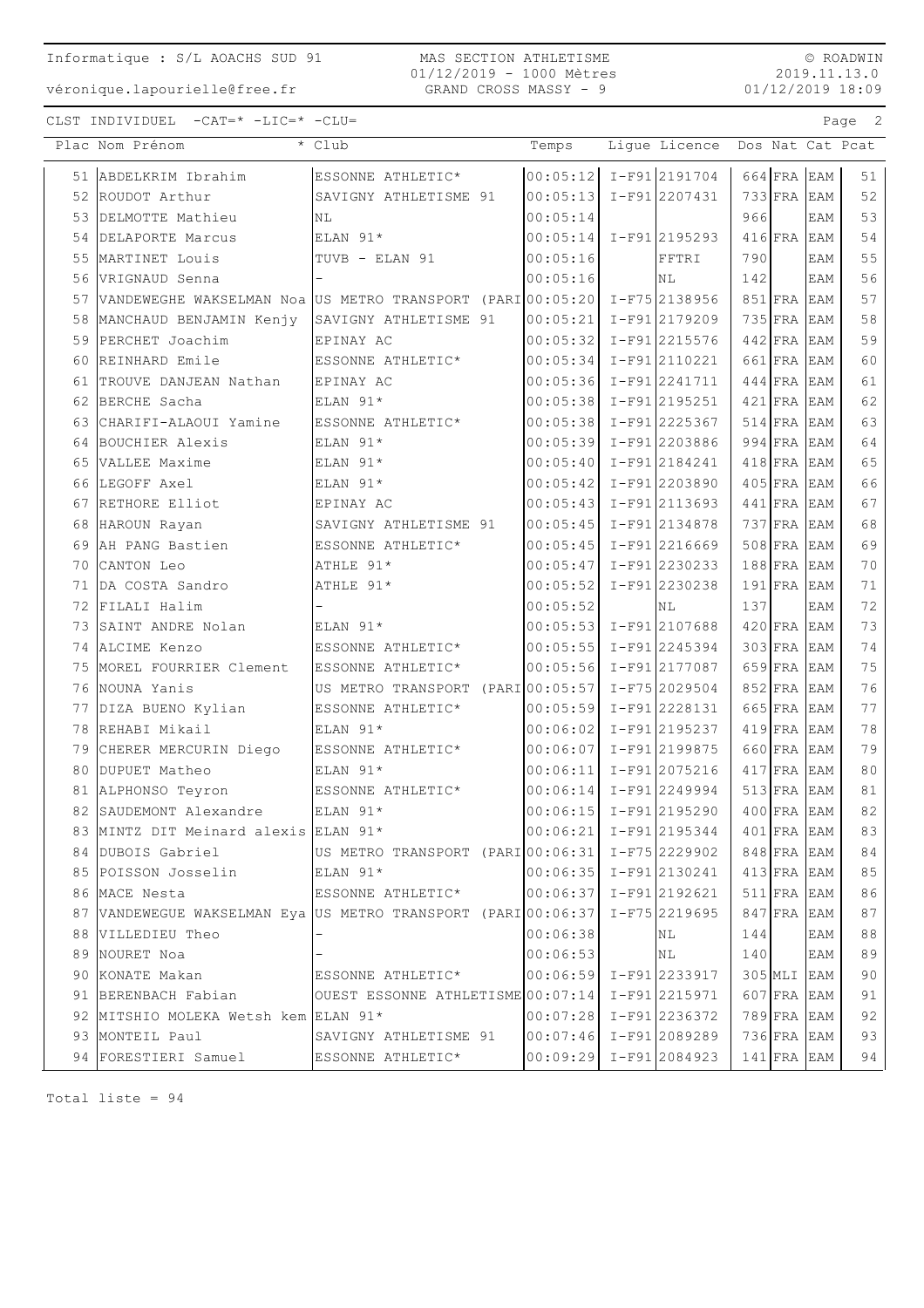| Informatique : S/L AOACHS SUD 91 |  |  |  |
|----------------------------------|--|--|--|
| véronique.lapourielle@free.fr    |  |  |  |

MAS SECTION ATHLETISME 01/12/2019 - 1000 Mètres GRAND CROSS MASSY - 9

© ROADWIN 2019.11.13.0 01/12/2019 18:09

# Top Podium